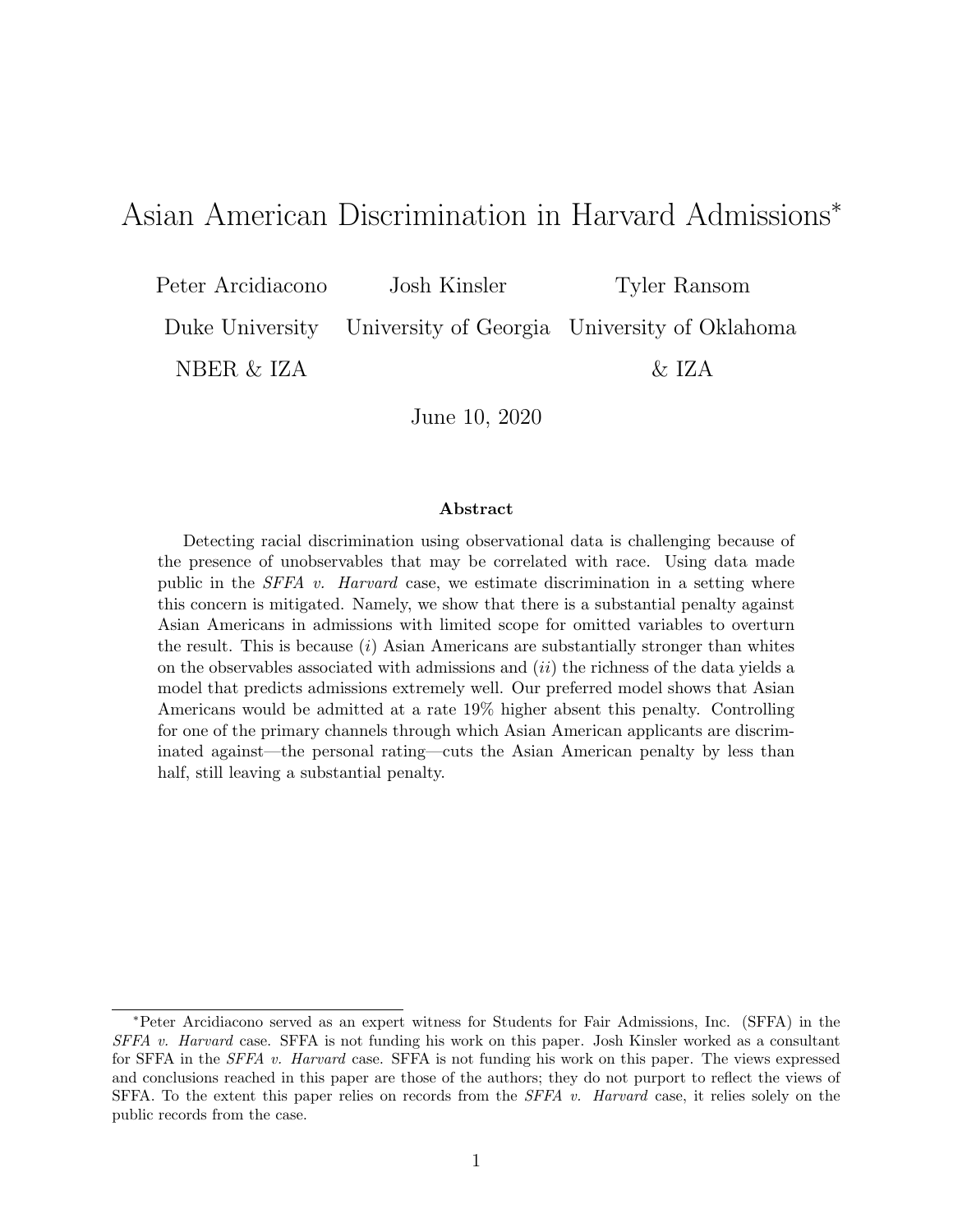## 1 Introduction

For years, there has been a perception of discrimination against Asian Americans in elite college admissions [\(Golden,](#page-38-0) [2006;](#page-38-0) [Fuchs,](#page-38-1) [2019\)](#page-38-1). But despite this public perception, empirical work on the topic is scarce, primarily due to lack of data. Universities tightly guard access to admissions data, and even the criteria by which universities score their applicants is often unknown. The SFFA v. Harvard case provided unprecedented access to Harvard's admissions process. Using information made public through this lawsuit, we show that Asian American applicants are penalized relative to their observationally-equivalent white counterparts.

Discrimination on the basis of race or ethnicity has a long and sordid history in the United States. Unequal treatment on the basis of race or ethnicity—be it in the labor market, criminal justice, or the education system—remains a concern today.<sup>[1](#page-1-0)</sup> But detecting how discrimination affects these and other outcomes using observational data is difficult because of the presence of unobservables that may be correlated with race.

Concern regarding unobserved attributes is particularly salient in the context of discrimination for two reasons. First, adding control variables to a model that links race to a specific outcome often reduces racial disparities.[2](#page-1-1) This occurs in part because race can proxy for differences in unobserved factors, such as pre-labor-market or pre-college human capital. If additional measures of these underlying attributes were available and included in the model, the evidence for discrimination might be eliminated. Second, unease about unobserved attributes is magnified when a statistical model explains only a small portion of the outcome. Most observational studies of discrimination explain significantly less than half of the variation in the relevant outcome, leaving substantial room for omitted variable bias.

<span id="page-1-0"></span>To circumvent omitted variable bias, researchers have increasingly shifted to audit and

<sup>&</sup>lt;sup>1</sup>A lengthy literature in economics examines racial discrimination in the workplace (e.g. [Bertrand and](#page-36-0) [Mullainathan,](#page-36-0) [2004;](#page-36-0) [Charles and Guryan,](#page-37-0) [2008\)](#page-37-0), criminal justice system (e.g. [Knowles, Persico, and Todd,](#page-39-0) [2001;](#page-39-0) [Anwar and Fang,](#page-36-1) [2006;](#page-36-1) [Antonovics and Knight,](#page-36-2) [2009;](#page-36-2) [Fryer,](#page-38-2) [2019\)](#page-38-2), and education system (e.g. [Dorsey](#page-38-3) [and Colliver,](#page-38-3) [1995;](#page-38-3) [Figlio,](#page-38-4) [2005;](#page-38-4) [Botelho, Madeira, and Rangel,](#page-36-3) [2015\)](#page-36-3).

<span id="page-1-1"></span><sup>2</sup>See, for example, [Altonji and Blank](#page-36-4) [\(1999\)](#page-36-4) and [Arcidiacono, Aucejo, and Spenner](#page-36-5) [\(2012\)](#page-36-5), where adding controls reduces racial disparities in earnings and college grades, respectively.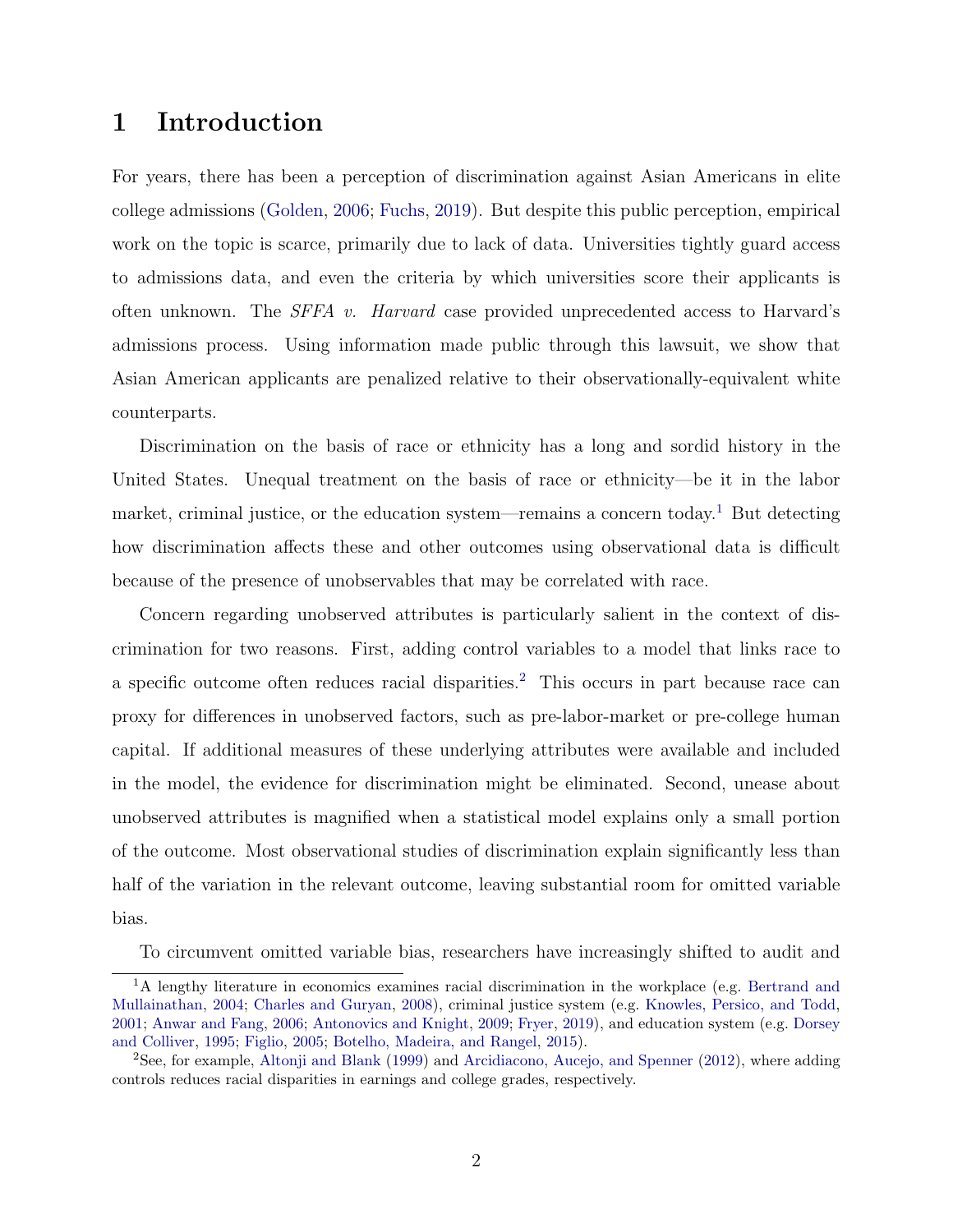$correspondence studies that rely on fictitious applications<sup>3</sup> However, these studies also face$  $correspondence studies that rely on fictitious applications<sup>3</sup> However, these studies also face$  $correspondence studies that rely on fictitious applications<sup>3</sup> However, these studies also face$ limitations such as experimenter effects, heterogeneity in unobservables, where they can be applied, and how applicants signal race.<sup>[4](#page-2-1)</sup> Moreover, this approach is infeasible for college admissions in the United States because it would be impractical to generate fictitious appli-cants to the level of detail that admissions offices review applicants.<sup>[5](#page-2-2)</sup> As a result, it is only feasible to study discrimination in this setting by utilizing observational data.

Using six years of Harvard admissions data, we examine whether there is evidence of discrimination against Asian American applicants. The data we analyze covers the admissions cycles for applicants who, if they were to graduate in four years, would have done so as the Classes of 2014–2019. We show that there is a substantial penalty against Asian Americans in admissions with very limited scope for omitted variables to overturn the result. This is because  $(i)$  Asian Americans are substantially stronger than whites on the observables associated with admissions and  $(ii)$  the richness of the data yields a model that predicts admissions extremely well.

The data we use is exceptionally rich. In addition to many demographic and academic measures, the data include information on the various Harvard ratings that influence admissions decisions. These include Harvard admissions officers' ratings of the applicants overall as well as ratings on academics, extracurriculars, athletics, and personal qualities. It also includes the admissions officers' ratings of the letters submitted by high school counselors and teachers. Finally, it includes information on alumni interviews of the applicants in the form of an overall score and a personal score. We describe the data and the admissions

<span id="page-2-0"></span><sup>&</sup>lt;sup>3</sup>Examples include [Bertrand and Mullainathan](#page-36-0) [\(2004\)](#page-36-0), [Edelman, Luca, and Svirsky](#page-38-5) [\(2017\)](#page-38-5), and [Agan](#page-36-6) [and Starr](#page-36-6) [\(2018\)](#page-36-6).

<span id="page-2-1"></span><sup>4</sup>See [Heckman](#page-38-6) [\(1998\)](#page-38-6) and [Neumark](#page-40-0) [\(2018\)](#page-40-0) for more detail on experimenter effects and heterogeneous variances in the unobserved components of productivity. Typically, audit and correspondence studies must be implemented in environments where some anonymity can be preserved (so it will not be clear that it is an experiment) and outcomes that are early in the process (for example, callbacks not wages). Finally, race is often communicated through an applicant's name which complicates interpretation since distinctively African American names can also indicate socioeconomic status [\(Fryer and Levitt,](#page-38-7) [2004\)](#page-38-7). An exception to this criticism is [Pope and Sydnor](#page-40-1) [\(2011\)](#page-40-1), who rely on pictures to indicate applicant race.

<span id="page-2-2"></span><sup>&</sup>lt;sup>5</sup>In addition to test scores, high school GPA, and demographic characteristics, applicants must also submit lengthy personal statements, teacher recommendation letters, and counselor recommendation letters. Further, at the most elite schools, including Harvard, the majority of applicants interview with alumni. The US admissions system contrasts with that of many other countries, where an entrance exam is the main determining factor of admission. For studies of college admissions in other countries, see [Ding and Lehrer,](#page-37-1) [2007](#page-37-1) and [Jia and Li,](#page-39-1) [2017](#page-39-1) (China); [Ketel et al.,](#page-39-2) [2016](#page-39-2) (Netherlands); [Kirkeboen, Leuven, and Mogstad,](#page-39-3) [2016](#page-39-3) (Norway); and [Zimmerman,](#page-41-0) [2014,](#page-41-0) [2019](#page-41-1) (Chile).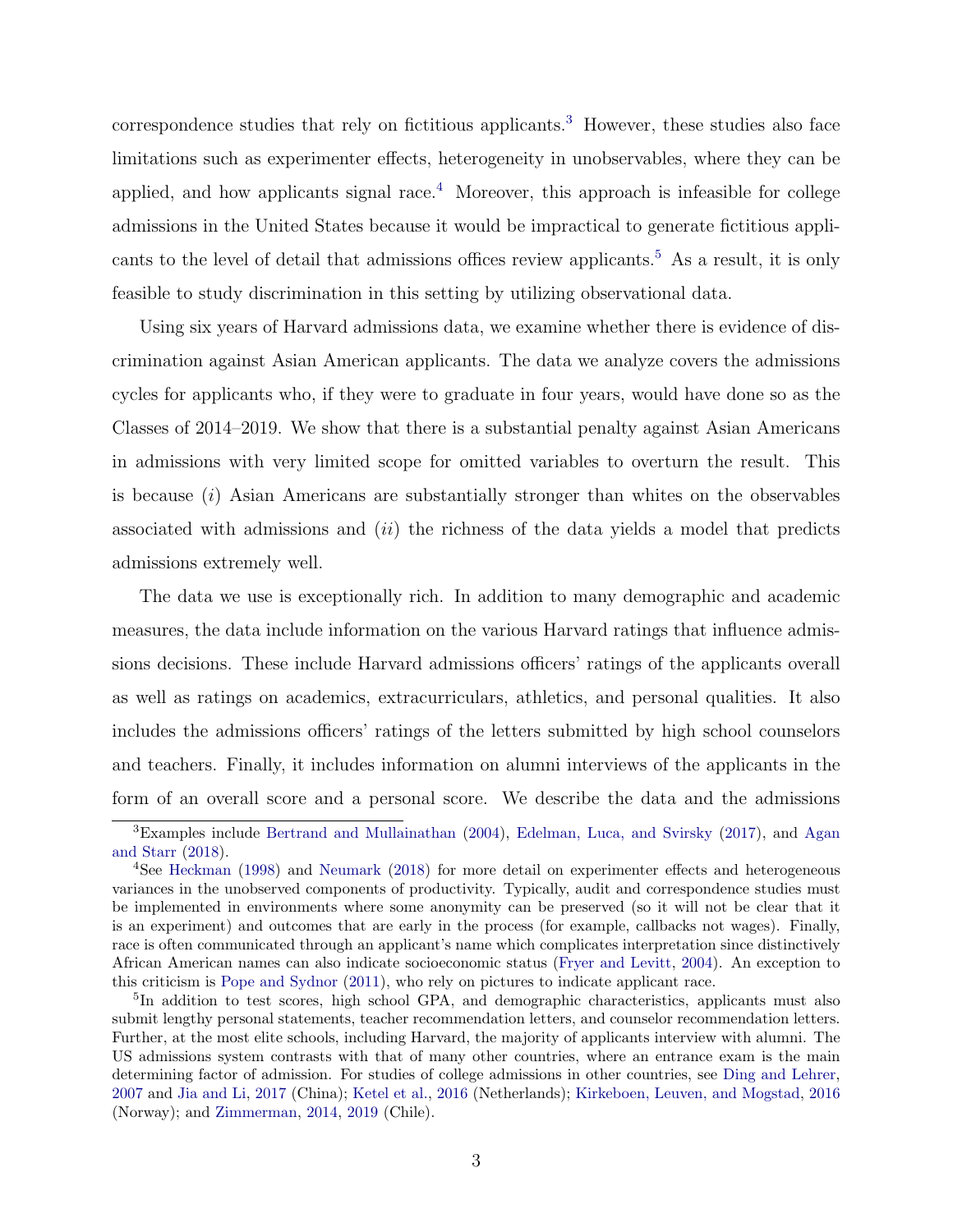process itself in Section [2.](#page-6-0)

The data reveal that there are certain groups of applicants that receive substantial preferences in admissions. These include recruited athletes, legacies, children of donors, and children of faculty and staff  $(ALDC)$ .<sup>[6](#page-3-0)</sup> We focus on applicants that are not in one of these special recruiting categories so that we can compare similarly situated applicants. Typical applicants (i.e., those who are not ALDC) make up over 95% of domestic applicants and over 97% of Asian American applicants. It should be clear that consistent estimates of racial discrimination against typical Asian American applicants can be obtained from estimating an admissions model only on typical applicants. However, given the central role ALDC applicants played in the court case, we show both theoretically and empirically why estimating without this group is appropriate in Section  $3<sup>7</sup>$  $3<sup>7</sup>$  $3<sup>7</sup>$  For ease of exposition, when we refer to Asian American applicants going forward, we mean the subset who are not ALDC.

After removing ALDC applicants, Asian Americans actually have a slightly higher unconditional admit rate than whites. But as we show in Section [4,](#page-13-0) these unconditional admit rates mask substantial differences in qualifications between the two groups. While it is widely understood that Asian American applicants are academically stronger than whites, it is startling just how much stronger they are. During the period we analyze, there were 42% more white applicants than Asian American applicants overall. Yet, among those who were in the top ten percent of applicants based on grades and test scores, Asian American applicants outnumbered white applicants by more than 45%.

Of course, Harvard values much more than just academics. And here, too, Asian American applicants as a whole perform as well or better than white applicants on almost all of Harvard's ratings.<sup>[8](#page-3-2)</sup> The strong performance of Asian Americans is in part because academ-ically strong applicants also tend to be stronger on Harvard's ratings.<sup>[9](#page-3-3)</sup>

But Harvard's ratings may also be affected by racial preferences and penalties. Indeed, Harvard acknowledges that race is one of the inputs into the overall rating. Consistent

<span id="page-3-0"></span><sup>6</sup>See Section 2.1.3 of [Arcidiacono, Kinsler, and Ransom](#page-36-7) [\(2019b\)](#page-36-7) for how ALDC applicants are treated differently in Harvard's admissions process.

<span id="page-3-1"></span><sup>7</sup>Note that estimating only on typical applicants is equivalent to estimating a model where ALDC status is fully interacted with the controls when the purpose is to measure the effect of race for typical applicants.

<span id="page-3-3"></span><span id="page-3-2"></span><sup>8</sup>The two exceptions are the athletic and personal ratings.

<sup>9</sup>This is true for all ratings but one: there is no information in the public record regarding how the athletic rating—at least for non-recruited athletes—is correlated with academic strength.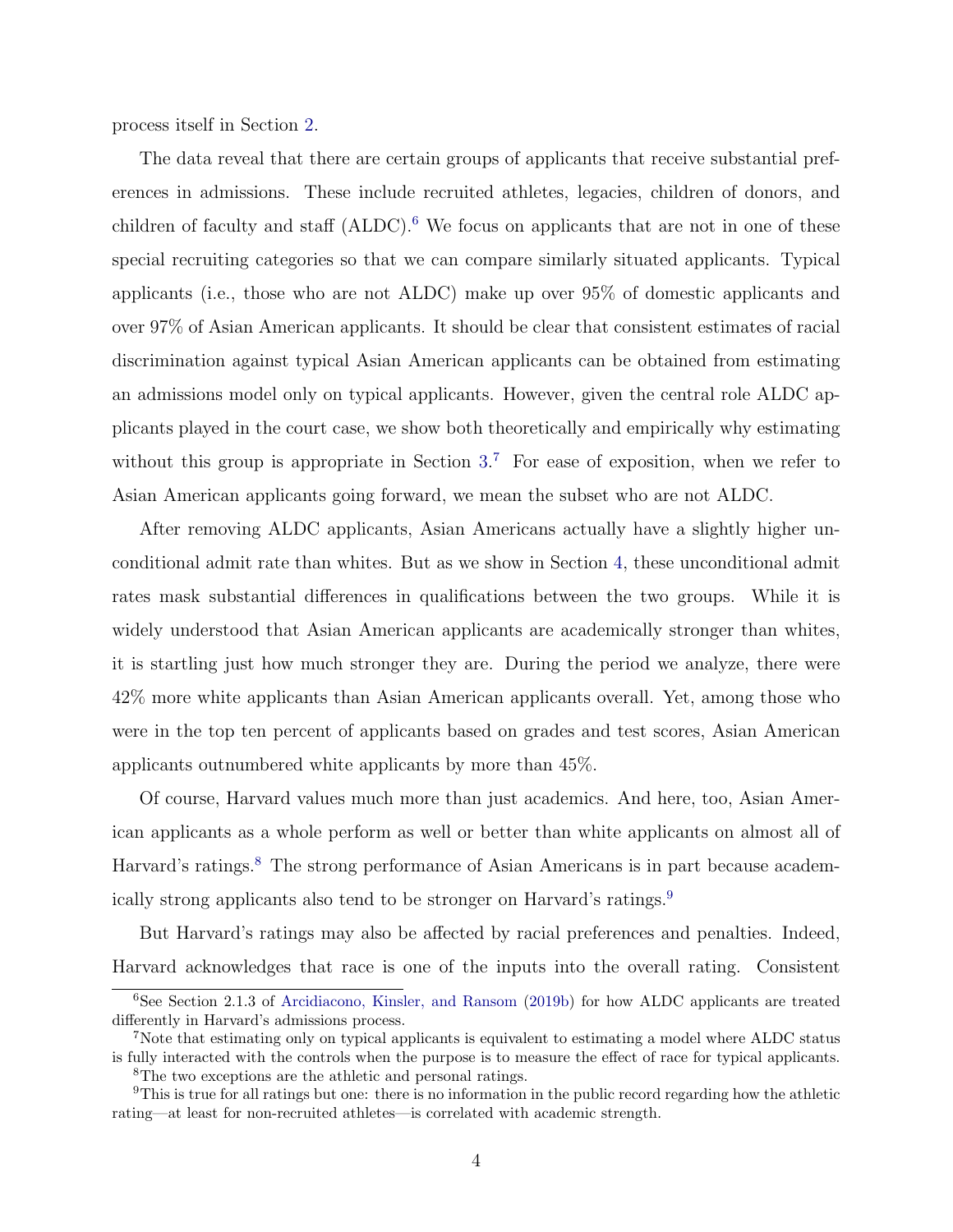with this, we find substantial preferences given to African Americans and Hispanics and a corresponding penalty for Asian Americans in the overall rating. But we also find that race substantially influences the personal rating, to the detriment of Asian Americans.

The arguments for the personal rating being influenced by race—with Asian Americans receiving a penalty—are abundant. We list three here, though we also provide additional evidence in Section [5.](#page-18-0) First, Asian American applicants are slightly stronger than white applicants on the observable characteristics correlated with the personal rating, yet receive markedly lower personal ratings. Second, alumni interviewers—who are primarily white but actually meet the applicants in person—score Asian American applicants relatively better on the personal rating than Harvard admissions officers do.<sup>[10](#page-4-0)</sup> Finally, there is clear evidence that other racial groups receive a tip on the personal rating. For example, conditional on observables, African Americans receive substantially higher personal ratings despite having observable characteristics associated with lower personal ratings. Indeed, African Americans in the top ten percent of the applicant pool according to grades and test scores are over twice as likely as their Asian American counterparts to receive a strong personal rating.

Given our findings that race influences both the overall and personal ratings, our preferred model of admissions, described in Section [6,](#page-24-0) excludes both of these ratings. That said, we include numerous other variables that would capture differences in the non-academic attributes of the applicant pool. The set of controls available far outnumbers past work on admissions and, as a result, the model fits the data extremely well.<sup>[11](#page-4-1)</sup>

Our preferred admissions model shows a substantial penalty against Asian American applicants relative to their white counterparts. The average marginal effect of being Asian American is -1 percentage point. Given that the overall admit rate for Asian Americans is around 5 percent, removing the penalty would increase their admissions chances by roughly 19%.[12](#page-4-2) Yet, even if the personal rating is included in the model, the statistical case for

<span id="page-4-2"></span><sup>12</sup>Our finding of a 19% penalty is large, considering the magnitude of other penalties in the discrimination

<span id="page-4-0"></span> $10$ Less than 1% of typical Asian American applicants receive an interview with an admissions officer. See Table 7.3N of [Document 415-9.](#page-37-2)

<span id="page-4-1"></span><sup>&</sup>lt;sup>11</sup>Previous work on college admissions typically uses data from a third party, and thus does not have access to detailed admissions data. As a result, the admissions models employed often only include basic measures such as race, gender, test scores, and athlete/legacy status. Examples include [Hurwitz](#page-39-4) [\(2011\)](#page-39-4), [Long](#page-39-5) [\(2004\)](#page-39-5), [Espenshade, Chung, and Walling](#page-38-8) [\(2004\)](#page-38-8), and [Espenshade and Chung](#page-38-9) [\(2005\)](#page-38-9). An exception is [Bhattacharya,](#page-36-8) [Kanaya, and Stevens](#page-36-8) [\(2017\)](#page-36-8), who have access to admissions data for a selective UK university that includes not only test scores, but also interview and essay scores.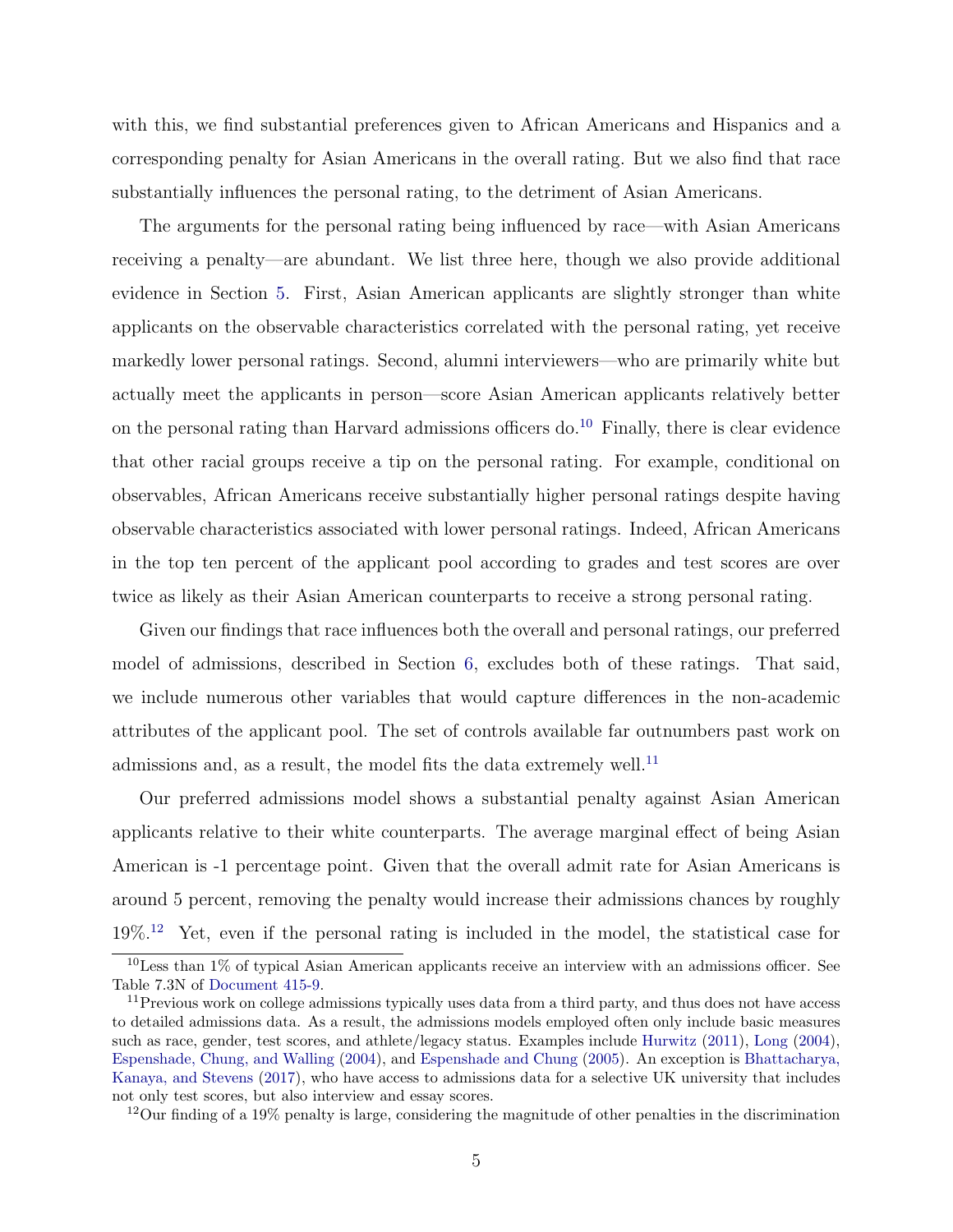discrimination against Asian Americans is still clear and the penalty remains large.<sup>[13](#page-5-0)</sup>

Concerns about the scope for omitted variable bias are significantly reduced in our setting. The richness of the applicant data yields a model of admissions outcomes that matches the data incredibly well. The Pseudo  $R^2$  of our preferred model is equal to 0.56, a value well above what is considered an excellent fit [\(McFadden,](#page-39-6) [1979\)](#page-39-6). For comparison purposes, [Es](#page-38-8)[penshade, Chung, and Walling](#page-38-8) [\(2004\)](#page-38-8) estimate racial preferences and preferences for legacies and athletes in elite college admissions and obtain a Pseudo  $R<sup>2</sup>$  of around 0.2. In a setting analogous to ours—elite academic journal editorial decisions[—Card et al.](#page-37-3) [\(2020\)](#page-37-3) and [Card](#page-37-4) [and DellaVigna](#page-37-4) [\(2020\)](#page-37-4) estimate rich models of revise and resubmit decisions for a sample of manuscripts. Their models are notable in that they incorporate reviewer recommendations which we would expect to be highly correlated with editor decisions—yet the Pseudo  $R^2$  of their models is never larger than 0.5. In Section [6](#page-24-0) we provide further insight regarding the fit of our model by mapping our Pseudo  $R^2$  value to model accuracy and a more traditional  $R^2$  measure.

Not only is there limited scope for omitted variable bias, the evidence suggests that, if anything, we are likely understating the direct penalty Asian Americans face in the admissions process. First, Asian American applicants are significantly stronger than white applicants on the observable characteristics—outside of race—that Harvard values when making admissions decisions.<sup>[14](#page-5-1)</sup> While there may be differences in unobservables as well, researchers typically assume that groups that are stronger on the observed characteristics are also likely to be strong on the unobserved characteristics. Indeed, that selection on observed characteristics moves in the same direction as selection on unobserved characteristics provides the motivation for the empirical approaches of [Altonji, Elder, and Taber](#page-36-9) [\(2005\)](#page-36-9), [Krauth](#page-39-7) [\(2016\)](#page-39-7), and [Oster](#page-40-2) [\(2019\)](#page-40-2). However, in our case, the estimated effect of being Asian American is negative despite Asian Americans being positively selected on the observables

literature. As a common example, consider the gender wage gap. The unconditional gender gap in earnings for full-time workers in the United States is approximately 20%, with the gap narrowing to roughly 9% after adjusting for a battery of worker and job characteristics [\(Blau and Kahn,](#page-36-10) [2017\)](#page-36-10).

<span id="page-5-0"></span><sup>&</sup>lt;sup>13</sup>The average marginal effect is -0.54 percentage points, a little more than half the penalty in the preferred model. Indeed, as we show in Appendix [B,](#page-53-0) the penalty Asian Americans receive is robust to a host of alternative modeling assumptions.

<span id="page-5-1"></span><sup>&</sup>lt;sup>14</sup>They are also at least as strong or stronger than white applicants on the non-academic portion of the observables. See Section [6.](#page-24-0)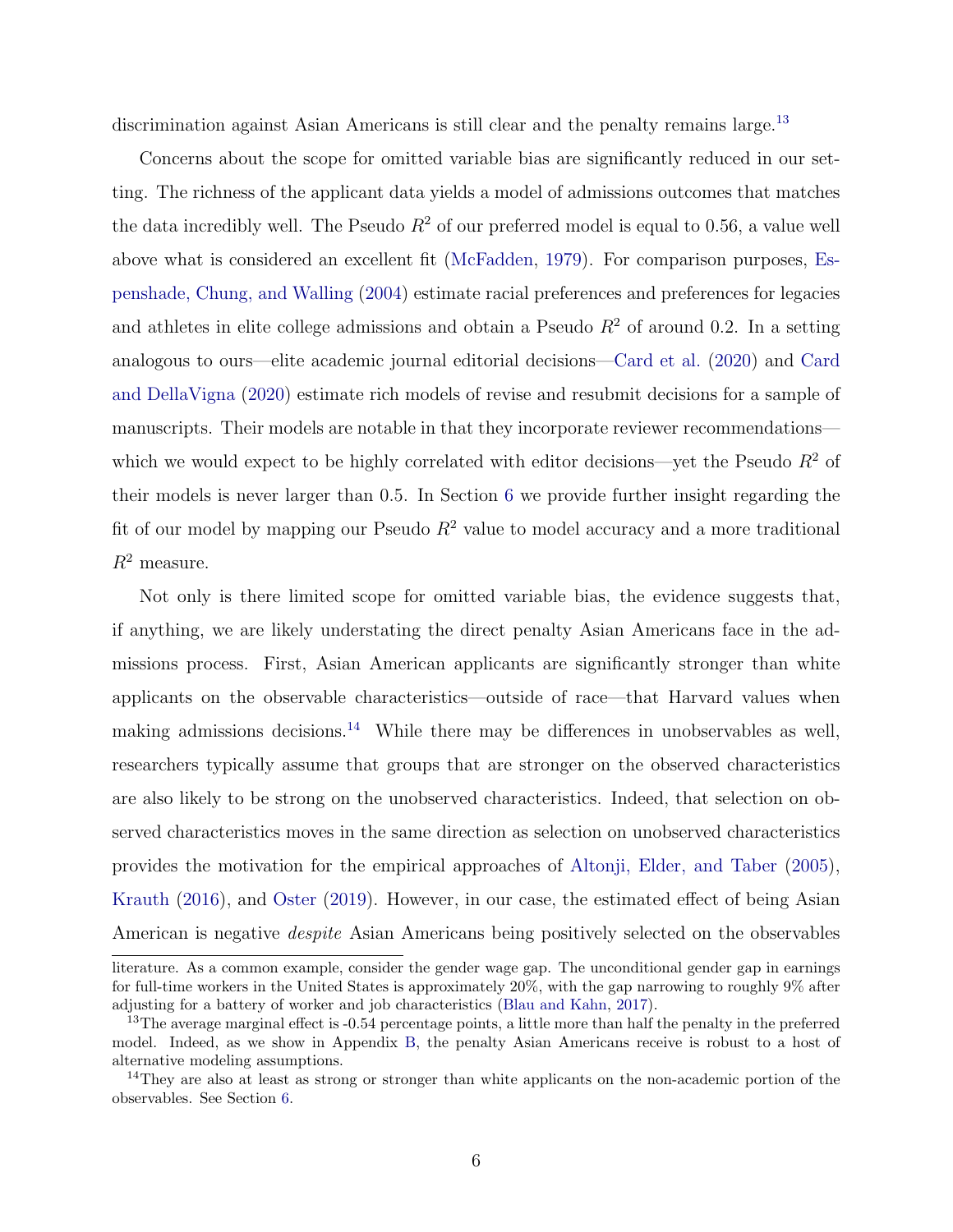associated with admission. Thus, if we follow the literature and assume Asian American applicants are also stronger on the unobserved factors affecting admission, the actual degree of discrimination is larger than our estimates indicate.

A second reason that we are likely understating the penalty against Asian American applicants is that some of the other Harvard ratings we include also show patterns indicative of discrimination against Asian American applicants.[15](#page-6-1) Similar to the personal rating, how Harvard admissions officers rate the high school teacher and counselor letters also suggests racial bias. Namely, Asian Americans are stronger on the observable characteristics associated with these ratings, yet Asian Americans receive lower scores on these ratings conditional on the observables. We include these ratings in our preferred model as the penalties are not as egregious as what is observed in the personal rating. In doing so, we set an extremely high bar for establishing discrimination, likely underestimating the penalty Asian American applicants face as a result.

That Asian Americans still manage to make up over 20% of Harvard admits despite the disadvantages they face in the admissions process is striking. But it does not justify Asian Americans losing out on a substantial number of seats because of their race and their unexplainably low personal ratings.

## <span id="page-6-0"></span>2 Data and Admissions Process

We now briefly describe the data used in our analysis, as well as how the admissions process operates at Harvard. More details are available in Section 2 of [Arcidiacono, Kinsler, and](#page-36-7) [Ransom](#page-36-7) [\(2019b\)](#page-36-7).

#### 2.1 Data

Our primary data source is applicant-level data from the Classes of 2014–2019 produced by Harvard in the *SFFA v. Harvard* lawsuit. However, due to court protections, we do not use

<span id="page-6-1"></span><sup>&</sup>lt;sup>15</sup>A common issue researchers face is whether to control for variables that are themselves possibly a result of racial bias. [Neal and Johnson](#page-40-3) [\(1996\)](#page-40-3) pointed this out when studying racial differences in the labor market and researchers have addressed similar issues in racial discrimination in criminal justice and school discipline (see [Rehavi and Starr](#page-40-4) [\(2014\)](#page-40-4) and [Kinsler](#page-39-8) [\(2011\)](#page-39-8), respectively).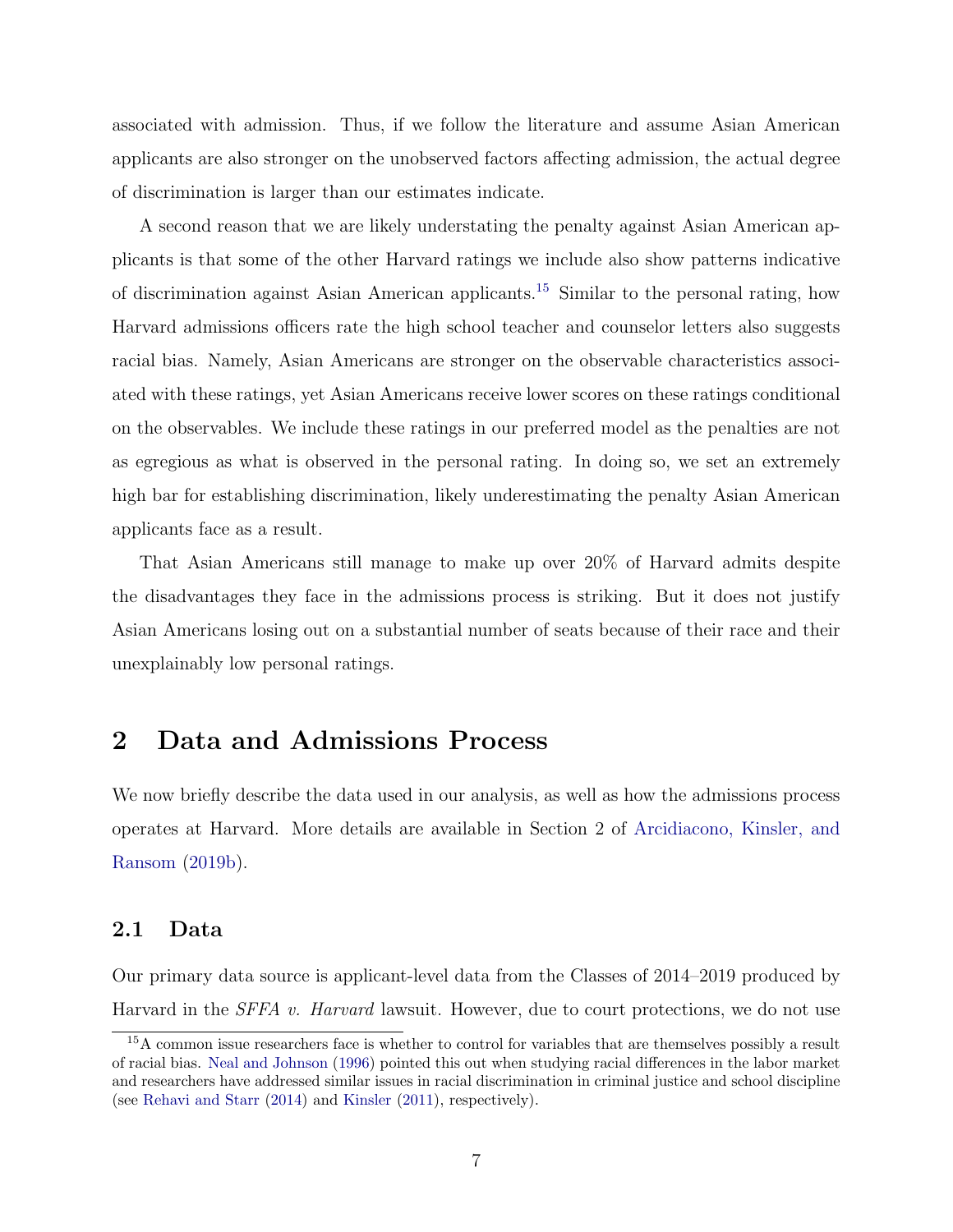this data directly. Rather, we rely on publicly available documents such as expert witness reports or internal admissions office memos that were made public as part of the lawsuit. Among these publicly available documents, we rely most heavily on the plaintiff's expert witness rebuttal report (Document  $415-9$ ).<sup>[16](#page-7-0)</sup>

In all, the data used in [Document 415-9](#page-37-2) consist of 142,728 typical domestic applicants who have complete application data.<sup>[17](#page-7-1)</sup> For each applicant, the microdata contain details on academics, demographics, ALDC status, Harvard internal ratings, and a host of other variables (e.g. whether the applicant applied for financial aid, parental education, etc.).

There are four main ethnic groups that make up Harvard's application pool: whites, Asian Americans, African Americans, and Hispanics.[18](#page-7-2) While there is significant variation within ethnic groups (e.g. Laotian American vs. Korean American), we aggregate to these main categories because the available documentation suggests that Harvard does the same (see [Trial Exhibit DX 042](#page-40-5) and [Trial Exhibit P164\)](#page-41-2).

#### 2.2 Admissions Process

In each admissions cycle, applications are divided into geographical areas called dockets. Harvard admissions officers are divided into subcommittees according to each docket. Admissions officers read each application and assign three classes of ratings on a number of dimensions:  $(i)$  overall;  $(ii)$  the profile ratings, which include the academic, extracurricular, athletic, and personal ratings; and *(iii)* the school support ratings which include the coun-

<span id="page-7-1"></span><span id="page-7-0"></span><sup>&</sup>lt;sup>16</sup>For a complete list of legal documents we rely on in this paper, see Appendix Table [D1.](#page-63-0)

<sup>&</sup>lt;sup>17</sup>Domestic applicants are those who are either US citizens or permanent residents. There are certainly some applicants who attend high school in the US who are not domestic applicants. There are also some US citizens who attend high school overseas. [Trial Exhibit DX 042](#page-40-5) shows annual application, admission and matriculation rates by race/ethnicity for the Classes of 2000–2017. During the period of our data, internationals make up about 18% of the applicant pool and about 11% of the admitted class. It is impossible to know the ethnic makeup of the international group, but we have no reason to believe that internationals are crowding out domestic Asian Americans.

<span id="page-7-2"></span><sup>18</sup>Harvard also keeps track of Native Americans and Pacific Islanders, but these groups are too small to be separately analyzed, so we classify them as "other." We also create a separate category for those who fail to report any race or ethnicity. We classify multiracial students in the same way Harvard does [\(Document](#page-37-5) [415-8,](#page-37-5) p. 92). Multiracial students who have any amount of African ancestry are coded as African American, those with any amount of Hispanic ethnicity are coded as Hispanic (but African-American Hispanics would be coded as African American), then those with any amount of Asian ethnicity are coded as Asian American (so that half-Asian half-white would be coded as Asian), and finally whites are those whose ethnicity is only white.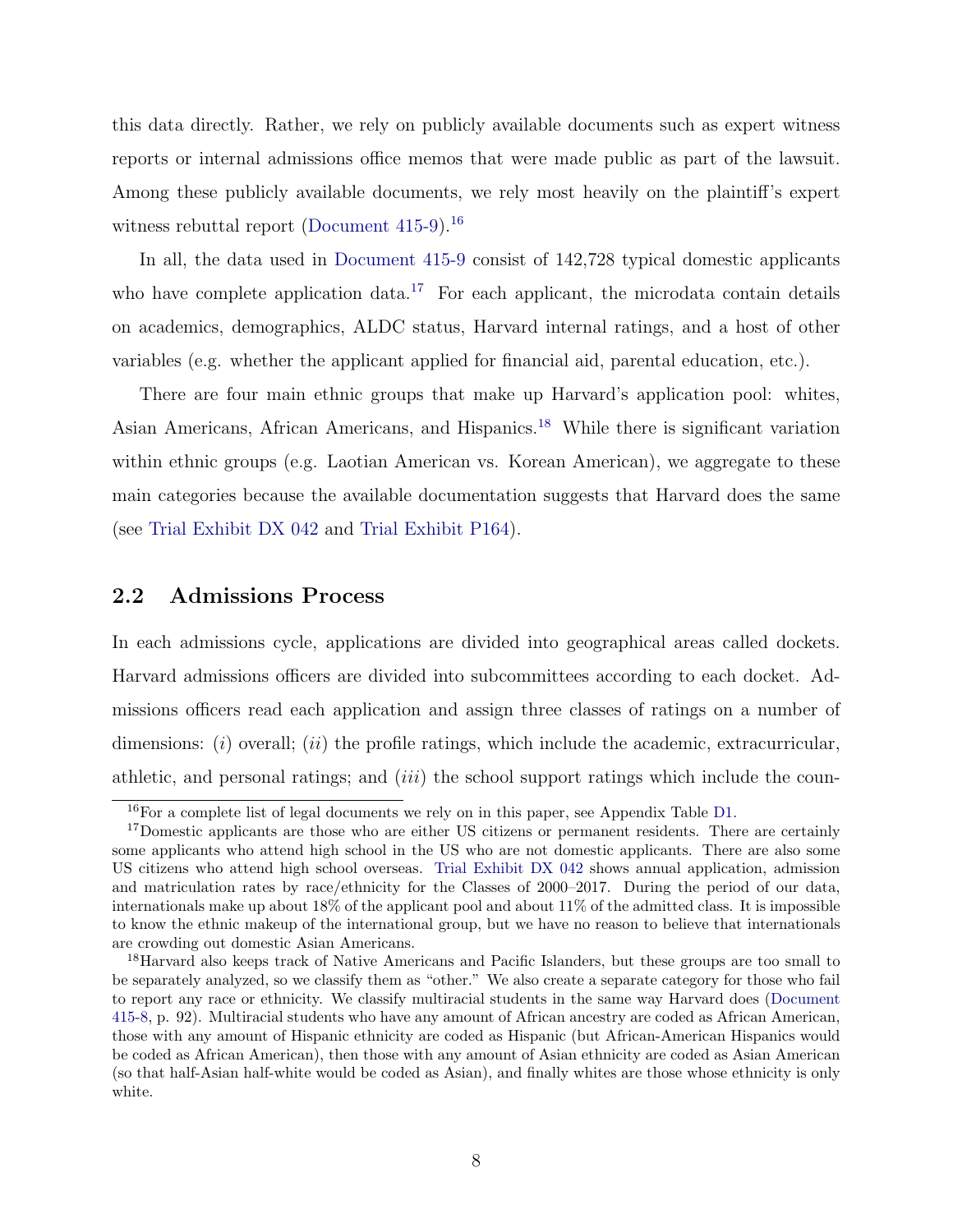selor rating and typically two teacher ratings. Ratings typically take on values between 1 and 5, with 1 being the best. For some ratings,  $+/-$  suffixes are used to distinguish values within a given integer. For example, a 1- is a better rating than a 2+.

[Trial Exhibit P001](#page-40-6) contains a summary of the criteria by which ratings are assigned for the Class of 2018. Among the profile ratings, the criteria for evaluating academics and extracurriculars are straightforward and generally coincide with what one would expect. For the athletic rating, high ratings appear to be related to one's ability to play competitively for Harvard's teams, either as a recruit or a walk-on. The personal rating, which is meant to capture personal qualities such as likeability, courage, and kindness, is the most vague.[19](#page-8-0) The reading procedures instruct the reader to score a 1 if the applicant's personal qualities are "outstanding," a 2 if they are "very strong," a 3 if they are "generally positive," a 4 if they are "bland or somewhat negative or immature," a 5 for "questionable personal qualities," and a 6 for "worrisome personal qualities."[20](#page-8-1)

It is also important to note that the school support ratings are assigned by the Harvard admissions office and not directly by the high school teachers themselves. High school teachers submit a letter of recommendation and also fill out a questionnaire where they are asked to rate the applicant's academic strength and personal qualities (such as maturity, motivation, integrity and leadership skills).<sup>[21](#page-8-2)</sup> Harvard admissions officers then assign the school support ratings based on the information contained in recommendation letters and questionnaire.

In addition to submitting application materials, most Harvard applicants are also interviewed in person by an alumnus or alumna who lives close to their high school. The alumni rate applicants on a number of qualities, but only the overall and personal rating are included in the database. A small number of applicants interview with Harvard admissions staff.

<span id="page-8-0"></span><sup>&</sup>lt;sup>19</sup>Harvard revised their reader guidelines the summer before the trial, providing much clearer guidance on the scoring of the personal rating. In contrast to previous reader guidelines, the 2023 reader guidelines explicitly state that race should not be considered when assigning the personal rating. See [Trial Exhibit](#page-41-3) [P633.](#page-41-3)

<span id="page-8-1"></span><sup>20</sup>Harvard's admissions director said the following when asked about the personal rating criteria: "[The guidelines are] not terribly helpful. I think 'unusual appeal' is ... the phrase we use [for a 1]. ... [R]eaders will construe that in different ways. And 2 is ... a very attractive person to be with and have in your school community and widely respected. And 3 means, you know, just fine. ... 4 is a kind of negative" [\(Document](#page-37-6) [419-1,](#page-37-6) p. 171).

<span id="page-8-2"></span><sup>&</sup>lt;sup>21</sup>For an example of this taken from the Class of 2012 Casebook, see [Trial Exhibit DX 002,](#page-40-7) pp.  $6-7$ .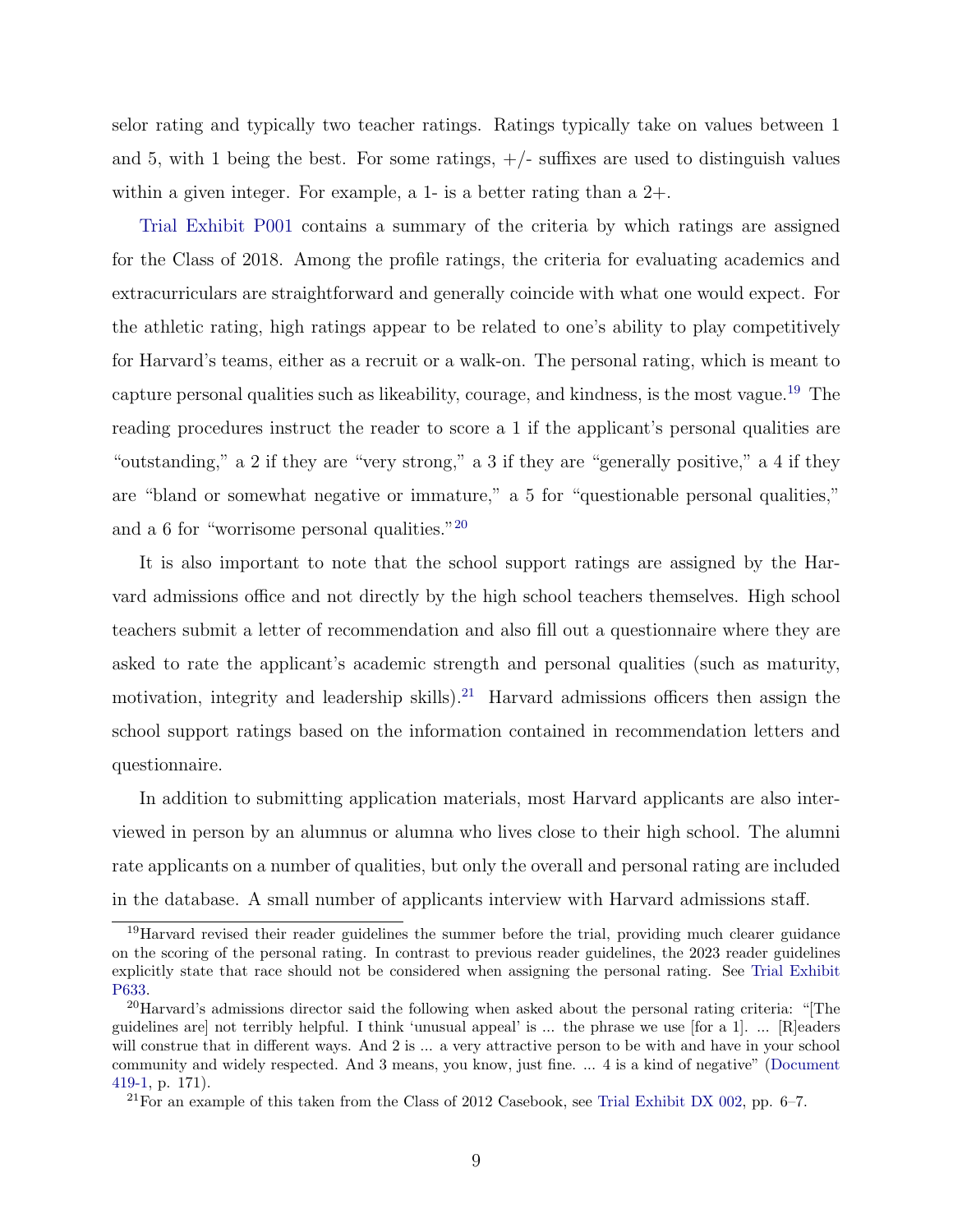After applications have been read and assigned ratings for each category, a subset of the applicants are passed on to an additional reader, called the "third reader."<sup>[22](#page-9-1)</sup> Provisional admissions decisions are then made at the docket subcommittee level. In March, final decisions are made at the full committee level with all admissions officers present.[23](#page-9-2)

## <span id="page-9-0"></span>3 Modeling Admissions and the Relevant Sample

As noted in the introduction, we focus on estimating the Asian American penalty among typical applicants. This decision reflects a desire to make comparisons of similarly-situated applicants. In this section we expand on this idea, showing that consistent estimates of a penalty against typical Asian American applicants can be recovered from the subset of applications that are typical (i.e. not ALDC). Further, incorporating ALDC applicants into the estimation in a meaningful way requires stronger assumptions in order to recover consistent estimates of a penalty against typical Asian American applicants.<sup>[24](#page-9-3)</sup> As we show, these assumptions are violated in the Harvard data.

Discrimination can manifest itself in many forms and it may operate in some places more than in others. Consider professional football players. Well after the National Football League had integrated, there was still substantial discrimination against black quarterbacks, with the perception being that they were not cerebral enough or did not have the leadership skills necessary for the position [\(Hruby,](#page-39-9) [2019\)](#page-39-9). Clearly it would be insufficient for a team to refute an accusation of discrimination against quarterbacks by showing it does not discriminate against non-quarterbacks.

A similar dynamic can be at work between ALDC and typical applicants. Asian Americans are stereotyped as enjoying math, aspiring to be doctors, and being a "model minority"

<span id="page-9-2"></span><span id="page-9-1"></span><sup>22</sup>Second readers are present when the admissions officer is new or if the case is especially difficult.

<sup>&</sup>lt;sup>23</sup>For four of the six application cycles in our sample (2016–2019), Harvard offered an Early Action program to its applicants. Full-committee admissions decisions for Early Action applicants were made before the end of December. Possible admissions outcomes include admission, rejection, or deferral to the regular application pool. Harvard states that Early Action applications are reviewed in exactly the same manner as non-earlyaction applications; see <https://college.harvard.edu/admissions/apply/first-year-applicants>.

<span id="page-9-3"></span><sup>&</sup>lt;sup>24</sup>Incorporating ALDC applicants by interacting ALDC with every variable effectively allows the admissions process to operate differently for typical applicants and ALDC applicants. The addition of ALDC applicants in the fully interacted model then has no effect on the estimates of racial discrimination against typical applicants.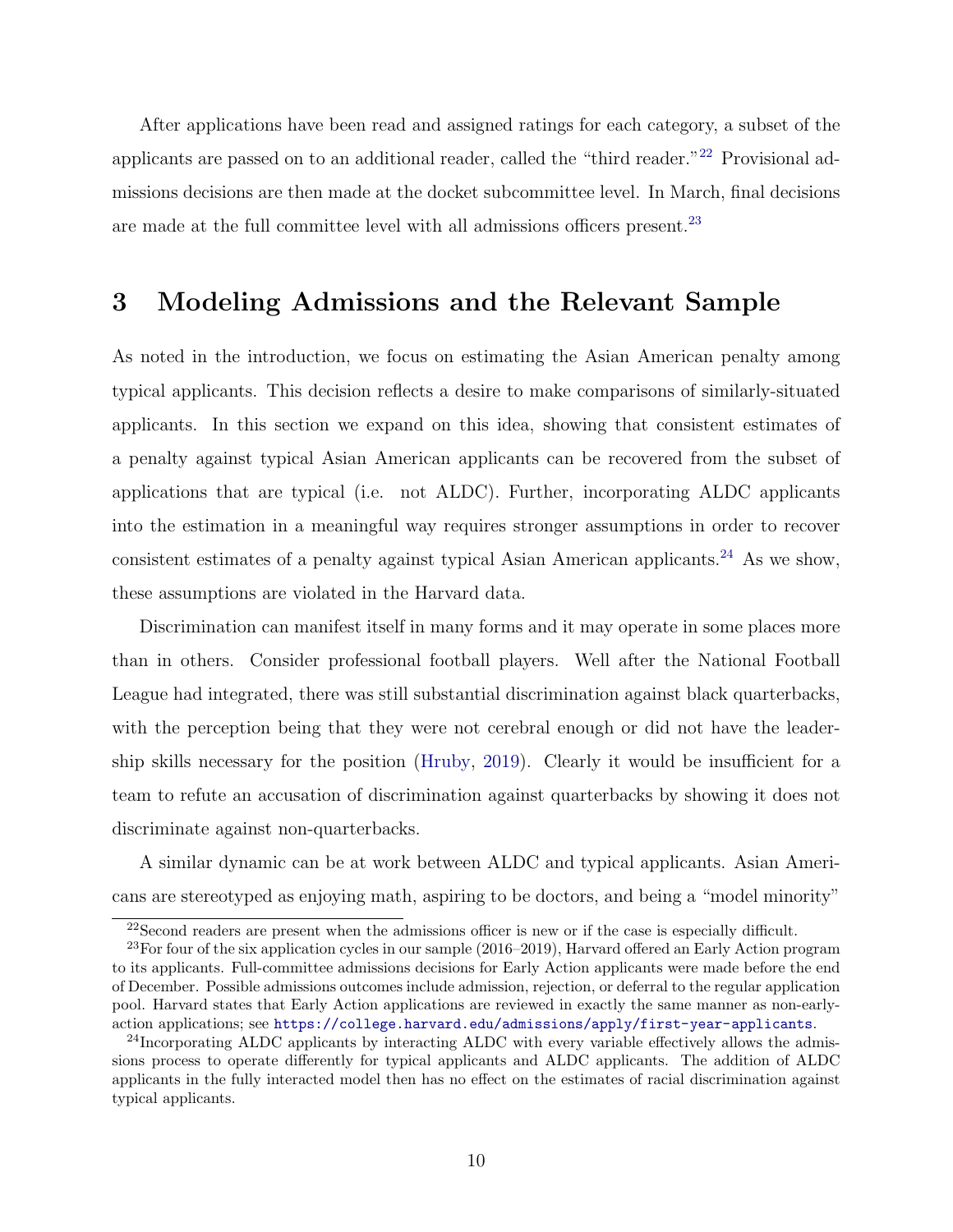[\(Kim and Lewis,](#page-39-10) [1994;](#page-39-10) [Yam,](#page-41-4) [2019\)](#page-41-4). One way of overcoming those stereotypes is through connections, such as having the opportunity to make oneself known to the admissions committee or Harvard in general. Athletes provide the clearest example through their contact with Harvard coaches. Chances to interact with the Harvard community will also be present for legacies through alumni events. More importantly, simply being in one of these ALDC categories bucks the stereotype given how few Asian Americans are ALDC: less than 2.5% of Asian American applicants fall into one of these groups, compared to over 9% of whites (see Table 3.2 of [Document 415-8\)](#page-37-5).

Yet, regardless of whether ALDC Asian Americans are discriminated against relative to their white counterparts, whether Harvard is discriminating against typical Asian Americans can be determined from looking only at typical applicants. To illustrate, consider a model of admissions where applicants compete for a fixed number of slots, N. Consider a latent index  $Y_i^*$  that represents Harvard's perception of the quality of applicant i. All applicants above some threshold  $\tau$  are admitted: if  $Y_i^* > \tau$  then  $Y_i = 1$  and the applicant is admitted, otherwise the applicant is rejected. That all applicants face the same admissions threshold is without loss of generality: any preferences (e.g. for ALDC applicants or particular racial groups) can be folded into  $Y_i^*$ <sup>[25](#page-10-0)</sup>. The threshold  $\tau$  is set to ensure the number of admits equals N.

The competition for slots manifests itself through  $\tau$ . So even though, in principle, all students are competing against one another for a limited number of slots, it is still possible to estimate models of admission on subsets of the applicants, as any competitive effects will be reflected in  $\tau$ .

Consider the subset of applicants that are typical (i.e. not ALDC). Further decompose the latent index  $Y_i^*$  for these applicants into the sum of three parts:

$$
Y_i^* = \alpha A_i + X_i \beta + \epsilon_i \tag{1}
$$

(i) a part due to being Asian American,  $A_i = 1$ ; (ii) a part due to other observables,  $X_i$ ;

<span id="page-10-0"></span><sup>&</sup>lt;sup>25</sup>Preferences for balancing factors such as initial major interest or geography can also be included in the latent index. For example, if there are few humanities applicants in a particular admissions cycle, then humanities applicants may see higher latent indexes all else equal.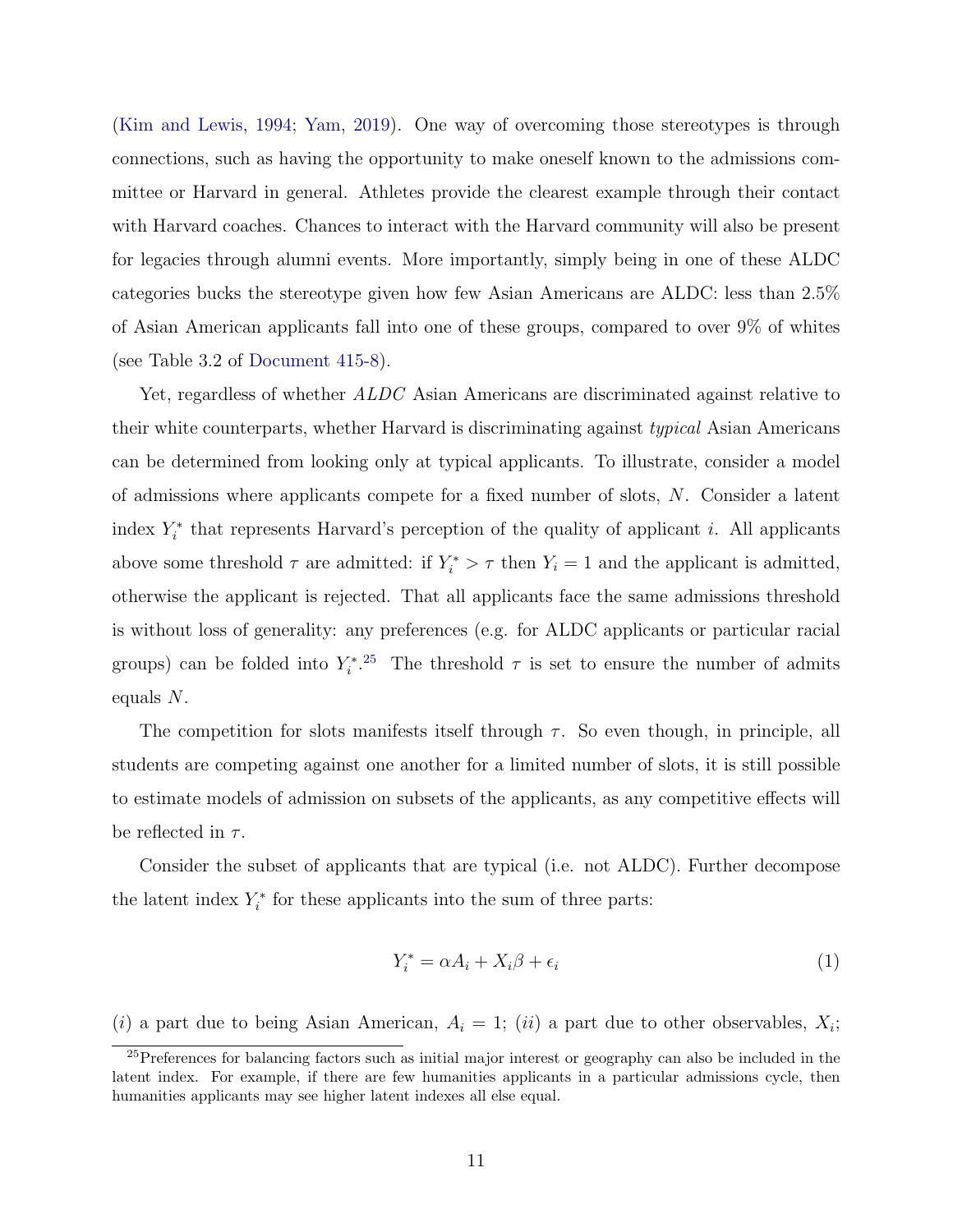and *(iii)* a part due to unobservables,  $\epsilon_i$ .

To fix ideas, consider the case where  $\epsilon_i$  follows a logistic distribution and is uncorrelated with  $A_i$  and  $X_i$ . In this case, a logit model yields consistent estimates of the parameters α and β up to a scale parameter, where the scale parameter embeds the variance of  $\epsilon^{26}$  $\epsilon^{26}$  $\epsilon^{26}$ Embedded in  $\beta$  will be a constant term that can be interpreted as a scaled version of  $\tau$ .

Now suppose we add ALDC applicants to the data set, adding controls for their ALDC status to  $X_i$  to reflect any preferences these applicants receive. Suppose the same conditions hold as before:  $\epsilon_i$  follows a logistic distribution and is uncorrelated with  $A_i$  and  $X_i$ . In this case, the additional observations increase the statistical power of the model. They do not, however, affect consistency: consistent estimates of the parameters can be obtained from a subset of the applicants.

However, if the Asian American coefficient substantially changes when ALDC applicants are added and this change is statistically significant, this suggests the model is misspecified. Either the effect of being Asian American differs for ALDC applicants, or other characteristics operate differently for ALDC applicants that in turn affect the coefficient on Asian American. Note that this is not a case of adding controls and having the coefficient change (i.e. omitted variable bias), but of adding observations.

One potential fix would be to allow the effect of being Asian American to vary between ALDC and typical applicants. Denoting  $S_i = 1$  ( $S_i = 0$ ) if the applicant was (was not) ALDC, we can specify the index as:

$$
Y_i^* = \sum_{s=0}^{1} I(S_i = s) \alpha_s A_i + X_i \beta + \epsilon_i \tag{2}
$$

But again, if the estimate of  $\alpha_0$  is substantially different when ALDCs are included, this suggests misspecification: the other variables matter in a different way for ALDC applicants, which in turn affects the Asian American coefficient.

A more general model—where ALDC status is interacted with all variables—would be:

<span id="page-11-1"></span>
$$
Y_i^* = \sum_{s=0}^1 I(S_i = s) \left(\alpha_s A_i + X_i \beta_s\right) + \epsilon_i \tag{3}
$$

<span id="page-11-0"></span><sup>&</sup>lt;sup>26</sup>Note that the marginal effect of  $A_i$  is not affected by the normalization on the scale parameter.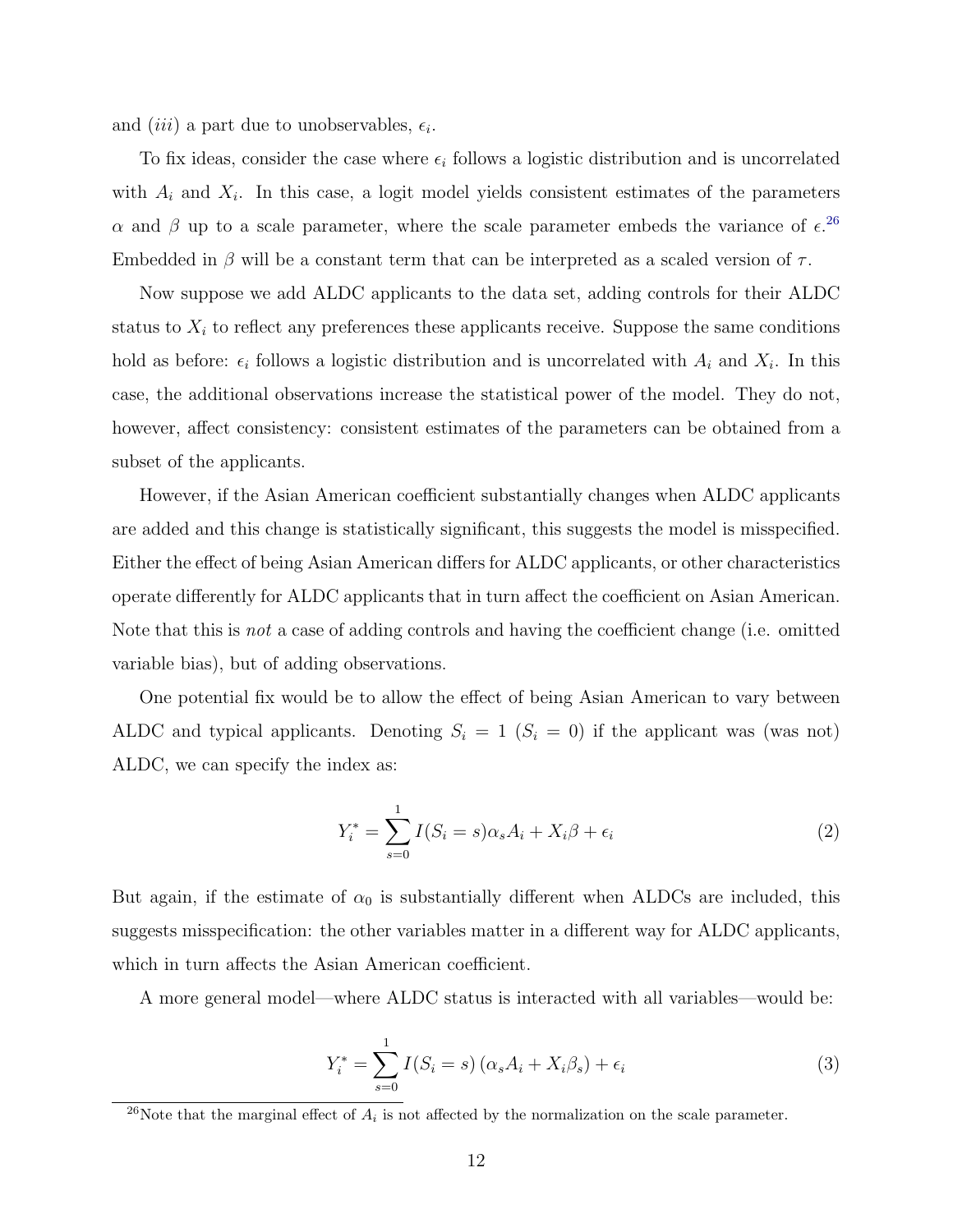Note that this model implicitly builds in differences in the unobservables as well. By estimating separate coefficients for ALDC applicants, it allows for the possibility that the variance of  $\epsilon$  is different for ALDC applicants. The coefficients for each group are all estimated relative to the underlying variances of their unobservables.

The model given in [\(3\)](#page-11-1) can be estimated as two separate logits. These two logits will yield identical estimates to one where all the coefficients are estimated at once. Hence, for the purpose of estimating  $\alpha_0$ , estimating a logit only on typical applicants is sufficient.

As we will show, the evidence suggests that the effects of being Asian American differ for ALDC applicants and the effects of  $X_i$  differ for ALDC applicants. One example is academics. Preliminary evidence that academics matter differently depending on ALDC status can be seen in Tables 2 and 6 of [Arcidiacono, Kinsler, and Ransom](#page-36-7)  $(2019b).^{27}$  $(2019b).^{27}$  $(2019b).^{27}$  $(2019b).^{27}$  The former shows that those who receive an academic rating of 5 are guaranteed rejection unless they are athletes, and those who receive a 4 are virtually guaranteed rejection unless they are ALDC. The latter shows that, in the bottom decile of the academic index (a weighted average of SAT scores and high school GPA), 6 percent of white LDC applicants were admitted, yet zero typical white applicants were admitted from this decile.

We will also show that Asian Americans are substantially stronger than white applicants on academics. If including ALDC applicants results in the coefficients on academics being attenuated (assuming no interactions between ALDC status and academics), this will make it appear as though academics are not as important as they really are for typical applicants. Hence, Harvard could falsely claim they were not discriminating against Asian Americans; academics are just not as important as one would think despite the important role academics play for typical applicants.

Given the substantial difference in admit rates depending on ALDC status as well as the evidence that academics matter less for this group, we focus on typical applicants.<sup>[28](#page-12-1)</sup> We return to show how including ALDC applicants distorts the coefficients of the model in

<span id="page-12-0"></span><sup>&</sup>lt;sup>27</sup>For additional evidence of race mattering differently for athletes and legacies that generalizes beyond Harvard, see Table 6 of [Espenshade, Chung, and Walling](#page-38-8) [\(2004\)](#page-38-8).

<span id="page-12-1"></span><sup>28</sup>As further evidence that admissions for ALDCs operates differently, [Arcidiacono, Kinsler, and Ransom](#page-36-11) [\(2019a\)](#page-36-11) show that the share of admits who are legacies or recruited athletes (LA) shows no time trend for the Classes of 2000–2017, despite the share of applicants who are LA showing a steep downward time trend over the same period (see Figure 2).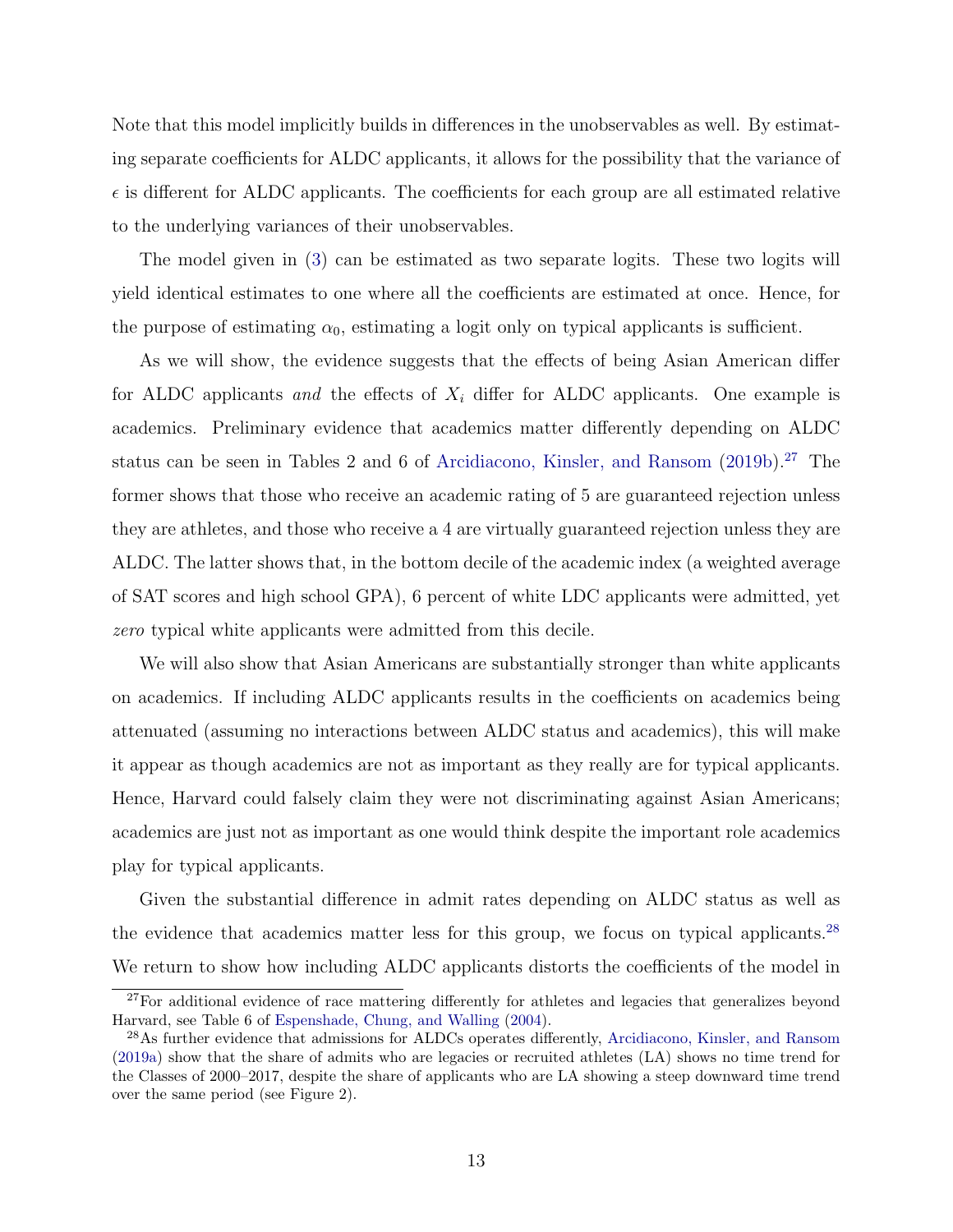Section [6.2.](#page-26-0)

## <span id="page-13-0"></span>4 Descriptive Analysis

We now turn to the characteristics of typical Asian American and white applicants. We begin by looking at their family backgrounds, showing that, on average, Asian American applicants come from poorer families than white applicants. Despite this, Asian Americans substantially outperform their white counterparts on academics. We then examine how Asian Americans and whites are rated by Harvard admissions officers and how these ratings are correlated with academic preparation.

### 4.1 Demographics

The first panel of Table [1](#page-42-0) presents demographic characteristics for typical white and Asian American applicants as well as by whether or not they were admitted. The overall admit rate of white applicants over this period is 4.89% which is slightly lower than the 5.13% admit rate for Asian American applicants.

Asian American applicants are 4.49 percentage points more likely to be labeled disadvan-taged by Harvard readers off a base of 6.36 percent.<sup>[29](#page-13-1)</sup> Those who are labeled disadvantaged are significantly more likely to be admitted, and this alone removes the difference in admission rates between white and Asian American applicants: for those who are disadvantaged, the admit rate for whites (Asian Americans) is 11.22% (10.33%); for those who are not, the admit rate for whites (Asian Americans) is  $4.46\%$  ( $4.49\%$ ).<sup>[30](#page-13-2)</sup> Asian Americans are also more likely to be first-generation college students and to have applied for a fee waiver. Both of

$$
Pr (Admit | Disadvantage d) = \frac{Pr (Disadvantage d | Admit) Pr (Admit)}{Pr (Disadvantage d)}
$$

$$
= \frac{0.2186 \times 0.0513}{0.1085}
$$

$$
= 10.33\%
$$

for Asian Americans. A similar strategy yields the admit rate for disadvantaged whites and nondisadvantaged applicants.

<span id="page-13-1"></span><sup>&</sup>lt;sup>29</sup>[Trial Exhibit P001](#page-40-6) instructs the Harvard reader to code the applicant as disadvantaged if "the applicant" is from a very modest economic background."

<span id="page-13-2"></span> $30$ These numbers are computed using Bayes' rule from figures reported in Table [1.](#page-42-0) For example: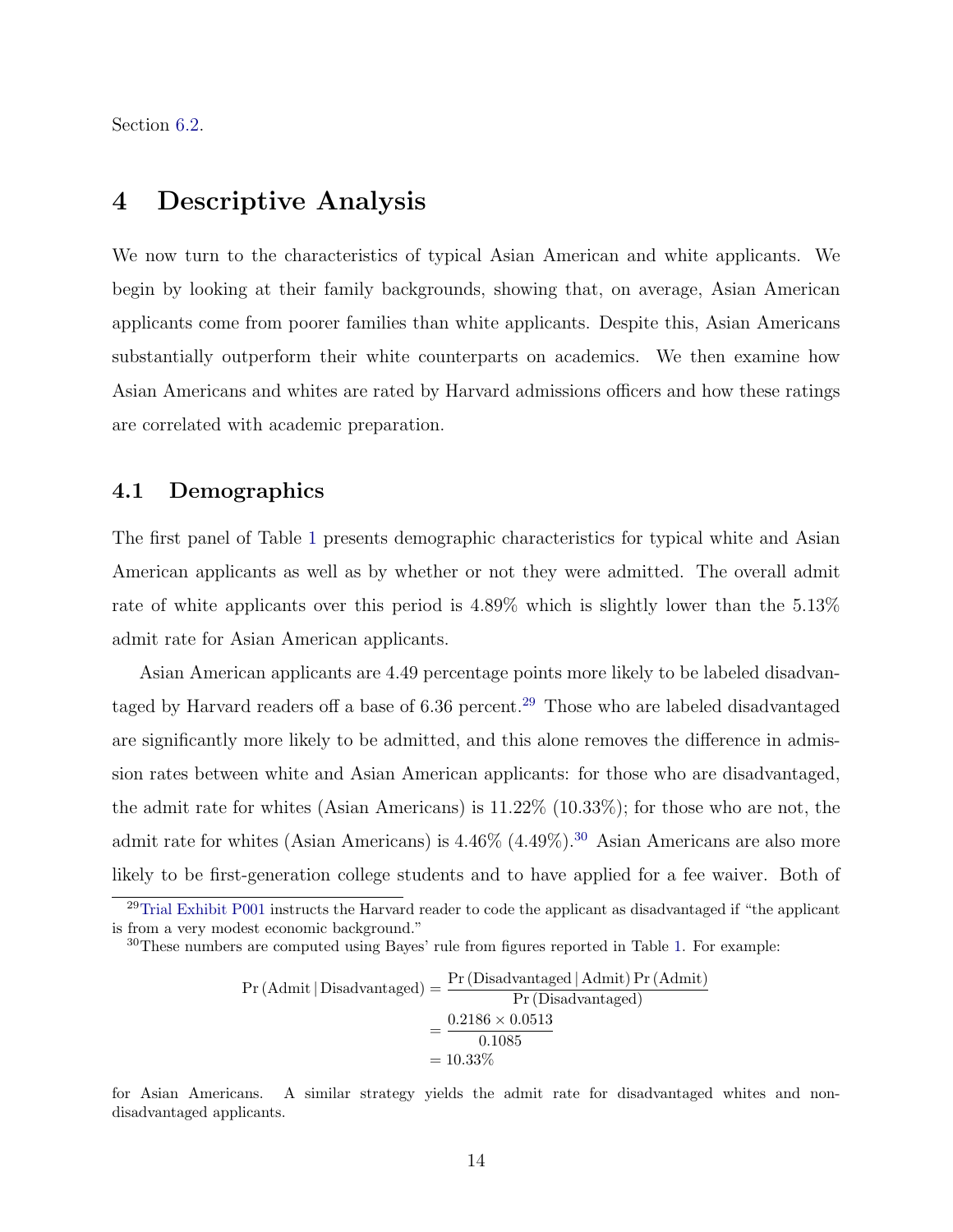these variables are also positively correlated with admission, though not as strongly as the disadvantaged status variable.

With regard to parental education, Asian American mothers are slightly less likely (by 0.3 percentage points) to have a degree higher than a bachelor's, while Asian American fathers are more likely (by 8.5 percentage points) to have a degree higher than a bachelor's. Both of these variables are positively correlated with admission.

### 4.2 Academics

The second panel of Table [1](#page-42-0) shows measures of the academic preparation of white and Asian American applicants. And here it is striking how much stronger Asian American applicants are. Using white applicants as a base, Asian Americans on average score 0.3 standard deviations better on both the SAT math and SAT II subject tests, around 0.05 standard deviations better on high school grades, and take over 1.5 more AP exams with an average score that is 0.09 points higher. While the average white applicant scores at the 53rd percentile of the academic index distribution, the average Asian American applicant is at the 63rd percentile.<sup>[31](#page-14-0)</sup> The only measure of academic preparation that whites do comparably on is the SAT verbal.

The differences in academic achievement between white and Asian American applicants become even more staggering when looking at deciles of the academic index. The first set of columns of Table [2](#page-43-0) show the number of applicants in each decile for whites and Asian Americans. Overall, there are 42.5% more white applicants than Asian American applicants.<sup>[32](#page-14-1)</sup> But in the top decile there are  $45.6\%$  more Asian American applicants than white applicants. In the bottom five deciles, there are over two white applicants for every Asian American applicant. But in the top three deciles, there are 11% more Asian American applicants than white applicants.

<span id="page-14-0"></span>The differences in representation across academic index deciles are only relevant if the

<sup>&</sup>lt;sup>31</sup>The academic index is a weighted average of the applicant's scores on the SAT, SAT II, and high school grade point average (or class rank). It is used by Ivy League institutions to ensure recruited athletes meet minimum academic standards. See [Document 415-8](#page-37-5) footnote 29 for a more detailed discussion of the academic index.

<span id="page-14-1"></span><sup>32</sup>Summing the first two columns of Table [2](#page-43-0) indicates that there are 57,451 whites and 40,308 Asian Americans.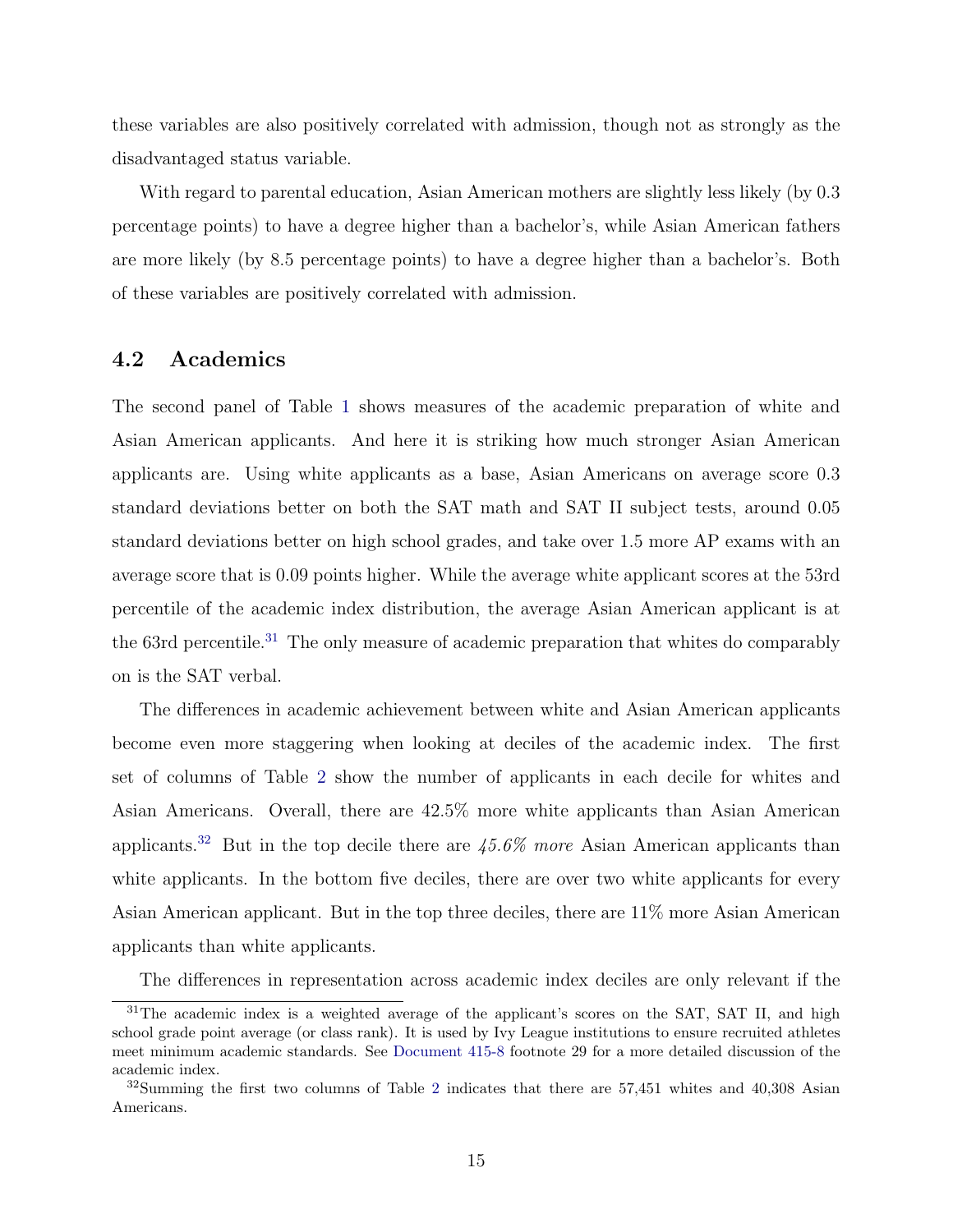academic index is correlated with admission. And it is. No white or Asian American typical applicants were admitted from the bottom decile in any of the six admissions cycles, and less than 10% of white and Asian American admits come from the bottom five deciles. In contrast, 73% of white and Asian American admits come from the top three deciles. Additionally, the admit rate increases monotonically with academic index decile for both whites and Asian Americans.

But as shown in Table [2,](#page-43-0) admission rates conditional on academic index decile are quite different between white and Asian American applicants. From the fourth decile to the tenth, white applicants are over 20% more likely to be admitted than their Asian American counterparts in the same decile. To illustrate, whites in the top (tenth) decile have an admit rate of 15.3% compared to an Asian American admit rate of 12.7%. And from the fifth decile to the ninth, Asian Americans are admitted at a rate similar to whites one decile lower.

#### 4.3 Harvard Ratings

It is of course the case that Harvard values much more than academics. Indeed, if the academic index were used to decide admissions for white and Asian American applicants (holding the admissions decisions of everyone else fixed), the number of Asian Americans admitted would increase by  $828$ , a  $40\%$  increase.<sup>[33](#page-15-0)</sup> So in order to rationalize the similarity in the overall admission rate between white and Asian American applicants, it must be the case that Asian Americans are substantially worse on other characteristics Harvard values, or they are being discriminated against, or some combination thereof.

In Table [3,](#page-43-1) we report how white and Asian American applicants score on each of Harvard's ratings. Given the previous discussion, it is not surprising that Asian Americans score substantially better on the academic rating: 60.2% of Asian Americans receive a 2 or better, compared to 45.3% of white applicants.

But Asian Americans also score well on many of the other ratings. Asian Americans are more likely to have a 2 or better on the extracurricular rating and alumni overall rating and slightly more likely on both teacher ratings, the alumni personal rating, and the overall

<span id="page-15-0"></span><sup>&</sup>lt;sup>33</sup>This number is obtained by fixing the total number of white and Asian American admits at their current level, 4884, and then randomly sampling from the tenth decile to fill the class.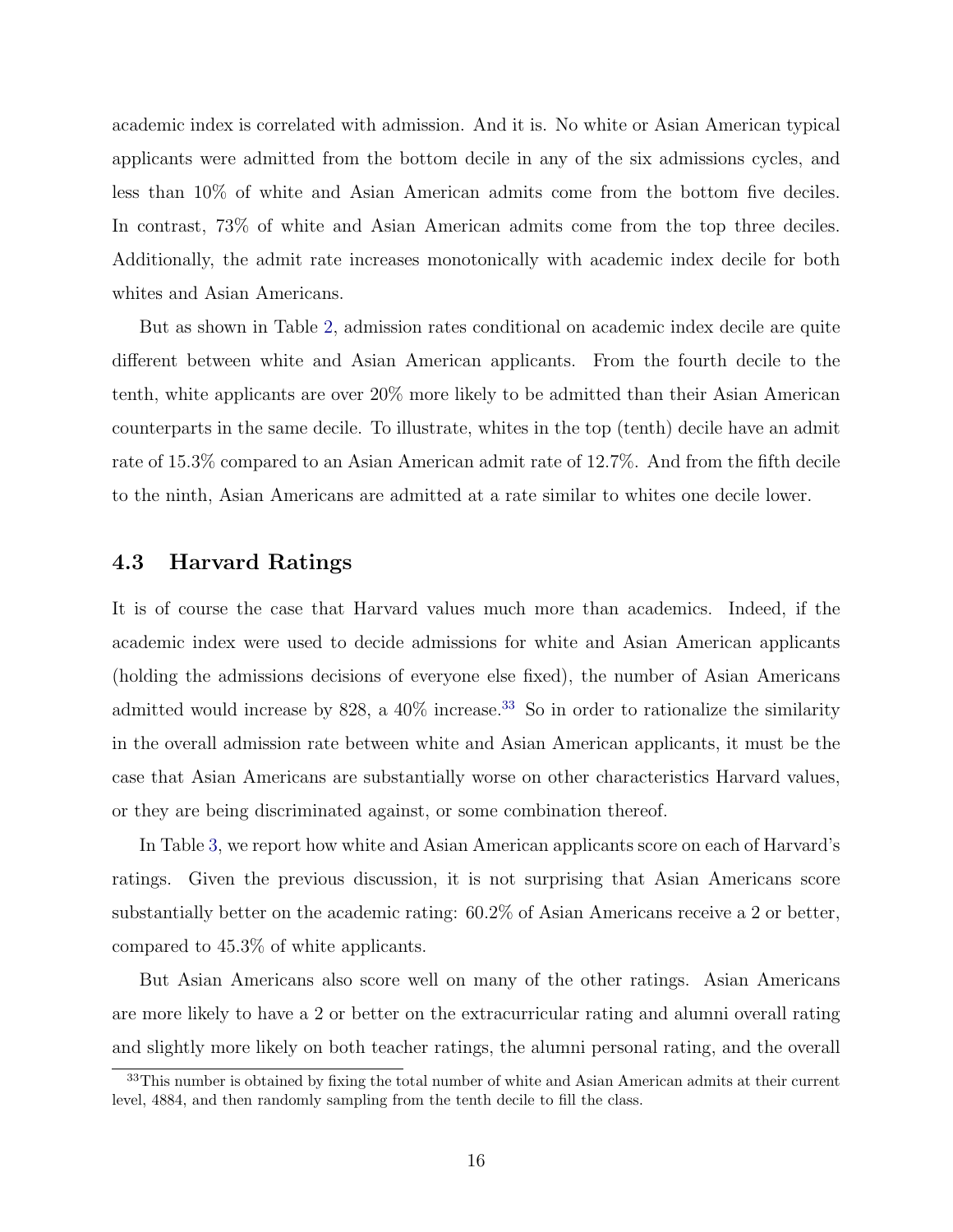rating. They are slightly less likely to have a 2 or better on the counselor rating, but the difference is less than 0.2 percentage points.

There are, however, two ratings where Asian Americans score significantly worse: the athletic rating and the personal rating.[34](#page-16-0) Receiving an athletic rating of 2 does boost one's chances of admission. However, the change in admissions probability from moving from a 3 to a 2 is much smaller than the corresponding change in any of the other ratings, and the share of applicants who receive a 2 on the athletic rating is also smaller than the corresponding share on any other rating. And there is no difference in the admit rate between those who get a 3 on the athletic rating versus those who get a 4, while for the other three profile ratings, getting a four virtually guarantees rejection. Thus, it appears that the athletic rating is less important than the other profile ratings in determining admissions outcomes.

Turning to the personal rating, not only do Asian Americans score worse than whites, they score worse than African Americans, Hispanics, and those not in one of the four major race/ethnic groups.<sup>[35](#page-16-1)</sup> And the personal rating is strongly correlated with admission: 84% of white admits scored a 2 or better on the personal rating, compared to  $18\%$  of white rejects.<sup>[36](#page-16-2)</sup>

### 4.4 Academics and Harvard Ratings

Given that Asian Americans are so much stronger on academics, could it be that excelling at academics comes at the cost of being appealing to Harvard on the personal front? This turns out to not be the case. In fact, the academic index is positively correlated with each of Harvard's ratings with the exception of the athletic rating.<sup>[37](#page-16-3)</sup> Appendix Tables [D2](#page-64-0) through D<sub>4</sub> show the share of applicants receiving a 2 or better for each of the ratings by academic index decile and race. For ratings like the academic rating, virtually no one receives a 2 if they are in the bottom decile, and virtually everyone receives a 2 if they are in the top decile regardless of their race. But for every rating and for every racial group, higher academic index deciles are associated with higher probabilities of receiving a 2 or better.

<span id="page-16-0"></span><sup>&</sup>lt;sup>34</sup>When the Office of Civil Rights investigated Harvard, it was these two ratings that were found to be the most subjective. See [Trial Exhibit P555.](#page-41-5)

<span id="page-16-1"></span><sup>35</sup>See the "Average" row in Table 5.6R of [Document 415-9.](#page-37-2)

<span id="page-16-3"></span><span id="page-16-2"></span><sup>36</sup>See Table 4.1R of [Document 415-9.](#page-37-2)

<sup>&</sup>lt;sup>37</sup>There is no information in the public record about how the athletic rating is correlated with other factors for non-recruited athletes.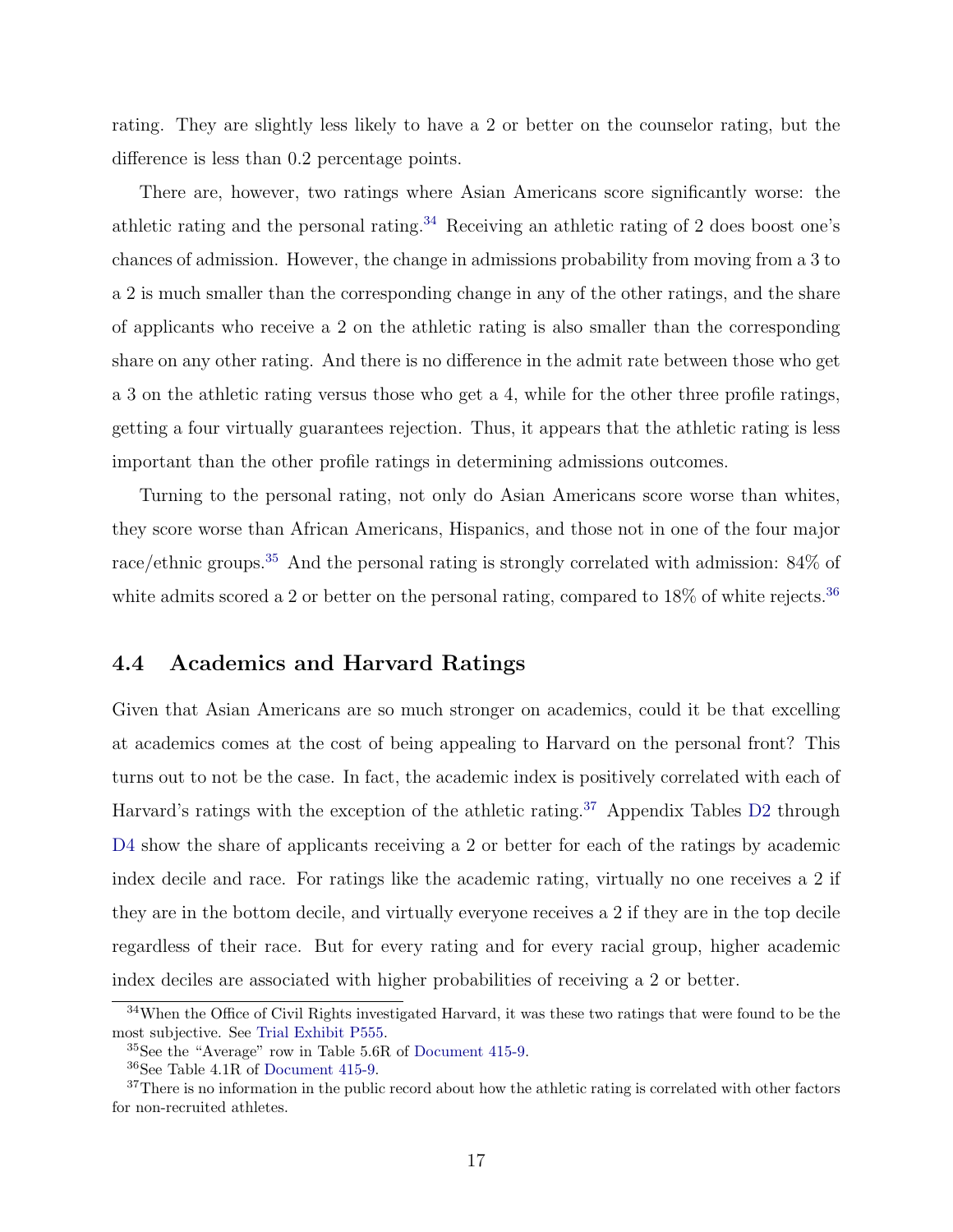Figure [1](#page-44-0) illustrates this pattern graphically for the academic, extracurricular, personal, and overall ratings. The share receiving a 2 or better declines significantly from the 10th to the 1st decile of the academic index for each rating and each racial group. For the academic and extracurricular ratings, the racial gaps in the share receiving a 2 or better within each academic index decile are fairly small. In contrast, the personal and overall ratings indicate large and consistent racial gaps in the likelihood of receiving a 2 or better within each academic index decile. Moreover, the ordering of the racial categories within an academic index decile is identical between the overall and personal rating, with African Americans receiving the highest shares and then followed by Hispanics, whites, and Asian Americans respectively. Note that when readers assign an overall rating, they are allowed to incorporate any factors deemed valuable to Harvard, including race.<sup>[38](#page-17-0)</sup> Thus, the patterns observed for the overall rating are likely a reflection of racial preferences. Because the pattern for the personal rating mirrors that of the overall rating, there is suggestive evidence that racial preferences play a role in the personal rating as well.

Further evidence that racial preferences impact the personal rating is presented in Table [4.](#page-45-0) This table focuses on applicants in the top academic index decile and compares the probability of receiving a two or higher on each of Harvard's ratings for Asian Americans relative to the three other major racial/ethnic groups.[39](#page-17-1) The first column of Table [4](#page-45-0) shows the share of Asian Americans in the top academic index decile who receive a 2 or better on each of the ratings. The second column shows how much higher (or lower) the similar share was for white students in the top decile, with the third column showing the corresponding percentage increase (or decrease) relative to Asian Americans. The results are sorted by the difference between the white and Asian American share. In the top decile, the share of whites receiving a 2 or better on the personal rating was over seven percentage points higher than Asian Americans, a 33% increase. While whites in the tenth decile scored higher on other ratings as well, the gaps are smaller.

The fourth column shows the lowest decile in the white academic index distribution that would still have a higher probability of receiving a 2 or better rating than Asian Americans.

<span id="page-17-0"></span><sup>38</sup>See [Document 421-9,](#page-37-7) pp. 259, 288 and 422.

<span id="page-17-1"></span> $39$ Over  $44\%$  of Asian American admits are in the top academic index decile.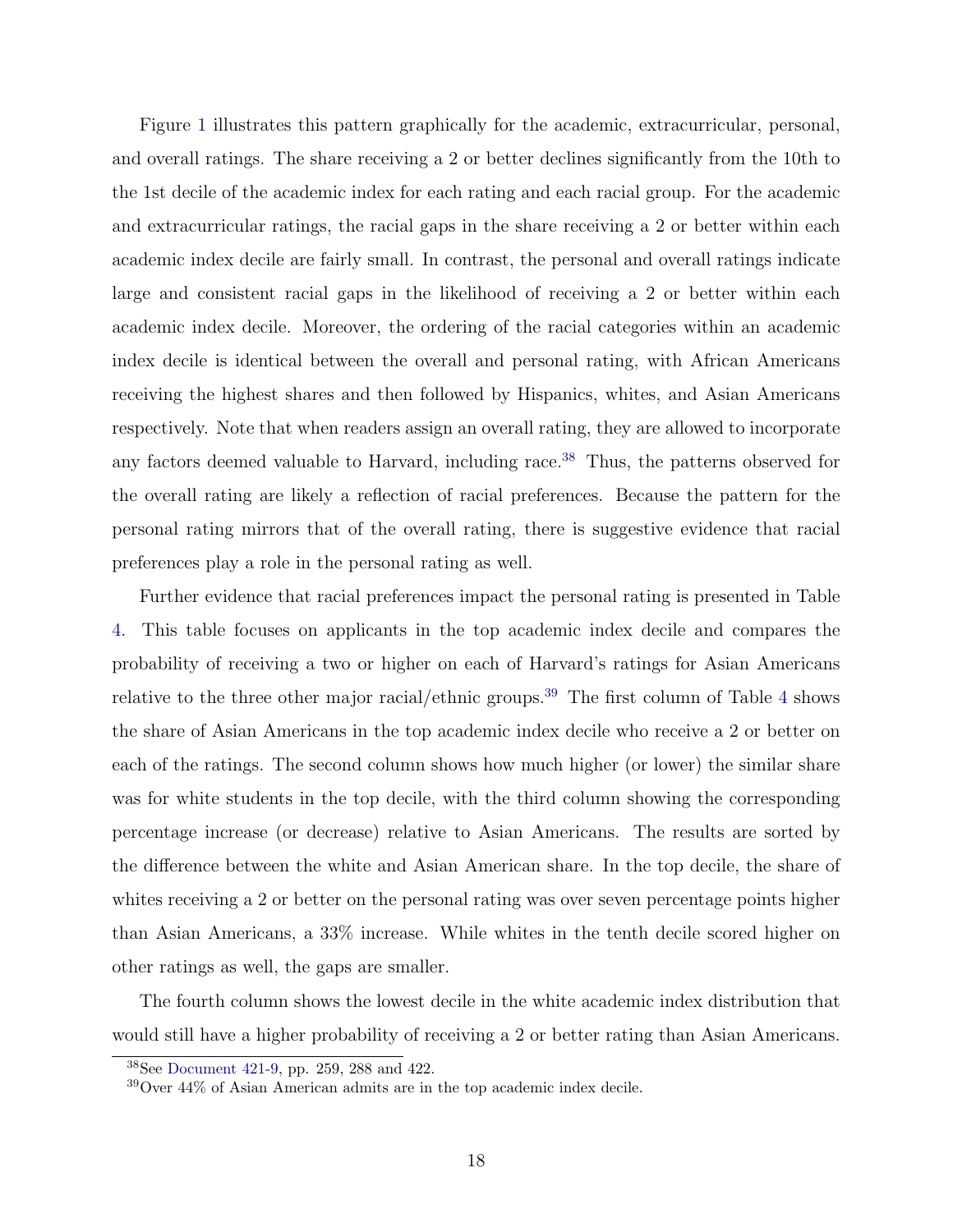For the personal rating, whites in the 6th academic index decile have a higher probability of receiving a 2 or better than Asian Americans in the top academic index decile. For all of the other ratings, Asian American applicants in the top decile have a higher probability of receiving a 2 or better than whites below the 9th decile.

While the Asian American and white comparisons illustrate that the personal rating stands out relative to the other ratings, the especially striking comparisons are with African American applicants. African American applicants in the top academic index decile are over twice as likely (111.57%) to receive a 2 or better on the personal rating as their Asian American counterparts (47% for African Americans versus 22% for Asian Americans). It is important to note that higher academic index deciles are associated with higher personal ratings. African American applicants in the top (10th) decile are also twice as likely to receive a 2 or better as African American applicants in the third decile.<sup>[40](#page-18-1)</sup> Yet, even African Americans in the third academic index decile score better on the personal rating than Asian Americans in the tenth decile.

The patterns in the personal rating mirror what we see in places where Harvard acknowledges race places a role: in the overall rating and in the admit rates themselves. The bottom panel of Table [4](#page-45-0) shows the overall rating and admit rate for those in the top academic index decile. Like the personal rating, Asian Americans are rated the lowest and this is is especially so when compared to African Americans and Hispanics.

The descriptive analysis strongly suggests that race plays a role in the personal rating in addition to the overall rating and admissions. It may affect the other ratings as well, but the personal rating is where the patterns are most stark. In the next section, we estimate models of these ratings to see the effects of race after accounting for many of the multitude of variables available in the Harvard database.

## <span id="page-18-0"></span>5 Discrimination in Harvard Ratings

A key advantage of working with the Harvard data to ascertain racial preferences or penalties in admissions is the availability of Harvard's own internal ratings for each applicant. These

<span id="page-18-1"></span><sup>40</sup>See Appendix Table [D3.](#page-65-0)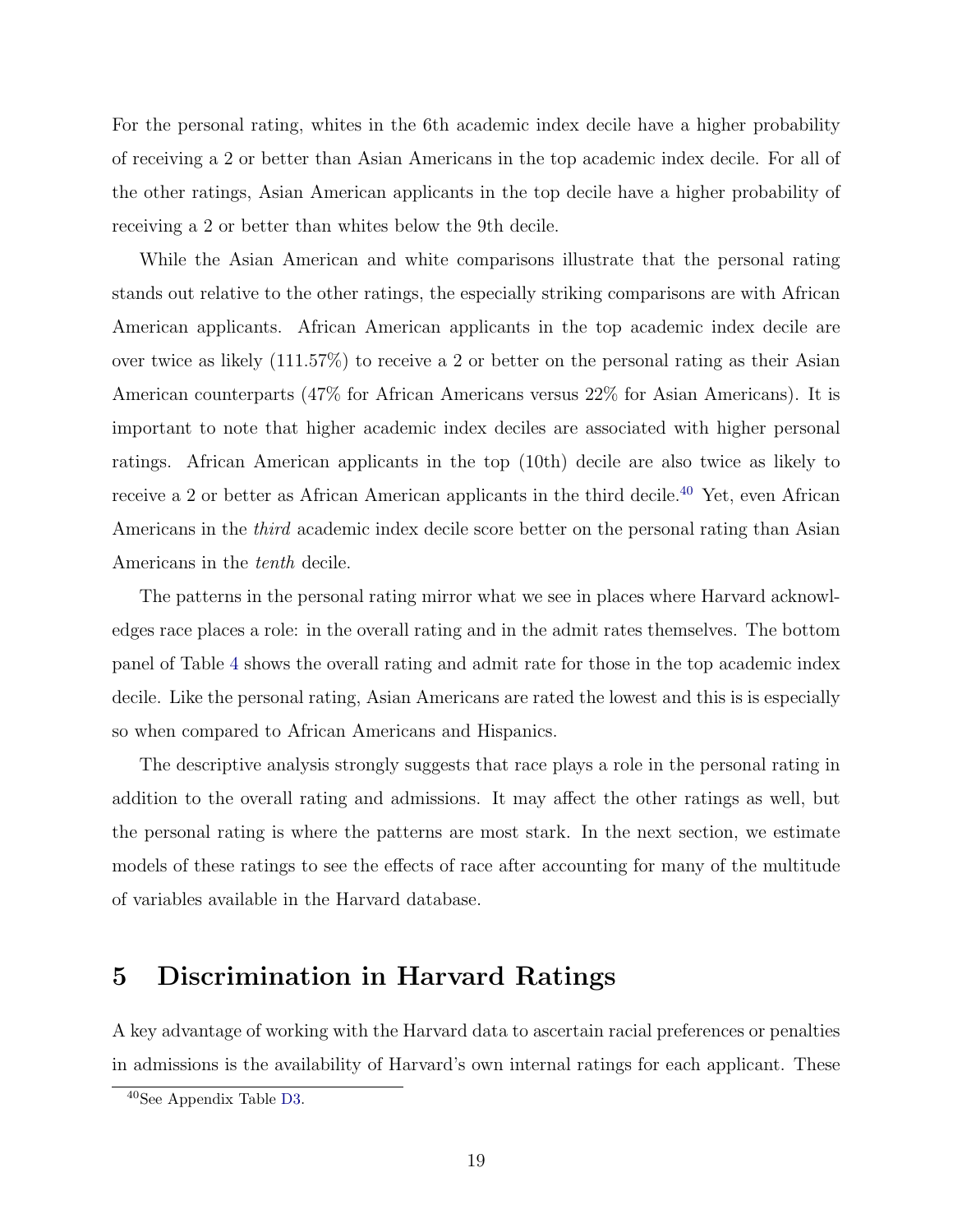ratings can potentially capture important applicant attributes that are unobserved to the researcher but correlated with applicant race. Including these ratings in a model of admissions will thus reduce the scope for omitted variable bias. However, if Harvard's applicant ratings also encompass racial preferences, then they would be inappropriate controls in an admissions model aimed at estimating the role of applicant race.

In this section, we more formally investigate whether Harvard's ratings incorporate racial preferences, making them improper controls in an admissions model. To isolate the effect of race in applicant ratings, we estimate a series of ordered logit regressions where the outcome is a rating of interest, say the extracurricular rating, and the key controls include applicant race, gender, test scores, disadvantaged status, intended major, geography, neighborhood characteristics, and high school characteristics.[41](#page-19-0) Importantly, in each of the ratings models, we condition on all of the other Harvard ratings, excluding the personal and overall ratings. We exclude the personal and overall ratings since, as shown in Figure [1](#page-44-0) and additional evidence below will show, they directly incorporate racial preferences. But if there is bias against Asian Americans in some of the other ratings, controlling for these ratings will lead to an under-estimate of any bias against Asian Americans. Hence our test is quite stringent.<sup>[42](#page-19-1)</sup>

The ordered logit framework is appropriate when the dependent variable, in this case an applicant rating, takes on a discrete number of values that have a natural ordering. In Harvard's rating system, applicants are typically rated on a scale from 1 to 4, with 1 being the best rating.[43](#page-19-2) Suppose there is a latent index by which admissions officers rate applicants, where R indexes the rating (e.g.  $R \in \{O \text{veral}, A \text{cademic}, \text{Personal}, \ldots\}$ ):

$$
\pi_i^R = X_i^R \gamma^R + \varepsilon_i^R \tag{4}
$$

such that the observed rating for applicant i,  $Y_i^R$ , takes on a particular value, say 3, when  $\pi_i^R$  is within a certain range. Namely:

<span id="page-19-0"></span><sup>&</sup>lt;sup>41</sup>There are no estimates of the athletic rating in the public record but we do control for it in our preferred ratings models.

<span id="page-19-1"></span> $42$ For a full description of the variables included in the ratings models, see [Document 415-8](#page-37-5) and [Document](#page-37-2) [415-9.](#page-37-2)

<span id="page-19-2"></span><sup>&</sup>lt;sup>43</sup>The extracurricular rating includes a rating of 5 which indicates a significant family or work responsibility. Approximately 0.5% of applicants obtain this rating. For ease of exposition, we describe the ratings models as if they all run on a 4-point scale. When we estimate the extracurricular rating model, we incorporate this fifth category.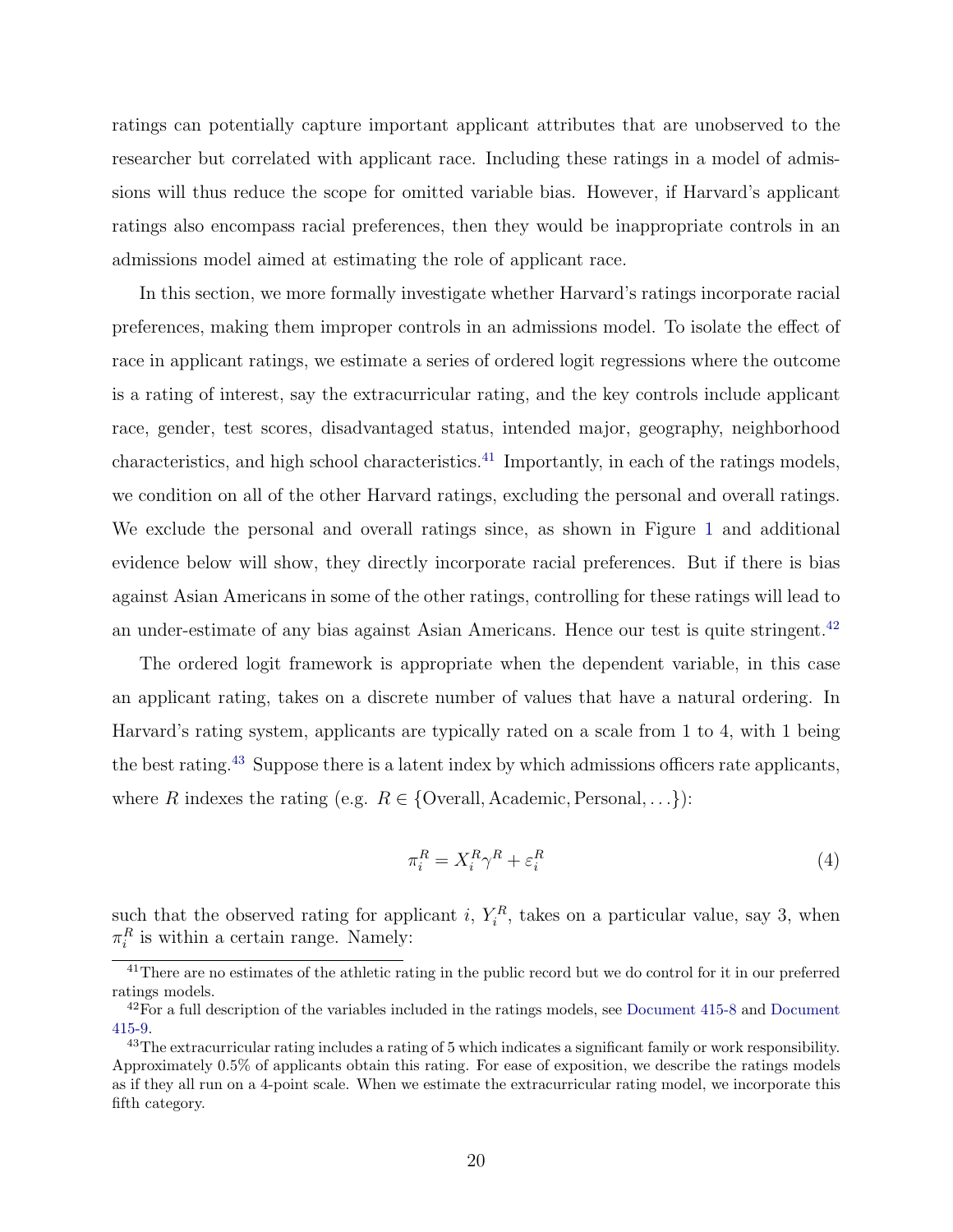$$
Y_i^R = \begin{cases} 1 & \text{if } \pi_i^R \ge k_1^R \\ 2 & \text{if } k_1^R > \pi_i^R \ge k_2^R \\ 3 & \text{if } k_2^R > \pi_i^R \ge k_3^R \\ 4 & \text{if } k_3^R > \pi_i^R \end{cases}
$$
(5)

where  $k_1^R > k_2^R > k_3^R$  are the thresholds associated with each ranking. Assuming that  $\varepsilon_i^R$  follows a Type 1 extreme value distribution, this leads to an ordered logit model. The probabilities of receiving each of the ratings conditional on  $X_i$  are given by:

$$
Pr(Y_i^R = 4) = \frac{\exp(k_3 - X_i^R \gamma^R)}{1 + \exp(k_3 - X_i^R \gamma^R)}
$$
  
\n
$$
Pr(Y_i^R = 3) = \frac{\exp(k_2 - X_i^R \gamma^R)}{1 + \exp(k_2 - X_i^R \gamma^R)} - \frac{\exp(k_3 - X_i^R \gamma^R)}{1 + \exp(k_3 - X_i^R \gamma^R)}
$$
  
\n
$$
Pr(Y_i^R = 2) = \frac{\exp(k_1 - X_i^R \gamma^R)}{1 + \exp(k_1 - X_i^R \gamma^R)} - \frac{\exp(k_2 - X_i^R \gamma^R)}{1 + \exp(k_2 - X_i^R \gamma^R)}
$$
  
\n
$$
Pr(Y_i^R = 1) = 1 - \frac{\exp(k_1 - X_i^R \gamma^R)}{1 + \exp(k_1 - X_i^R \gamma^R)}
$$
 (6)

To test whether discrimination is present in the ratings, we examine whether the  $\gamma^{R}$ 's corresponding to each of the race dummies are statistically different from zero (where whites serve as the reference group). Selected coefficients from the ratings models are presented in Appendix Tables [D5](#page-67-0) and [D6.](#page-68-0) For each rating, we present two models, one that is fairly sparse in terms of controls and our full model that contains a broad array of applicant attributes, including other ratings.[44](#page-20-0) We present both models to illustrate how the race coefficients change as controls are added—information which can be used as a guide to how unobservables correlate with race. Broadly speaking, the racial categories for African American, Hispanic, and Asian American are statistically significant across most of the ratings models. However, the magnitudes, signs, and patterns in the coefficients as controls are added are quite different across Harvard's ratings.

In our full model, the Asian American coefficient is positive and significant for three of the ratings: the academic, extracurricular, and the alumni overall rating. But in each of these cases the Asian American coefficient—and indeed all the race coefficients—is much

<span id="page-20-0"></span><sup>44</sup>Models with subsets of the controls can be found in [Document 415-9](#page-37-2) Tables B.6.1R–B.6.2R.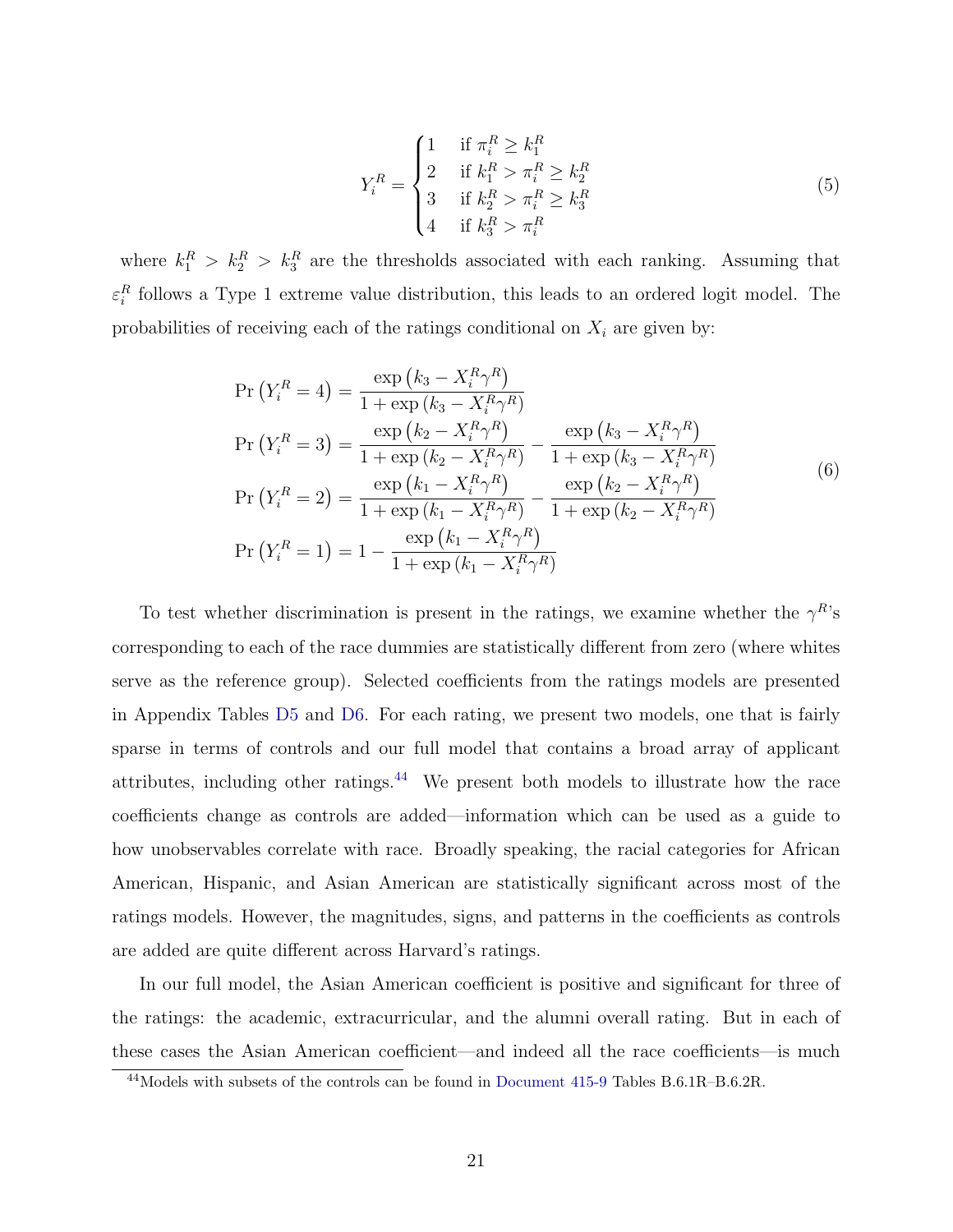smaller in the specification in the full model than in the sparse model.<sup>[45](#page-21-0)</sup> A very different pattern emerges for the personal and overall rating. In our preferred models of the personal and overall rating, the Asian American coefficient is large and negative while the African American coefficient is large and positive, with the gaps growing between the sparse and full models. To put the magnitude of these coefficients in context, we calculate the change in the probability of obtaining a 2 or better for an Asian American if we switch their race, all else equal. If Asian American applicants were treated as African American (white) applicants, their probability of obtaining a 2 or better on the personal rating would increase by 59%  $(21\%)$ .<sup>[46](#page-21-1)</sup>

The large race coefficients in the estimated models for the personal and overall ratings suggest that racial preferences are an important factor in the assignment of these ratings. Further evidence that these coefficients arise from racial preferences can be seen in how the coefficients change between our sparse and full models. Figure [2](#page-46-0) illustrates how the estimated racial gap between Asian American and African American applicants changes as controls are added for the academic, extracurricular, personal, and overall ratings. For the academic and extracurricular models, when we add controls the racial gap between these two groups shrinks towards zero. Note that, in our preferred ratings model, we interact race with gender and disadvantaged status. As a result, we show the male/female range for the estimated gap by disadvantaged status.

A very different pattern emerges for the personal and overall ratings. For the personal rating, the estimated racial gap between Asian American and African American applicants expands significantly as more controls are added. This is especially true for non-disadvantaged applicants who account for the vast majority of applicants. The expansion of the estimated gap suggests that the race coefficients are picking up racial preferences. A similar pattern is observed for the overall rating, where not only does the racial gap between Asian American and African American applicants expand as controls are added, it actually reverses sign. In the sparse model, Asian Americans receive higher overall ratings relative to African Americans, but when all the controls are added, Asian American applicants appear significantly

<span id="page-21-0"></span><sup>45</sup>Although here we are referring to the base coefficient, the finding of a diminished effect of race holds for any set of interactions as well.

<span id="page-21-1"></span> $^{46}$ See Table 6.1R in [Document 415-9](#page-37-2) for further details.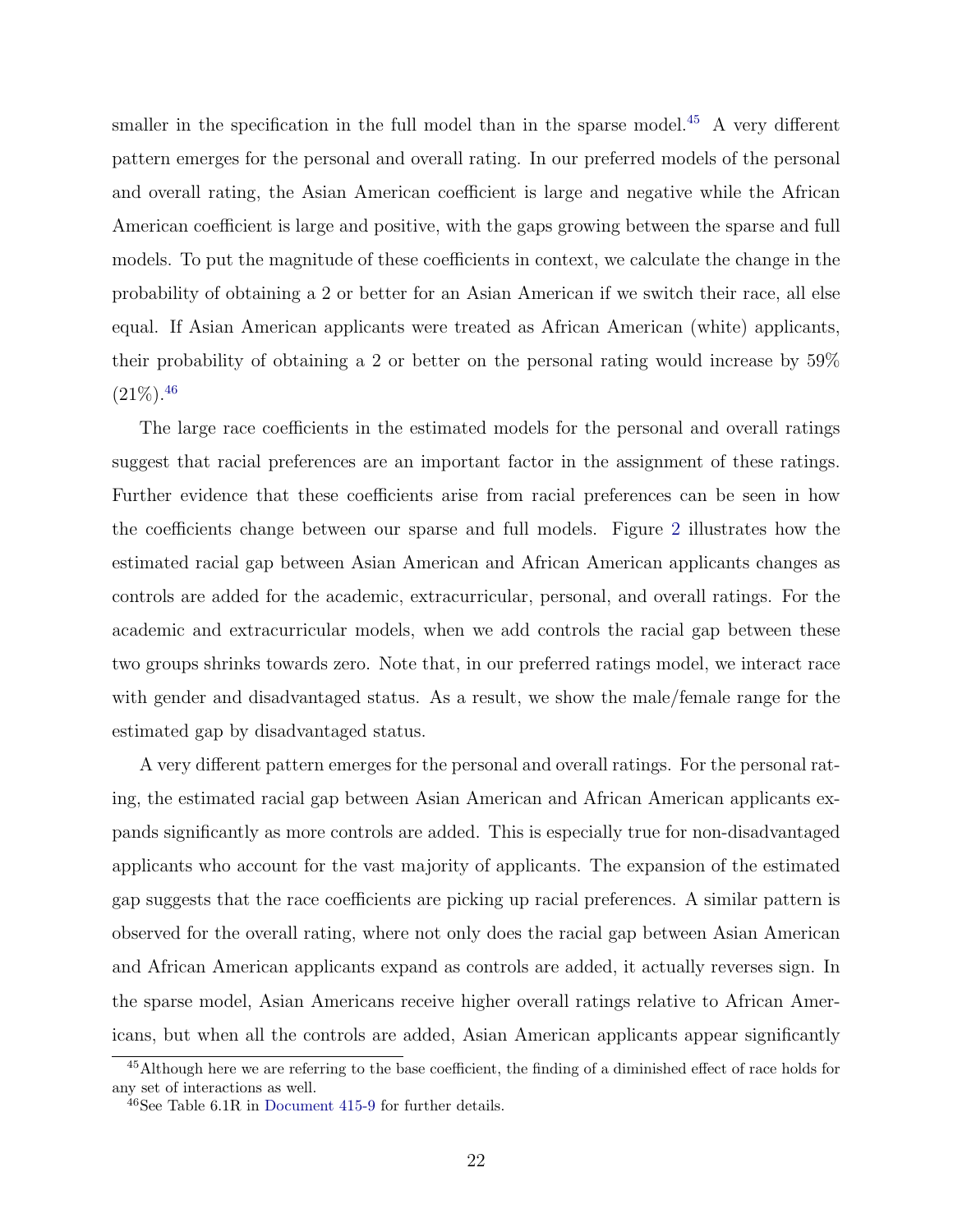worse.

Examining how the race coefficients change as we alter the set of controls speaks to the relative strength of each group on the observable components in the model. This is useful information, since economists often assume that selection on unobservables works in the same direction as selection on observables. We take this idea one step further by evaluating the average "observed" strength for each racial group across the various Harvard ratings. In particular, we calculate the index of observables (except race and year) for each applicant according to  $X_i^R \hat{\gamma}^R - X_{i,race}^R \hat{\gamma}_{race}^R - X_{i,yr}^R \hat{\gamma}_{yr}^R$ . We then subtract off the white mean and divide by the variance. Finally, we average within each racial group, labeling this quantity the average index. The average index measures how strong each group is on observable characteristics associated with each rating relative to whites, while the race coefficients measure racial preferences and differences in unobservable characteristics common within racial groups. When the race coefficient and average index move in opposite directions, the case for race playing a role in the rating—as opposed to just proxying for unobserved characteristics—is strengthened. This pattern can only occur if either racial preferences are strong and/or selection on observables works in the opposite direction as selection on unobservables.

The race coefficients and average indices for all of Harvard's ratings are displayed in Appendix Table [D7.](#page-69-0) [47](#page-22-0) In Figure [3](#page-47-0) we graphically display the race coefficients and average index for the academic, extracurricular, overall, and personal ratings. For the academic and extracurricular ratings, the race coefficients have the same signs as the index of observables. This suggests that if we were able to add even more controls, the race effects would likely attenuate to zero. For example, in the case of academics, we exclude information related to the number of AP exams, AP exam scores, and academic awards.<sup>[48](#page-22-1)</sup> We know from Table [1](#page-42-0) that Asian Americans are stronger on AP exams, and are likely stronger on other unobserved academic measures.[49](#page-22-2)

<span id="page-22-0"></span><sup>&</sup>lt;sup>47</sup>The full sets of ratings model coefficients are available in Tables B.6.1R–B.6.4R of [Document 415-9.](#page-37-2)

<span id="page-22-2"></span><span id="page-22-1"></span><sup>48</sup>AP exam data is only available for the last two admissions cycles contained in the data.

<sup>&</sup>lt;sup>49</sup>The positive coefficient for Asian American applicants in the extracurricular rating model likely reflects differences in the underlying activities that Asian Americans pursue, relative to whites, which are not captured by the model. For example, 45% (27%) of the primary extracurricular activities for white (Asian American) applicants are sports-related, leaving more lines available on the college application for Asian Americans to report non-sports related activities. Note that these numbers include ALDC applicants, see [Trial Exhibit DX 680.](#page-40-8)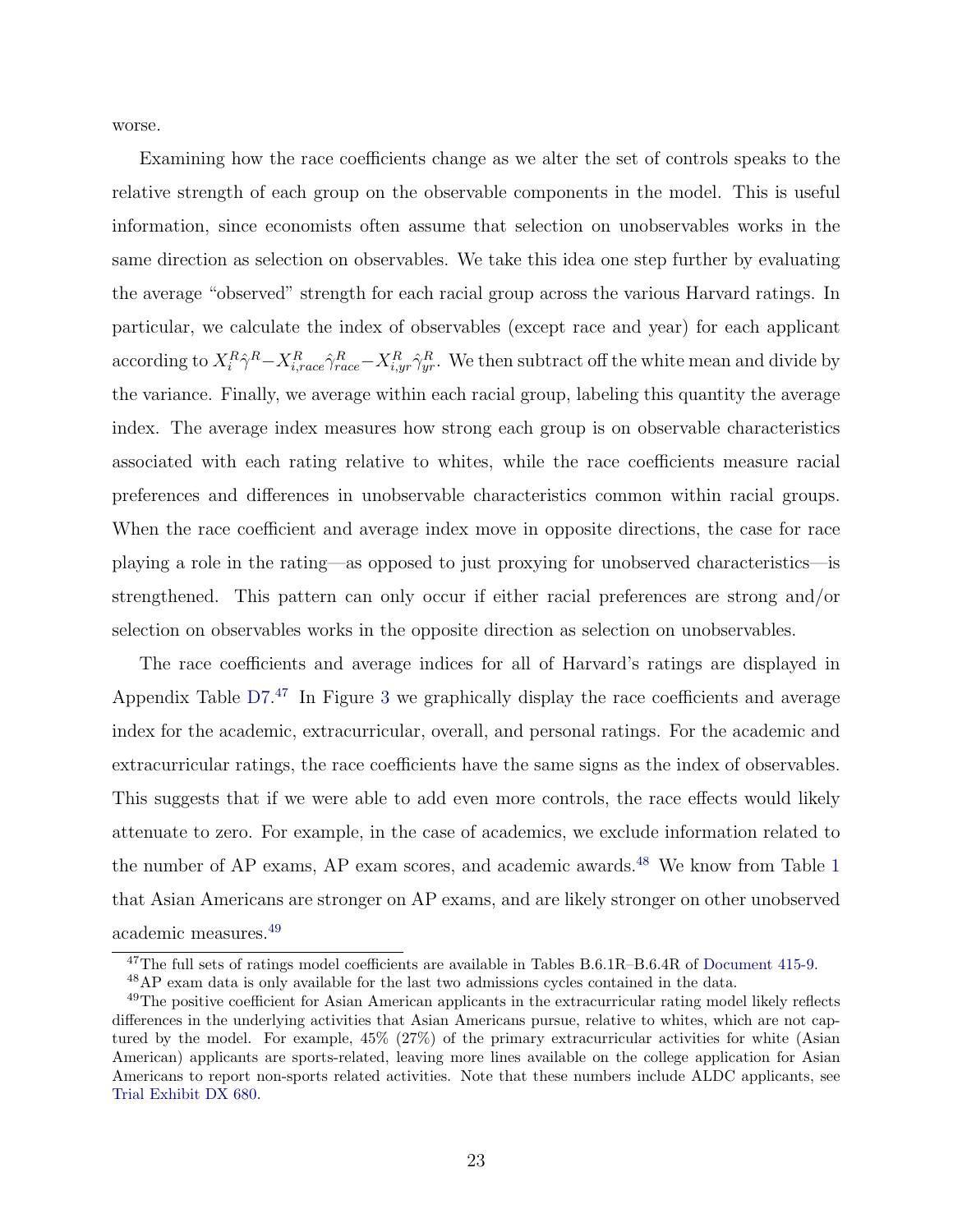While the race coefficients in the academic and extracurricular ratings likely reflect selection on unobservables, this is not the case for the overall rating. The race-related coefficients move in the opposite direction of the average index. African American and Hispanic applicants are worse on the average index, while Asian American applicants are stronger. In fact, the ordering of all the race coefficients and average index values is exactly opposite: the order of the race coefficients from largest to smallest is African American, Hispanic, White, and Asian American while the reverse pattern is seen in the average index. A conflicting pattern between the race coefficients and the observable strength of each group is strong evidence of racial preferences. Supporting this interpretation is the fact that Harvard acknowledges that the overall rating incorporates racial preferences.<sup>[50](#page-23-0)</sup>

The personal rating shows the same pattern as the overall rating. African American and Hispanic applicants receive large bumps in their personal ratings when controlling for all other factors (including all the other ratings other than the overall rating), but are worse on the average index. Asian American applicants, on the other hand, are penalized relative to white applicants but are stronger on the observables that predict the personal rating. Again, the ordering of the race coefficients and average indices by racial group is flipped. This pattern strongly suggests that racial preferences play a large role in the personal rating, similar to the overall rating. As a result, it is incorrect to include the personal and overall ratings in an admissions model focused on estimating racial preferences unless the researcher also calculated the effect of racial preferences through these ratings.

While not displayed in Figure [3,](#page-47-0) there is also evidence that Asian American applicants are discriminated against in the school support ratings and alumni personal rating. For each of these ratings, the Asian American coefficient is negative and significant, while Asian American applicants are stronger than white applicants on the index of observables. Since the size of the racial penalty in each of these ratings is substantially smaller than for the personal rating, we take a conservative approach and include these ratings in our preferred admissions model. However, it is important to point out that, by controlling for the school support and alumni personal ratings in all the other ratings models, we are stacking the deck against finding evidence of discrimination. The fact that we still find strong evidence

<span id="page-23-0"></span><sup>50</sup>See [Document 421-9,](#page-37-7) pp. 259, 288 and 422.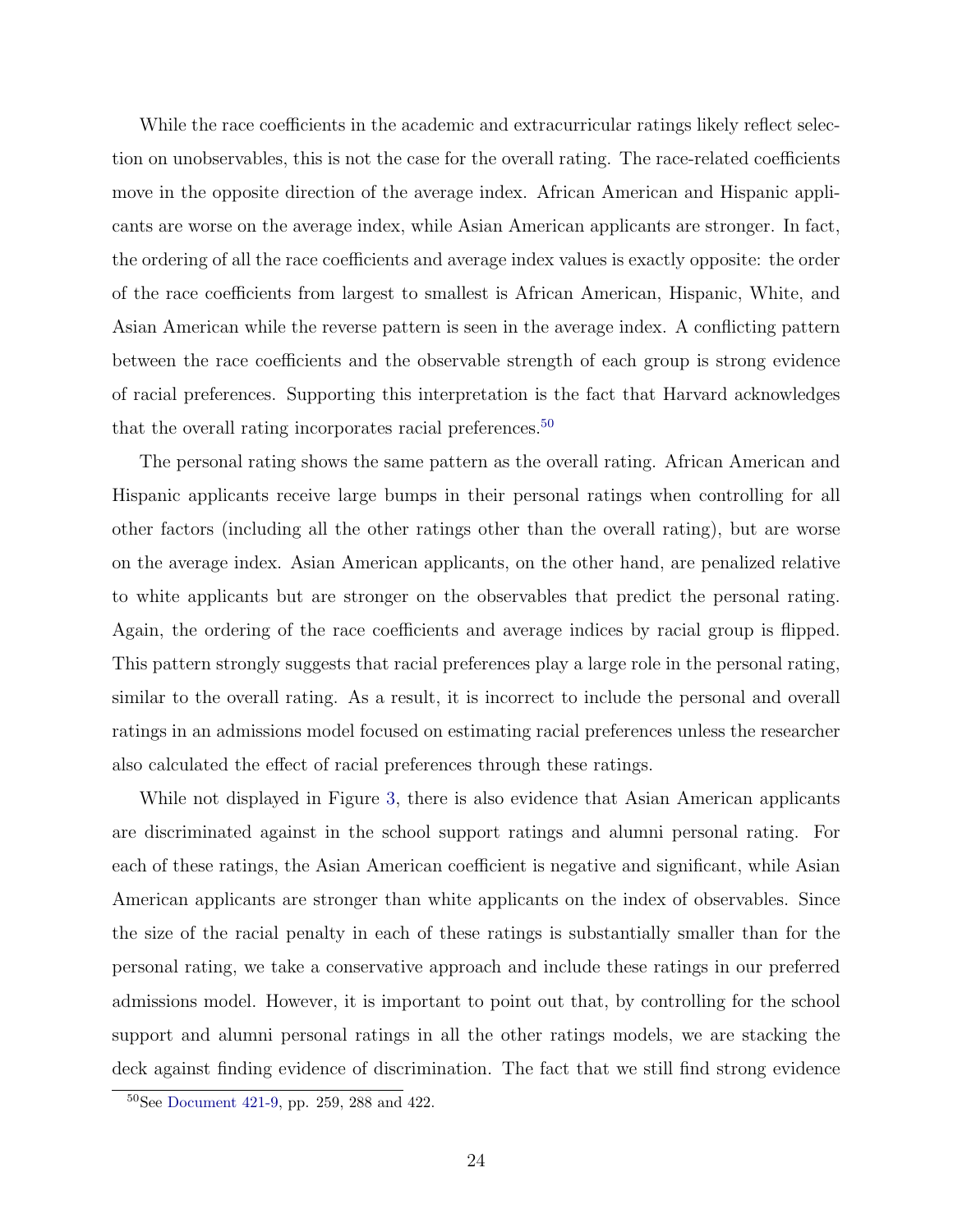of racial preferences in the overall and personal rating is all the more compelling.

Going beyond selection on observables versus selection on unobservables, there is additional evidence that the personal rating is a tool to implement Harvard's preferences over the composition of their admits. For example, in the personal rating model the interaction between African American and female and African American and disadvantaged are significantly negative, implying racial preferences are muted for these two groups. The share of applicants who are female or disadvantaged is significantly higher for African Americans than for any of the other three major racial/ethnic groups, so if Harvard is interested in balancing within-race characteristics then we would see muted preferences for African American applicants who were female or disadvantaged.<sup>[51](#page-24-1)</sup> The only other rating that has this pattern is the overall rating, a rating that we know Harvard uses to directly implement preferences.<sup>[52](#page-24-2)</sup>

### <span id="page-24-0"></span>6 Discrimination in Harvard Admissions

The descriptive evidence related to admissions in conjunction with the ratings analysis suggests that there is scope for discrimination against Asian Americans in the Harvard admissions process. We now turn to estimating a model of Harvard's admissions decisions, focusing in particular on measuring how being Asian American influences one's admissions outcome. In the sections below, we present our preferred admissions model, discuss the estimated Asian American penalty, and analyze the potential for omitted variable bias.

### 6.1 Admissions Model

The admissions data made available as part of the SFFA lawsuit cover six admissions cycles and include hundreds of variables describing each applicant.[53](#page-24-3) It is not feasible to include every variable in every year since there would be as many regressors as admits. In the

<span id="page-24-1"></span> $51$ Table 3.1R of [Document 415-9](#page-37-2) shows descriptive statistics by racial/ethnic group, including share female and share disadvantaged.

<span id="page-24-2"></span><sup>&</sup>lt;sup>52</sup>Harvard appears to use the overall and personal ratings to give bonuses for other groups as well. As discussed in [Arcidiacono, Kinsler, and Ransom](#page-36-7) [\(2019b,](#page-36-7) footnote 79), ordered logit models of the ratings that further include LDC applicants show either no legacy tip or a very small tip except in two cases: legacies receive a significant bonus in both the overall and personal ratings.

<span id="page-24-3"></span><sup>53</sup>A similar discussion of our modeling approach is presented in [Arcidiacono, Kinsler, and Ransom](#page-36-7) [\(2019b\)](#page-36-7), Section 4 and Appendix C.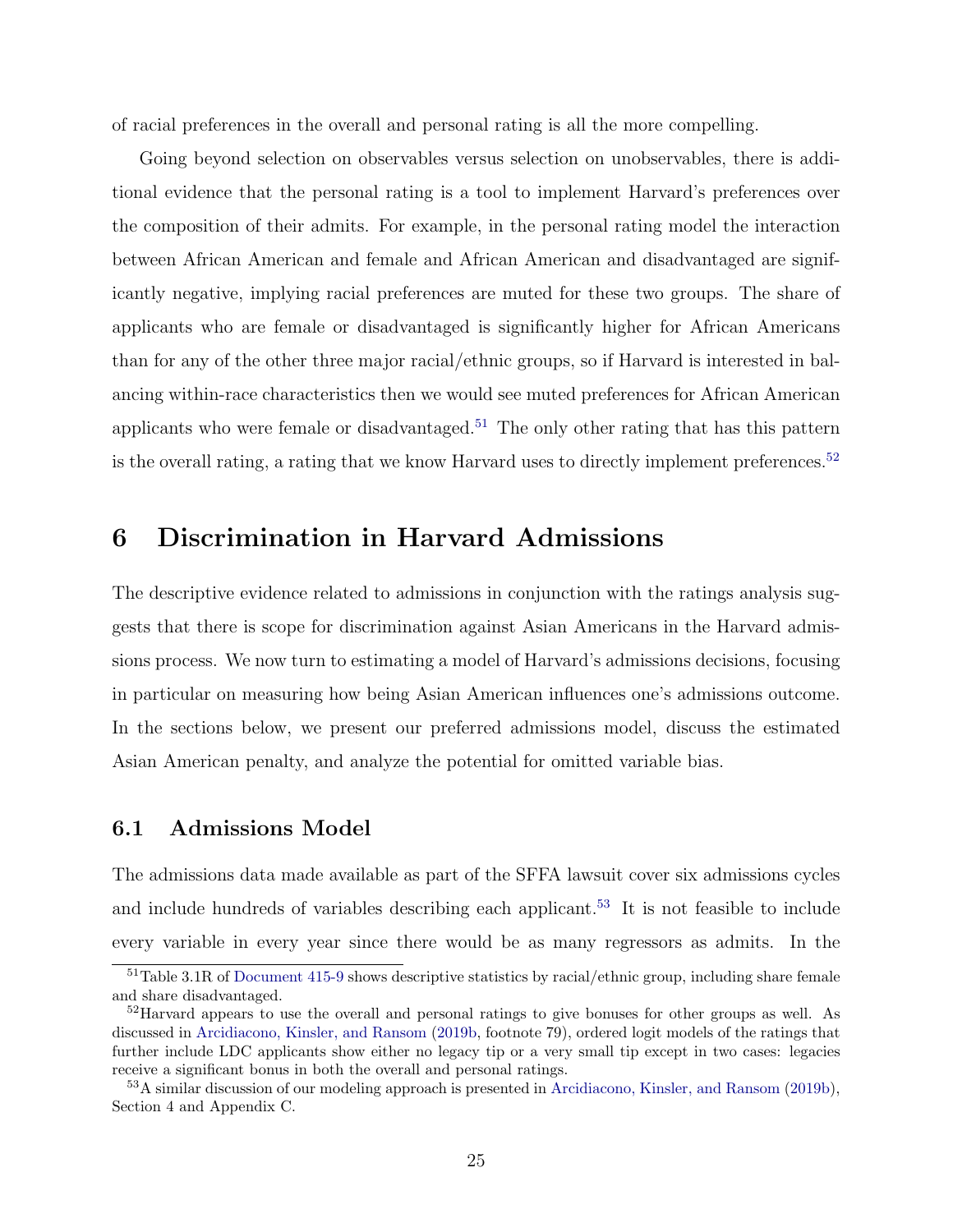paragraphs that follow, we briefly discuss some of the key modeling choices that allow us to capture admissions decisions and the role of race in a simple, yet accurate manner.

The first key modeling decision is to pool the admissions data across years and estimate a logit model with indicators for admissions cycle.<sup>[54](#page-25-0)</sup> The advantage of pooling the data is greater statistical power for uncovering some of the intricate patterns in admissions choices that are time-invariant. The drawback of the pooled model is that the relative importance of various applicant attributes may change over time. For example, if Harvard seeks to balance intended majors within each admissions cycle, then intended humanities majors are more valuable in years when there are relatively few. The pooled model can accommodate this variation through interactions between intended major and year. The question is which applicant characteristics are likely to have time-varying impacts. Fortunately, during the weeks and months that Harvard is making final admissions decisions, the admissions office publishes statistics about the makeup of the current admitted class, as well as how these numbers compare to previous classes. Admissions officers can use these "one-pagers" to generate similarly constituted admit classes over time, even if the applicant pool is changing. We use these "one-pagers" as guidance and include in our pooled regression interactions of admissions cycle with applicant characteristics included in the "one-pagers" such as gender, docket, intended major, and disadvantaged status.

In addition to indicators for applicant race and the above interactions, we incorporate a broad set of controls, including numerous measures of socioeconomic status, neighborhood and high school attributes, and academic aptitude, among others. We also control for many of Harvard's internal ratings, including the academic, extracurricular, athletic, the school support measures, and the alumni interviewer ratings. For each rating, we create separate indicator variables for rating levels from 1 to 5. We do not include either the overall rating or the personal rating. The overall rating is specifically designed to incorporate admissions preferences, including racial preferences, and is therefore an inappropriate control. Similarly, the personal rating is excluded since, as we showed in the previous section, it is also influenced by racial preferences.

<span id="page-25-0"></span><sup>54</sup>The indicators for admissions cycle insure that in each year the average probability of admission matches that of the data.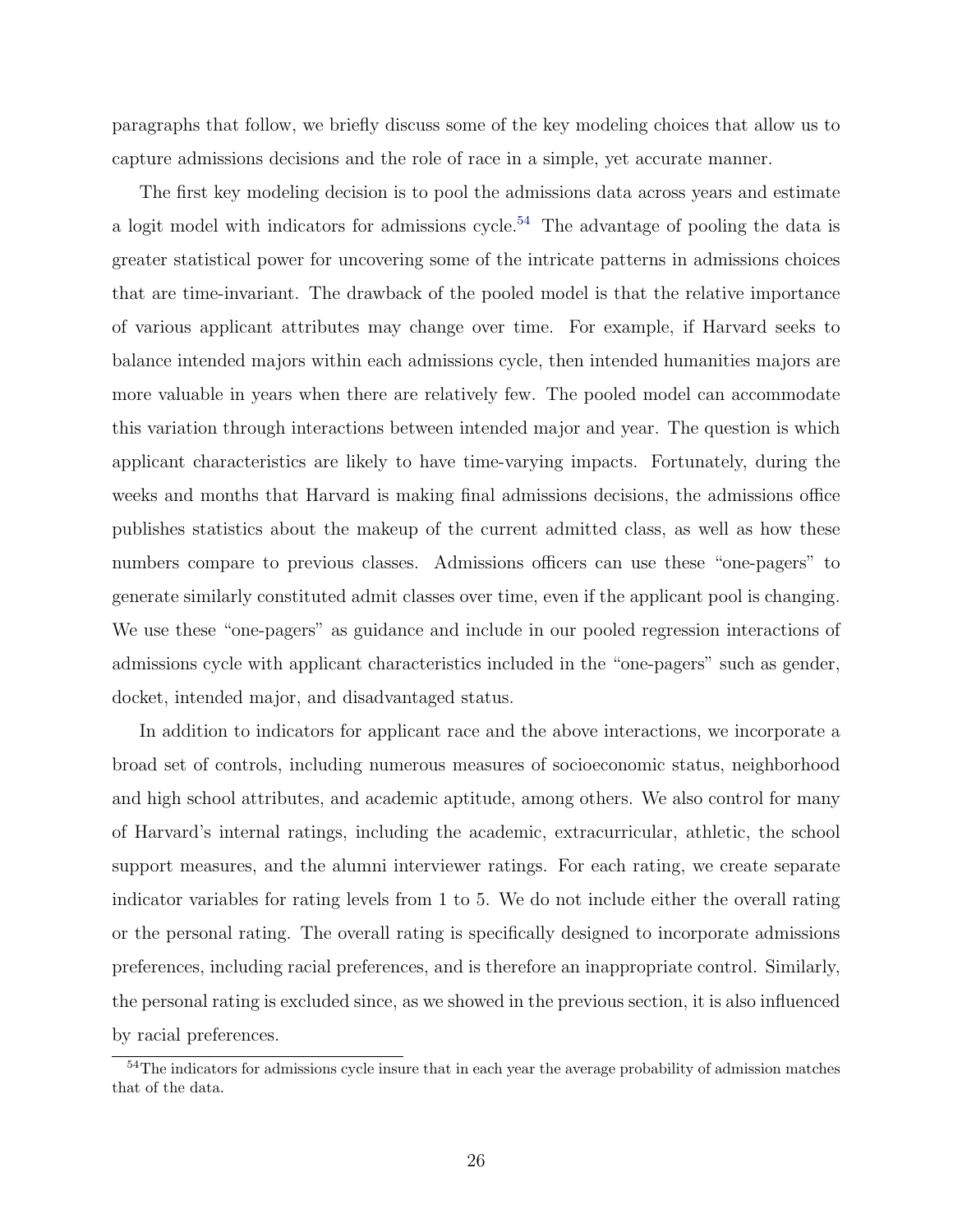To allow for the possibility that racial preferences operate differently according to applicant disadvantaged status and gender, we interact each of these indicator variables with race. [Arcidiacono](#page-36-12) [\(2005\)](#page-36-12) shows that racial preferences for African Americans in admissions and financial aid vary with whether the applicant is low income. Additionally, African American applicants are disproportionately female (60%), so if Harvard is interested in gender balance within race, African American men may see larger preferences than African American women. This is in contrast to the applicant pool as a whole, which is less than 50% female.<sup>[55](#page-26-1)</sup> We also interact race with indicators for early application status and missing SAT II average. The latter allows for differences in the distribution of missing scores by race since the observed test score distributions differ by race.

Our preferred model includes 128,422 applicants across the six admission cycles. This sample is smaller than the sample of typical applicants discussed previously for three reasons. First, neighborhood and high school characteristics are only available for domestic applicants applying from within the US. Second, there is a small number of applicants who lack both teacher ratings. Finally, applicants whose characteristics perfectly predict rejection are excluded. The full set of controls for our preferred model is listed in Appendix [A.](#page-51-0) [56](#page-26-2)

#### <span id="page-26-0"></span>6.2 Estimates of the Asian American Admissions Penalty

A subset of the estimated parameters for our preferred admissions model is displayed in Ta-ble [5.](#page-48-0)<sup>[57](#page-26-3)</sup> The coefficient on the Asian American indicator is negative and significant (-0.466),

<span id="page-26-2"></span><span id="page-26-1"></span><sup>55</sup>See [Document 415-9,](#page-37-2) Table B.3.2R.

<sup>56</sup>Our preferred admissions model includes approximately 350 applicant characteristics. One might be concerned that the estimated penalty against Asian American applicants results in part from the model being overfit. However, Table [D8](#page-70-0) shows that a series of intermediate models with fewer controls indicate a negative and statistically significant penalty again Asian American applicants. The only intermediate admissions model that does not show an Asian American penalty is an overly sparse model that only controls for demographics and geography—meaning no academic or Harvard ratings variables are included.

<span id="page-26-3"></span><sup>57</sup>Table [D8](#page-70-0) illustrates how the race-related parameters change as we build up the set of included applicant attributes. While it is not possible to directly compare the magnitude of the coefficients across models (since the variance of the unexplained portion of the admissions decision is shrinking and this tends to inflate the estimated parameters) there are interesting patterns. For example, when we control only for race and a handful of other demographic characteristics, the coefficient on the Asian American indicator is positive and insignificant. This is consistent with the raw admit rates being similar for Asian American and white applicants. However, when academic characteristics are added, the Asian American coefficient becomes large and negative. This is consistent with Asian American applicants being much stronger in academics and Harvard putting significant weight on academics in the admissions decision.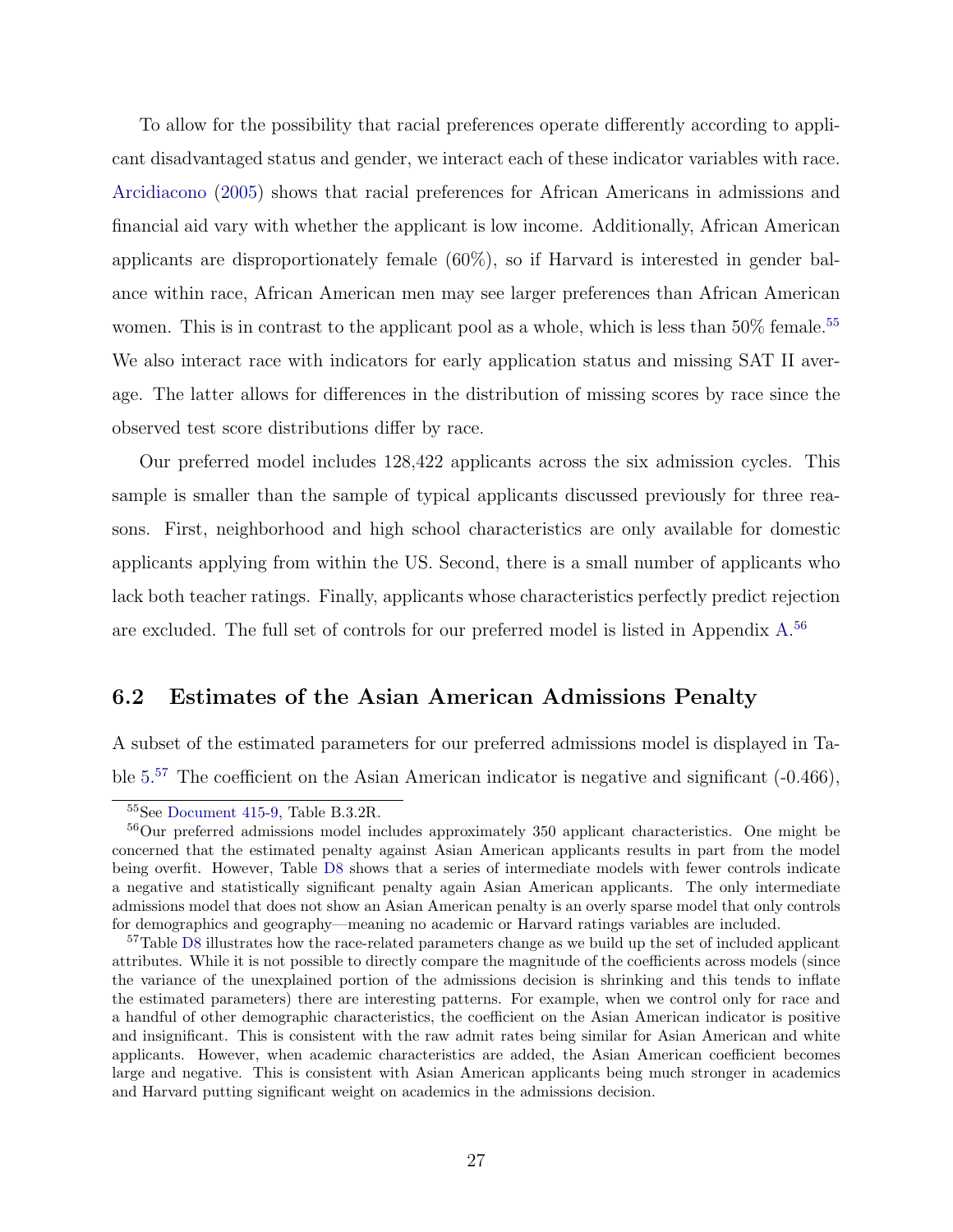indicating that, all else equal, Asian American applicants are penalized relative to white applicants. While the estimated Asian American penalty does not vary significantly with either disadvantaged or early applicant status, it does vary by gender. The estimated coefficient on the interaction between Asian American and female is positive and significant (0.229), indicating that the Asian American penalty is smaller for female applicants.

The other coefficients in the estimated admissions model are consistent with Harvard's reader guidelines for evaluating applicants as well as their stated preferences for underrepresented minority groups and disadvantaged students. Applicants who receive a two or better on the academic, extracurricular, or personal ratings are significantly more likely to be accepted. Applicants who receive a four on any of these criteria see their chances of admission diminished relative to receiving a three, though the effect on the athletic rating is an order of magnitude smaller.[58](#page-27-0) The coefficients associated with being African American, Hispanic, or disadvantaged are all large, positive, and statistically significant.<sup>[59](#page-27-1)</sup> Finally, conditional on all other observed attributes, early action applicants are more likely to be admitted than their regular admissions counterparts.

The parameter estimates listed in Table [5](#page-48-0) represent how Harvard values various characteristics among typical applicants. As discussed at length in Section [3,](#page-9-0) we exclude ALDC applicants from the bulk of our analysis since there is both qualitative and quantitative evidence that the admissions process works differently for this special set. For example, recruited athletes have an advocate at the university outside of the admissions office, and in the past the Dean of Admissions would review every legacy applicant—benefits typical applicants do not receive.<sup>[60](#page-27-2)</sup> Harvard also appears to value applicant attributes differently according to ALDC status. As evidence of this, Table [6](#page-49-0) shows how the coefficients associated with Harvard's academic and extracurricular rating change as LDC and recruited

<span id="page-27-0"></span><sup>58</sup>Obtaining a rating of five on the extracurricular and athletic rating is an indication of substantial activity outside conventional extracurricular participation such as family commitments or term-time work. See the 2018 reader guidelines [\(Trial Exhibit P001\)](#page-40-6).

<span id="page-27-1"></span><sup>&</sup>lt;sup>59</sup>The interactions of African American and Hispanic with disadvantaged status are negative and statistically significant but the overall racial preferences for disadvantaged African Americans and Hispanics are still large.

<span id="page-27-2"></span> $60$ See page 47 of [Document 419-143](#page-37-8) for an example of a coach advocating for her players with the admissions office. See [Golden](#page-38-0) [\(2006,](#page-38-0) p. 27) for a statement by Harvard's Dean of Admissions that he personally reviews every legacy's application. For a discussion of the benefits universities receive from alumni and athletic connections, see [Meer and Rosen](#page-39-11) [\(2009a,](#page-39-11)[b,](#page-39-12) [2010,](#page-39-13) [2012\)](#page-40-9).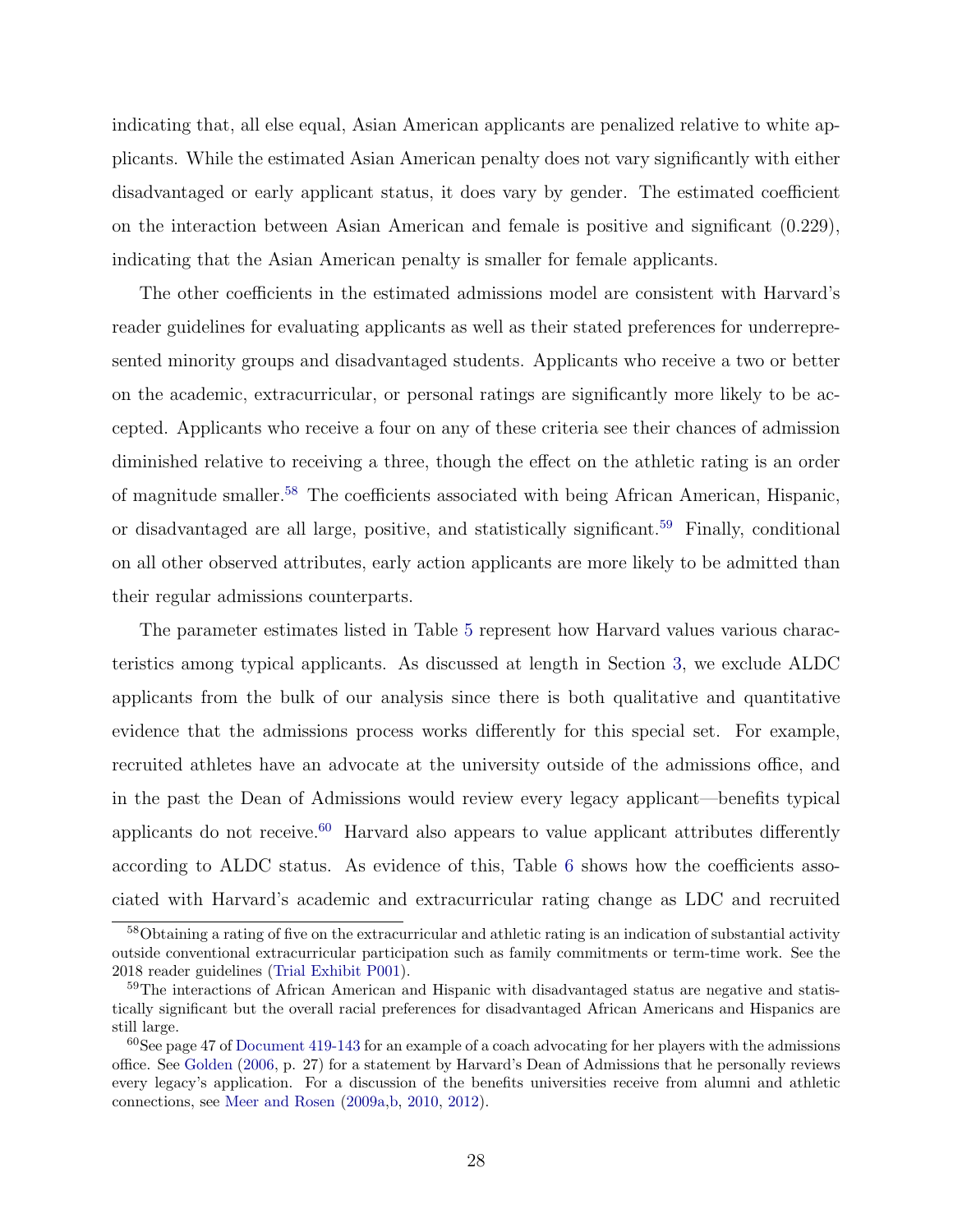athlete applicants are added to the estimation sample.<sup>[61](#page-28-0)</sup> The most striking change relative to a model with only typical applicants is the penalty an applicant receives for obtaining a 4 rating for either the academic or extracurricular rating. When ALDC applicants are included, the penalties for receiving a 4 are much smaller, indicating that the academic and extracurricular ratings are less important for these special groups. The broader point is that if Harvard valued the attributes of typical and ALDC applicants similarly, there would have been no change in the coefficients. The fact that the coefficients change so significantly indicates that the appropriate way to estimate how Harvard values attributes among typical applicants is to either interact ALDC status with all applicant attributes, or more simply, exclude ALDC applicants.<sup>[62](#page-28-1)</sup>

The parameter estimates from our preferred specification that includes only typical applicants indicate the existence of an Asian American penalty. However, it is difficult to understand the magnitude of the penalty from the coefficients alone. To put the magnitude of the Asian American penalty in context, we pursue two strategies. First, using the estimated coefficients, we can show how the probability of admission would change for Asian American applicants if they had been treated as white applicants. Consider, for example, a male, non-disadvantaged Asian American applicant with a baseline probability of admission of X. The index of observables, Z, for this applicant according to the log odds formula is given by

$$
Z = \ln\left(\frac{X}{1 - X}\right) \tag{7}
$$

which is the inverse of the standard logit formula. If this applicant were instead white, we would simply subtract the Asian American coefficient  $(-0.466)$  from the index so that the new admissions index would be  $Z-(-0.466)$ . The new admissions probability would then be given by  $\frac{\exp(Z+0.466)}{1+\exp(Z+0.466)}$ . A similar calculation can be made for various combinations of gender and disadvantaged status. The additional complication is that coefficients related to the

<span id="page-28-0"></span> $61$ The admissions model that includes ALDC applicants is identical to our preferred model, except that it includes separate indicators for recruited athlete, legacy, double legacy, child of faculty/staff, and dean's interest list. These indicators are also interacted with race and admissions cycle. Coefficients are presented in Table B.7.2R of [Document 415-9](#page-37-2) and Table 2 of [Exhibit 287.](#page-38-10)

<span id="page-28-1"></span> $62$ Note that even when ALDC applicants are added to estimation sample in an inappropriate fashion by only incorporating ALDC indicators and interacting ALDC with race, the average marginal effect for being Asian American across all applicants is still negative and significant at -0.80 (see [Exhibit 287,](#page-38-10) paragraph 9 on p. 4).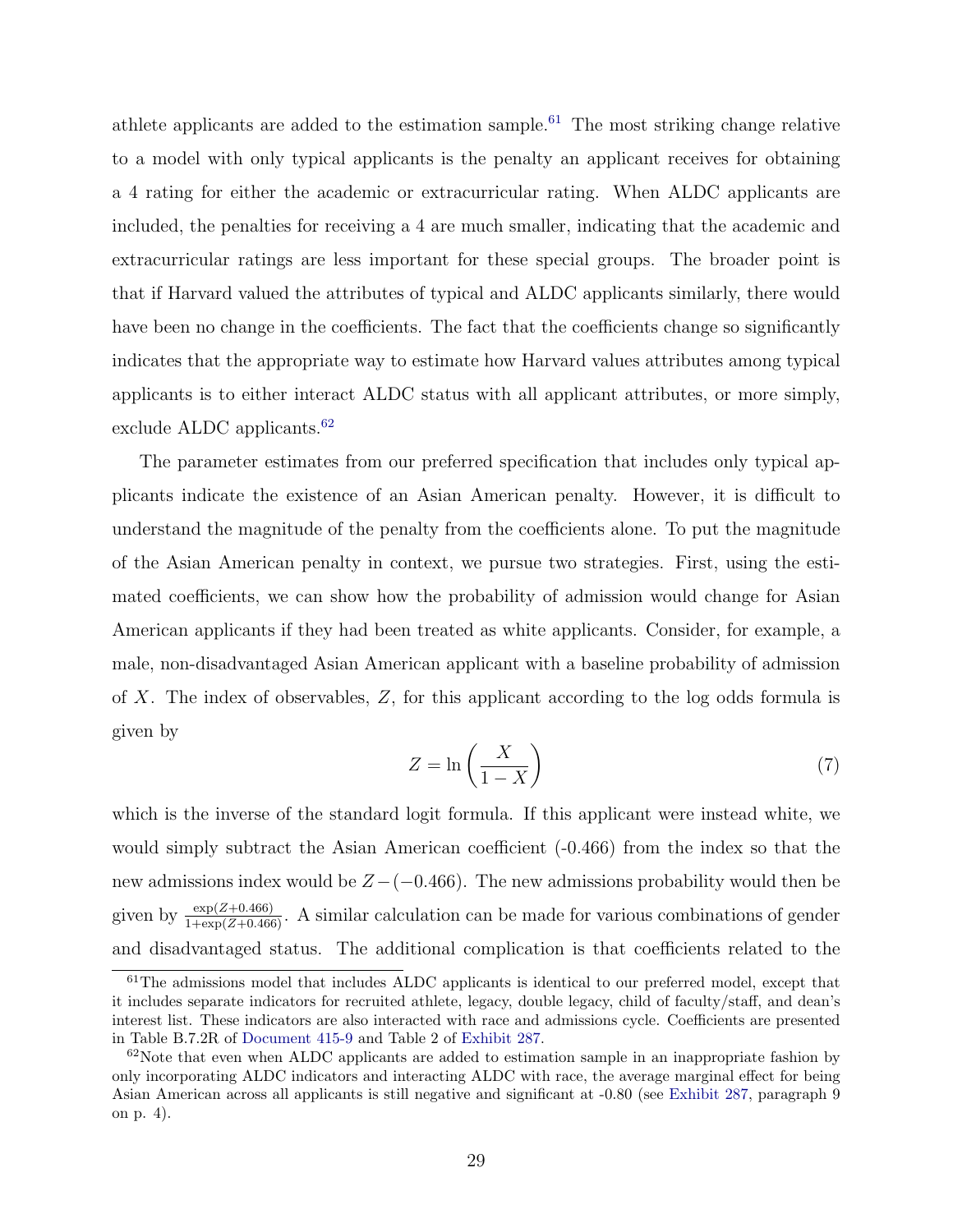interactions between Asian American and gender and Asian American and disadvantaged also need to be differenced out when applicable.

Table [7](#page-49-1) lists the the results of these transformation exercises. The first entry in the table indicates that a non-disadvantaged, male, Asian American applicant with a baseline probability of admission of 1.0% would be admitted at a rate of 1.58% if treated as a similarly situated white applicant. This change reflects a 58% increase in the likelihood of admission. For other combinations of gender and disadvantaged status, the Asian American penalty is smaller.<sup>[63](#page-29-0)</sup> As the baseline probability of admission increases, the percentage point increases are larger, but the percent increases are smaller: when the baseline admit rate is 25%, a non-disadvantaged, male, Asian American applicant would be admitted at a rate of 34.69% if treated as a similarly situated white applicant (a 39% increase).

The transformation exercises indicate that there is significant heterogeneity in the Asian American penalty according to gender, disadvantaged status, and the broader strength of the applicant. The average penalty faced by Asian American applicants will depend on the distribution of these characteristics in the applicant pool. Overall, the average marginal effect associated with Asian American is -1.02 percentage points, or a penalty of 19% off the base admit rate of  $5.19\%$ .<sup>[64](#page-29-1)</sup> In Table [8](#page-49-2) we report the average marginal effect of being an Asian American applicant by admissions index decile.[65](#page-29-2) Because of how competitive Harvard is and how well the model fits the data, the average marginal effects are highly skewed. Those in the bottom 50% according to the admissions index have essentially no chance of being admitted, a reflection of how well the model fits the data. Hence the marginal effect for the bottom 50% of Asian American applicants is quite small at -0.02 percentage points, still a substantial penalty given their base admit rate of 0.04%. The average marginal effect rises with each decile with those in the top decile seeing an average marginal effect of 6.19

<span id="page-29-0"></span><sup>63</sup>For example, a disadvantaged, female, Asian American applicant with a baseline probability of admission equal to 1.0% would admitted at a rate of 1.1% if treated as a similarly situated white applicant.

<span id="page-29-1"></span><sup>&</sup>lt;sup>64</sup>See Table 8.2 of [Document 415-9.](#page-37-2) Note that applicants who the model can predict perfectly are not included in the calculation. When these applicants are included, the average marginal effect falls slightly to -0.99%. We prefer the results excluding perfect predictions as race is only relevant for applicants who have a chance of admission. Either way of calculating the marginal effect results in a statistically significant effect at the 5% level.

<span id="page-29-2"></span><sup>&</sup>lt;sup>65</sup>The admissions index deciles are created by ranking Asian American applicants according to their observable indexes; that is, taking the controls and multiplying by the coefficients of the preferred model.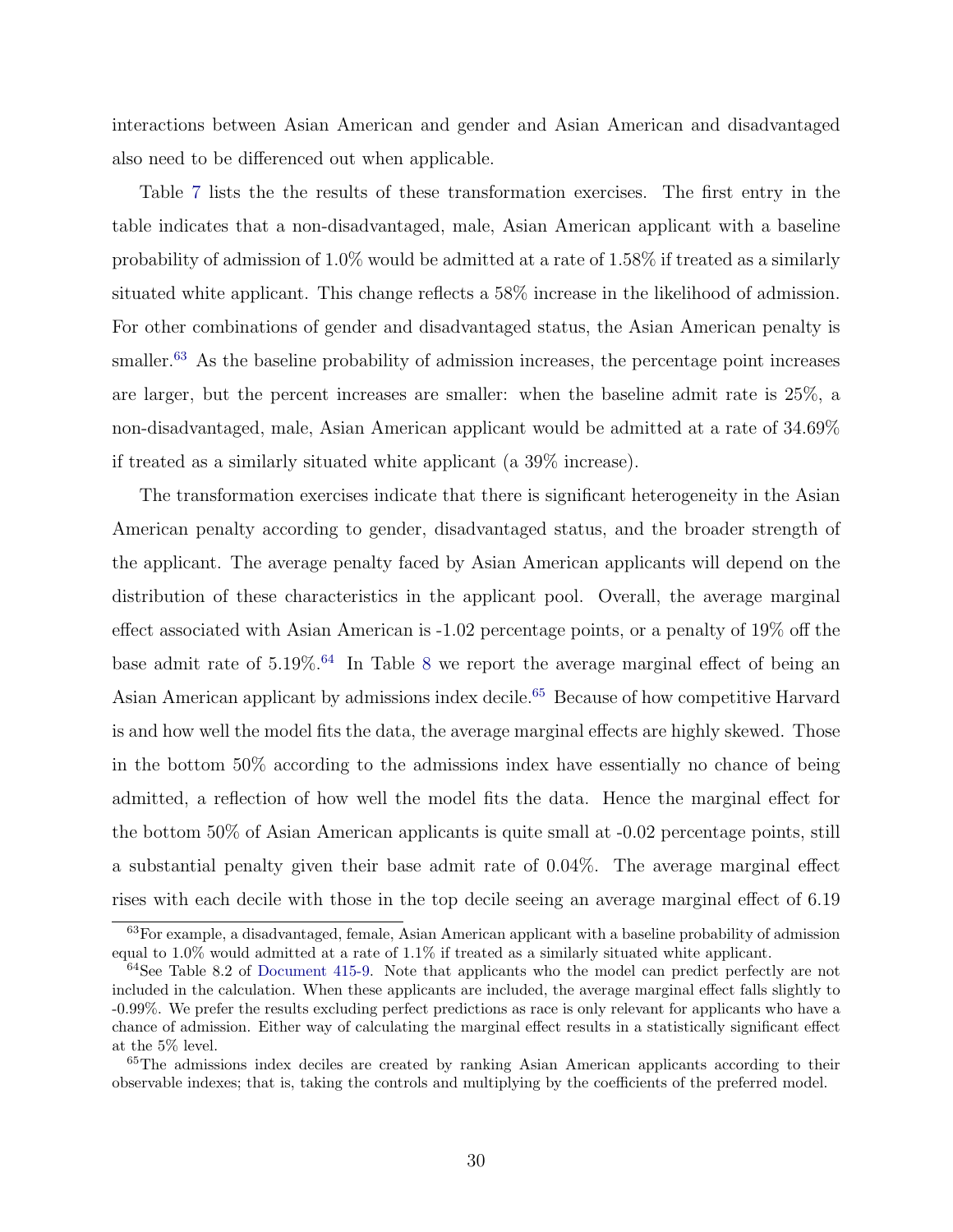percentage points, or a penalty of 14%.

### 6.3 Personal Rating

A key set of controls in the estimated admissions model are the internal Harvard ratings of applicants. However, we exclude two ratings from the model, the overall and personal ratings. Harvard readers are explicitly allowed to incorporate an applicant's race in the overall rating, and, as a result, it is an improper control if the purpose of the model is to estimate racial preferences. In Section [5,](#page-18-0) we presented evidence that the personal rating is significantly influenced by applicant race, and is thus also an improper control.

We now include the personal rating in the model to see how much of the Asian American penalty operates through it. Adding the personal rating still leaves a statistically significant penalty of -0.54 percentage points which, given the admit rate for Asian American applicants as a group, implies that Asian Americans would be 10% more likely to be admitted if treated as similarly situated whites but keeping the bias in the personal rating. So even if one were to assume—erroneously according to our analysis—that the personal rating was not biased, a substantial Asian American penalty remains.<sup>[66](#page-30-0)</sup> A more reasonable interpretation is that the reduction in the Asian American penalty shows how much of the penalty operates through the personal rating, implying that the penalties through the personal rating account for a little less than half of the total Asian American penalty.

#### 6.4 Scope for Omitted Variable Bias

Our estimate of the Asian American admissions penalty at Harvard is based on a logit model that includes more than 300 applicant characteristics. Included in these attributes are Harvard's internal ratings of applicants along a variety of dimensions, including extracurricular activities, recommendations from high school teachers and counselors, and alumni interviews. Relative to previously published analyses of admissions decisions, the richness of the

<span id="page-30-0"></span><sup>66</sup>The Asian American penalty is robust to a number of other modeling decisions. As we show in Appendix [B,](#page-53-0) the penalty only becomes insignificant when one make a series of questionable modeling choices, all of which entail assuming there is no bias against Asian Americans in the personal rating.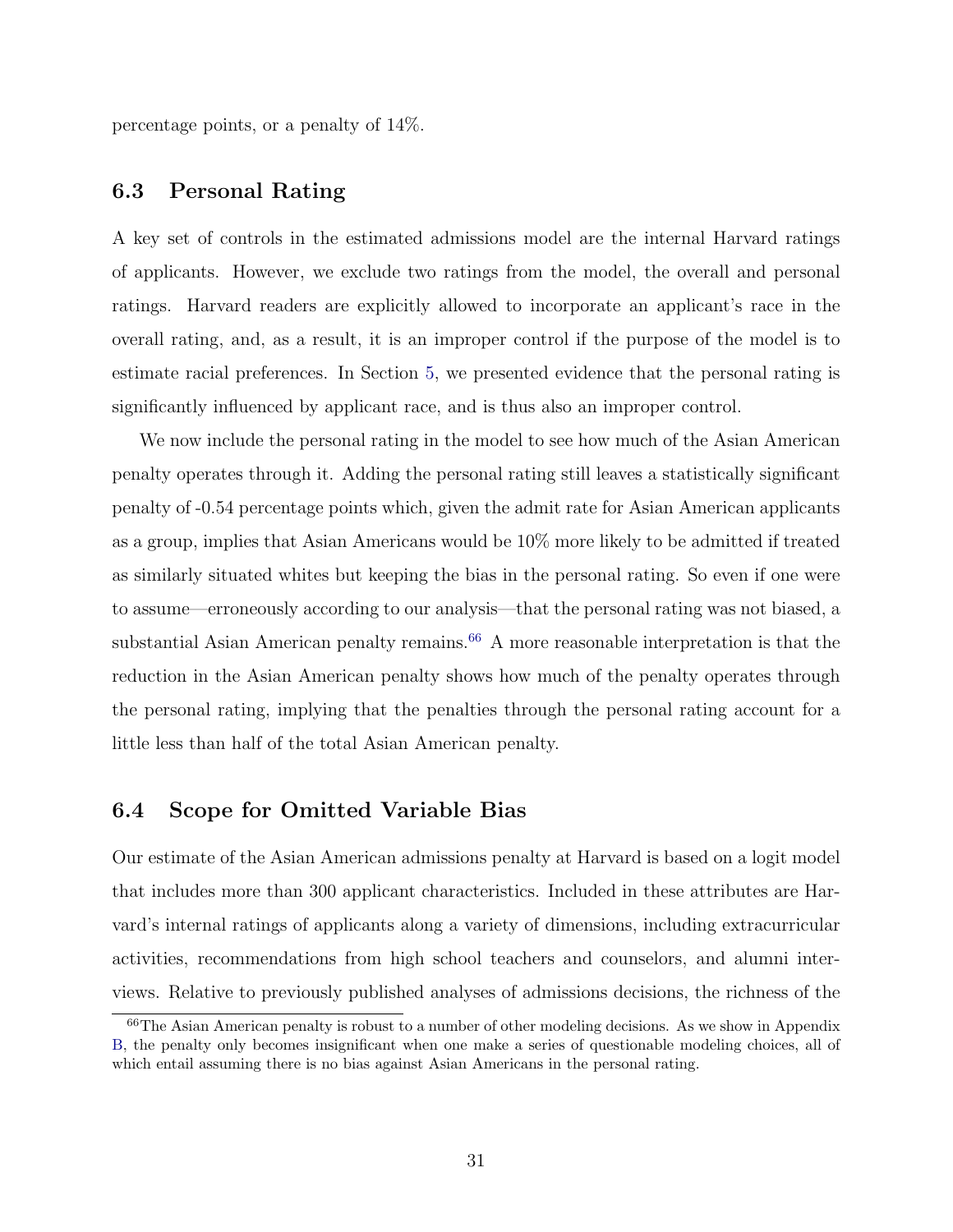available data is without rival.<sup>[67](#page-31-0)</sup> However, the possibility remains that the estimated admissions penalty for Asian American applicants is not causal and instead reflects the impact of unobserved attributes that are more common among Asian American applicants relative to white applicants. The evidence presented in the following sections suggests this is unlikely.

#### 6.4.1 Strength of Asian Americans on observables

While it is infeasible to directly test for omitted variable bias since the relevant attributes are by definition unobserved, similar to our analysis of racial preferences in Harvard's ratings, we can examine the average strength of each racial group based on their "observed admissions index." If a group of applicants is strong on the observed attributes that predict admission, they are likely to be strong on unobserved attributes that predict admission. Using our estimated model, we construct an admissions index which assesses applicants' strengths based on how their observed characteristics translate into a probability of admission, after removing race and year effects. We then construct deciles of the admissions index, with higher deciles associated with stronger observed characteristics. The results for Asian American and white applicants are displayed in the first two columns of Table [9.](#page-50-0) Asian American applicants are stronger, with 13.1% of Asian American applicants in the top decile and only 10.5% of white applicants in the top decile; among the top two deciles, the Asian American share is 25.9%, while for whites it is  $21.2\%$ .<sup>[68](#page-31-1)</sup>

The result that Asian American applicants are stronger on the observable characteristics associated with admissions is unsurprising given the incredible academic strength of this group.[69](#page-31-2) However, Asian American applicants could be weaker along observed non-academic dimensions. If this were the case, it would suggest that they might be weaker on unobserved

<span id="page-31-0"></span><sup>67</sup>Various papers have explored the impact of race [\(Long,](#page-39-5) [2004\)](#page-39-5) and legacy status [\(Espenshade and Chung,](#page-38-9) [2005;](#page-38-9) [Hurwitz,](#page-39-4) [2011\)](#page-39-4) on admissions decisions. Admissions models in these papers typically have access to only a handful of applicant attributes and typically have to estimate their average impact across multiple colleges. [Bhattacharya, Kanaya, and Stevens](#page-36-8) [\(2017\)](#page-36-8) focus on the impact of academic credentials on admissions decisions using detailed data from a selective U.K. university. This paper is closest to ours in the richness of the available data. However, the authors do not report the fit of their admissions models.

<span id="page-31-1"></span><sup>&</sup>lt;sup>68</sup>While the Asian American strength is clear using any decile comparisons, focusing on the top two deciles is relevant because this is where most admitted students come from. For example, the results in Table [8](#page-49-2) imply that over 93% of Asian American admissions come from those in the top 20% of the observed admissions index.

<span id="page-31-2"></span> $69$ Table 5.3 of [Document 415-8](#page-37-5) shows that over 51% of the class would be Asian American if admissions were based entirely on the academic index.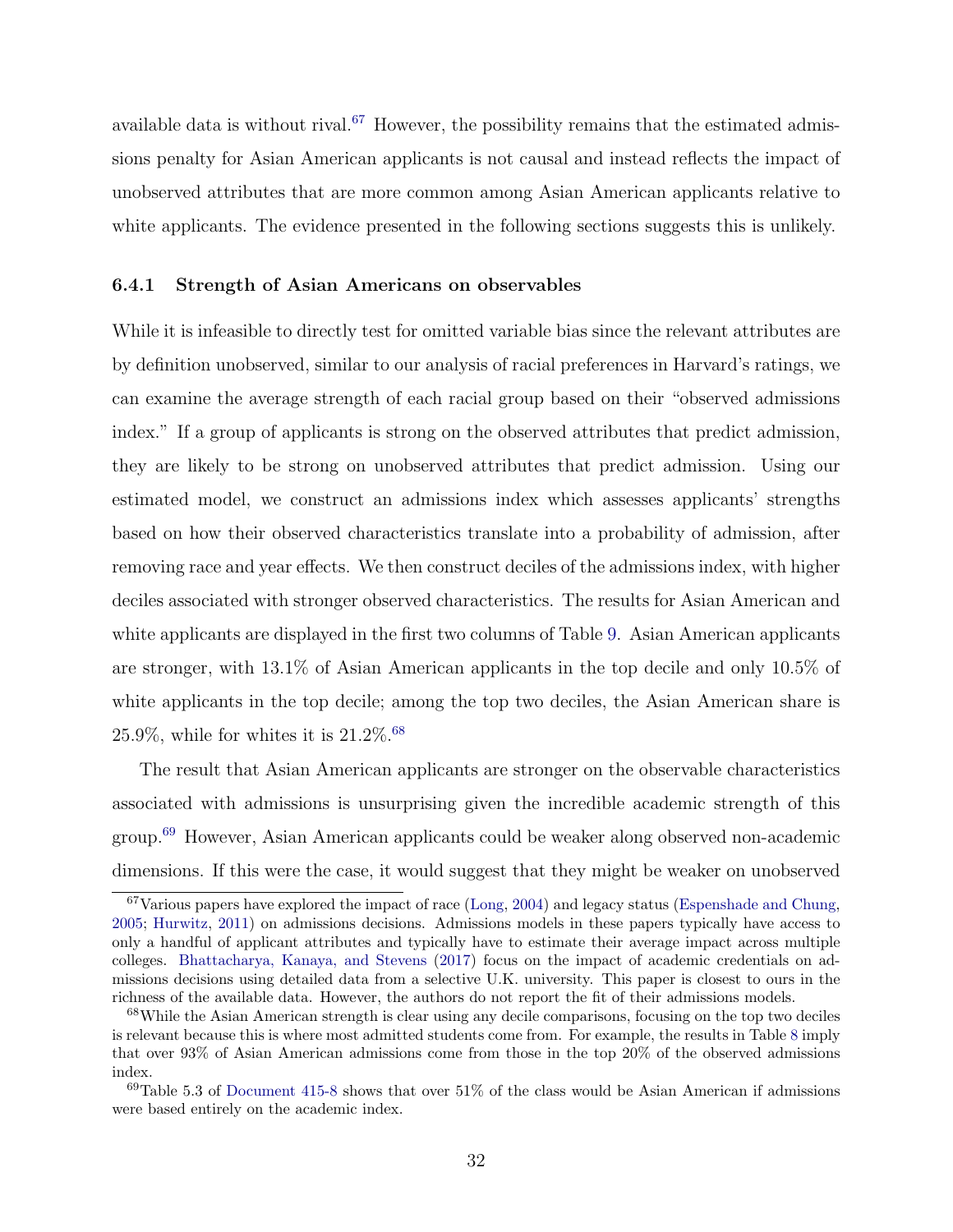non-academic dimensions. It is not clear whether the unobservables are disproportionately non-academic.[70](#page-32-0) But we can assess whether Asian American applicants are weaker on the non-academic attributes related to admission. We construct a non-academic index by removing those characteristics that are explicitly academic in nature (e.g., test scores, grades, academic ratings) from the admissions index. Results are shown in the third and fourth columns of Table [9.](#page-50-0) In each of the top 4 deciles there is a larger share of Asian American applicants relative to white applicants. It is clear that, on non-academic measures, Asian American applicants are at least as strong as white applicants.

Included in the non-academic measures affecting admissions are certain attributes that are likely to favor Asian American applicants, such as disadvantaged and first-generation status. There are also non-academic attributes that likely harm the admissions chances of Asian American applicants, such as geography.[71](#page-32-1) However, we can eliminate the impact of these attributes and construct a non-academic admissions index consisting only of Harvard's extracurricular, athletic, school support, and alumni ratings. The final two columns display the results when we construct the admissions index in this manner, and we still find that Asian American applicants are just as strong, if not stronger than white applicants.

#### 6.4.2 Model Fit

Further limiting the scope for omitted variable bias is how well our preferred model fits the data. The Pseudo  $R^2$ —or McFadden's  $R^2$ —of our model is 0.56. While higher values of this measure indicate a better model fit, it does not have the same interpretation as the  $R^2$  used in linear models except when either (i) the model explains the data completely (in which case they are both one) or  $(ii)$  the model only has an intercept term (in which case they are both zero). The classic citation on the relation between the two  $R^2$ 's, [McFadden](#page-39-6)

<span id="page-32-0"></span><sup>70</sup>Despite the fact that our preferred model includes many academic measures, it is still likely that we fail to capture all dimensions of applicant academic success. For example, academic-related attributes, such as AP exams taken, AP scores, and academic awards such as winning the Harvard-MIT Mathematics Tournament (HMMT) are excluded from the model. We know that Asian Americans are stronger on AP exams, and are likely stronger on other unobserved academic measures.

<span id="page-32-1"></span><sup>71</sup>[Document 415-9](#page-37-2) section 9.3 shows that dockets with a higher share of Asian Americans face a penalty. This can result from Harvard valuing geographic diversity in combination with Asian Americans being so competitive. A larger number of applicants are likely to come from areas that have higher shares of Asian Americans.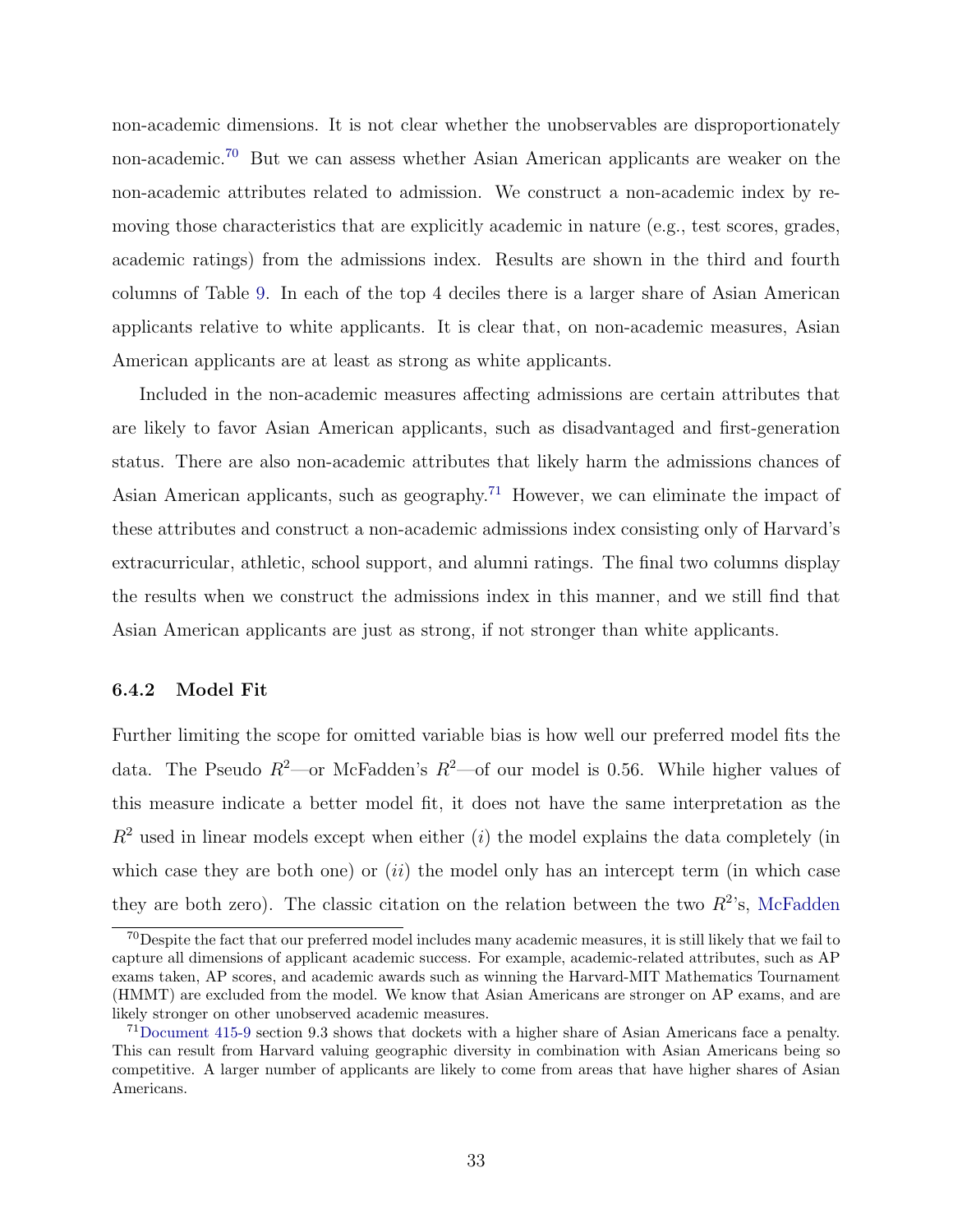[\(1979\)](#page-39-6), suggests that 0.56 is well above what would be considered an excellent fit.<sup>[72](#page-33-0)</sup> But the designation "excellent fit" is still not especially precise. To provide more evidence on the fit of the model, we first consider how our Pseudo  $R^2$  translates into an  $R^2$  of the latent index and then examine the accuracy of the admissions model.

We can link the two  $R^2$  measures by returning to the underlying model of the admissions process. Namely, when an applicant's latent index,  $Y_i^*$ , exceeds some threshold  $\tau$ , they are admitted. Denote the observed part of this index as  $AI_i = \alpha A_i + X_i \beta$ , implying:

<span id="page-33-1"></span>
$$
Y_i^* = A I_i + \epsilon_i. \tag{8}
$$

Following [McKelvey and Zavoina](#page-39-14) [\(1975\)](#page-39-14) and expanded upon by [Veall and Zimmermann](#page-41-6) [\(1996\)](#page-41-6), we can calculate how much of the observables—as measured by  $AI_i$ —explain the (implicit) scoring of Harvard's applicants  $Y_i^*$ . To calculate the implied  $R^2$  associated with [\(8\)](#page-33-1), we simulate  $AI_i$ 's and  $\epsilon_i$ 's that are consistent with (*i*) an overall admit rate of 5.45% and (ii) a Pseudo  $R^2$  of 0.56. The simulation of the  $\epsilon$ 's entails draws from a logistic distribution as that is what was used to generate the model estimates.

What is unknown is the distribution of  $AI_i$ .<sup>[73](#page-33-2)</sup> Assuming that the distribution of  $AI_i$ follows a normal distribution and matching the overall admit rate and the Pseudo  $R^2$  of the model results in an implied  $R^2$  of 0.8 for the latent index. However, the implied  $R^2$ will be sensitive to the distribution chosen for  $AI_i$ . In Appendix [C,](#page-60-0) we show that there is additional information in the public reports that is helpful in recovering the distribution of  $AI_i$ . Incorporating this additional information suggests that an implied  $R^2$  of 0.8 is conservative, though also relies on assumptions about the the tails of the distribution of  $AI_i$ .

We use a similar approach to calculate the accuracy of the admissions model which, as we show in Appendix [C,](#page-60-0) is less sensitive to the choice of the distribution of  $AI_i$ . Namely,

<span id="page-33-0"></span> $72$ [McFadden](#page-39-6) [\(1979\)](#page-39-6), p. 307, states that

Those unfamiliar with the  $\rho^2$  index should be forewarned that its values tend to be considerably lower than those of the  $R^2$  index and should not be judged by the standards for a "good fit" in ordinary regression analysis. For example, values of 0.2 to 0.4 for  $\rho^2$  represent an excellent fit.

The  $\rho^2$  referred to here later became known as McFadden's  $R^2$ , or the Pseudo  $R^2$ .

<span id="page-33-2"></span><sup>&</sup>lt;sup>73</sup>This distribution could be calculated using the underlying data. However, the information needed to do so is not in the public record.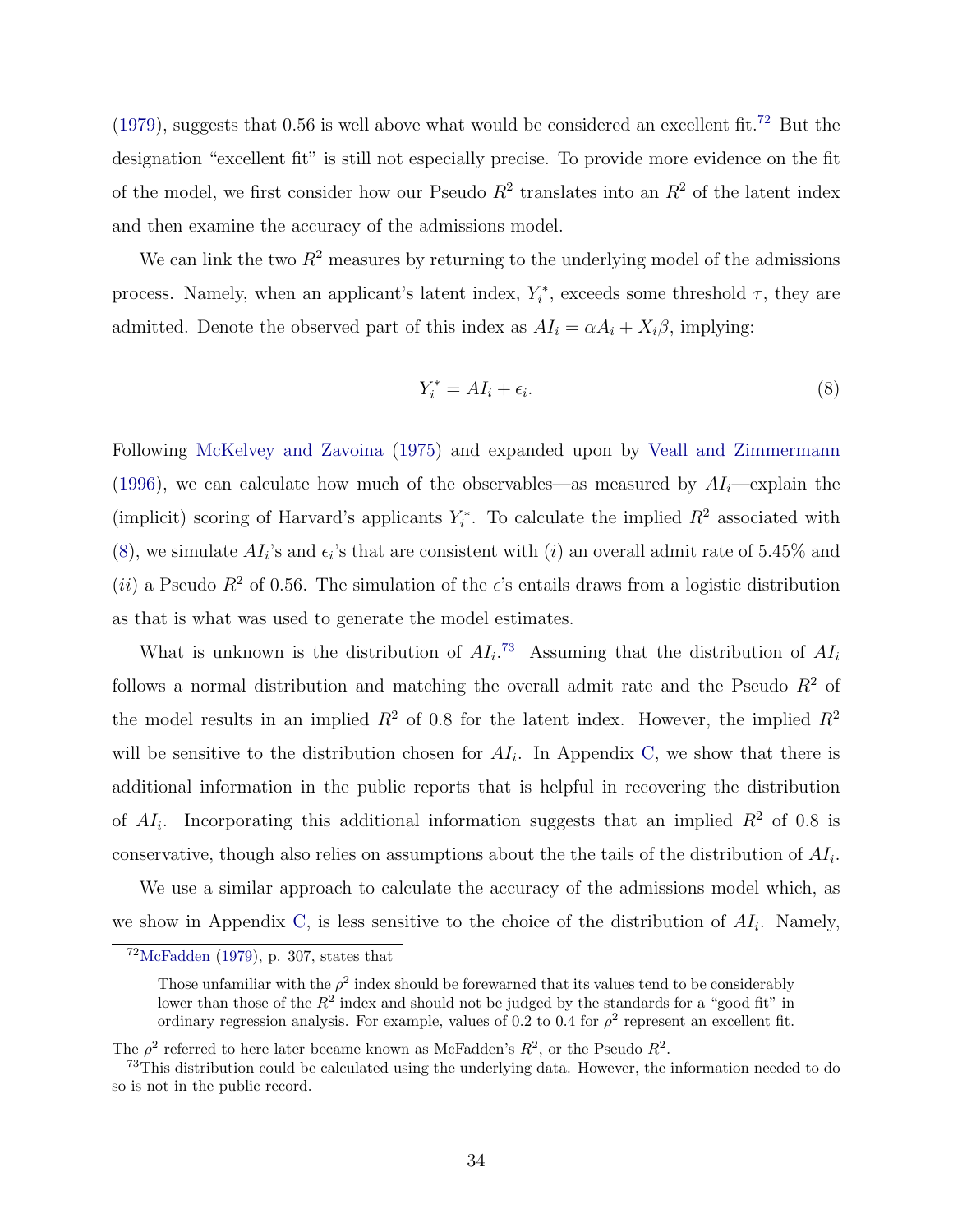given the distributions of  $AI_i$  and  $\epsilon_i$ , we simulate admissions decisions and ask how well the model predicts admissions decisions based on  $AI<sub>i</sub>$  alone. The accuracy for admits is then what share of the 5.45% of simulated admits based on  $AI_i$  and  $\epsilon_i$  are in the top 5.45% of the  $AI_i$  distribution. The accuracy for admits is over 64%, remarkably high given that only 5.45% of applicants are admitted.

The exceptional fit of the model leaves only a limited amount of unobserved information. Given that Asian Americans are stronger overall on variables that account for a substantial amount of Harvard's admissions decisions, it would be remarkable if they were significantly worse on the small portion of characteristics that are unobservable.

## 7 Conclusion

The perception that Asian Americans are discriminated against in elite college admissions has led college consultants to "make them less Asian when they apply" [\(English,](#page-38-11) [2015\)](#page-38-11). Using data made public from the  $SFFA$  v. Harvard case, we show that this perception is justified for almost all Asian American applicants.<sup>[74](#page-34-0)</sup>

The discrimination manifests itself both in a direct penalty in admissions, but also in an Asian American penalty in some of Harvard's ratings. Asian Americans are stronger than white applicants on the observables associated with each of the ratings with the exception of the athletic rating, which was not modeled. Yet, on ratings like the personal and overall rating, Asian Americans receive lower ratings.[75](#page-34-1) For example, Asian Americans would see 20% higher odds of receiving a 2 or better on the personal rating if they were treated as white applicants. These odds would almost double if they were treated as African American applicants.

These penalties against Asian Americans in the ratings also translate to penalties in admissions. Using whites as a base, our preferred model shows an average marginal effect -1 percentage point for being Asian American. This implies a 19% penalty given the admission rate for typical Asian Americans was slightly over 5% for the period we analyze. This

<span id="page-34-1"></span><span id="page-34-0"></span><sup>74</sup>The exception is the less than 3% of Asian American applicants who are ALDC.

<sup>&</sup>lt;sup>75</sup>At the same time, underrepresented minorities receive a bump on these ratings despite being substantially worse on the observables associated with each of the ratings.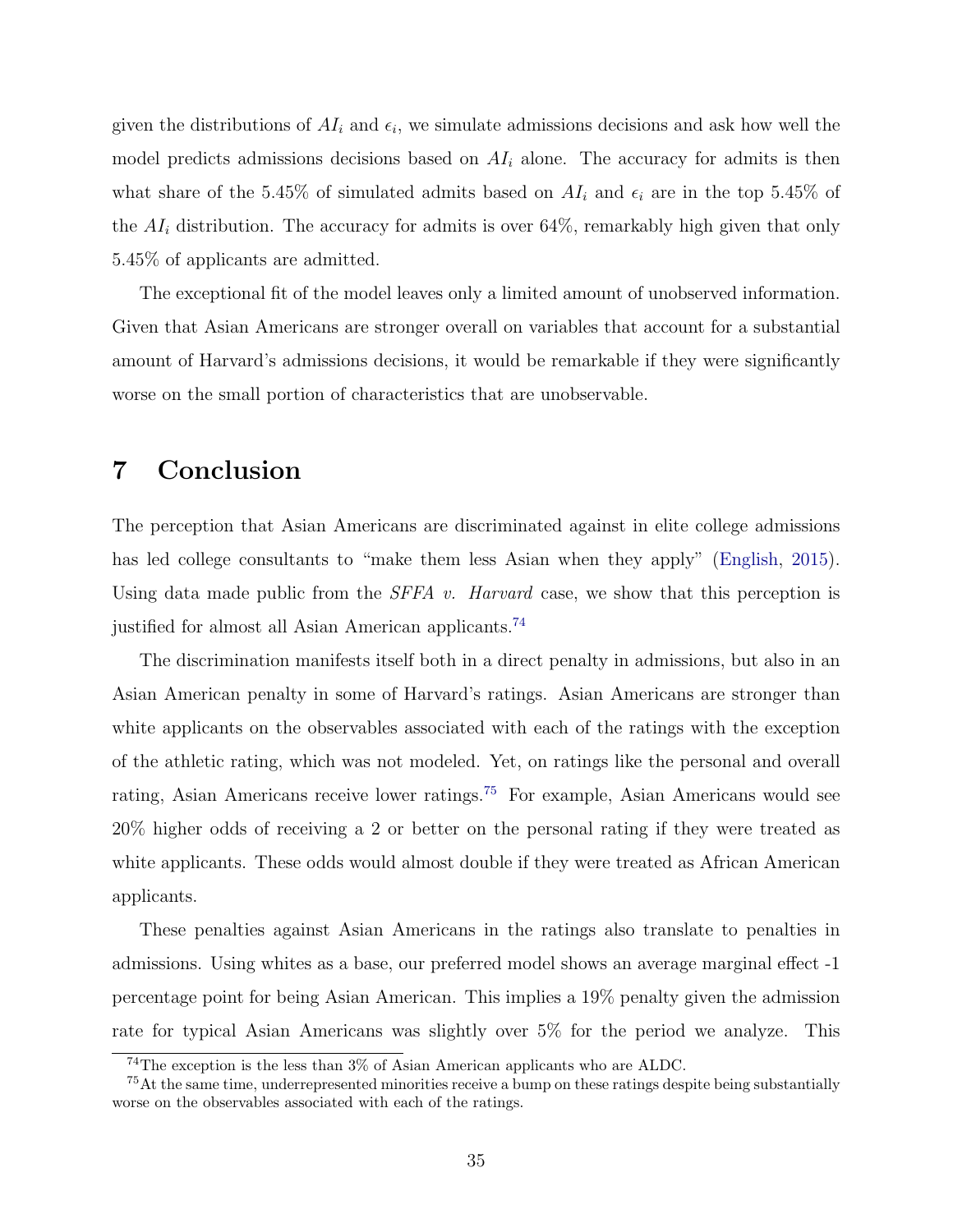admissions penalty is likely an understatement for the following reasons:  $(i)$  Asian Americans are stronger than whites on the observables associated with admission; and  $(ii)$  there is evidence of bias against Asian Americans in some of the other ratings that are included in the model.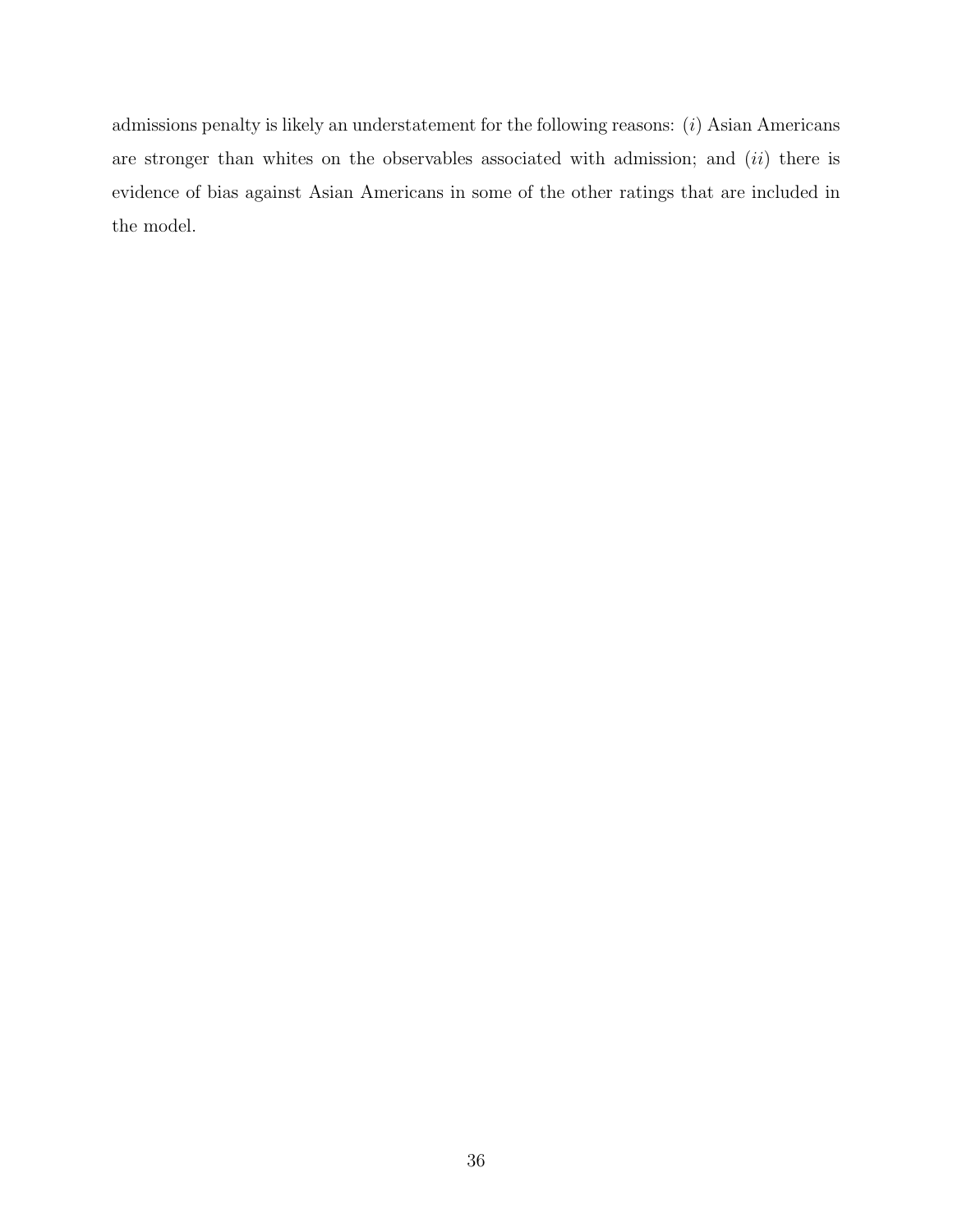## References

- Agan, Amanda and Sonja Starr. 2018. "Ban the Box, Criminal Records, and Racial Discrimination: A Field Experiment." Quarterly Journal of Economics 133 (1):191–235. [3](#page-2-0)
- Altonji, Joseph G. and Rebecca M. Blank. 1999. "Race and Gender in the Labor Market." In Handbook of Labor Economics, vol. 3, chap. 48. Elsevier, 3143–3259. [2](#page-1-0)
- Altonji, Joseph G., Todd E. Elder, and Christopher R. Taber. 2005. "Selection on Observed and Unobserved Variables: Assessing the Effectiveness of Catholic Schools." Journal of Political Economy 113 (1):151–184. [6](#page-5-0)
- Antonovics, Kate and Brian G. Knight. 2009. "A New Look at Racial Profiling: Evidence from the Boston Police Department." Review of Economics and Statistics 91 (1):163–177. [2](#page-1-0)
- Anwar, Shamena and Hanming Fang. 2006. "An Alternative Test of Racial Prejudice in Motor Vehicle Searches: Theory and Evidence." American Economic Review 96 (1):127– 151. [2](#page-1-0)
- Arcidiacono, Peter. 2005. "Affirmative Action in Higher Education: How do Admission and Financial Aid Rules Affect Future Earnings?" Econometrica 73 (5):1477–1524. [27](#page-26-0)
- Arcidiacono, Peter, Esteban M. Aucejo, and Ken Spenner. 2012. "What Happens after Enrollment? An Analysis of the Time Path of Racial Differences in GPA and Major Choice." IZA Journal of Labor Economics 1 (1):5. [2](#page-1-0)
- Arcidiacono, Peter, Josh Kinsler, and Tyler Ransom. 2019a. "Divergent: The Time Path of Legacy and Athlete Admissions at Harvard." Working paper, Duke University. [13](#page-12-0)
- <span id="page-36-0"></span>———. 2019b. "Legacy and Athlete Preferences at Harvard." Working paper, Duke University. [4,](#page-3-0) [7,](#page-6-0) [13,](#page-12-0) [25,](#page-24-0) [50,](#page-49-0) [57](#page-56-0)
- <span id="page-36-1"></span>———. 2019c. "Recruit to Reject? Harvard and African American Applicants." Working paper, Duke University. [65,](#page-64-0) [66](#page-65-0)
- Bertrand, Marianne and Sendhil Mullainathan. 2004. "Are Emily and Greg More Employable Than Lakisha and Jamal? A Field Experiment on Labor Market Discrimination." American Economic Review 94 (4):991–1013. [2,](#page-1-0) [3](#page-2-0)
- Bhattacharya, Debopam, Shin Kanaya, and Margaret Stevens. 2017. "Are University Admissions Academically Fair?" Review of Economics and Statistics 99 (3):449–464. [5,](#page-4-0) [32](#page-31-0)
- Blau, Francine D. and Lawrence M. Kahn. 2017. "The Gender Wage Gap: Extent, Trends, and Explanations." Journal of Economic Literature 55 (3):789–865. [6](#page-5-0)
- Botelho, Fernando, Ricardo A. Madeira, and Marcos A. Rangel. 2015. "Racial Discrimination in Grading: Evidence from Brazil." American Economic Journal: Applied Economics 7 (4):37–52. [2](#page-1-0)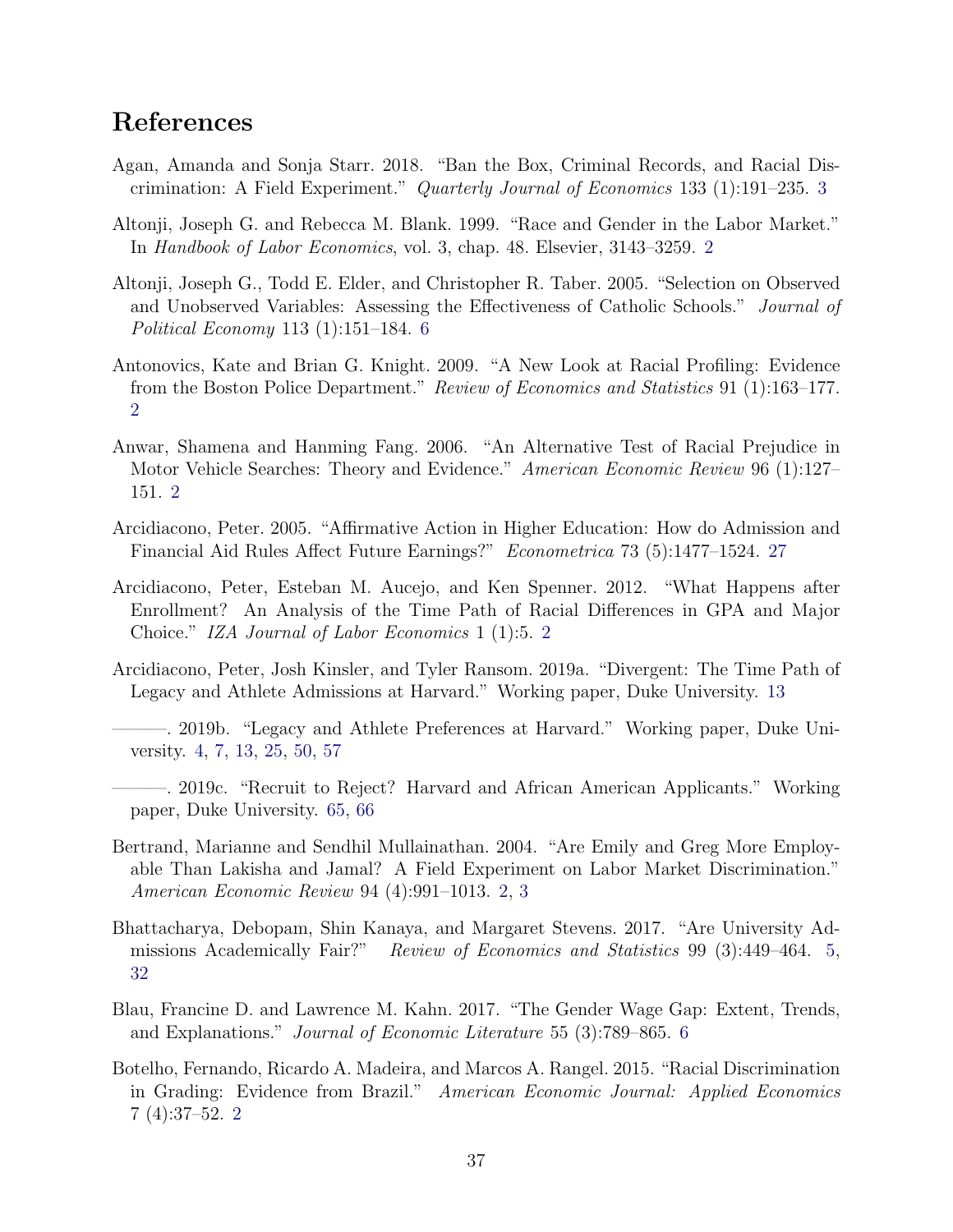- <span id="page-37-1"></span>Card, David and Stefano DellaVigna. 2020. "What Do Editors Maximize? Evidence from Four Economics Journals." Review of Economics and Statistics 102 (1):195–217. [6](#page-5-0)
- Card, David, Stefano DellaVigna, Patricia Funk, and Nagore Iriberri. 2020. "Are Referees and Editors in Economics Gender Neutral?" Quarterly Journal of Economics 135 (1):269– 327. [6](#page-5-0)
- Charles, Kerwin Kofi and Jonathan Guryan. 2008. "Prejudice and Wages: An Empirical Assessment of Becker's The Economics of Discrimination." Journal of Political Economy 116 (6):773–809. [2](#page-1-0)
- Ding, Weili and Steven F Lehrer. 2007. "Do Peers Affect Student Achievement in China's Secondary Schools?" Review of Economics and Statistics 89 (2):300–312. [3](#page-2-0)
- <span id="page-37-2"></span>Document 415-8. 2017. In Students for Fair Admissions, Inc. v. President and Fellows of Harvard College et al. Civil Action No. 14-14176-ADB (D. Mass). URL [https://docs.justia.com/cases/federal/district-courts/massachusetts/madce/](https://docs.justia.com/cases/federal/district-courts/massachusetts/madce/1:2014cv14176/165519/415/1.html) [1:2014cv14176/165519/415/1.html](https://docs.justia.com/cases/federal/district-courts/massachusetts/madce/1:2014cv14176/165519/415/1.html). Plaintiff Expert Witness Opening Report. [8,](#page-7-0) [11,](#page-10-0) [15,](#page-14-0) [20,](#page-19-0) [32,](#page-31-0) [52,](#page-51-0) [64](#page-63-0)
- <span id="page-37-0"></span>Document 415-9. 2018. In Students for Fair Admissions, Inc. v. President and Fellows of Harvard College et al. Civil Action No. 14-14176-ADB (D. Mass). URL [https://docs.justia.com/cases/federal/district-courts/massachusetts/madce/](https://docs.justia.com/cases/federal/district-courts/massachusetts/madce/1:2014cv14176/165519/415/2.html) [1:2014cv14176/165519/415/2.html](https://docs.justia.com/cases/federal/district-courts/massachusetts/madce/1:2014cv14176/165519/415/2.html). Plaintiff Expert Witness Rebuttal Report. [5,](#page-4-0) [8,](#page-7-0) [17,](#page-16-0) [20,](#page-19-0) [21,](#page-20-0) [22,](#page-21-0) [23,](#page-22-0) [25,](#page-24-0) [27,](#page-26-0) [29,](#page-28-0) [30,](#page-29-0) [33,](#page-32-0) [43,](#page-42-0) [44,](#page-43-0) [45,](#page-44-0) [46,](#page-45-0) [47,](#page-46-0) [48,](#page-47-0) [49,](#page-48-0) [50,](#page-49-0) [51,](#page-50-0) [52,](#page-51-0) [55,](#page-54-0) [61,](#page-60-0) [62,](#page-61-0) [63,](#page-62-0) [64,](#page-63-0) [65,](#page-64-0) [66,](#page-65-0) [67,](#page-66-0) [68,](#page-67-0) [69,](#page-68-0) [70,](#page-69-0) [71,](#page-70-0) [72,](#page-71-0) [73,](#page-72-0) [74](#page-73-0)
- <span id="page-37-6"></span>Document 419-1. 2015. In Students for Fair Admissions, Inc. v. President and Fellows of Harvard College et al. Civil Action No. 14-14176-ADB (D. Mass). URL [https://www.courtlistener.com/recap/gov.uscourts.mad.165519/](https://www.courtlistener.com/recap/gov.uscourts.mad.165519/gov.uscourts.mad.165519.419.1_2.pdf) [gov.uscourts.mad.165519.419.1\\_2.pdf](https://www.courtlistener.com/recap/gov.uscourts.mad.165519/gov.uscourts.mad.165519.419.1_2.pdf). Deposition of Marlyn McGrath. [9,](#page-8-0) [64](#page-63-0)
- <span id="page-37-3"></span>Document 419-141. 2017. In Students for Fair Admissions, Inc. v. President and Fellows of Harvard College et al. Civil Action No. 14-14176-ADB (D. Mass). URL [https://projects.iq.harvard.edu/files/diverse-education/files/expert\\_](https://projects.iq.harvard.edu/files/diverse-education/files/expert_report_-_2017-12-15_dr._david_card_expert_report_updated_confid_desigs_redacted.pdf) [report\\_-\\_2017-12-15\\_dr.\\_david\\_card\\_expert\\_report\\_updated\\_confid\\_desigs\\_](https://projects.iq.harvard.edu/files/diverse-education/files/expert_report_-_2017-12-15_dr._david_card_expert_report_updated_confid_desigs_redacted.pdf) [redacted.pdf](https://projects.iq.harvard.edu/files/diverse-education/files/expert_report_-_2017-12-15_dr._david_card_expert_report_updated_confid_desigs_redacted.pdf). Defendant Expert Witness Opening Report. [55,](#page-54-0) [56,](#page-55-0) [57,](#page-56-0) [58,](#page-57-0) [59,](#page-58-0) [64,](#page-63-0) [73,](#page-72-0) [74](#page-73-0)
- <span id="page-37-5"></span>Document 419-143. 2018. In Students for Fair Admissions, Inc. v. President and Fellows of Harvard College et al. Civil Action No. 14-14176-ADB (D. Mass). URL [https://projects.iq.harvard.edu/files/diverse-education/files/expert\\_](https://projects.iq.harvard.edu/files/diverse-education/files/expert_report_rebuttal_as_filed_d._mass._14-cv-14176_dckt_000419_037_filed_2018-06-15.pdf) [report\\_rebuttal\\_as\\_filed\\_d.\\_mass.\\_14-cv-14176\\_dckt\\_000419\\_037\\_filed\\_](https://projects.iq.harvard.edu/files/diverse-education/files/expert_report_rebuttal_as_filed_d._mass._14-cv-14176_dckt_000419_037_filed_2018-06-15.pdf) [2018-06-15.pdf](https://projects.iq.harvard.edu/files/diverse-education/files/expert_report_rebuttal_as_filed_d._mass._14-cv-14176_dckt_000419_037_filed_2018-06-15.pdf). Defendant Expert Witness Rebuttal Report. [28,](#page-27-0) [55,](#page-54-0) [56,](#page-55-0) [64,](#page-63-0) [72](#page-71-0)
- <span id="page-37-4"></span>Document 421-9. 2017. In Students for Fair Admissions, Inc. v. President and Fellows of Harvard College et al. Civil Action No. 14-14176-ADB (D. Mass). URL [https://www.courtlistener.com/recap/gov.uscourts.mad.165519/](https://www.courtlistener.com/recap/gov.uscourts.mad.165519/gov.uscourts.mad.165519.421.9_7_1.pdf)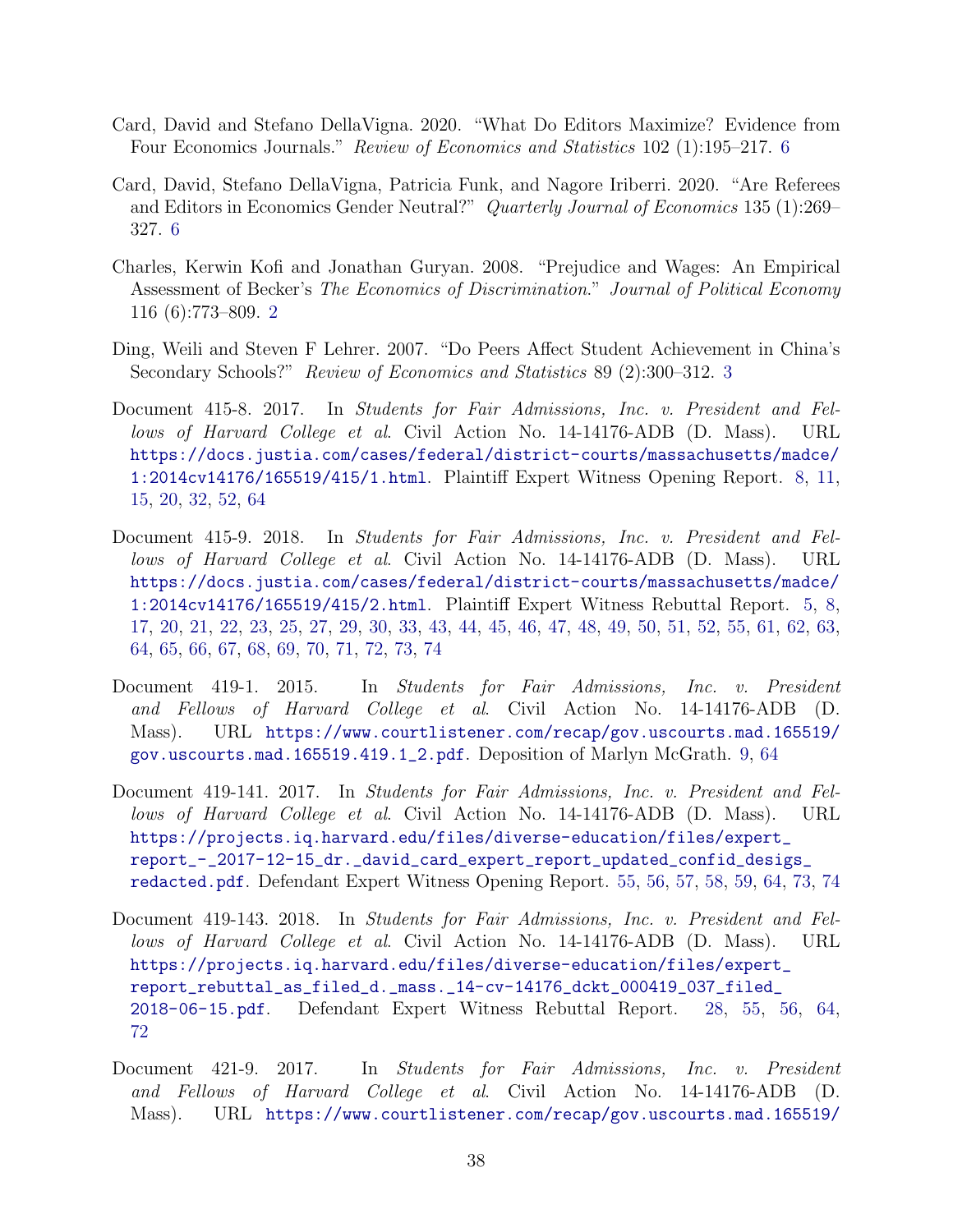[gov.uscourts.mad.165519.421.9\\_7\\_1.pdf](https://www.courtlistener.com/recap/gov.uscourts.mad.165519/gov.uscourts.mad.165519.421.9_7_1.pdf). Deposition of William Fitzsimmons. [18,](#page-17-0) [24,](#page-23-0) [55,](#page-54-0) [64](#page-63-0)

- Dorsey, J. Kevin and Jerry A. Colliver. 1995. "Effect of Anonymous Test Grading on Passing Rates as Related to Gender and Race." Academic Medicine 70 (4):321–323. [2](#page-1-0)
- Edelman, Benjamin, Michael Luca, and Dan Svirsky. 2017. "Racial Discrimination in the Sharing Economy: Evidence from a Field Experiment." American Economic Journal: Applied Economics 9 (2):1–22. [3](#page-2-0)
- English, Bella. 2015. "To Get into Elite Colleges, Some Advised to 'Appear Less Asian'." Boston Globe URL [https://www.bostonglobe.com/lifestyle/2015/](https://www.bostonglobe.com/lifestyle/2015/06/01/college-counselors-advise-some-asian-students-appear-less-asian/Ew7g4JiQMiqYNQlIwqEIuO/story.html) [06/01/college-counselors-advise-some-asian-students-appear-less-asian/](https://www.bostonglobe.com/lifestyle/2015/06/01/college-counselors-advise-some-asian-students-appear-less-asian/Ew7g4JiQMiqYNQlIwqEIuO/story.html) [Ew7g4JiQMiqYNQlIwqEIuO/story.html](https://www.bostonglobe.com/lifestyle/2015/06/01/college-counselors-advise-some-asian-students-appear-less-asian/Ew7g4JiQMiqYNQlIwqEIuO/story.html). Accessed February 14, 2020. [35](#page-34-0)
- Espenshade, Thomas J. and Chang Y. Chung. 2005. "The Opportunity Cost of Admission Preferences at Elite Universities." Social Science Quarterly 86 (2):293–305. [5,](#page-4-0) [32](#page-31-0)
- Espenshade, Thomas J., Chang Y. Chung, and Joan L. Walling. 2004. "Admission Preferences for Minority Students, Athletes, and Legacies at Elite Universities." Social Science Quarterly 85 (5):1422–1446. [5,](#page-4-0) [6,](#page-5-0) [13](#page-12-0)
- <span id="page-38-0"></span>Exhibit 287. 2018. In Students for Fair Admissions, Inc. v. President and Fellows of Harvard College et al. Civil Action No. 14-14176-ADB (D. Mass). URL [https://www.courtlistener.com/recap/gov.uscourts.mad.165519/gov.uscourts.](https://www.courtlistener.com/recap/gov.uscourts.mad.165519/gov.uscourts.mad.165519.512.2_4.pdf) [mad.165519.512.2\\_4.pdf](https://www.courtlistener.com/recap/gov.uscourts.mad.165519/gov.uscourts.mad.165519.512.2_4.pdf). Declaration outlining use of Bayes' rule to compute admissions probabilities of previous admits. [29,](#page-28-0) [50,](#page-49-0) [64](#page-63-0)
- Figlio, David N. 2005. "Names, Expectations and the Black-White Test Score Gap." Working Paper 11195, National Bureau of Economic Research. [2](#page-1-0)
- Fryer, Roland G. 2019. "An Empirical Analysis of Racial Differences in Police Use of Force." Journal of Political Economy 127 (3):1210–1261. [2](#page-1-0)
- Fryer, Roland G. and Steven D. Levitt. 2004. "The Causes and Consequences of Distinctively Black Names." Quarterly Journal of Economics 119 (3):767–805. [3](#page-2-0)
- Fuchs, Chris. 2019. "After Harvard affirmative action decision, Asian American students rethink college applications." NBC News URL [https://www.nbcnews.com/news/asian-america/](https://www.nbcnews.com/news/asian-america/after-harvard-affirmative-action-decision-asian-american-students-rethink-college-n1073376) after-harvard-affirmative-action-decision-asian-american-students-rethink-college-n10 Accessed February 28, 2020. [2](#page-1-0)
- Golden, Daniel. 2006. The Price of Admission: How America's Ruling Class Buys Its Way into Elite Colleges – and Who Gets Left Outside the Gates. New York: Crown Publishers. [2,](#page-1-0) [28](#page-27-0)
- Heckman, James J. 1998. "Detecting Discrimination." Journal of Economic Perspectives 12 (2):101–116. [3](#page-2-0)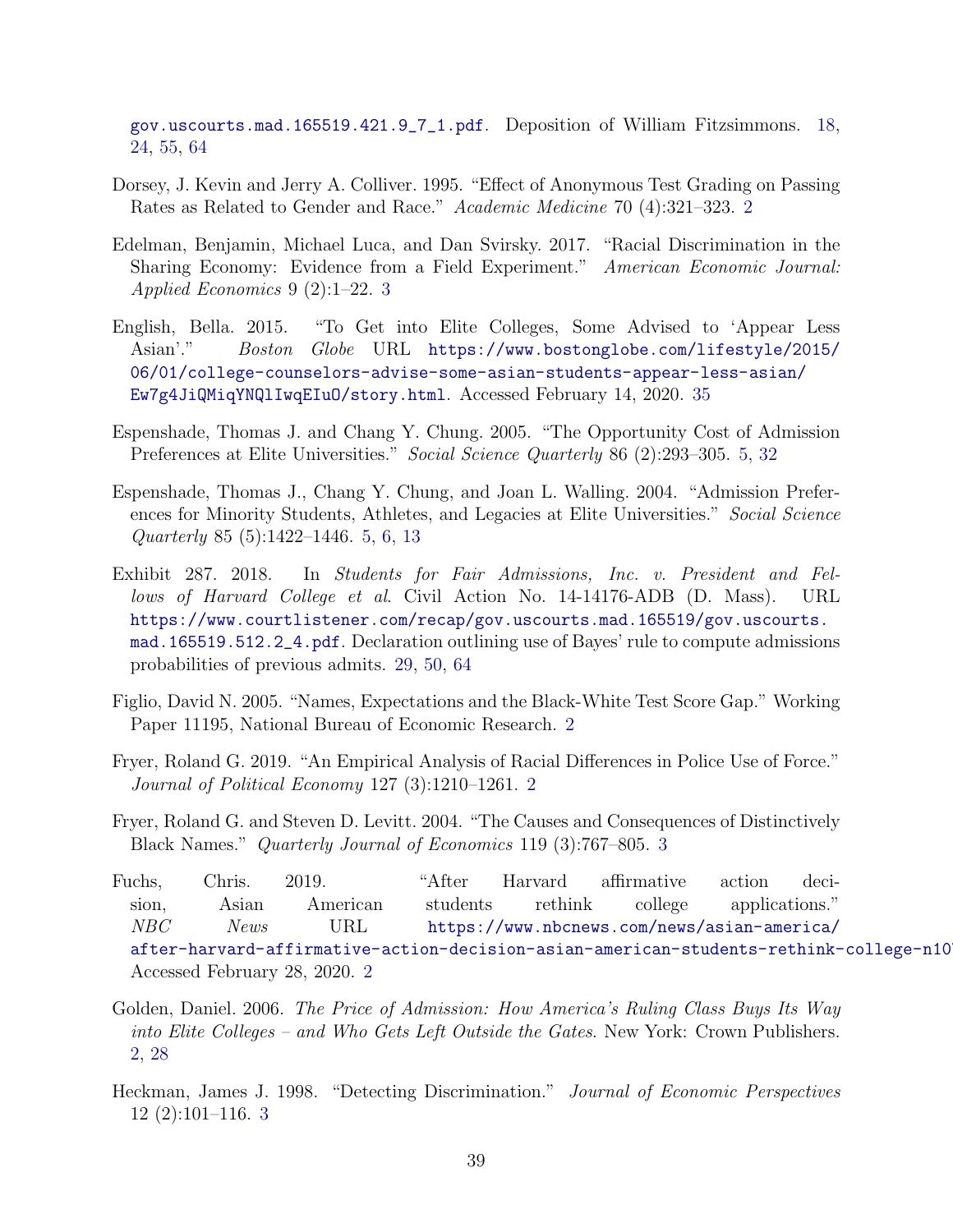- Hruby, Patrick. 2019. "'We've Come So Far': How Black QBs Defied a Racist Past to Become Football's Future." The Guardian URL [https://www.theguardian.com/sport/2019/](https://www.theguardian.com/sport/2019/sep/20/black-quarterbacks-history-stereotypes) [sep/20/black-quarterbacks-history-stereotypes](https://www.theguardian.com/sport/2019/sep/20/black-quarterbacks-history-stereotypes). Accessed November 18, 2019. [10](#page-9-0)
- Hurwitz, Michael. 2011. "The Impact of Legacy Status on Undergraduate Admissions at Elite Colleges and Universities." Economics of Education Review 30 (3):480–492. [5,](#page-4-0) [32](#page-31-0)
- Jia, Ruixue and Hongbin Li. 2017. "Access to Elite Education, Wage Premium, and Social Mobility: The Truth and Illusion of China's College Entrance Exam." Working paper, Stanford University. [3](#page-2-0)
- Ketel, Nadine, Edwin Leuven, Hessel Oosterbeek, and Bas van der Klaauw. 2016. "The Returns to Medical School: Evidence from Admission Lotteries." American Economic Journal: Applied Economics 8 (2):225–254. [3](#page-2-0)
- Kim, Pan Suk and Gregory B. Lewis. 1994. "Asian Americans in the Public Service: Success, Diversity, and Discrimination." Public Administration Review 54 (3):285-290. URL [http:](http://www.jstor.org/stable/976733) [//www.jstor.org/stable/976733](http://www.jstor.org/stable/976733). [11](#page-10-0)
- Kinsler, Josh. 2011. "Understanding the Black-White School Discipline Gap." Economics of Education Review 30 (6):1370–1383. [7](#page-6-0)
- Kirkeboen, Lars J., Edwin Leuven, and Magne Mogstad. 2016. "Field of Study, Earnings, and Self-Selection." Quarterly Journal of Economics 131 (3):1057–1111. [3](#page-2-0)
- Knowles, John, Nicola Persico, and Petra Todd. 2001. "Racial Bias in Motor Vehicle Searches: Theory and Evidence." Journal of Political Economy 109 (1):203–229. [2](#page-1-0)
- Krauth, Brian. 2016. "Bounding a Linear Causal Effect Using Relative Correlation Restrictions." Journal of Econometric Methods 5 (1):117–141. [6](#page-5-0)
- Long, Mark C. 2004. "Race and College Admissions: An Alternative to Affirmative Action?" Review of Economics and Statistics 86 (4):1020–1033. [5,](#page-4-0) [32](#page-31-0)
- McFadden, Daniel. 1979. "Quantitative Methods for Analysing Travel Behaviour: Some Recent Developments." In Behavioural Travel Modeling, edited by David A. Hensher and Peter R. Stopher, chap. 13. Croom Helm Ltd. [6,](#page-5-0) [33,](#page-32-0) [34](#page-33-0)
- McKelvey, Richard D. and William Zavoina. 1975. "A Statistical Model for the Analysis of Ordinal Level Dependent Variables." The Journal of Mathematical Sociology 4 (1):103– 120. URL <https://doi.org/10.1080/0022250X.1975.9989847>. [34](#page-33-0)
- Meer, Jonathan and Harvey S. Rosen. 2009a. "Altruism and the Child Cycle of Alumni Donations." American Economic Journal: Economic Policy 1 (1):258–286. [28](#page-27-0)
	- ———. 2009b. "The Impact of Athletic Performance on Alumni Giving: An Analysis of Microdata." Economics of Education Review 28 (3):287–294. [28](#page-27-0)

—–. 2010. "Family Bonding with Universities." Research in Higher Education 51 (7):641– 658. [28](#page-27-0)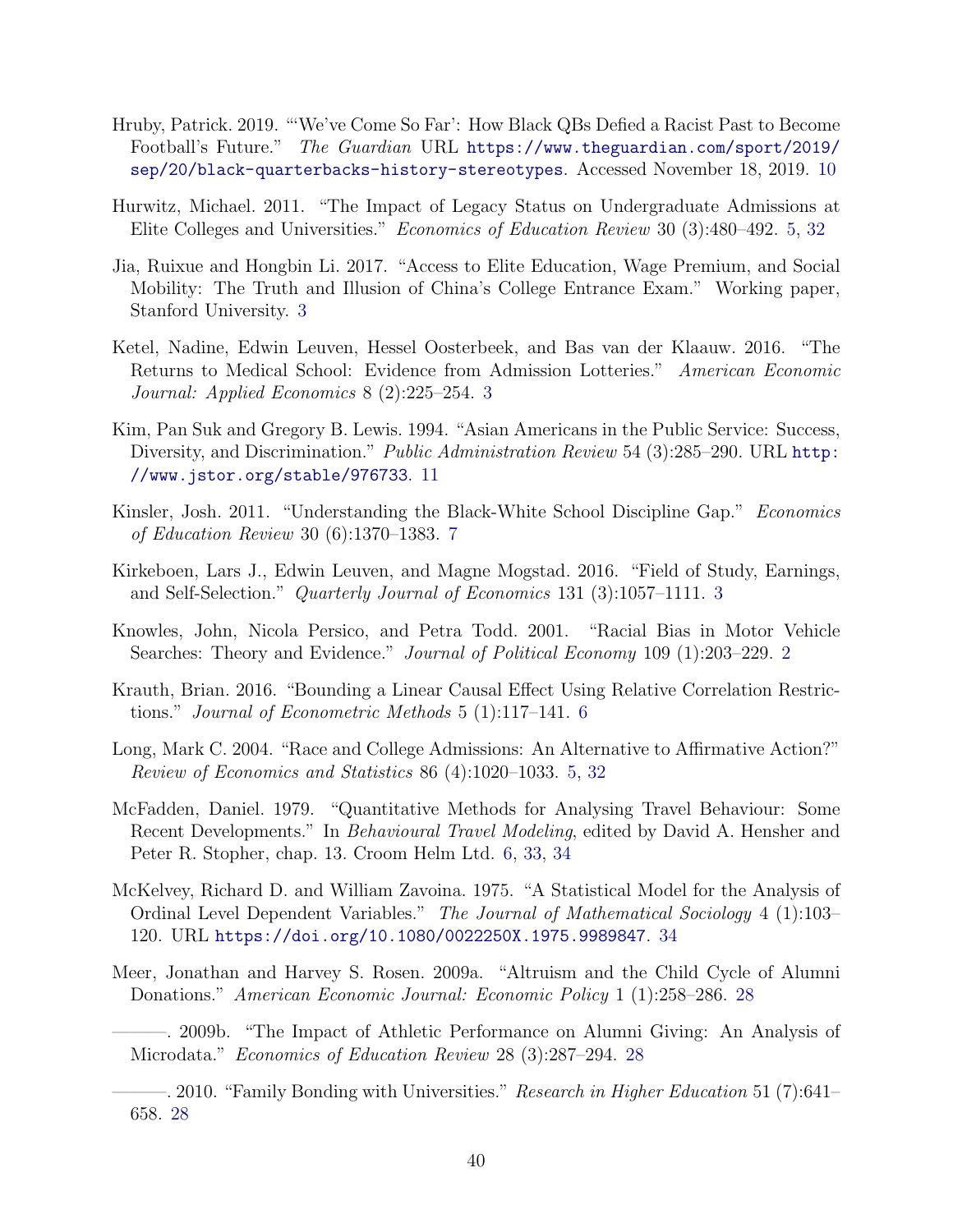- ———. 2012. "Does Generosity Beget Generosity? Alumni Giving and Undergraduate Financial Aid." Economics of Education Review 31 (6):890–907. [28](#page-27-0)
- Neal, Derek A. and William R. Johnson. 1996. "The Role of Premarket Factors in Black-White Wage Differences." Journal of Political Economy 104 (5):869–895. [7](#page-6-0)
- Neumark, David. 2018. "Experimental Research on Labor Market Discrimination." Journal of Economic Literature 56 (3):799–866. [3](#page-2-0)
- Oster, Emily. 2019. "Unobservable Selection and Coefficient Stability: Theory and Evidence." Journal of Business & Economic Statistics 37 (2):187–204. [6](#page-5-0)
- Pope, Devin G. and Justin R. Sydnor. 2011. "What's in a Picture? Evidence of Discrimination from Prosper.com." Journal of Human Resources 46 (1):53–92. [3](#page-2-0)
- Rehavi, M. Marit and Sonja B. Starr. 2014. "Racial Disparity in Federal Criminal Sentences." Journal of Political Economy 122 (6):1320–1354. [7](#page-6-0)
- <span id="page-40-3"></span>Trial Exhibit DX 002. 2018. In Students for Fair Admissions, Inc. v. President and Fellows of Harvard College et al. Civil Action No. 14-14176-ADB (D. Mass). URL [https://github.](https://github.com/tyleransom/SFFAvHarvard-Docs/blob/master/TrialExhibits/D002.pdf) [com/tyleransom/SFFAvHarvard-Docs/blob/master/TrialExhibits/D002.pdf](https://github.com/tyleransom/SFFAvHarvard-Docs/blob/master/TrialExhibits/D002.pdf). 2012 Casebook. [9,](#page-8-0) [64](#page-63-0)
- <span id="page-40-0"></span>Trial Exhibit DX 016. 2018. In Students for Fair Admissions, Inc. v. President and Fellows of Harvard College et al. Civil Action No. 14-14176-ADB (D. Mass). URL [https://github.](https://github.com/tyleransom/SFFAvHarvard-Docs/blob/master/TrialExhibits/D016.pdf) [com/tyleransom/SFFAvHarvard-Docs/blob/master/TrialExhibits/D016.pdf](https://github.com/tyleransom/SFFAvHarvard-Docs/blob/master/TrialExhibits/D016.pdf). Harvard Reading Procedures for Class of 2017. [54,](#page-53-0) [55,](#page-54-0) [64](#page-63-0)
- <span id="page-40-2"></span>Trial Exhibit DX 024. 2018. In Students for Fair Admissions, Inc. v. President and Fellows of Harvard College et al. Civil Action No. 14-14176-ADB (D. Mass). URL [https://github.](https://github.com/tyleransom/SFFAvHarvard-Docs/blob/master/TrialExhibits/D024.pdf) [com/tyleransom/SFFAvHarvard-Docs/blob/master/TrialExhibits/D024.pdf](https://github.com/tyleransom/SFFAvHarvard-Docs/blob/master/TrialExhibits/D024.pdf). 2012 Casebook Discussion Guide. [54,](#page-53-0) [64](#page-63-0)
- <span id="page-40-4"></span>Trial Exhibit DX 042. 2018. In Students for Fair Admissions, Inc. v. President and Fellows of Harvard College et al. Civil Action No. 14-14176-ADB (D. Mass). URL [https://github.](https://github.com/tyleransom/SFFAvHarvard-Docs/blob/master/TrialExhibits/D042.pdf) [com/tyleransom/SFFAvHarvard-Docs/blob/master/TrialExhibits/D042.pdf](https://github.com/tyleransom/SFFAvHarvard-Docs/blob/master/TrialExhibits/D042.pdf). Demographic Breakdown of Applicants, Admits, and Matriculants. [8,](#page-7-0) [64](#page-63-0)
- <span id="page-40-5"></span>Trial Exhibit DX 680. 2018. In Students for Fair Admissions, Inc. v. President and Fellows of Harvard College et al. Civil Action No. 14-14176-ADB (D. Mass). URL [https://github.](https://github.com/tyleransom/SFFAvHarvard-Docs/blob/master/TrialExhibits/D680.pdf) [com/tyleransom/SFFAvHarvard-Docs/blob/master/TrialExhibits/D680.pdf](https://github.com/tyleransom/SFFAvHarvard-Docs/blob/master/TrialExhibits/D680.pdf). Primary extracurricular activity by race. [23,](#page-22-0) [64](#page-63-0)
- <span id="page-40-1"></span>Trial Exhibit P001. 2018. In Students for Fair Admissions, Inc. v. President and Fellows of Harvard College et al. Civil Action No. 14-14176-ADB (D. Mass). URL [https://github.](https://github.com/tyleransom/SFFAvHarvard-Docs/blob/master/TrialExhibits/P001.pdf) [com/tyleransom/SFFAvHarvard-Docs/blob/master/TrialExhibits/P001.pdf](https://github.com/tyleransom/SFFAvHarvard-Docs/blob/master/TrialExhibits/P001.pdf). Harvard Reading Procedures for Class of 2018. [9,](#page-8-0) [14,](#page-13-0) [28,](#page-27-0) [54,](#page-53-0) [55,](#page-54-0) [64](#page-63-0)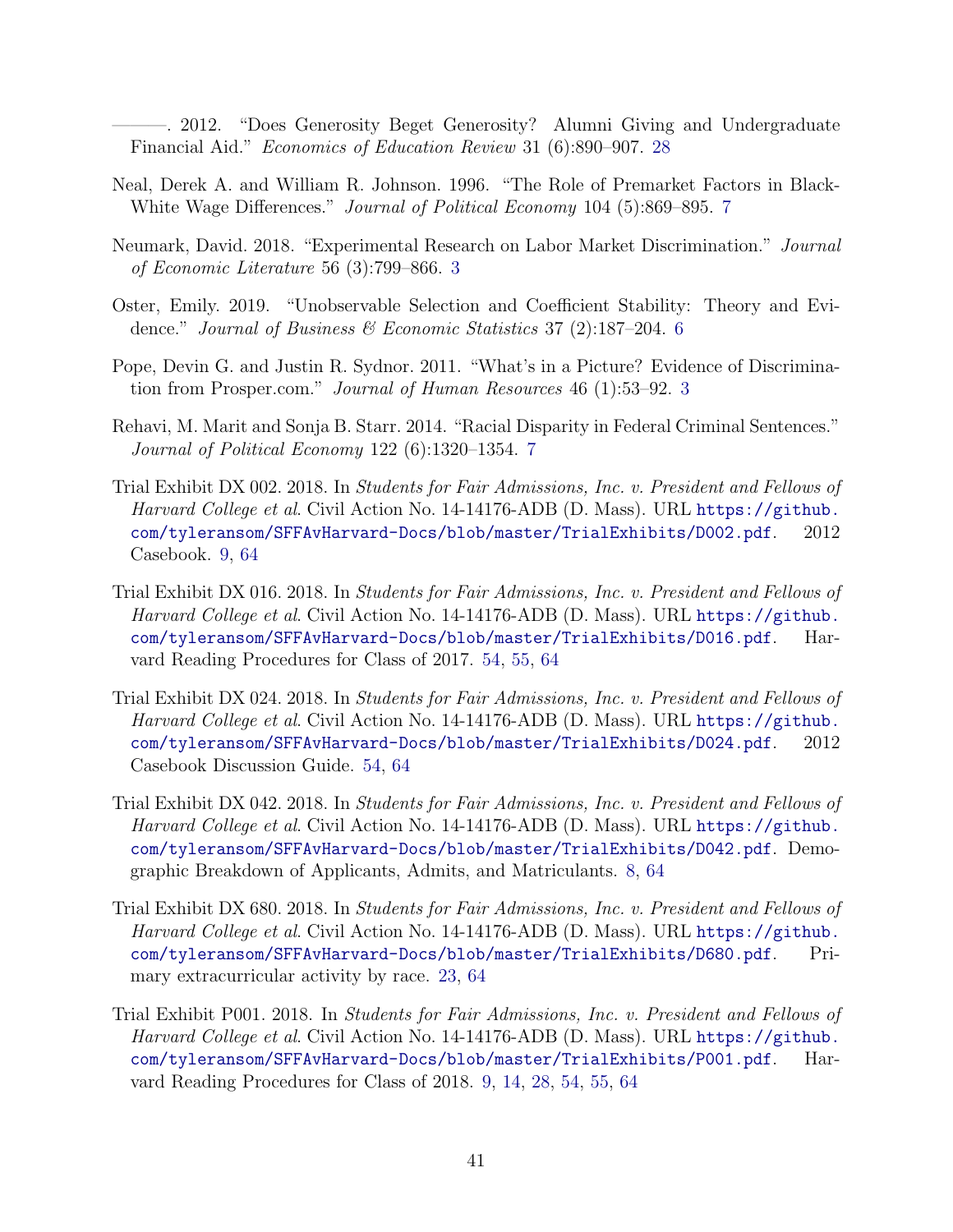- <span id="page-41-1"></span>Trial Exhibit P071. 2018. In Students for Fair Admissions, Inc. v. President and Fellows of Harvard College et al. Civil Action No. 14-14176-ADB (D. Mass). URL [https://github.](https://github.com/tyleransom/SFFAvHarvard-Docs/blob/master/TrialExhibits/P071.pdf) [com/tyleransom/SFFAvHarvard-Docs/blob/master/TrialExhibits/P071.pdf](https://github.com/tyleransom/SFFAvHarvard-Docs/blob/master/TrialExhibits/P071.pdf). Harvard Reading Procedures for Class of 2019. [54,](#page-53-0) [55,](#page-54-0) [64](#page-63-0)
- Trial Exhibit P164. 2018. In Students for Fair Admissions, Inc. v. President and Fellows of Harvard College et al. Civil Action No. 14-14176-ADB (D. Mass). URL [https://github.](https://github.com/tyleransom/SFFAvHarvard-Docs/blob/master/TrialExhibits/P164.pdf) [com/tyleransom/SFFAvHarvard-Docs/blob/master/TrialExhibits/P164.pdf](https://github.com/tyleransom/SFFAvHarvard-Docs/blob/master/TrialExhibits/P164.pdf). Onepager. [8](#page-7-0)
- <span id="page-41-3"></span>Trial Exhibit P238. 2018. In Students for Fair Admissions, Inc. v. President and Fellows of Harvard College et al. Civil Action No. 14-14176-ADB (D. Mass). URL [https://github.](https://github.com/tyleransom/SFFAvHarvard-Docs/blob/master/TrialExhibits/P238.pdf) [com/tyleransom/SFFAvHarvard-Docs/blob/master/TrialExhibits/P238.pdf](https://github.com/tyleransom/SFFAvHarvard-Docs/blob/master/TrialExhibits/P238.pdf). Email correspondence between admissions office personnel. [54,](#page-53-0) [64](#page-63-0)
- <span id="page-41-4"></span>Trial Exhibit P555. 2018. In Students for Fair Admissions, Inc. v. President and Fellows of Harvard College et al. Civil Action No. 14-14176-ADB (D. Mass). URL [https://github.](https://github.com/tyleransom/SFFAvHarvard-Docs/blob/master/TrialExhibits/P555.pdf) [com/tyleransom/SFFAvHarvard-Docs/blob/master/TrialExhibits/P555.pdf](https://github.com/tyleransom/SFFAvHarvard-Docs/blob/master/TrialExhibits/P555.pdf). Office of Civil Rights Report. [17,](#page-16-0) [64](#page-63-0)
- <span id="page-41-0"></span>Trial Exhibit P621. 2018. In Students for Fair Admissions, Inc. v. President and Fellows of Harvard College et al. Civil Action No. 14-14176-ADB (D. Mass). URL [https://github.](https://github.com/tyleransom/SFFAvHarvard-Docs/blob/master/TrialExhibits/P621.pdf) [com/tyleransom/SFFAvHarvard-Docs/blob/master/TrialExhibits/P621.pdf](https://github.com/tyleransom/SFFAvHarvard-Docs/blob/master/TrialExhibits/P621.pdf). Ratings frequencies for baseline sample. [44,](#page-43-0) [64](#page-63-0)
- <span id="page-41-2"></span>Trial Exhibit P633. 2018. In Students for Fair Admissions, Inc. v. President and Fellows of Harvard College et al. Civil Action No. 14-14176-ADB (D. Mass). URL [https://github.](https://github.com/tyleransom/SFFAvHarvard-Docs/blob/master/TrialExhibits/P633.pdf) [com/tyleransom/SFFAvHarvard-Docs/blob/master/TrialExhibits/P633.pdf](https://github.com/tyleransom/SFFAvHarvard-Docs/blob/master/TrialExhibits/P633.pdf). Harvard Reading Procedures for Class of 2023. [9,](#page-8-0) [54,](#page-53-0) [55,](#page-54-0) [64](#page-63-0)
- Veall, Michael R. and Klaus F. Zimmermann. 1996. "Pseudo-R2 Measures for Some Common Limited Dependent Variable Models." Journal of Economic Surveys 10 (3):241-259. URL [https://onlinelibrary.wiley.com/doi/abs/10.1111/j.1467-6419.1996.](https://onlinelibrary.wiley.com/doi/abs/10.1111/j.1467-6419.1996.tb00013.x) [tb00013.x](https://onlinelibrary.wiley.com/doi/abs/10.1111/j.1467-6419.1996.tb00013.x). [34](#page-33-0)
- Yam, Kimmy. 2019. "Is Andrew Yang 'Reclaiming' Stereotypes with Asian Jokes? Experts Say Not So Much." NBC News URL [https://www.nbcnews.com/news/asian-america/](https://www.nbcnews.com/news/asian-america/andrew-yang-reclaiming-stereotypes-asian-jokes-experts-say-not-so-n1086241) [andrew-yang-reclaiming-stereotypes-asian-jokes-experts-say-not-so-n1086241](https://www.nbcnews.com/news/asian-america/andrew-yang-reclaiming-stereotypes-asian-jokes-experts-say-not-so-n1086241). Accessed February 5, 2020. [11](#page-10-0)
- Zimmerman, Seth D. 2014. "The Returns to College Admission for Academically Marginal Students." Journal of Labor Economics 32 (4):711–754. [3](#page-2-0)
	- . 2019. "Elite Colleges and Upward Mobility to Top Jobs and Top Incomes." American Economic Review 109 (1):1–147. [3](#page-2-0)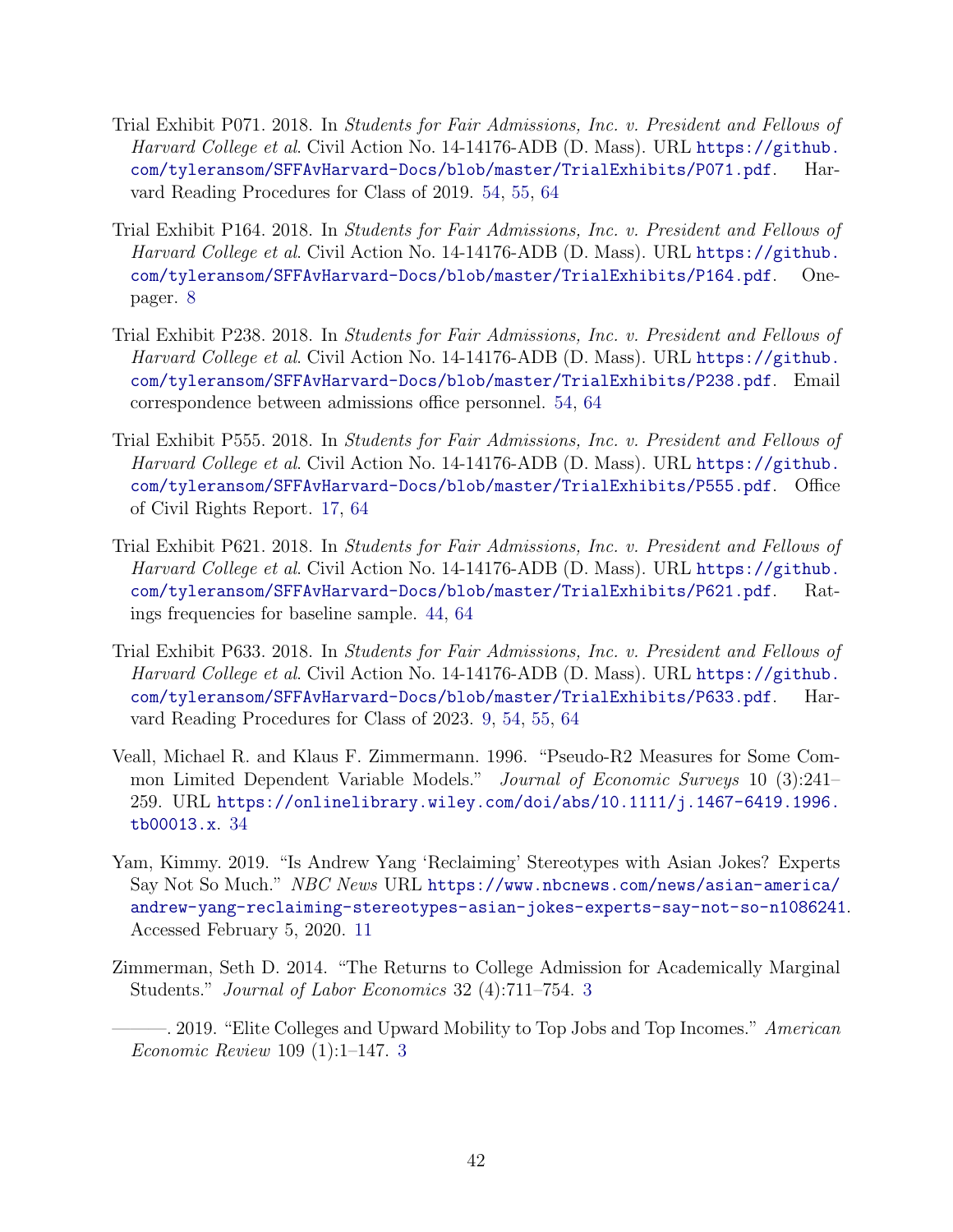# <span id="page-42-0"></span>Figures and Tables

|                                        |         | White  |        | Asian American |        |          |
|----------------------------------------|---------|--------|--------|----------------|--------|----------|
|                                        | Reject  | Admit  | Total  | Reject         | Admit  | Total    |
| Panel A: Demographics                  |         |        |        |                |        |          |
| Admitted                               | 0.00    | 100.00 | 4.89   | 0.00           | 100.00 | 5.13     |
| Female                                 | 45.75   | 43.14  | 45.62  | 49.12          | 52.65  | 49.30    |
| Disadvantaged                          | 5.94    | 14.61  | 6.36   | 10.26          | 21.86  | 10.85    |
| First-generation college               | 4.29    | 4.05   | 4.28   | 7.98           | 9.65   | 8.07     |
| Applied for fee waiver                 | 8.00    | 12.15  | 8.20   | 12.88          | 18.39  | 13.16    |
| Applied for financial aid              | 73.83   | 72.17  | 73.75  | 76.37          | 77.27  | 76.41    |
| Mother's education: MA or higher       | 37.86   | 46.24  | 38.27  | 37.63          | 44.78  | 38.00    |
| Father's education: MA or higher       | 46.36   | 52.38  | 46.65  | 54.89          | 59.60  | 55.13    |
| Panel B: Academic Preparation          |         |        |        |                |        |          |
| SAT1 math (z-score)                    | 0.12    | 0.56   | 0.15   | 0.41           | 0.77   | 0.43     |
|                                        | (0.82)  | (0.50) | (0.81) | (0.73)         | (0.37) | (0.72)   |
| SAT1 verbal (z-score)                  | 0.31    | 0.72   | 0.33   | 0.31           | 0.74   | 0.33     |
|                                        | (0.76)  | (0.43) | (0.75) | (0.80)         | (0.41) | (0.79)   |
| $SAT2$ avg $(z\text{-score})$          | $-0.01$ | 0.58   | 0.03   | 0.32           | 0.81   | 0.35     |
|                                        | (0.86)  | (0.50) | (0.85) | (0.82)         | (0.38) | (0.81)   |
| Standardized high school GPA (z-score) | 0.17    | 0.50   | 0.18   | 0.21           | 0.52   | $0.22\,$ |
|                                        | (0.86)  | (0.52) | (0.85) | (0.82)         | (0.47) | (0.81)   |
| Academic index (z-score)               | 0.16    | 0.76   | 0.19   | 0.39           | 0.91   | 0.42     |
|                                        | (0.80)  | (0.38) | (0.79) | (0.78)         | (0.32) | (0.77)   |
| Academic index percentile              | 0.52    | 0.75   | 0.53   | (0.78)         | 0.83   | 0.63     |
|                                        | (0.26)  | (0.19) | (0.26) | (0.27)         | (0.16) | (0.27)   |
| Number of AP tests taken               | 4.08    | 5.91   | 4.16   | 5.60           | 7.50   | 5.68     |
|                                        | (3.91)  | (3.85) | (3.93) | (4.07)         | (3.38) | (4.06)   |
| Average score of AP tests              | 4.39    | 4.74   | 4.41   | 4.48           | 4.82   | 4.50     |
|                                        | (0.59)  | (0.34) | (0.58) | (0.56)         | (0.28) | (0.55)   |
| $\mathbf N$                            | 54,768  | 2,814  | 57,582 | 38,343         | 2,072  | 40,415   |

Table 1: Summary Statistics of White and Asian American Applicants and Admits

Source: Table B.3.1R of [Document 415-9.](#page-37-0)

Notes: Data restricted to typical (non-ALDC) applicants from the Classes of 2014–2019. Standard deviations in parentheses.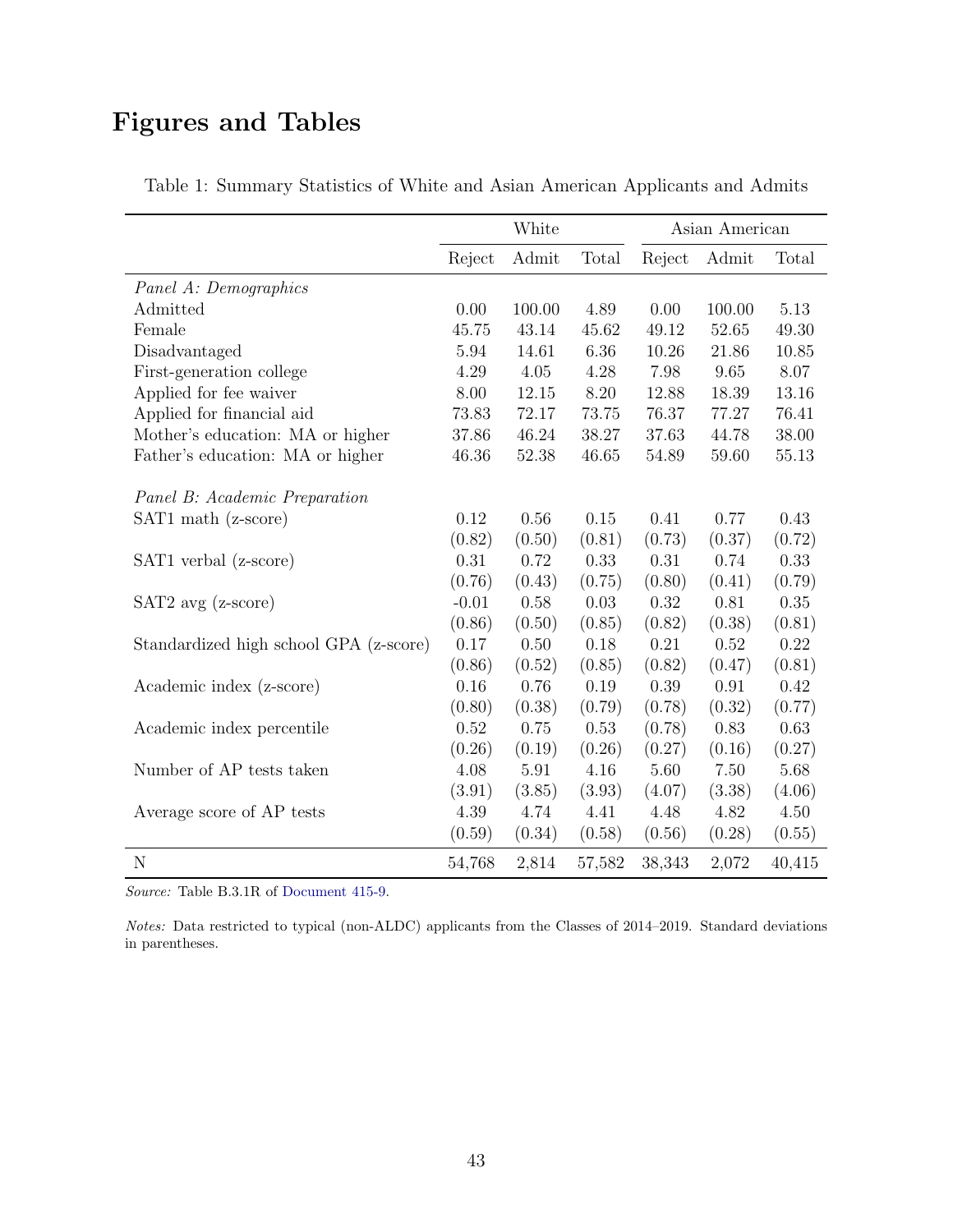|        |       | Number of Applicants | Share of Applicants |                | Admit Rate |                |
|--------|-------|----------------------|---------------------|----------------|------------|----------------|
| Decile | White | Asian American       | White               | Asian American | White      | Asian American |
| 1      | 2,822 | 1,511                | 4.91                | 3.75           | 0.00       | 0.00           |
| 2      | 4,404 | 2,045                | 7.67                | 5.07           | 0.39       | 0.20           |
| 3      | 6,073 | 2,644                | 10.57               | 6.56           | 0.56       | 0.64           |
| 4      | 6,359 | 3,020                | 11.07               | 7.49           | 1.82       | 0.86           |
| 5      | 7,658 | 3,874                | 13.33               | 9.61           | 2.57       | 1.86           |
| 6      | 5,924 | 3,614                | 10.31               | 8.97           | 4.20       | 2.49           |
|        | 7,053 | 4,527                | 12.28               | 11.23          | 4.79       | 3.98           |
| 8      | 6,478 | 5,316                | 11.28               | 13.19          | 7.53       | 5.12           |
| 9      | 5,717 | 6,532                | 9.95                | 16.21          | 10.77      | 7.55           |
| 10     | 4,963 | 7,225                | 8.64                | 17.92          | 15.27      | 12.69          |

<span id="page-43-0"></span>Table 2: Shares and Admission Rates of Applicants by Academic Index Decile and Race

Source: Authors' calculations from data presented in Table 5.1R of [Document 415-9.](#page-37-0)

Notes: Share columns sum to 100 within each group. Data restricted to typical (non-ALDC) applicants from the Classes of 2014–2019.

| Rating          | White | Asian American |
|-----------------|-------|----------------|
| Overall         | 4.43  | 4.84           |
| Academic        | 45.29 | 60.21          |
| Extracurricular | 24.35 | 28.23          |
| Athletic        | 12.79 | 4.81           |
| Personal        | 21.27 | 17.64          |
| Teacher 1       | 30.42 | 30.79          |
| Teacher 2       | 27.13 | 27.41          |
| Counselor       | 25.28 | 25.12          |
| Alumni Personal | 49.92 | 50.33          |
| Alumni Overall  | 36.49 | 40.89          |

Table 3: Share of Applicants Receiving a 2 or Better on Application Ratings

Source: Authors' calculations from data presented in [Trial Exhibit P621.](#page-41-0)

Notes: Those with missing ratings are coded as not having received a 2 or better. Data restricted to typical (non-ALDC) applicants from the Classes of 2014–2019.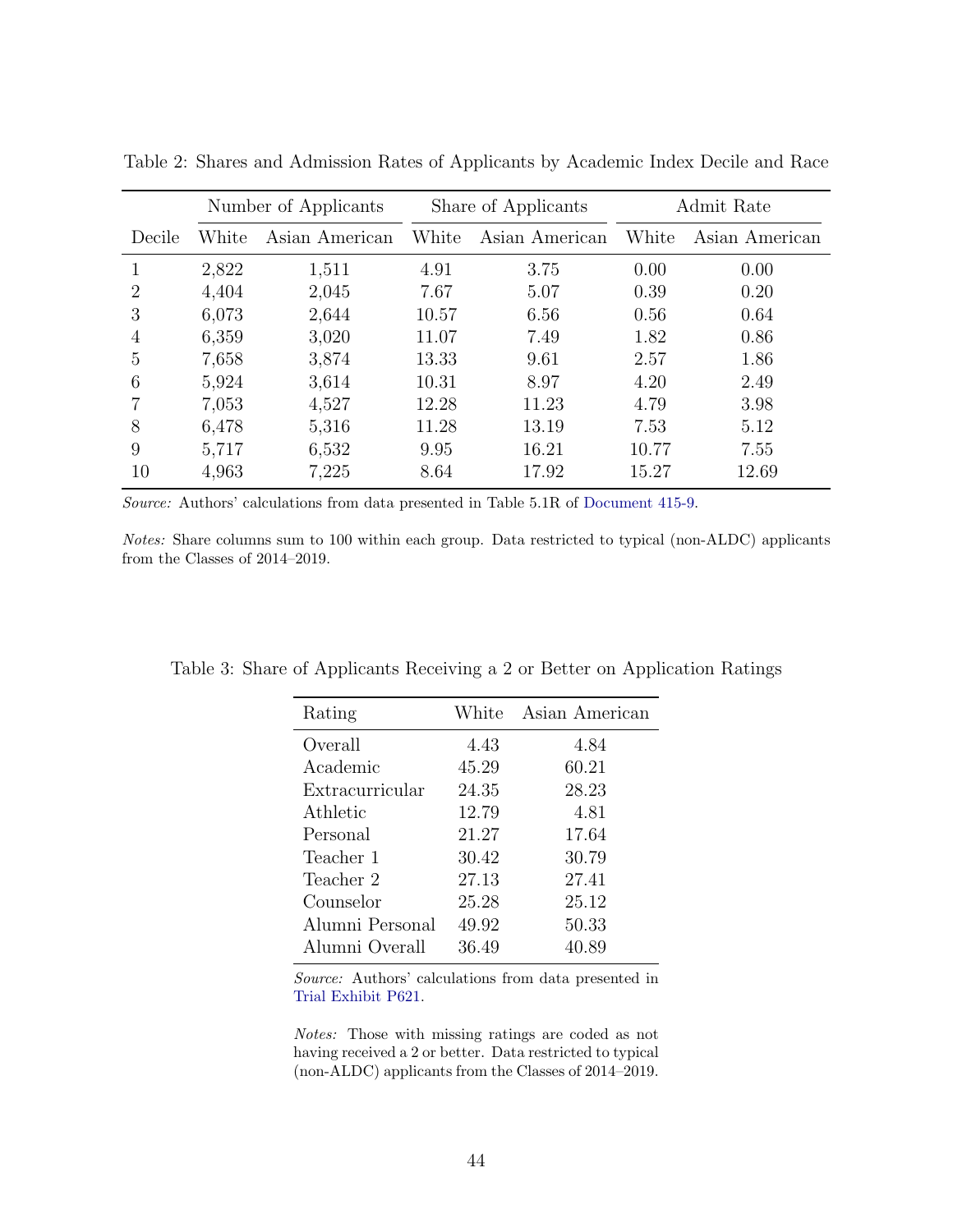<span id="page-44-0"></span>



Source: Authors' calculations from Tables 5.4R, 5.6R and 5.7R of [Document](#page-37-1) 415-9.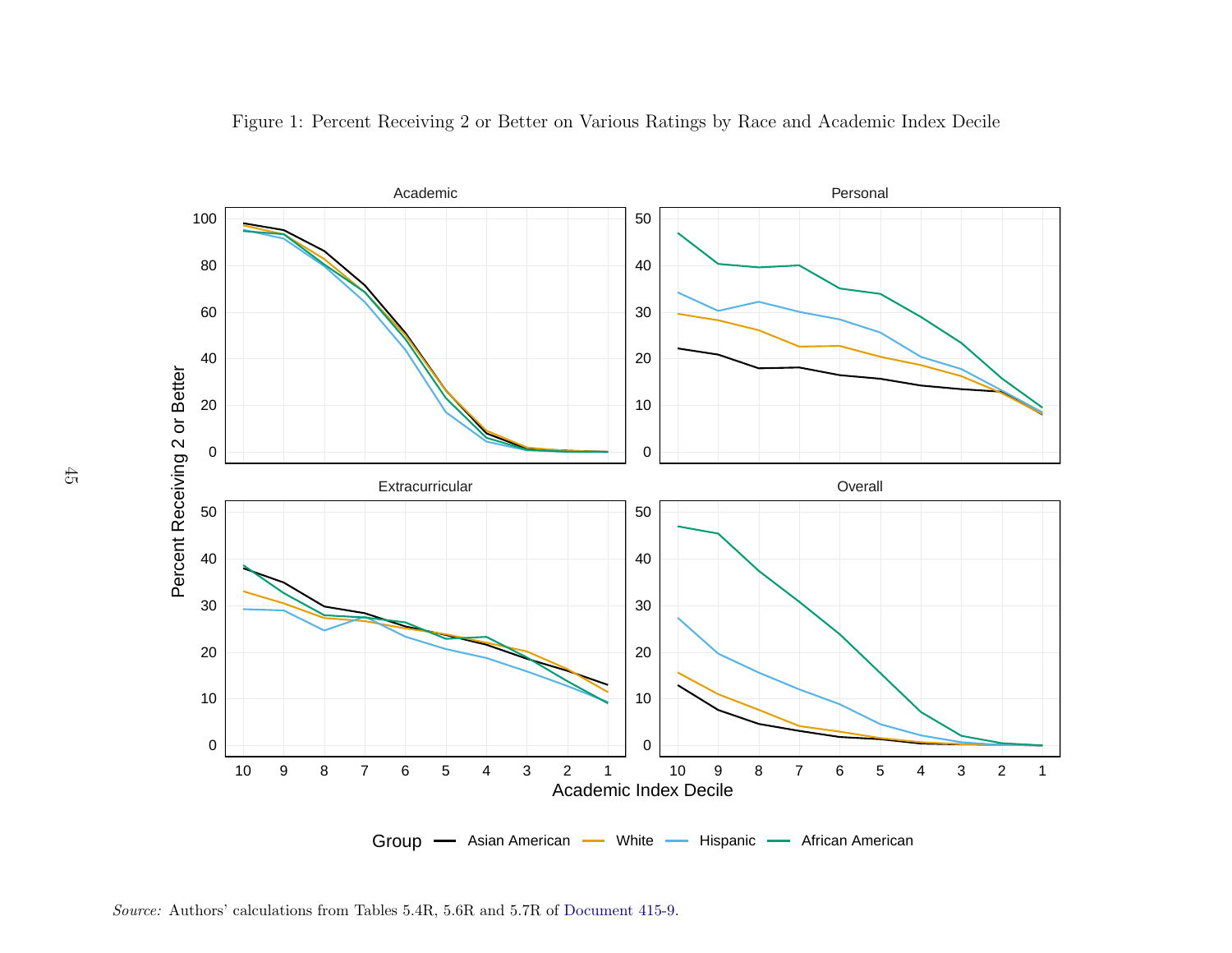<span id="page-45-0"></span>Table 4: Asian American Ratings and Admit Rate in Top Decile of Academic Index, Compared to Other Race Groups in TopDecile

|                 |                                            |                                | Comparison with Whites                        |                                      | Comparison with African Americans |                                               |                                      | Comparison with Hispanics      |                                              |                                      |
|-----------------|--------------------------------------------|--------------------------------|-----------------------------------------------|--------------------------------------|-----------------------------------|-----------------------------------------------|--------------------------------------|--------------------------------|----------------------------------------------|--------------------------------------|
| Rating/Outcome  | Asian American<br>Rate in Top<br>AI Decile | Difference in<br>Top AI Decile | Pct Increase/<br>Decrease in<br>Top AI Decile | Lowest Decile<br>with<br>Higher Rate | Difference in<br>Top AI Decile    | Pct Increase/<br>Decrease in<br>Top AI Decile | Lowest Decile<br>with<br>Higher Rate | Difference in<br>Top AI Decile | Pct Increase<br>Decrease in<br>Top AI Decile | Lowest Decile<br>with<br>Higher Rate |
| Personal        | 22.20                                      | 7.42                           | 33.42                                         | n                                    | 24.77                             | 111.57                                        | 3                                    | 12.01                          | 54.10                                        | 5                                    |
| Counselor       | 38.34                                      | 6.29                           | 16.41                                         |                                      | 10.90                             | 28.44                                         | 9                                    | 6.66                           | 17.37                                        | 10                                   |
| Teacher 2       | 41.90                                      | 5.21                           | 12.44                                         | 10                                   | 8.86                              | 21.15                                         | 9                                    | 7.84                           | 18.71                                        | 10                                   |
| Teacher 1       | 46.64                                      | 3.53                           | 7.56                                          | 10                                   | 8.66                              | 18.57                                         | 9                                    | 2.83                           | 6.07                                         | 10                                   |
| Alumni Personal | 63.61                                      | 1.37                           | 2.15                                          | 10                                   | 9.87                              | 15.52                                         |                                      | 7.44                           | 11.70                                        | 10                                   |
| Alumni Overall  | 63.10                                      | 0.03                           | 0.04                                          | 10                                   | 3.57                              | 5.65                                          | 10                                   | 1.37                           | 2.18                                         | 10                                   |
| Academic        | 98.08                                      | $-0.92$                        | $-0.94$                                       | $-10$                                | $-3.38$                           | $-3.45$                                       | $-10$                                | $-2.81$                        | $-2.87$                                      | $-10$                                |
| Extracurricular | 37.98                                      | $-4.93$                        | $-12.99$                                      | -9                                   | 0.66                              | 1.73                                          | 10                                   | $-8.77$                        | $-23.09$                                     | -8                                   |
| Admit           | 12.69                                      | 2.58                           | 20.34                                         | 10                                   | 43.37                             | 341.70                                        |                                      | 18.62                          | 146.74                                       | 6                                    |
| Overall         | 12.93                                      | 2.71                           | 20.95                                         | 10                                   | 34.04                             | 263.34                                        | $\mathcal{D}$                        | 14.44                          | 111.71                                       | 8                                    |

Source: Authors' calculations from Tables 5.2R and 5.4–5.7R of [Document](#page-37-1) 415-9.

Notes: All results are conditional on being in the highest academic index decile. Negative signs in front of deciles (in columns 4, 7 and 10) emphasize that Asian Americans perform better than the given group on that particular rating. Note that this is only ever true for the academic and extracurricular ratings.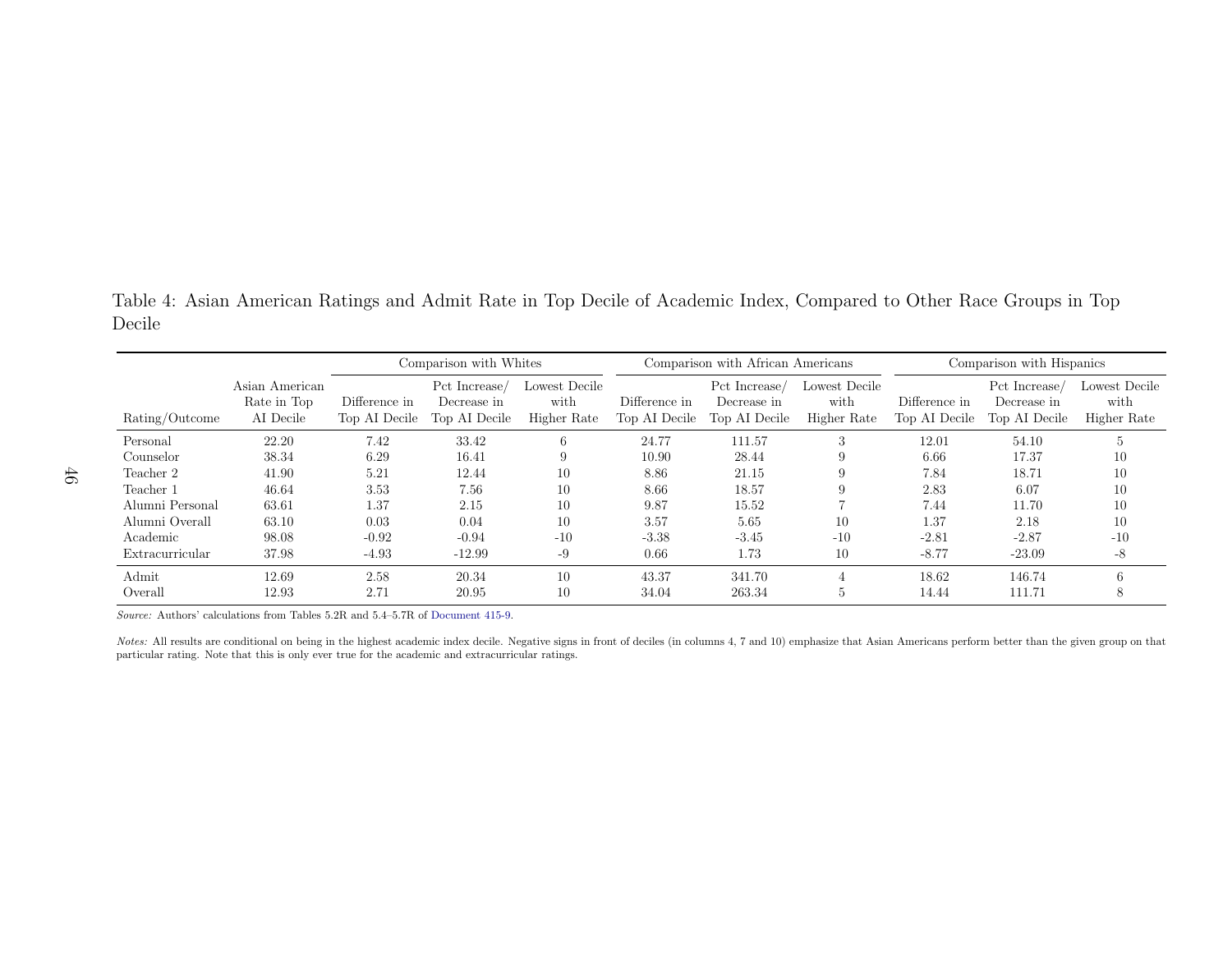<span id="page-46-0"></span>Figure 2: Estimated Ratings Gaps between Asian Americans and African Americans with Varying Number of Controls



Source: Authors' calculations from results reported in Appendix Tables [D5](#page-67-1) and [D6.](#page-68-1)

Notes: Dots indicate coefficient estimates for a given rating and specification. Intervals represent the range between men and women by disadvantaged status. "Sparse" refers to <sup>a</sup> model with relatively few covariates (i.e. Model <sup>1</sup> in the results of [Document](#page-37-1) 415-9); "Preferred" means the preferredmodel (i.e. Model <sup>5</sup> in the results of [Document](#page-37-1) 415-9).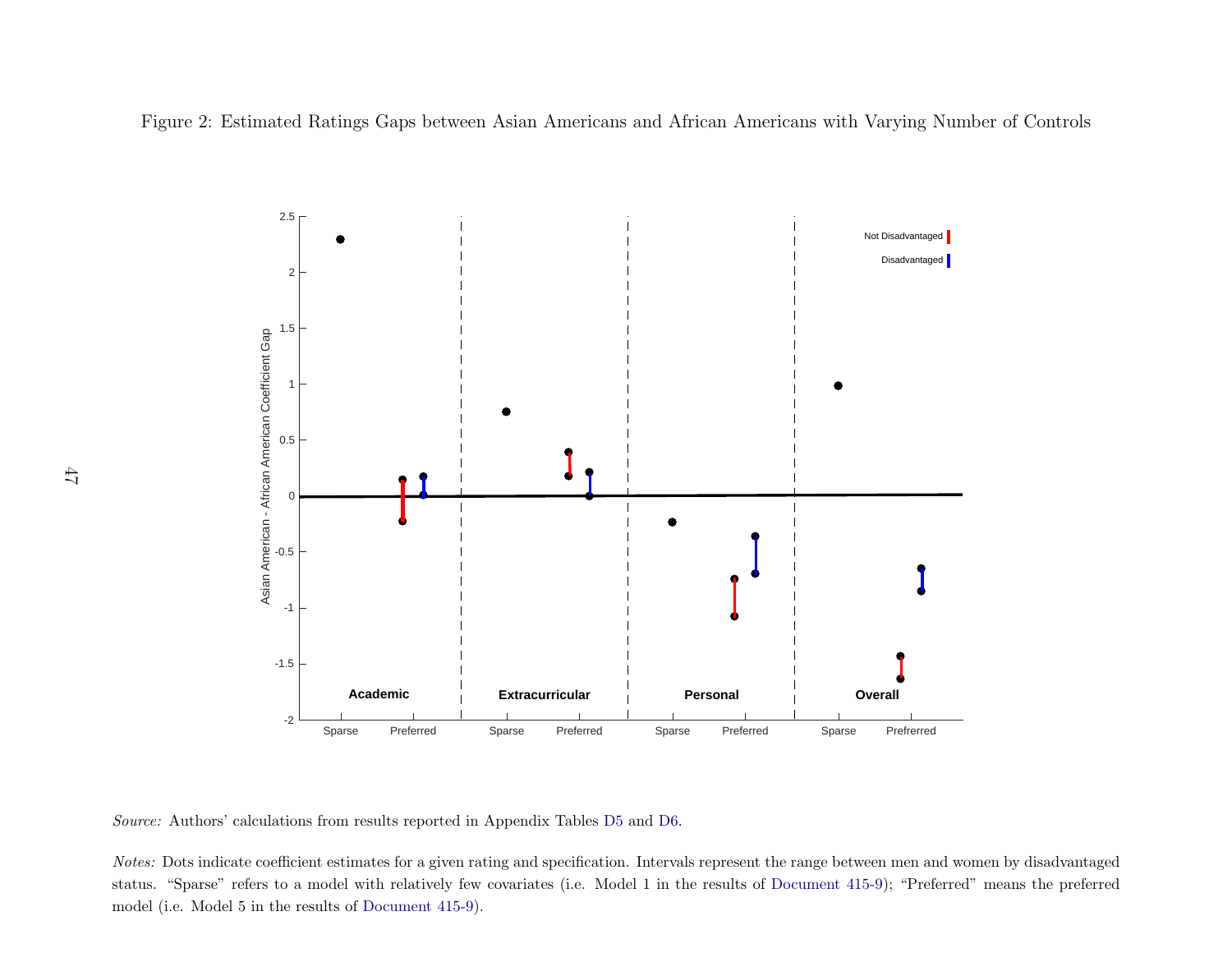<span id="page-47-0"></span>

*Notes:* "Observables Index" refers to the predicted linear index of observables (i.e.  $X_i \hat{\gamma}^R$ ) after removing race and year effects. "Ordered Logit Coef." refers to the coefficient on race from the ordered logit model of the given Harvard rating.

Source: Authors' calculations from Table B.6.11R of [Document](#page-37-1) 415-9.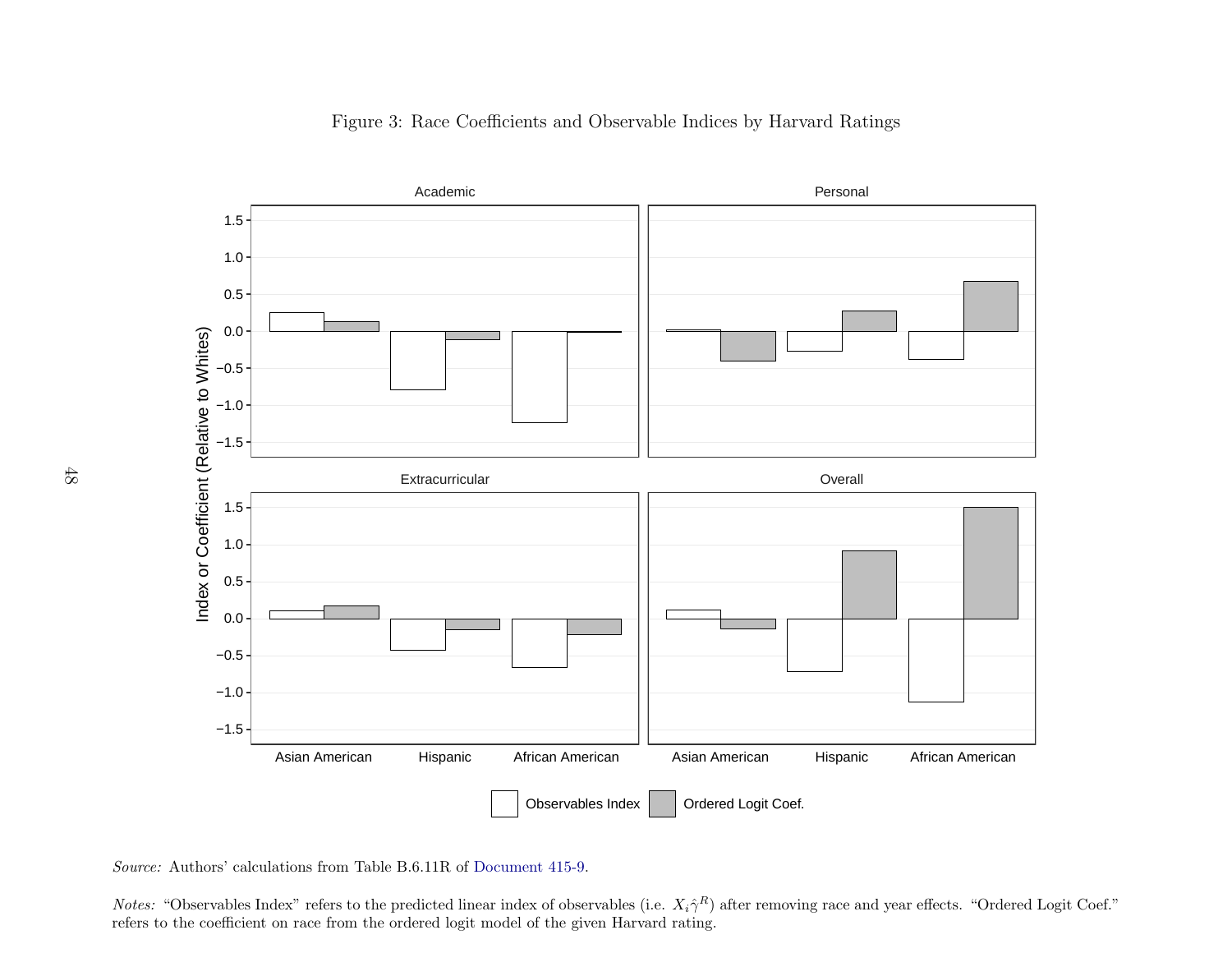<span id="page-48-1"></span><span id="page-48-0"></span>

| African American                            | 3.772       | Academic index              | 0.673       | Disadvantaged $\times$ Year=2015 | $-0.041$  |  |  |
|---------------------------------------------|-------------|-----------------------------|-------------|----------------------------------|-----------|--|--|
|                                             | (0.105)     |                             | (0.189)     |                                  | (0.157)   |  |  |
| Hispanic                                    | 1.959       | AI Sq. $\times$ (AI > 0)    | 0.108       | Disadvantaged $\times$ Year=2016 | $-0.263$  |  |  |
|                                             | (0.085)     |                             | (0.106)     |                                  | (0.165)   |  |  |
| Asian American                              | $-0.466$    | AI Sq. $\times$ (AI<0)      | $-1.236$    | Disadvantaged $\times$ Year=2017 | $-0.240$  |  |  |
|                                             | (0.070)     |                             | (0.219)     |                                  | (0.171)   |  |  |
| Missing                                     | $-0.379$    | Female $\times$ Humanities  | $0.070\,$   | Disadvantaged $\times$ Year=2018 | $-0.496$  |  |  |
|                                             | (0.122)     |                             | (0.110)     |                                  | (0.175)   |  |  |
| $Year=2015$                                 | $-0.875$    | Female $\times$ Biology     | $-0.132$    | Disadvantaged $\times$ Year=2019 | $-0.541$  |  |  |
|                                             | (0.277)     |                             | (0.096)     |                                  | (0.165)   |  |  |
| $Year=2016$                                 | $-0.701$    | Female $\times$ Phys Sci    | $-0.101$    | Early $\times$ Year=2016         | $-0.304$  |  |  |
|                                             | (0.287)     |                             | (0.136)     |                                  | (0.128)   |  |  |
| $Year=2017$                                 | $-0.528$    | Female $\times$ Engineering | $0.062\,$   | Early $\times$ Year=2017         | $-0.171$  |  |  |
|                                             | (0.290)     |                             | (0.111)     |                                  | (0.126)   |  |  |
| $Year=2018$                                 | $-1.102$    | Female $\times$ Math        | $0.028\,$   | Early $\times$ Year=2018         | 0.241     |  |  |
|                                             | (0.298)     |                             | (0.154)     |                                  | (0.127)   |  |  |
| $Year=2019$                                 | $-1.142$    | Female $\times$ Comp Sci    | $0.284\,$   | Academic Rating=4                | $-3.990$  |  |  |
|                                             | (0.289)     |                             | (0.202)     |                                  | (0.626)   |  |  |
| Female                                      | $\,0.163\,$ | Female $\times$ Unspecified | $0.215\,$   | Academic Rating=2                | $1.425\,$ |  |  |
|                                             | (0.110)     |                             | (0.251)     |                                  | (0.090)   |  |  |
| Disadvantaged                               | 1.660       | Female $\times$ African Am. | $-0.099$    | Academic Rating=1                | $4.094\,$ |  |  |
|                                             | (0.138)     |                             | (0.114)     |                                  | (0.156)   |  |  |
| First generation                            | $-0.014$    | Female $\times$ Hispanic    | 0.117       | Extracurricular Rating=5         | 1.147     |  |  |
|                                             | (0.167)     |                             | (0.104)     |                                  | (0.215)   |  |  |
| Early Action                                | 1.410       | Female $\times$ Asian Am.   | 0.229       | Extracurricular Rating=4         | $-1.301$  |  |  |
|                                             | (0.104)     |                             | (0.082)     |                                  | (0.393)   |  |  |
| Waiver                                      | 0.697       | Female $\times$ Missing     | $0.074\,$   | Extracurricular Rating=2         | 1.990     |  |  |
|                                             | (0.063)     |                             | (0.146)     |                                  | (0.082)   |  |  |
| Apply for Financial Aid                     | 0.343       | Disadv $\times$ African Am. | $-1.577$    | Extracurricular Rating=1         | 4.232     |  |  |
|                                             | (0.101)     |                             | (0.143)     |                                  | (0.169)   |  |  |
| Humanities                                  | 0.206       | Disadv $\times$ Hispanic    | $-0.582$    | Athletic Rating=5                | 0.761     |  |  |
|                                             | (0.137)     |                             | (0.133)     |                                  | (0.087)   |  |  |
| <b>Biology</b>                              | $-0.031$    | Disadv $\times$ Asian Am.   | 0.144       | Athletic Rating=4                | $-0.182$  |  |  |
|                                             | (0.128)     |                             | (0.119)     |                                  | (0.038)   |  |  |
| Physical Sciences                           | $0.027\,$   | Disadv $\times$ Missing     | $-0.035$    | Athletic Rating=2                | 1.368     |  |  |
|                                             | (0.173)     |                             | (0.222)     |                                  | (0.114)   |  |  |
| Engineering                                 | $-0.082$    | Early $\times$ African Am.  | $\,0.039\,$ | $>= 2$ Acad. and Extra.          | $-0.143$  |  |  |
|                                             | (0.149)     |                             | (0.152)     |                                  | (0.088)   |  |  |
| Mathematics                                 | $-0.276$    | Early $\times$ Hispanic     | $\,0.031\,$ | $>= 2$ Acad. and Athletic        | $-0.149$  |  |  |
|                                             | (0.192)     |                             | (0.139)     |                                  | (0.116)   |  |  |
| Computer Science                            | 0.191       | Early $\times$ Asian Am.    | $-0.048$    | $>= 2$ Extra. and Athletic       | $-0.446$  |  |  |
|                                             | (0.274)     |                             | (0.100)     |                                  | (0.101)   |  |  |
| Unspecified                                 | $-1.297$    | Early $\times$ Missing      | 0.192       |                                  |           |  |  |
|                                             | (1.146)     |                             | (0.162)     |                                  |           |  |  |
| $N = 128,422 \& \text{ Pseudo } R^2 = 0.56$ |             |                             |             |                                  |           |  |  |

Table 5: Selected Coefficients, Preferred Admissions Model

Source: Model 5 in Table B.7.1R of [Document 415-9.](#page-37-0)

Note: Standard errors in parentheses. The excluded categories are: white (race), 2014 (year), social sciences (major), and a rating of 3 for academic, extracurricular, and athletic ratings. A full list of controls is available in Appendix [A.](#page-51-1)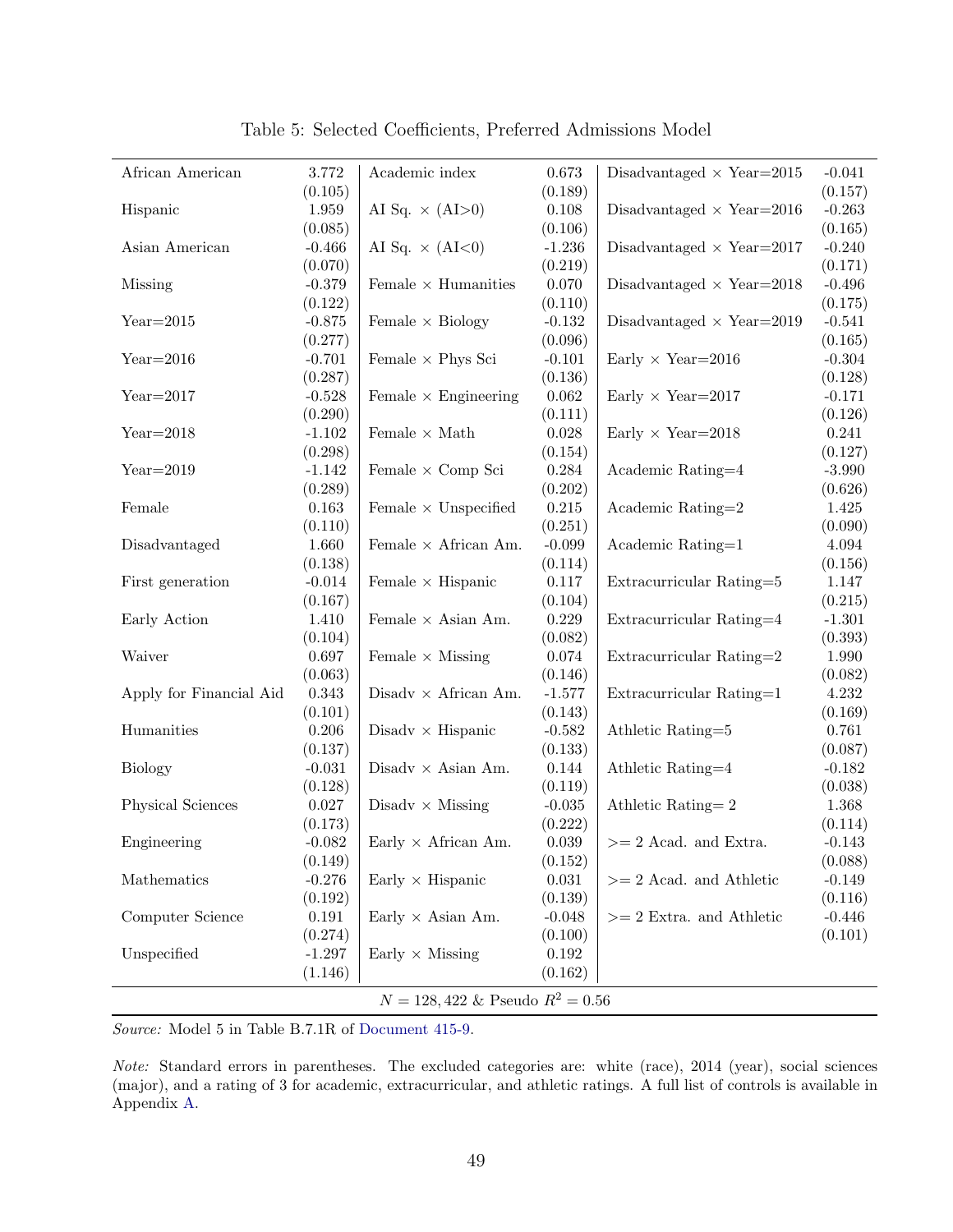|                          | Typical  | Typical<br>$&$ LDC | Typical<br>$&$ ALDC | % Increase<br>with LDC | % Increase<br>with ALDC |
|--------------------------|----------|--------------------|---------------------|------------------------|-------------------------|
| Academic Rating=4        | $-3.990$ | $-2.426$           | $-1.184$            | 64.5%                  | 237.1%                  |
| Academic Rating= $2$     | 1.425    | 1.206              | 1.209               | 18.2%                  | 17.8%                   |
| Academic Rating= $1$     | 4.094    | 3.806              | 3.787               | $7.6\%$                | 8.1%                    |
| Extracurricular Rating=4 | $-1.301$ | $-0.952$           | $-0.171$            | 36.7%                  | 662.1%                  |
| Extracurricular Rating=2 | 1.990    | 1.689              | 1.646               | 17.8%                  | 20.9%                   |
| Extracurricular Rating=1 | 4.232    | 3.795              | 3.726               | $11.5\%$               | 13.6%                   |

<span id="page-49-0"></span>Table 6: Inclusion of ALDC Applicants Distorts Effect of Other Admissions Criteria

Source: Data presented in Table 2 of [Exhibit 287.](#page-38-0)

Notes: This table also appears in [Arcidiacono, Kinsler, and Ransom](#page-36-0) [\(2019b\)](#page-36-0) as Table 12.

Table 7: Probability of Admission (%) for an Asian American if Treated Like a White Applicant

| Baseline Probability $(\%)$                                                                                                                |      |      |       |       |
|--------------------------------------------------------------------------------------------------------------------------------------------|------|------|-------|-------|
| Group                                                                                                                                      | 1.00 | 5.00 | 10.00 | 25.00 |
| Asian, male, not disadvantaged                                                                                                             | 1.58 | 7.74 | 15.04 | 34.69 |
| Asian, female, not disadvantaged                                                                                                           | 1.26 | 6.25 | 12.34 | 29.70 |
| Asian, male, disadvantaged                                                                                                                 | 1.37 | 6.77 | 13.29 | 31.51 |
| Asian, female, disadvantaged                                                                                                               | 1.10 | 5.46 | 10.87 | 26.78 |
| $\mathcal{C}_{\text{correspond}}$ $\mathcal{C}_{\text{clou}}$ detections because on each clean listed in Table $\mathcal{L}_{\text{coul}}$ |      |      |       |       |

Source: Calculations based on coefficients listed in Table [5](#page-48-1) and formula given in Equation [\(7\)](#page-28-1).

Table 8: The Asian American Penalty at Different Admissions Deciles

| Admissions Index      | Marginal Effect                                  | Admission Prob.                              | Admission Prob.                         | Pct. Increase if                      |
|-----------------------|--------------------------------------------------|----------------------------------------------|-----------------------------------------|---------------------------------------|
| Decile                |                                                  | $w/$ Penalty                                 | no Penalty                              | Penalty Removed                       |
| 5 and Below<br>6<br>8 | $-0.02\%$<br>$-0.13\%$<br>$-0.31\%$<br>$-0.78\%$ | $0.04\%$<br>$0.32\%$<br>$0.77\%$<br>$2.03\%$ | $0.06\%$<br>$0.44\%$<br>1.08%<br>2.82\% | 40.24\%<br>39.81%<br>39.98%<br>38.63% |
| 9                     | $-2.45\%$                                        | $7.01\%$                                     | $9.46\%$                                | 34.98%                                |
| 10                    | $-6.19\%$                                        | 41.68%                                       | 47.87%                                  | 14.84\%                               |

Source: Table 9.1 of [Document 415-9.](#page-37-0)

Notes: Admissions index decile refers to the ranking of applicants by their estimated admission index (i.e. the controls times their coefficients), absent race and admissions cycle.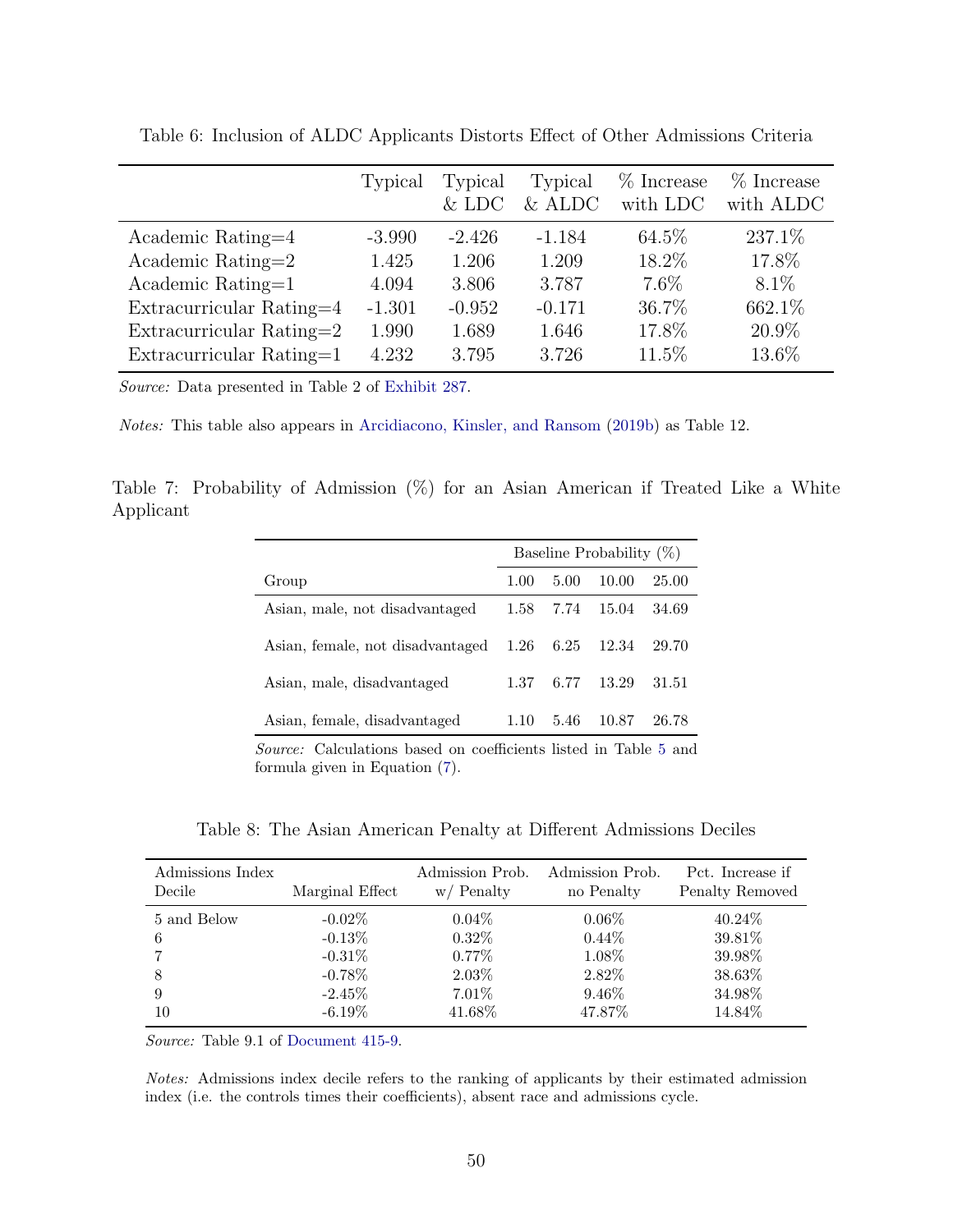|            | Admissions Index |       | Non-Academic<br>Admissions Index |          | Non-Academic Ratings<br>Admissions Index |       |
|------------|------------------|-------|----------------------------------|----------|------------------------------------------|-------|
| Decile     | Asian American   | White | Asian American                   | White    | Asian American                           | White |
| 5 or lower | 38.1             | 45.8  | 46.6                             | 48.0     | 43.9                                     | 45.7  |
| 6          | 11.3             | 11.1  | 10.4                             | 10.6     | 11.3                                     | 10.5  |
|            | 12.0             | 11.2  | 10.7                             | 10.4     | 10.6                                     | 10.9  |
| 8          | 12.8             | 10.7  | 10.9                             | 10.4     | 11.1                                     | 10.8  |
| 9          | 12.8             | 10.7  | 11.0                             | 10.3     | 11.7                                     | 10.8  |
| 10         | 13.1             | 10.5  | 10.4                             | $10.3\,$ | 11.3                                     | 11.3  |

<span id="page-50-0"></span>Table 9: Distribution of White and Asian American Applicants (%) by Strength on Observed Factors Affecting Admission

Source: Tables 7.3R, 7.4R, and 7.5R of [Document 415-9.](#page-37-0)

Notes: Numbers indicate the percentage of applicants within each cell. Each column sums to 100.

Decile refers to the ranking of applicants on the given dimension by their estimated admissions index, absent race. The admissions index includes all covariates in the admissions model except race and the admissions cycle. The non-academic admissions index excludes test scores, grades and academic ratings from the admissions index. The non-academic ratings admissions index excludes all admissions model covariates except the following Harvard ratings: extracurricular, athletic, school support, and alumni ratings.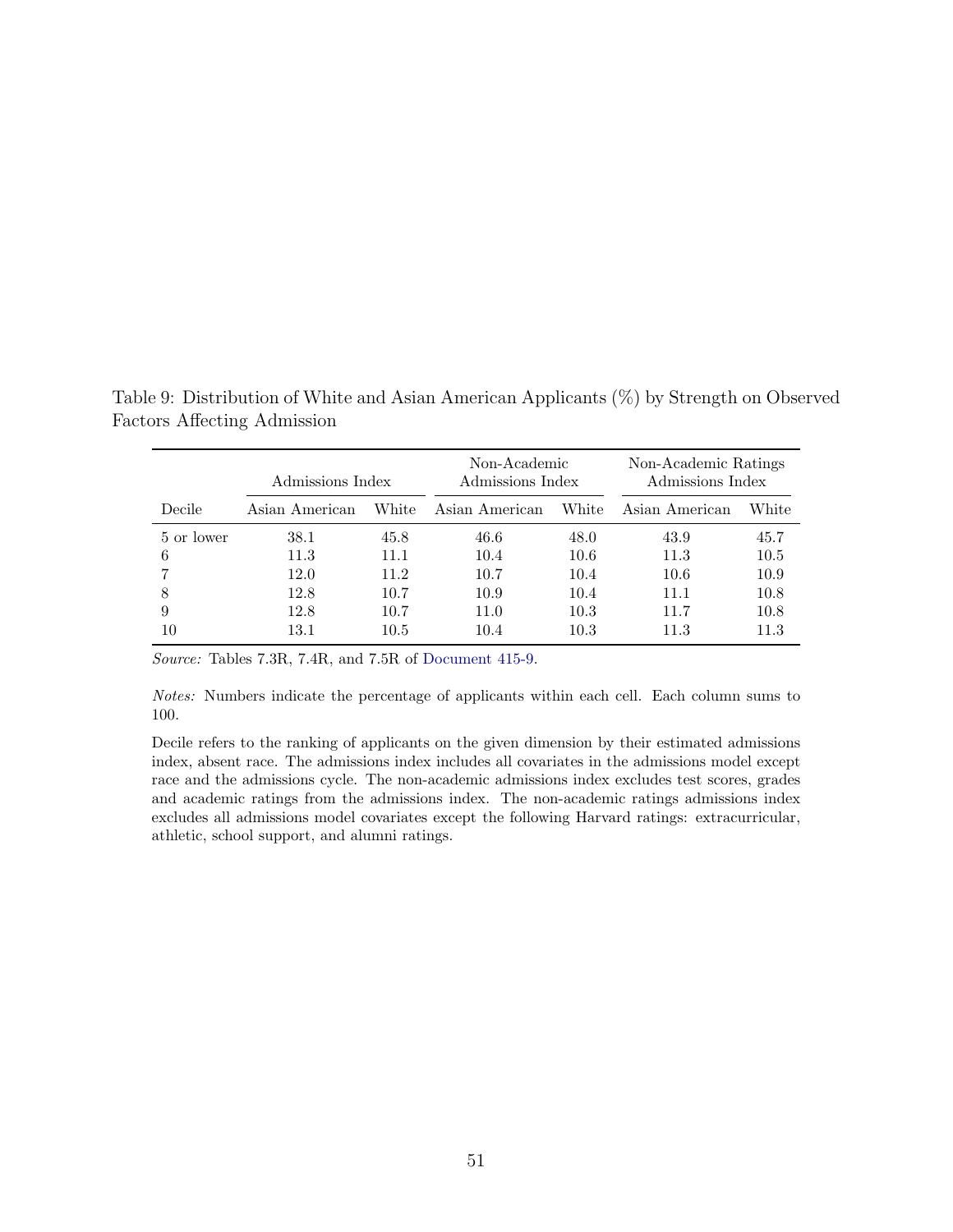## <span id="page-51-1"></span><span id="page-51-0"></span>A Admissions Controls

The list below describes the full set of variables we include in each of our admissions models. Our preferred specification is Model 5. This list comes from Figure 7.1 of [Document 415-8,](#page-37-2) with additional information reported in Section 8.1 of [Document 415-9.](#page-37-0)

- Model 1: Race/ethnicity, female, disadvantaged, application waiver, applied for financial aid, first generation college student, mother's education indicators, father's education indicators, year effects, docket-by-year effects, early action, intended major
- Model 2: Model 1 plus SAT math,\* SAT verbal,\* SAT2 average,\* missing SAT2 average times race/ethnicity, converted GPA,\* academic index,\* academic index squared times academic index greater than zero, academic index squared times academic index less than zero, flag for converted GPA=35 (\* indicates variable was z-scored)
- Model 3: Model 2 plus female times intended major, female times race/ethnicity, race/ethnicity times disadvantaged, race times early action
- Model 4: Model 3 plus College Board variables on the characteristics of applicant high schools and home neighborhoods (many are interacted with an indicator for whether the state is an SAT majority state), whether the mother or father is deceased, whether a parent attended an Ivy League university (other than Harvard), whether a parent attended graduate school at Harvard, the type of high school the applicant attended, an indicator for rural, an indicator for being a permanent resident, and year interacted with indicators for disadvantaged, first-generation, early action, financial aid, permanent resident, intended major, flag for converted GPA=35, and missing SAT2 average
- Model 5 (Preferred): Model 4 plus indicators for each category of the academic, extracurricular, athletic, teacher 1, teacher 2, counselor, alumni personal, and alumni overall ratings, interactions with missing alumni overall rating and race/ethnicity, indicators for whether the applicant had each possible combination of a two or better on Harvard's academic, extracurricular, and athletic profile ratings, indicators for whether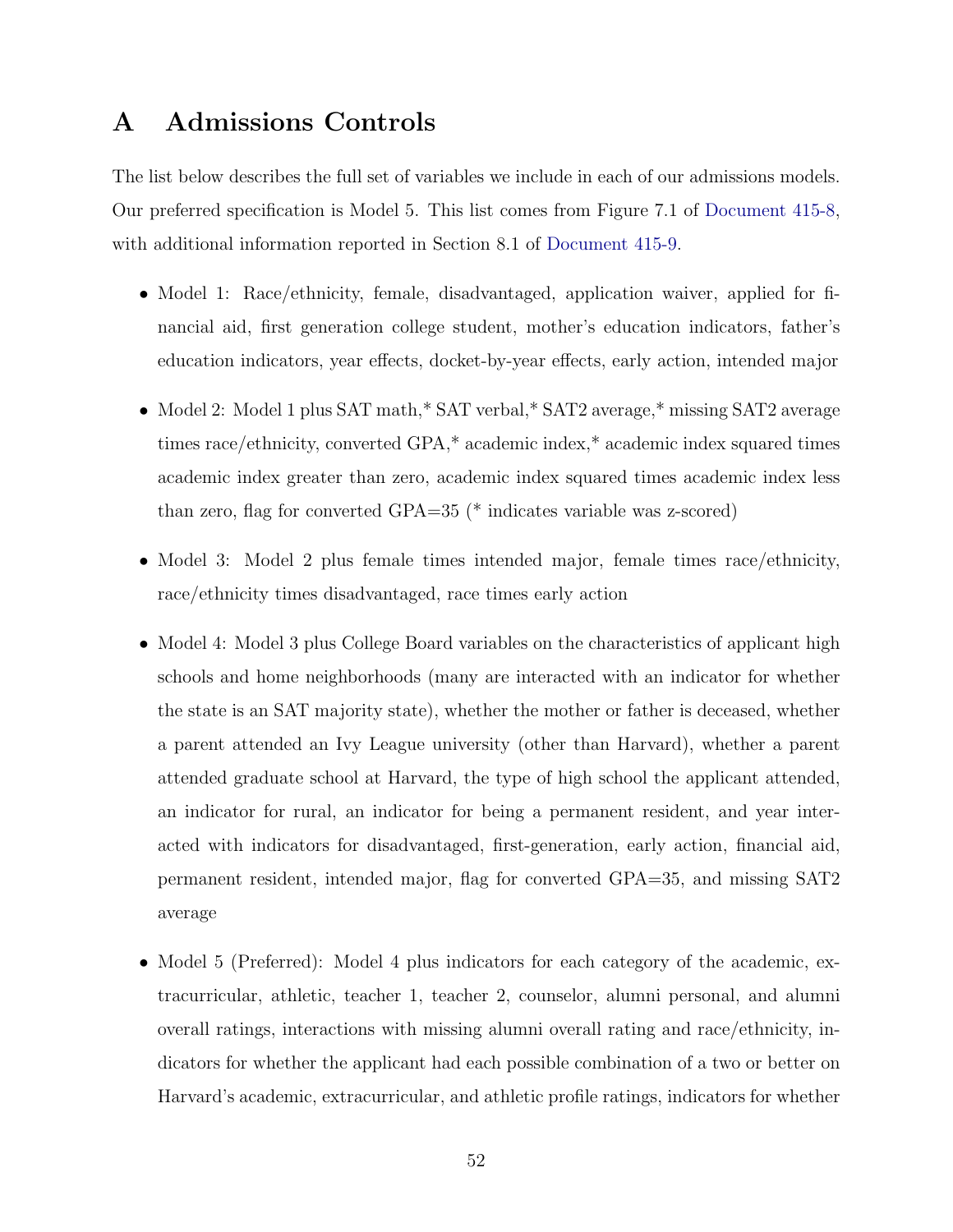the applicant had two or three 2's or better on their school support measures, and an indicator for whether the applicant had 2's or better on both of the alumni ratings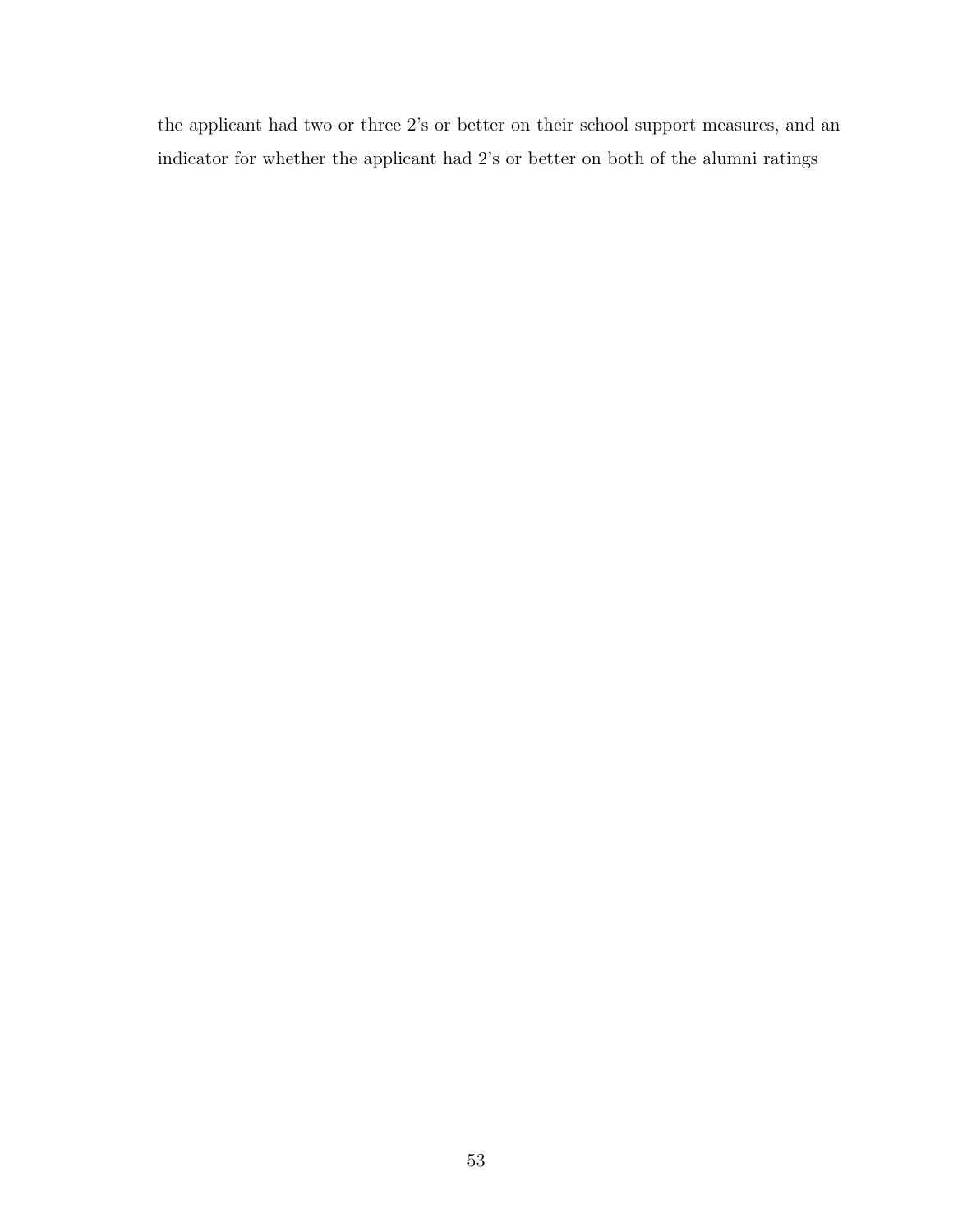## <span id="page-53-0"></span>B The Robustness of the Asian American Penalty

The results from our preferred admissions model indicate large and statistically significant penalties against Asian American applicants. In this section, we investigate the robustness of this finding. More precisely, we show how the estimated Asian American penalty changes when we alter the set of control variables and move from a pooled to a yearly admissions model.

### <span id="page-53-3"></span>B.1 Additional Controls

In addition to excluding controls that are directly a function of race, we also exclude controls that are measured inconsistently or are already captured by other variables included the model. A prime example of this is parental occupation. In the database made available as part of the *SFFA v. Harvard*, parental occupation is available through the Common Application using either a Bureau of Labor Statistics (BLS) code or a Common Application code. The use of the two codes varies across cycles and the categories within each occupation code change over time.[76](#page-53-1) In addition to the lack of consistency, there is little evidence that parental occupation matters beyond helping to determine whether an applicant is disadvantaged. While parental occupation is included on an applicant's summary sheet, it does not appear to be an important part of the evaluation process. For example, the reader guidelines for 2017 [\(Trial Exhibit DX 016\)](#page-40-0), 2018 [\(Trial Exhibit P001\)](#page-40-1), 2019 [\(Trial Exhibit P071\)](#page-41-1), and 2023 [\(Trial Exhibit P633\)](#page-41-2) never discuss parental occupation, but do discuss scores, ratings, interviews, GPA, disadvantaged status, etc.[77](#page-53-2) Additional evidence on the inconsequential impact of parental occupation comes from [Trial Exhibit DX 024,](#page-40-2) a discussion guide for the 2012 casebook. This guide walks readers through 12 pseudo applications and discusses key features of each application and admissions outcomes. Across the 12 applicants and 12 pages of discussion, parental occupation is never discussed beyond one mention of a parent

<span id="page-53-2"></span><span id="page-53-1"></span><sup>76</sup>See Appendix Table [D9](#page-71-1) for evidence on the inconsistency of the parental occupation variables.

<sup>77</sup>Further evidence that parental occupation is unimportant comes from [Trial Exhibit P238.](#page-41-3) This document shows an internal email conversation among Harvard employees early in the admissions cycle for the Class of 2017. The following is a direct quote from the email, "RMW just noticed that parent2 employer field not showing up on the reader sheets. Turns out I had cut it by accident...Though if they're only just noticing this now, I do wonder how important it is or how carefully they're paying attention."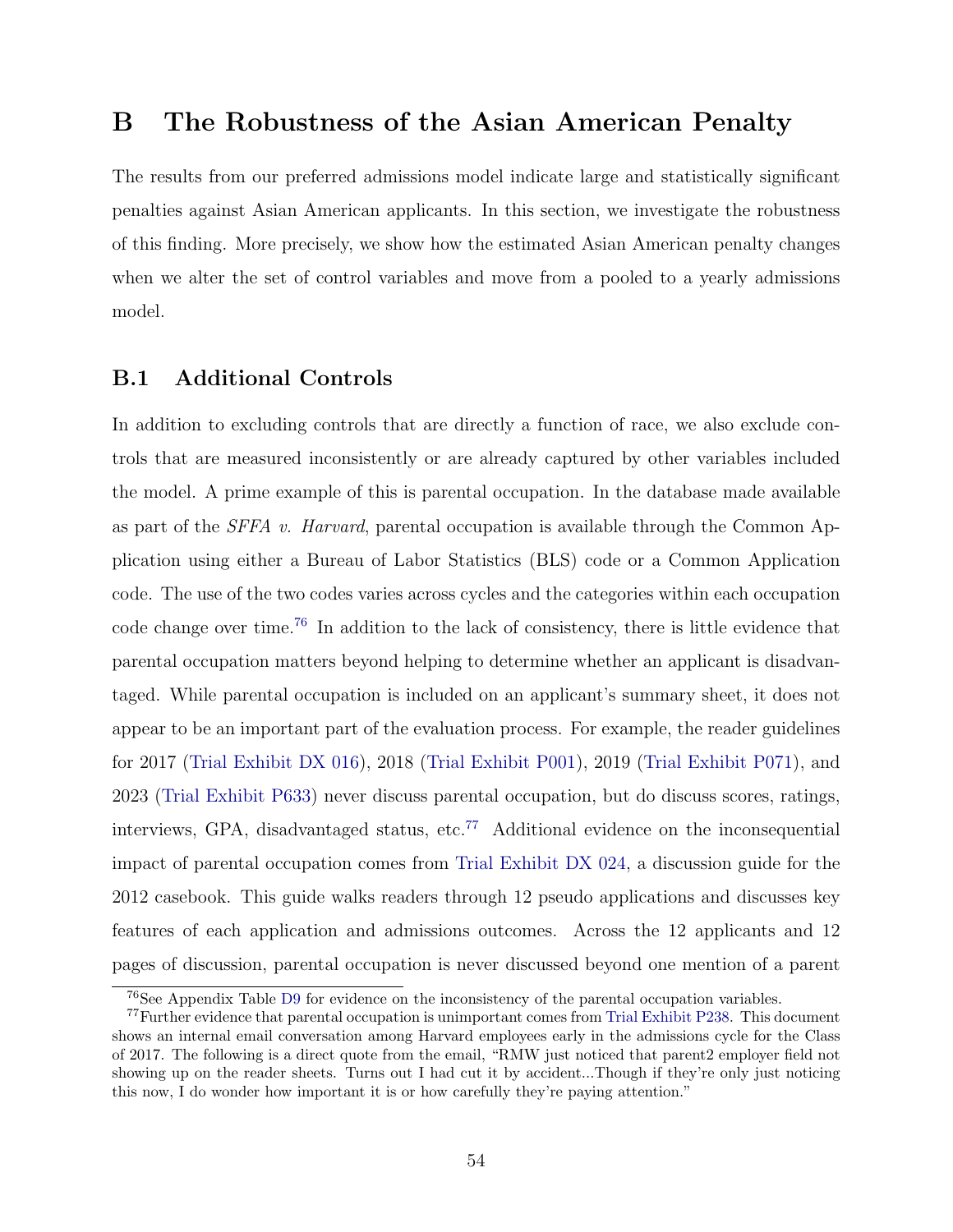<span id="page-54-0"></span>being blue-collar.<sup>[78](#page-54-1)</sup> For these reasons, we exclude parental occupation from our preferred model. For similar reasons, we exclude an applicant's intended career. This is a variable that varies considerably across admissions cycles and—since we already account for intended major—seems unnecessary.[79](#page-54-2)

However, [Document 419-141](#page-37-3) advocates including both of these variables. For the occupation controls, [Document 419-141](#page-37-3) harmonizes the reported parental occupation codes by mapping Common Application codes to major and minor groups in the BLS-Standard Occupational Classification System. Major and minor groups are then combined into broad occupational categories. There are 24 occupational classifications for mothers and fathers, with little explanation for the chosen groupings. For example, business executive, business and financial operations, and other management are included as separate categories. Low skill is separate from construction and protective service. Further evidence that the occupation variables are not especially informative is that the second most common occupation among both mothers and fathers is "Other" (see pp. 178–179 of [Document 419-141\)](#page-37-3).

While we believe the occupation category and intended career variables are unreliable and superfluous, we test the robustness of our preferred model to their inclusion.<sup>[80](#page-54-3)</sup> When occupation and intended career are added to the preferred model, the marginal effect associated with Asian American is  $-0.75\%$  and statistically significant at the 5% level.<sup>[81](#page-54-4)</sup> While smaller than our preferred model estimates, it still indicates a large penalty for Asian American applicants relative to white applicants.[82](#page-54-5)

<span id="page-54-1"></span><sup>78</sup>Parental occupation is discussed in deposition testimony as a tool to infer disadvantaged status. See p. 201 of [Document 421-9](#page-37-4) ("Q. How does Harvard determine whether or not an applicant is socioeconomically disadvantaged? A. ...We also have information at the outset about the parents' educational and professional backgrounds."); p. 59 of the deposition of Christopher Looby ("Q. What types of information would you assess in trying to determine whether you should code an applicant as disadvantaged? ... A. Could be parent jobs.") [\[Document 419-143,](#page-37-5) fn. 56].

<span id="page-54-2"></span><sup>79</sup>See Appendix Table [D10](#page-72-1) for information on how intended career varies by admissions cycle. Intended career is also never discussed in the reader guidelines for 2017 [\(Trial Exhibit DX 016\)](#page-40-0), 2018 [\(Trial Exhibit](#page-40-1) [P001\)](#page-40-1), 2019 [\(Trial Exhibit P071\)](#page-41-1) or 2023 [\(Trial Exhibit P633\)](#page-41-2).

<span id="page-54-4"></span><span id="page-54-3"></span> $80$ Adding these 64 variables to the model increases the total number of controls by more than 15%. <sup>81</sup>See Table 8.2N in [Document 415-9.](#page-37-0)

<span id="page-54-5"></span> $82$ Even if we include the personal rating, parental occupation, and intended career, the Asian American marginal effect is -0.34% and statistically significant at the 5% level (see Table 8.2N in [Document 415-9\)](#page-37-0). If Asian Americans were treated like similarly situated white applicants their admission probability would rise by 7%.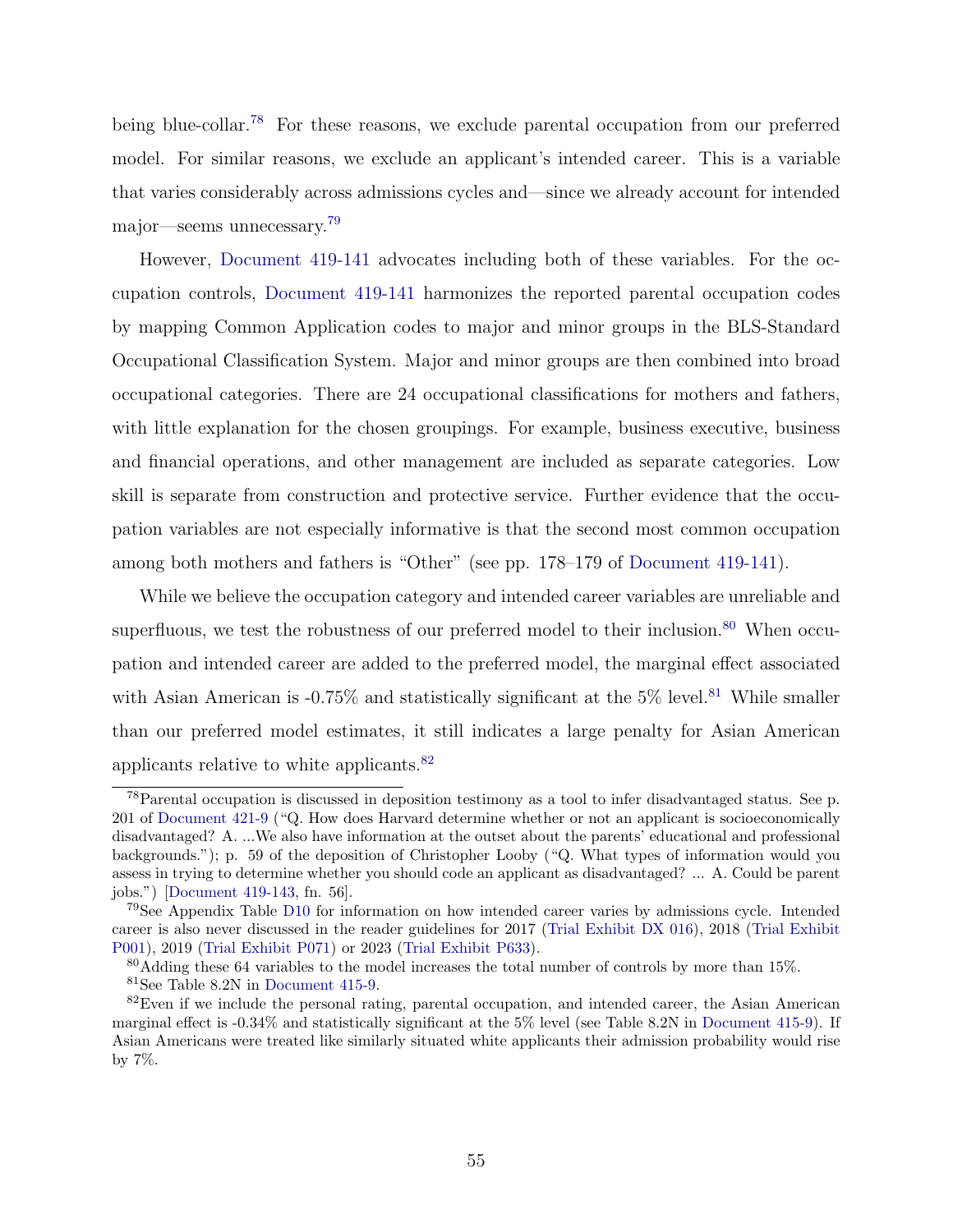### <span id="page-55-0"></span>B.2 The Fragility of a No Discrimination Result

In Section [B.1](#page-53-3) we used our preferred specification as a baseline, and examined how changes from this baseline alter the estimated admissions penalty against Asian Americans. An alternative approach is to start from a baseline specification that makes a number of questionable modeling decisions to achieve an insignificant Asian American penalty and explore how simple and reasonable alterations from this baseline lead to changes. The broader point is that, while our preferred specification is quite robust, an alternative specification that finds no penalty is quite fragile.

#### B.2.1 Pooled Models

We begin by exploring the sensitivity of a pooled admissions model that is capable of generating a small and insignificant Asian American penalty. This is the pooled model advocated for in [Document 419-141,](#page-37-3) and is quite different from our preferred specification. For the full details see Section 5 of [Document 419-141.](#page-37-3) Here, we focus on versions of this model that exclude ALDC applicants, but it is important to note that [Document 419-141](#page-37-3) and [Document 419-143](#page-37-5) never estimate an admissions model excluding this special set. As we illustrated earlier in Section [3,](#page-9-1) it is inappropriate to include these applicants unless indicators for ALDC are interacted with all the other applicant attributes. A simpler approach is simply to exclude them.

The key differences between the pooled model in [Document 419-141](#page-37-3) and our preferred pooled specification are:  $(i)$  the exclusion of interactions between race and disadvantaged status;  $(ii)$  inclusion of the personal rating; and  $(iii)$  inclusion of parental occupation. While these three differences will be our primary focus, there are other relevant differences between the models. The pooled admissions model in [Document 419-141](#page-37-3) includes indicators for intended career and a full set of indicator variables for all profile ratings combinations and excludes interactions between race and gender, race and missing SAT II scores, and interactions between admissions cycle and disadvantaged, first-generation, early action, financial aid, permanent resident, intended major, flag for converted GPA=35, and missing SAT2 average. While we believe these additional differences are also potentially problematic, we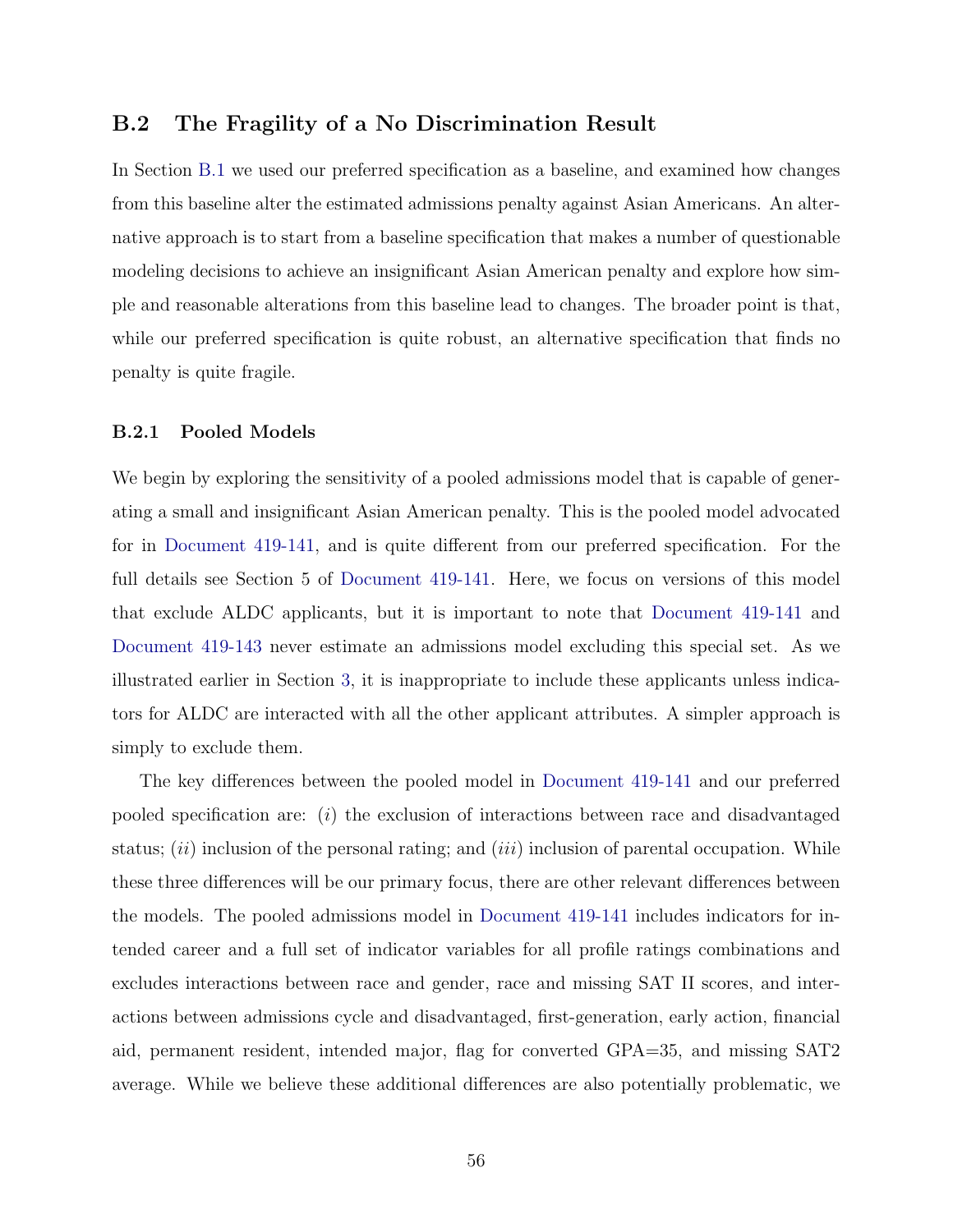<span id="page-56-0"></span>do not study them in detail.

Appendix Table [D11](#page-72-2) shows how the estimated Asian American penalty is affected by the modeling choices associated with points  $(i)$ ,  $(ii)$ , and  $(iii)$  above. The first row shows that it is possible to construct a pooled admissions model that yields no statistically significant Asian American penalty. The remaining rows show that changing any of the three questionable modeling choices results in a statistically significant Asian American penalty. Moreover, altering all three components essentially leads to a result that is almost identical to our preferred specification. Thus, the other differences between our preferred model and the pooled model in [Document 419-141](#page-37-3) have a relatively minor impact.

While we have already discussed at length the concerns regarding the personal rating and parental occupation, it is worth discussing briefly why it is appropriate to interact race and disadvantaged status. An interaction between race and disadvantaged status makes sense when disadvantage has a different effect for different races. There is clear evidence that while Harvard gives African-American applicants a large preference, it does not give disadvantaged African-American students any preference for being disadvantaged (see Table 9 of [Arcidiacono, Kinsler, and Ransom,](#page-36-0) [2019b\)](#page-36-0). Thus, the effect of being disadvantaged is different across racial lines. So long as African Americans are used in the estimation of the model, the model requires these interaction terms. If the interaction terms are excluded, it significantly weakens the effect of disadvantage as an explanatory term. Since more Asian American applicants than white applicants are disadvantaged, the weaker effect of disadvantaged status in turn weakens the distinctions between white and Asian American applicants, thus tending to conceal the magnitude of discrimination against Asian American applicants.

#### B.2.2 Yearly Models

While [Document 419-141](#page-37-3) estimates a pooled admissions model, the preferred approach in [Document 419-141](#page-37-3) is one that estimates admissions preferences separately by year. The structure of the yearly models is essentially identical to the pooled model in terms of included controls. The benefit of the yearly approach is it allows for variability in the impact of applicant attributes over time. The cost is reduced statistical power and the potential for model overfitting. Approximately 2,000 applicants are admitted each year, and the yearly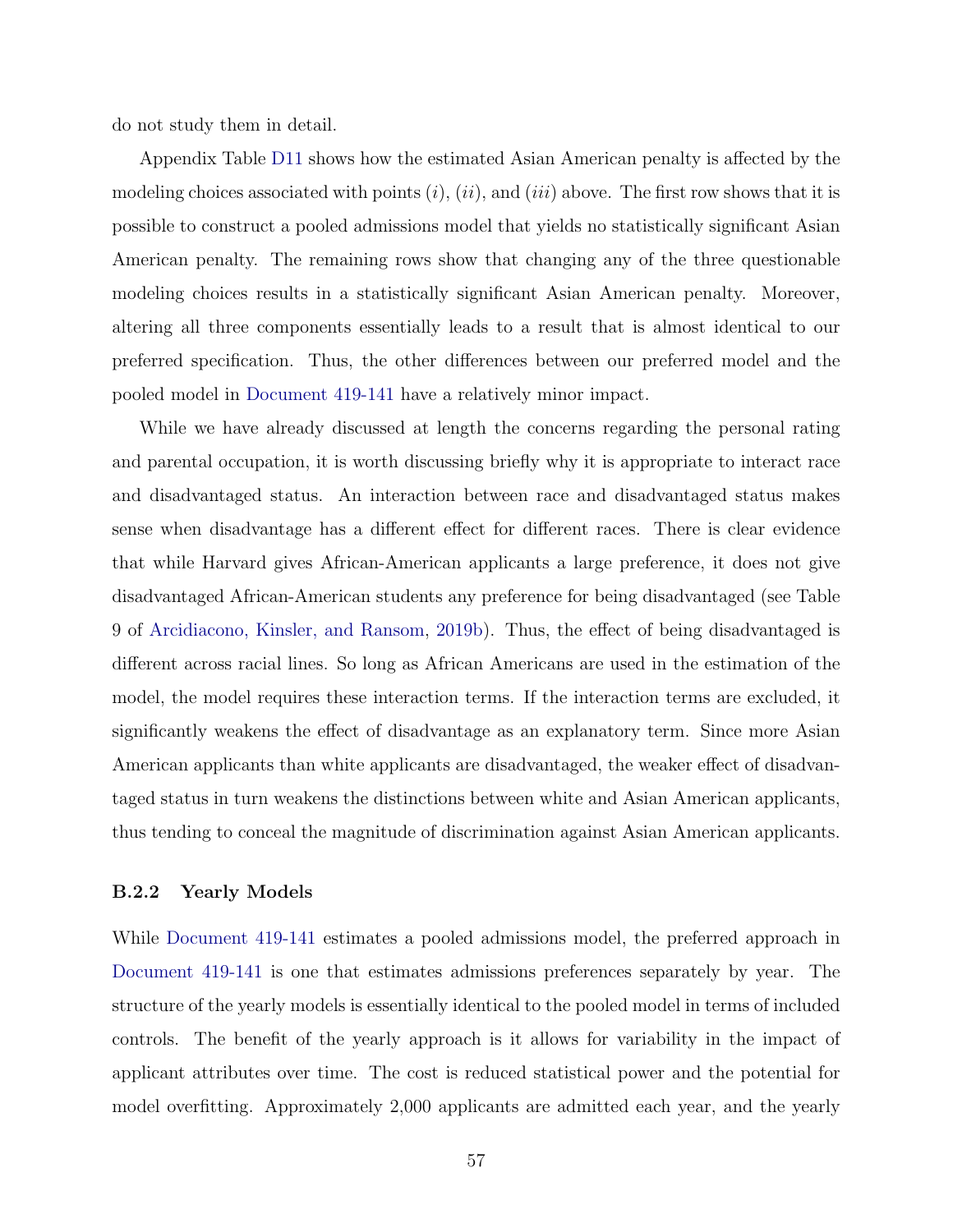<span id="page-57-0"></span>models will contain well over 200 variables each. In contrast, the pooled model includes approximately 350 variables, but there are more than 11,000 admits across cycles.

One important difference between the pooled and yearly models in [Document 419-141](#page-37-3) is the inclusion of total work hours and indicators for an applicant's primary extracurricular activities. The reason these variables are excluded from the pooled model is that they are only available for applicants to the Classes of 2017–2019. However, the decision to use the detailed extracurricular activities in this particular manner is odd. Data on extracurricular activities come from applicants listing each activity they participated in, the years in which they participated in this activity, the hours per week and weeks per year they participated in the activity, and whether their participation was during the school year or outside the school year. Each of the activities is assigned to one of 29 categories (e.g., work, academics, musical instruments). [Document 419-141](#page-37-3) defines a primary activity as an activity the applicant lists in the first or second activity field of her application. Additionally, the primary activities are collapsed into one of twelve groups in a somewhat arbitrary manner. More importantly, the level of participation of the activity is done only for the work category, where total work hours are calculated over the course of the applicant's high school career. This distorts the analysis in two ways. First, it overemphasizes the weight that work is given in the process, as work activities are only the eighth most popular activity listed for whites.<sup>[83](#page-57-1)</sup> Second, white applicants work significantly more hours than Asian American applicants. Yet there are many activities where Asian American applicants invest substantially more hours than white applicants.

As a result, when we investigate the robustness of the yearly models, we consider two cases. First, we look at the case where we take the extracurricular activities defined in [Document 419-141](#page-37-3) at face value. Second, we define our own set of extracurricular controls. Rather than use the activity groupings proposed by [Document 419-141,](#page-37-3) we use the original 29 activity categories when constructing indicators for each of the first two listed activities. Instead of using the total hours of work over the course of the applicant's high school career, we consider broader groupings of categories and measure participation both by counting the number of grades in which the applicant participated in each activity and indicating whether

<span id="page-57-1"></span><sup>83</sup>See [Document 419-141](#page-37-3) Appendix D, Exhibit 66.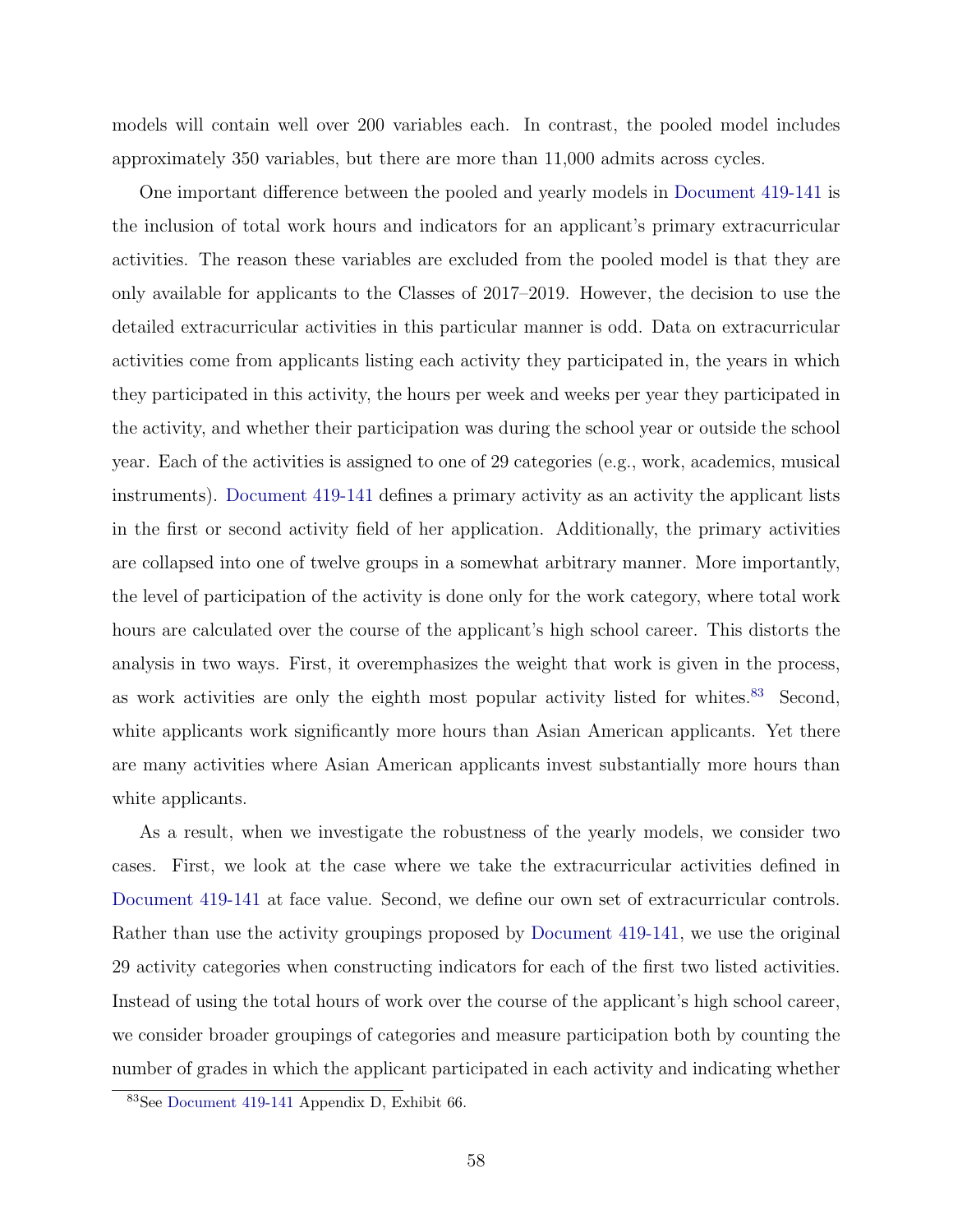<span id="page-58-0"></span>the applicant's total accumulated hours in a category was above the median for those who had any positive hours in the category. Making these adjustments more precisely accounts for the impact of extracurricular activities on admissions decisions.

Similar to the pooled model robustness exercise, we are interested in whether a finding of an insignificant Asian American penalty using the baseline yearly model in [Document 419-](#page-37-3) [141](#page-37-3) is robust to:  $(i)$  the exclusion of interactions between race and disadvantaged status;  $(ii)$  inclusion of the personal rating; and  $(iii)$  inclusion of parental occupation. Appendix Table [D12](#page-73-1) indicates that the finding of no Asian American penalty is not robust. In the first column we present the estimated Asian American penalty when we employ the extracurricular variables as constructed in [Document 419-141.](#page-37-3) The marginal effects reported are a weighted average of the year-specific estimates. We find that the magnitude of the estimated penalty in the yearly model is similar to the pooled model when we interact race and disadvantage. However, the result is not statistically significant. Excluding the personal rating or parental occupation leads to a large and statistically significant Asian American penalty. In the second column, we estimate the yearly model from [Document 419-141,](#page-37-3) but use the corrected extracurricular measures. In this case, the Asian American penalty is statistically significant when any of  $(i)$ ,  $(ii)$ , or  $(iii)$  are addressed. The final column of the table are the results from the pooled specification and show that the estimated magnitude of the penalty is largely unaffected by moving to the yearly model.

The weighted averages reported in Appendix Table [D12](#page-73-1) mask important heterogeneity in the size and significance of the Asian American penalty across admissions cycles. In Appendix Table [D13](#page-73-2) we provide the year-by-year estimates of the Asian American penalty for the baseline specification in [Document 419-141,](#page-37-3) as well as the robustness checks related to disadvantaged status, the personal rating, and parental occupation. In all models we use the extracurricular variables as defined in [Document 419-141.](#page-37-3) For every specification, the estimated penalty is negative in all years except 2019. This pattern is interesting since this is the only admissions cycle to occur after the SFFA lawsuit was filed. The final row of the table reports the average marginal effect across admissions cycles excluding 2019. Here we find that, even when we add to the baseline model race interacted with disadvantaged status, the Asian American penalty is large and statistically significant. When we make all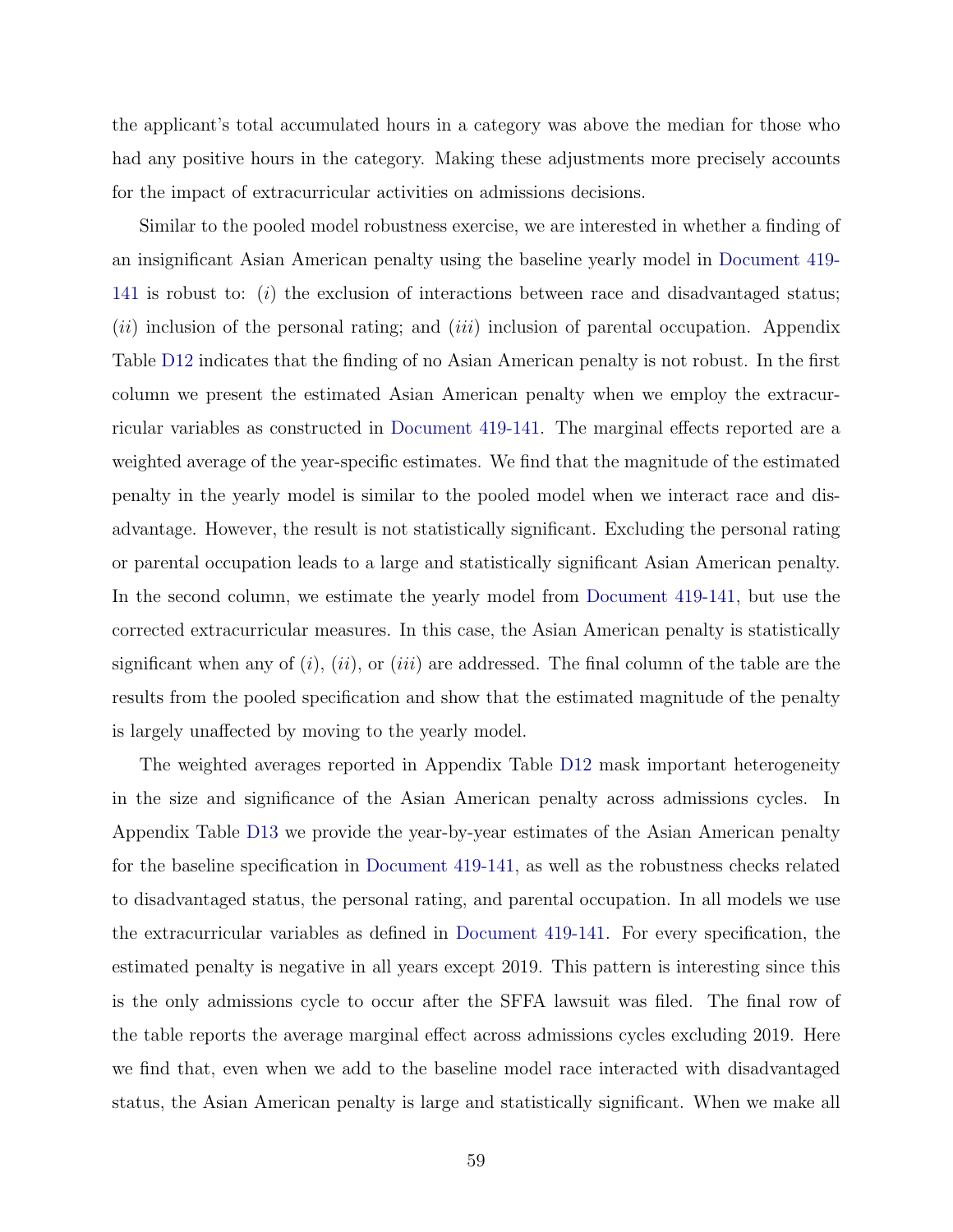the model adjustments and exclude 2019, the Asian American penalty is 20% larger than in the corresponding yearly specification including 2019 (-0.90 from row (5) from Table [D12\)](#page-73-1).

This section has shown that being able to find no significant Asian American penalty among typical applicants to Harvard requires making a number of questionable modeling choices. If any of these decisions are reversed, a statistically significant Asian American penalty appears. This lack of robustness is in sharp contrast to our preferred specification, where altering one of these modeling choices does not alter the main finding.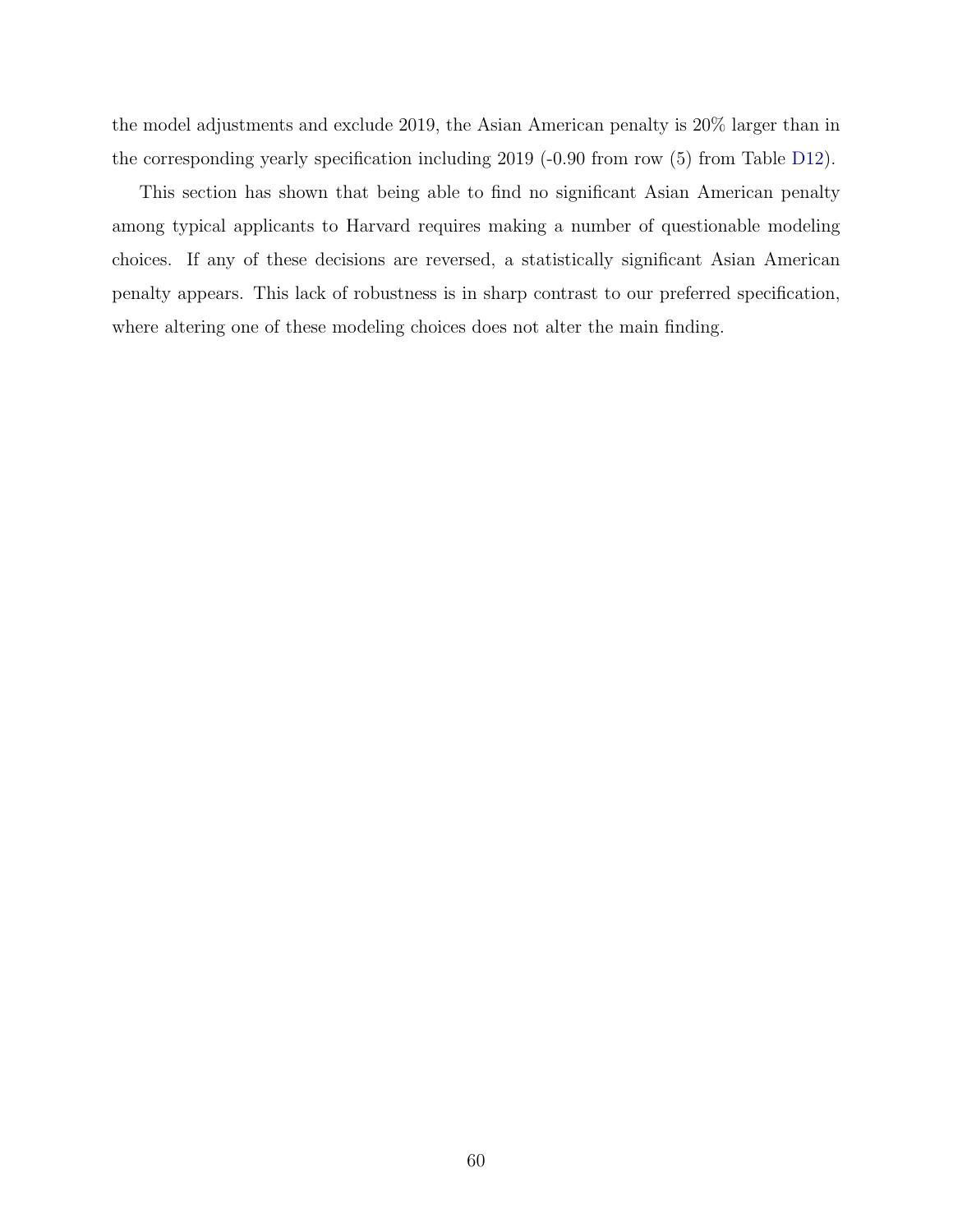## <span id="page-60-0"></span>C Model Fit

In this section, we describe how information in the public domain helps us more precisely estimate the underlying distribution of the index of applicant observables,  $AI_i$ . To pin down the shape of the observable index distribution, we rely on the observed admit rates across deciles of the true  $AI_i$  distribution for Asian Americans. These admit rates are presented in Table 9.1 of [Document 415-9.](#page-37-0)

We build off the simple approach described in the text by drawing an initial index for each applicant from a standard normal distribution. Given the initial draw, applicants are sorted in deciles. We then add flexibility by assuming the true underlying distribution of observables is a weighted sum of the initial draw, its square, its square interacted with whether the value was positive, and its exponential. The predicted admit rates for decile  $k$ are then calculated as the average of  $\frac{\exp(AI_{ik})}{1+\exp(AI_{ik})}$  for all i applicants in decile k. The weights on the various components of the distribution are estimated using the method of simulated moments, matching the predicted admit rates by decile to the observed distribution of admit rates across deciles for Asian American applicants.

Table [C1,](#page-62-1) located at the end of this section, illustrates that the estimated flexible distribution precisely matches the observed Asian American admit rates across the deciles of the admissions index. For comparison purposes we also show how well a standard normal and log-normal distribution match the data. While the normal distribution does fairly well, the log-normal struggles to match admit rates in the left tail of the distribution.

To calculate the implied  $R^2$  assuming that  $AI_i$  is distributed according to the estimated flexible distribution, we complete the following steps.

- 1. With the underlying distribution of  $AI<sub>i</sub>$  known, take draws from this distribution (using its parameter estimates obtained from the method of simulated moments estimation described above) and draw  $\epsilon_i$ 's from a logistic distribution.<sup>[84](#page-60-1)</sup> Assign the highest  $N_A$ values of  $AI_i + \epsilon_i$  to match the total number of admits to Harvard.
- 2. Calibrate a logit model of the simulated admissions decisions from the previous step

<span id="page-60-1"></span> $84$ Implicit in this step is an assumption that the distribution of  $AI<sub>i</sub>$  for the population has a similar shape to the distribution of  $AI<sub>i</sub>$  for Asian Americans.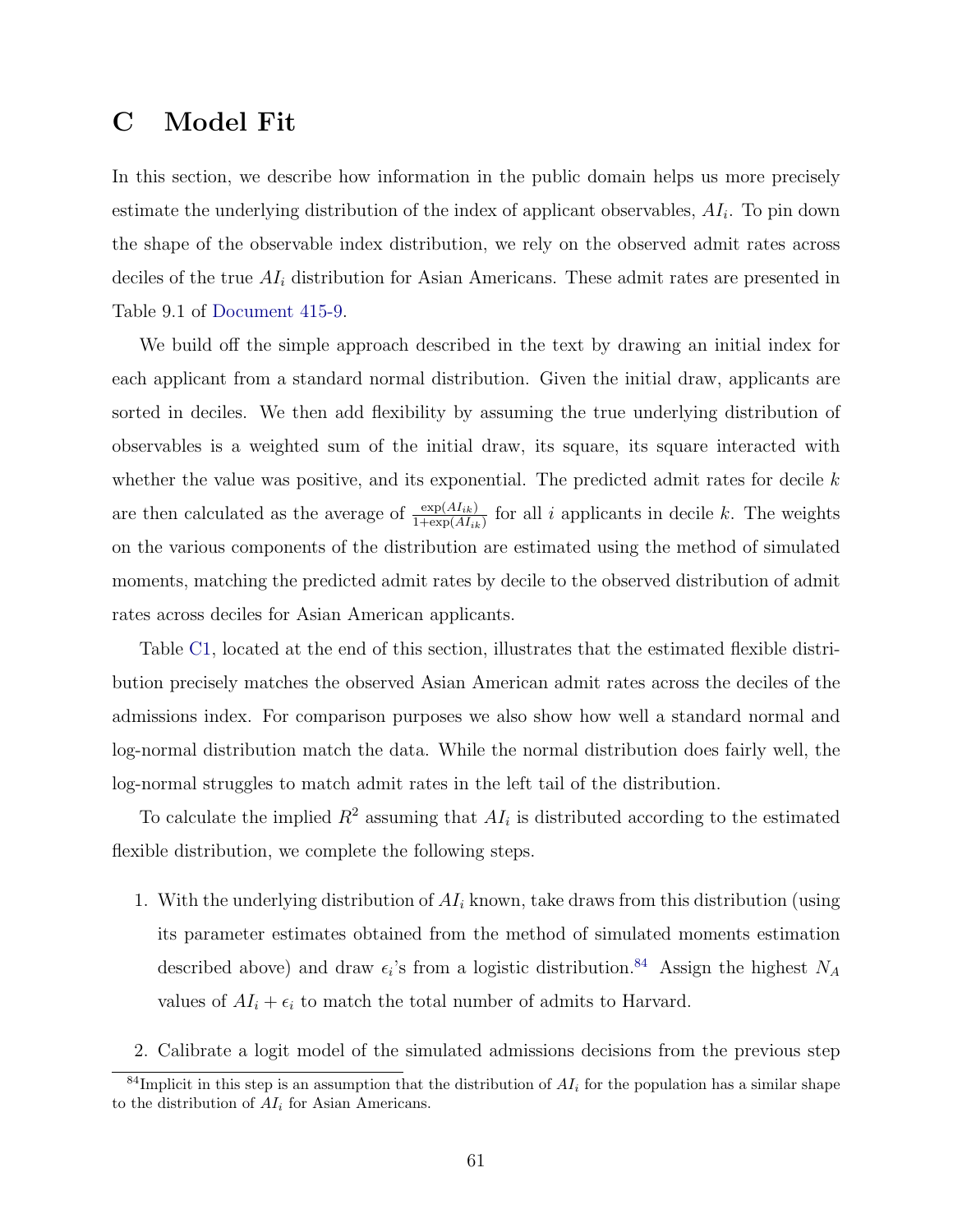<span id="page-61-0"></span>on  $AI_i$  and a constant such that the overall admit rate and the Pseudo  $R^2$  match the actual Harvard data and the admissions model from [Document 415-9.](#page-37-0)

The coefficient on  $AI_i$  will be larger (smaller) than one if the variance for Asian Americans is smaller (larger) than the variance for the populations as a whole.

3. Compute the implied  $R^2$  of the model, which is the fraction of variance in  $AI_i + \epsilon_i$ explained by  $AI_i$ :

$$
R^{2} = \frac{Var (AI_{i})}{Var (AI_{i} + \epsilon_{i})}
$$

$$
= \frac{Var (AI_{i})}{Var (AI_{i}) + \frac{\pi^{2}}{3}}
$$

The implied  $R^2$  under the flexible distribution for  $AI_i$  is 0.89. It is important to note that this value is a bit misleading. The increase in the  $R<sup>2</sup>$  of our flexible distribution relative to the normal distribution comes from the left tail of the distribution: those who have virtually no chance of being admitted.

While the  $R^2$  of the latent index is sensitive to the tails of the distribution, this is not true of accuracy. Assuming  $AI_i$  is normally distributed results in an accuracy rate for admits of 64.07%; using the flexible distribution results in an accuracy of  $64.09\%$ .<sup>[85](#page-61-1)</sup> The overall accuracy rate is 96.08% and 96.09%, respectively. Note that an admissions model with no controls would lead to an overall accuracy rate of  $90\%$ .<sup>[86](#page-61-2)</sup>

<span id="page-61-1"></span><sup>&</sup>lt;sup>85</sup>The accuracy rate for admits is calculated as the share of the 5.45% of simulated admits based on  $AI_i$ and  $\epsilon_i$  are in the top 5.45% of the  $AI_i$  distribution.

<span id="page-61-2"></span> $86$ An admissions model with no controls would randomly assign 5.45% of applicants as admits and 94.55% as rejects. The accuracy rate would then be given by  $94.55\% \times 94.55\% + 5.45\% \times 5.45\% = 90.05\%$ .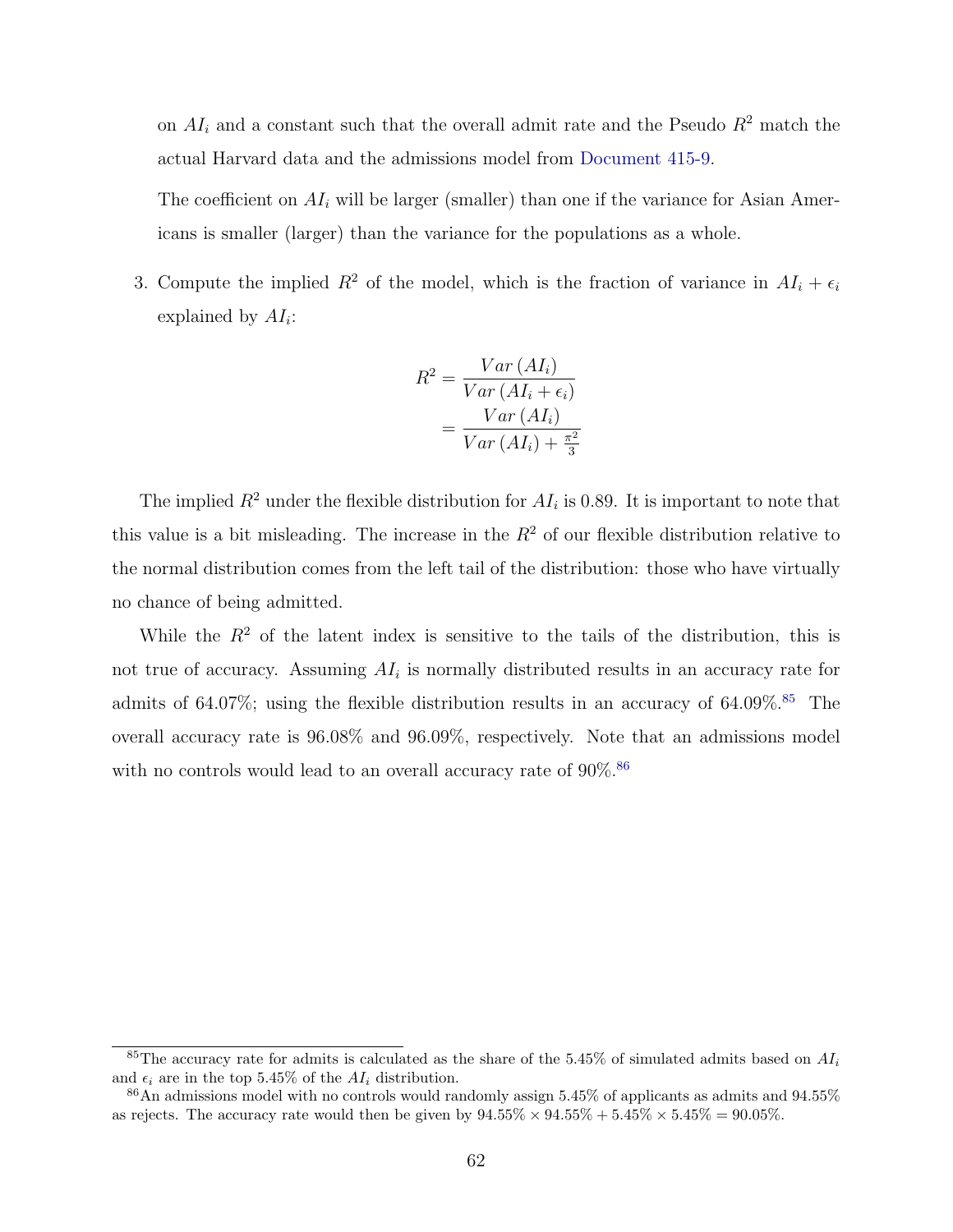|          | Distribution of Latent Admissions Index |                               |       |            |  |  |  |
|----------|-----------------------------------------|-------------------------------|-------|------------|--|--|--|
|          |                                         | Decile Actual Normal Flexible |       | Log-normal |  |  |  |
| Bottom 5 | 0.04                                    | 0.05                          | 0.04  | 0.77       |  |  |  |
| 6        | 0.32                                    | 0.34                          | 0.33  | 1.28       |  |  |  |
|          | 0.77                                    | 0.79                          | 0.76  | 1.7        |  |  |  |
| 8        | 2.03                                    | 2.10                          | 2.03  | 2.6        |  |  |  |
| 9        | 7.01                                    | 6.97                          | 7.01  | 5.56       |  |  |  |
| 10       | 41.68                                   | 41.69                         | 41.68 | 41.87      |  |  |  |

<span id="page-62-1"></span><span id="page-62-0"></span>Table C1: Predicted and Actual Asian American Admit Rates by Admission Index Decile

Notes: Actual refers to Table 9.1 of [Document 415-9.](#page-37-0) Decile refers to the decile of the Asian American admissions index. Normal and Log-normal refers to the distribution of the admissions index. Flexible uses a normal distribution as well as the following transformations of the normal distribution: the square, the square interacted with the value being above zero, and the exponential. We obtained by Method of Simulated Moments the weights on these transformations that match to the actual distribution.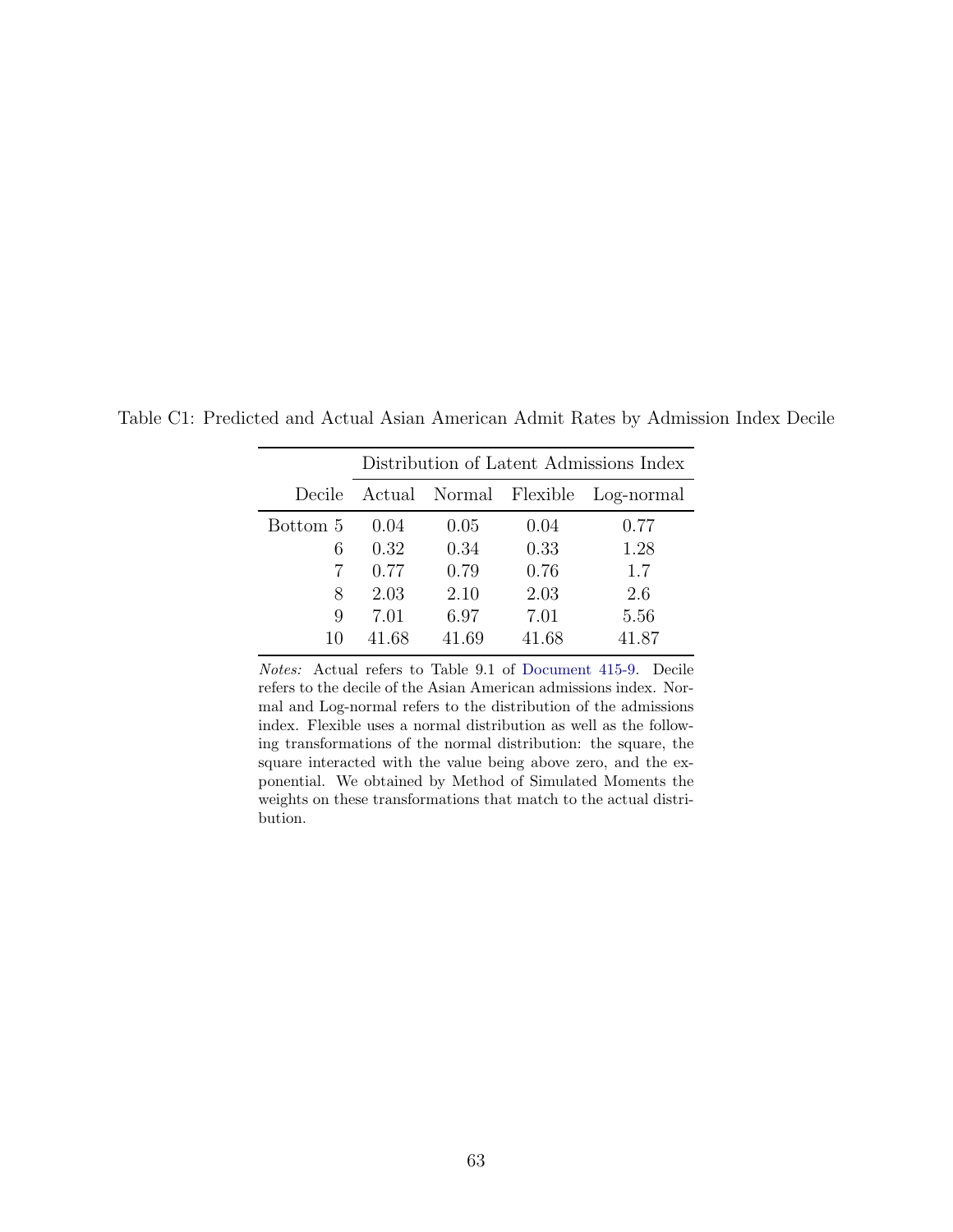# <span id="page-63-0"></span>D Supporting Figures and Tables

| Document             | Description                                                  |
|----------------------|--------------------------------------------------------------|
| Document 415-8       | Plaintiff's expert witness opening report                    |
| Document 419-141     | Defendant's expert witness opening report                    |
| Document 415-9       | Plaintiff's expert witness rebuttal report                   |
| Document 419-143     | Defendant's expert witness rebuttal report                   |
| Document 419-1       | Deposition of Harvard Admissions Director Marlyn McGrath     |
| Document 421-9       | Deposition of Harvard Admissions Dean William Fitzsimmons    |
| Exhibit 287          | Declaration of plaintiff's expert witness                    |
| Trial Exhibit DX 002 | 2012 Harvard admissions reader casebook                      |
| Trial Exhibit DX 016 | Class of 2017 application reading procedures                 |
| Trial Exhibit DX 024 | 2012 Harvard admissions reader casebook discussion guide     |
| Trial Exhibit DX 042 | Demographic breakdown of applicants, admits and matriculants |
| Trial Exhibit DX 680 | Primary extracurricular activity by race                     |
| Trial Exhibit P001   | Class of 2018 application reading procedures                 |
| Trial Exhibit P071   | Class of 2019 application reading procedures                 |
| Trial Exhibit P238   | Email correspondence between admissions office personnel     |
| Trial Exhibit P555   | Office for Civil Rights Report (1990)                        |
| Trial Exhibit P621   | Ratings frequencies for baseline sample                      |
| Trial Exhibit P633   | Class of 2023 application reading procedures                 |

Table D1: List of Legal Documents Used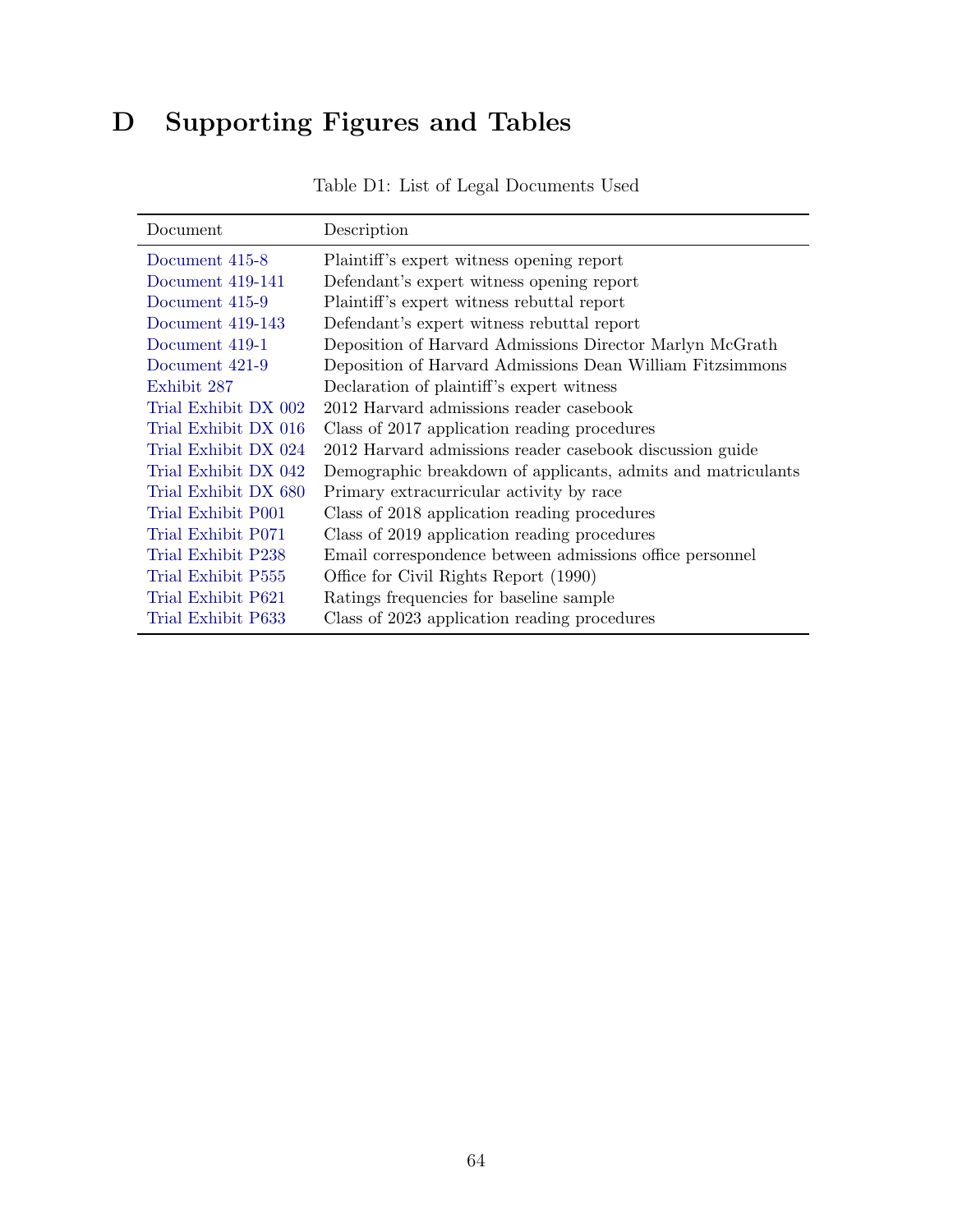| Decile                   | White | African American                | Hispanic | Asian American |  |  |
|--------------------------|-------|---------------------------------|----------|----------------|--|--|
| Panel A: Academic Rating |       |                                 |          |                |  |  |
| $\mathbf{1}$             | 0.11  | 0.02                            | 0.03     | 0.00           |  |  |
| $\overline{2}$           | 0.41  | 0.08                            | 0.05     | 0.54           |  |  |
| 3                        | 1.91  | 0.96                            | 0.68     | 1.36           |  |  |
| $\overline{4}$           | 9.14  | 6.07                            | 4.45     | 7.98           |  |  |
| $\overline{5}$           | 26.26 | 23.08                           | 17.04    | 26.36          |  |  |
| 6                        | 50.19 | 48.43                           | 43.83    | 51.08          |  |  |
| $\overline{7}$           | 68.37 | 68.54                           | 64.28    | 71.46          |  |  |
| 8                        | 82.73 | 80.37                           | 79.63    | 86.16          |  |  |
| 9                        | 93.30 | 93.37                           | 91.47    | 95.12          |  |  |
| 10                       | 97.16 | 94.70                           | 95.26    | 98.08          |  |  |
| Average                  | 45.32 | 9.18                            | 16.75    | 60.21          |  |  |
|                          |       | Panel B: Extracurricular Rating |          |                |  |  |
| $\mathbf{1}$             | 11.41 | 9.02                            | 9.27     | 12.97          |  |  |
| $\sqrt{2}$               | 16.35 | 13.75                           | 12.73    | 15.99          |  |  |
| 3                        | 20.14 | 18.86                           | 15.86    | 18.57          |  |  |
| $\overline{4}$           | 22.02 | 23.27                           | 18.74    | 21.59          |  |  |
| $\bf 5$                  | 23.83 | 22.85                           | 20.65    | 23.67          |  |  |
| $\,6$                    | 25.08 | 26.38                           | 23.31    | 25.51          |  |  |
| $\overline{7}$           | 26.64 | 27.42                           | 27.61    | 28.34          |  |  |
| 8                        | 27.31 | 27.91                           | 24.63    | 29.78          |  |  |
| 9                        | 30.45 | 32.65                           | 28.94    | 34.92          |  |  |
| 10                       | 33.04 | 38.64                           | 29.21    | 37.98          |  |  |
| Average                  | 24.38 | 15.56                           | 16.84    | 28.27          |  |  |

Ĭ.

<span id="page-64-0"></span>Table D2: Share Receiving a 2 or Better on Academic and Extracurricular Ratings by Academic Index Decile and Race

Source: Authors' calculations from data presented in Table 5.4R of [Document](#page-37-0) [415-9.](#page-37-0) Data restricted to non-ALDC applicants from the Classes of 2014–2019.

Notes: Portions of this table also appear in [Arcidiacono, Kinsler, and Ransom](#page-36-1) [\(2019c\)](#page-36-1) as Table 5.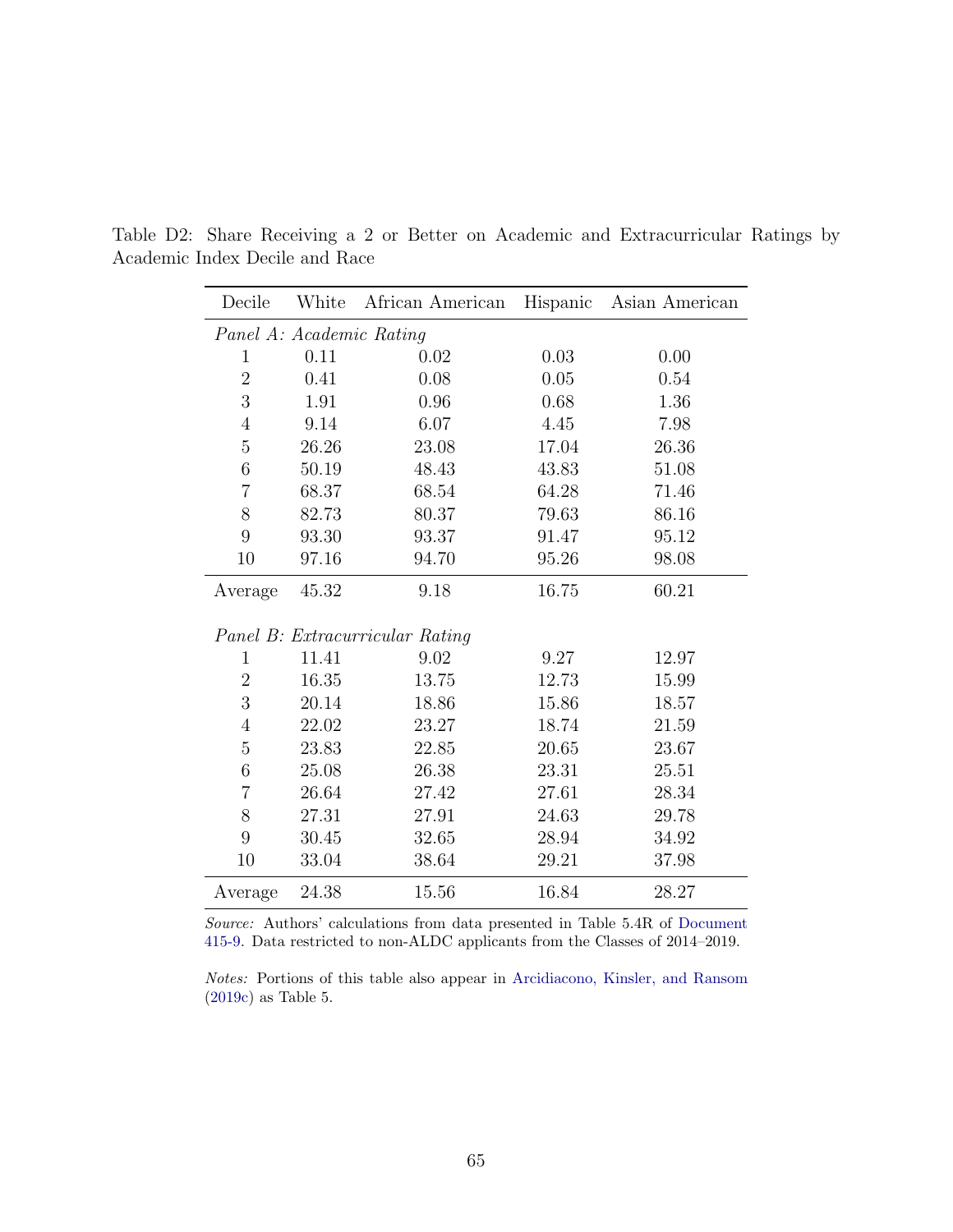| Decile                   | White | African American                | Hispanic | Asian American |
|--------------------------|-------|---------------------------------|----------|----------------|
| Panel A: Personal Rating |       |                                 |          |                |
| 1                        | 8.11  | 9.49                            | 8.48     | 8.01           |
| $\overline{2}$           | 12.58 | 15.75                           | 13.16    | 12.91          |
| 3                        | 16.25 | 23.35                           | 17.77    | 13.46          |
| $\overline{4}$           | 18.62 | 28.95                           | 20.39    | 14.24          |
| $\overline{5}$           | 20.40 | 33.89                           | 25.60    | 15.69          |
| $\,6$                    | 22.72 | 35.04                           | 28.41    | 16.46          |
| $\overline{7}$           | 22.59 | 40.00                           | 30.03    | 18.11          |
| 8                        | 26.10 | 39.57                           | 32.20    | 17.93          |
| 9                        | 28.23 | 40.31                           | 30.24    | 20.87          |
| 10                       | 29.62 | 46.97                           | 34.21    | 22.20          |
| Average                  | 21.29 | 19.01                           | 18.69    | 17.65          |
|                          |       | Panel B: Alumni Personal Rating |          |                |
| $\mathbf{1}$             | 26.33 | 30.96                           | 26.29    | 28.13          |
| $\overline{2}$           | 33.72 | 39.83                           | 33.42    | 32.03          |
| 3                        | 39.77 | 46.84                           | 38.59    | 36.35          |
| $\overline{4}$           | 44.27 | 55.56                           | 43.86    | 40.66          |
| $\overline{5}$           | 48.43 | 59.98                           | 50.32    | 44.24          |
| $\overline{6}$           | 51.84 | 62.20                           | 54.50    | 46.96          |
| $\overline{7}$           | 54.08 | 69.89                           | 56.90    | 51.93          |
| 8                        | 58.20 | 67.48                           | 62.44    | 53.78          |
| 9                        | 62.20 | 70.92                           | 62.89    | 57.46          |
| 10                       | 64.98 | 73.48                           | 71.05    | 63.61          |
| Average                  | 49.79 | 42.79                           | 41.25    | 50.21          |

<span id="page-65-0"></span>Table D3: Share Receiving a 2 or Better on Personal and Alumni Personal Ratings by Academic Index Decile and Race

Source: Authors' calculations from data presented in Table 5.6R of [Document](#page-37-0) [415-9.](#page-37-0) Those with missing ratings are excluded from the calculations. Data restricted to non-ALDC applicants from the Classes of 2014–2019.

Notes: Portions of this table also appear in [Arcidiacono, Kinsler, and Ransom](#page-36-1) [\(2019c\)](#page-36-1) as Table 5.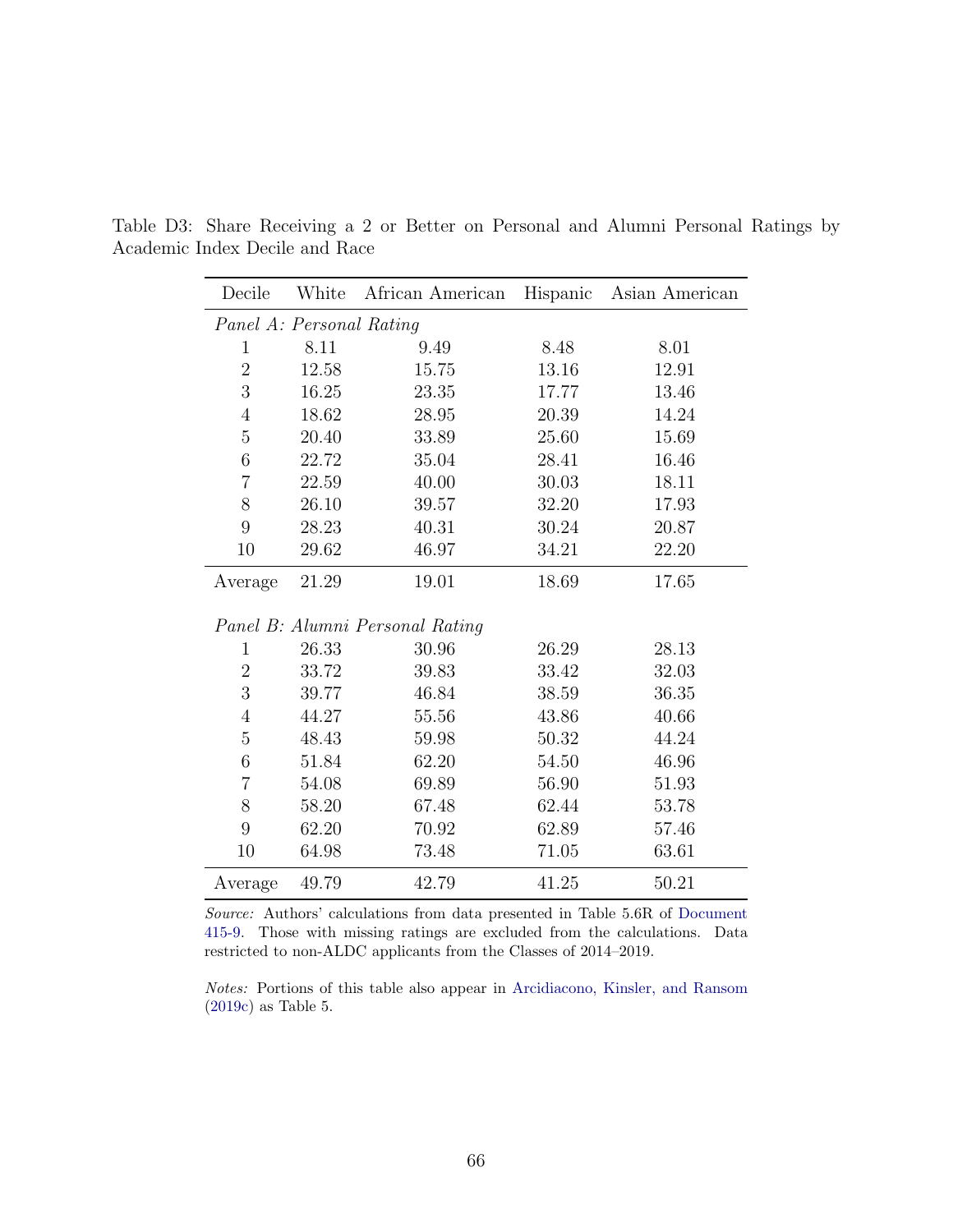| Decile         | White | African American          | Hispanic | Asian American |
|----------------|-------|---------------------------|----------|----------------|
|                |       | Panel A: Teacher 1 Rating |          |                |
| 1              | 7.76  | 7.75                      | 8.85     | 7.41           |
| $\overline{2}$ | 13.42 | 13.97                     | 13.87    | 14.18          |
| 3              | 19.00 | 19.38                     | 20.03    | 16.98          |
| $\overline{4}$ | 23.87 | 25.06                     | 23.60    | 21.03          |
| $\overline{5}$ | 26.39 | 29.65                     | 30.19    | 23.00          |
| $\,6$          | 32.41 | 36.42                     | 31.94    | 26.59          |
| 7              | 34.64 | 40.22                     | 35.62    | 30.22          |
| 8              | 39.72 | 46.63                     | 37.68    | 33.09          |
| 9              | 44.92 | 47.45                     | 43.60    | 39.73          |
| 10             | 50.17 | 55.30                     | 49.47    | 46.64          |
| Average        | 30.46 | 17.15                     | 21.60    | 30.84          |
|                |       | Panel B: Teacher 2 Rating |          |                |
| 1              | 6.20  | 5.46                      | 6.42     | 6.55           |
| $\overline{2}$ | 10.24 | 11.50                     | 11.00    | 11.69          |
| 3              | 15.46 | 16.98                     | 17.77    | 13.80          |
| $\overline{4}$ | 21.21 | 22.41                     | 20.81    | 18.01          |
| $\overline{5}$ | 23.31 | 31.55                     | 25.54    | 20.26          |
| 6              | 27.53 | 35.43                     | 28.97    | 24.29          |
| 7              | 31.04 | 35.06                     | 32.77    | 26.18          |
| 8              | 36.66 | 39.88                     | 37.32    | 29.67          |
| 9              | 41.47 | 42.86                     | 38.59    | 36.15          |
| 10             | 47.11 | 50.76                     | 49.74    | 41.90          |
| Average        | 27.16 | 14.83                     | 18.86    | 27.44          |
|                |       | Panel C: Counselor Rating |          |                |
| $\mathbf{1}$   | 4.64  | 4.88                      | 5.72     | 5.76           |
| $\overline{2}$ | 8.99  | 10.86                     | 10.15    | 9.19           |
| 3              | 14.49 | 16.72                     | 14.83    | 12.25          |
| $\overline{4}$ | 18.49 | 20.31                     | 17.32    | 14.93          |
| $\bf 5$        | 22.06 | 26.42                     | 21.06    | 17.84          |
| 6              | 25.59 | 32.87                     | 25.26    | 22.61          |
| $\overline{7}$ | 29.24 | 35.73                     | 30.35    | 24.96          |
| 8              | 34.39 | 38.04                     | 34.15    | 27.69          |
| 9              | 39.16 | 43.88                     | 34.32    | 33.88          |
| 10             | 44.63 | 49.24                     | 45.00    | 38.34          |
| Average        | 25.29 | 13.86                     | 16.49    | 25.16          |

<span id="page-66-0"></span>Table D4: Share Receiving a 2 or Better on School Support Ratings by Academic Index Decile and Race

Source: Authors' calculations from data presented in Table 5.5R of [Document](#page-37-0) [415-9.](#page-37-0) Those with missing ratings are excluded from the calculations. Data restricted to non-ALDC applicants from the Classes of 2014–2019.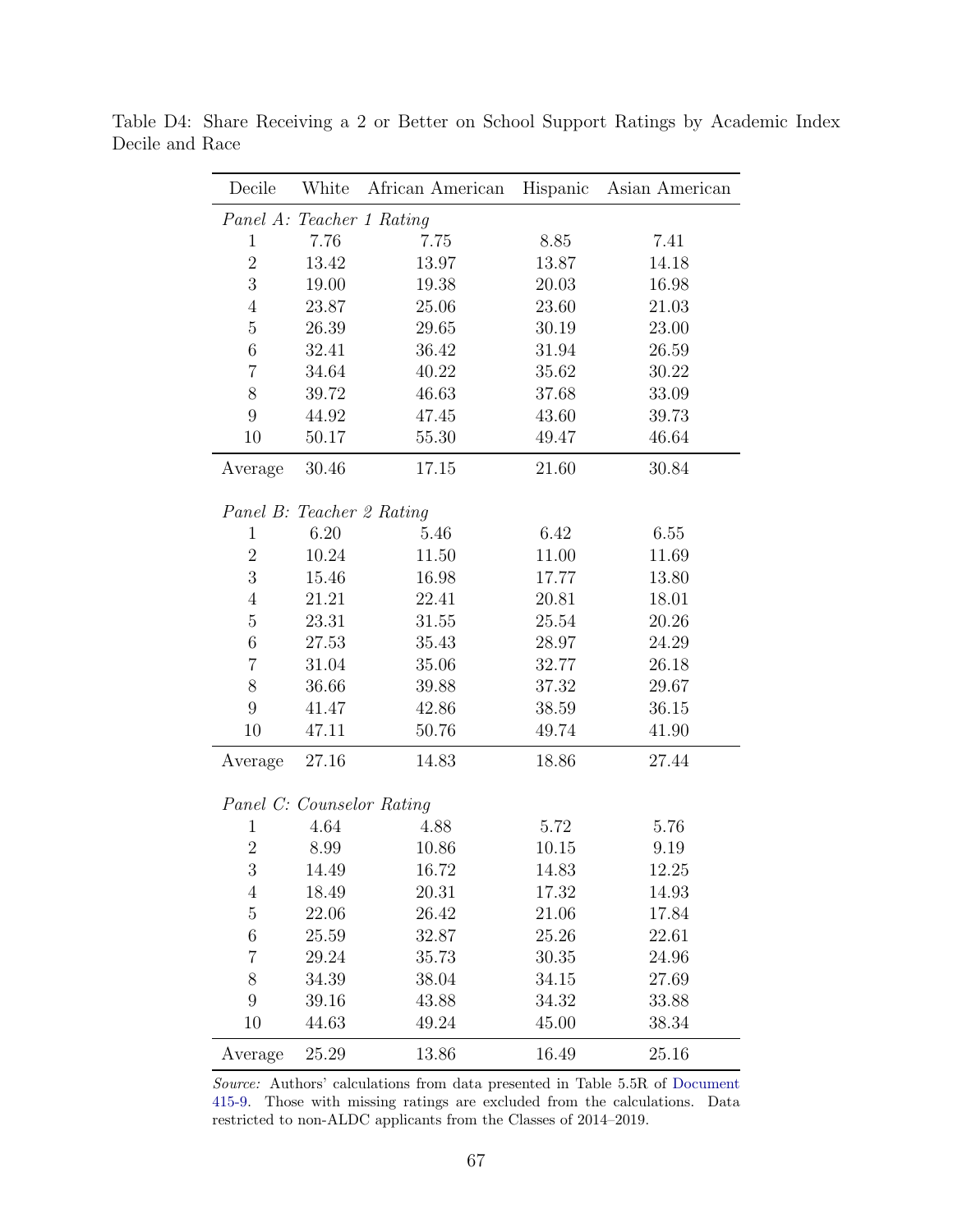<span id="page-67-1"></span><span id="page-67-0"></span>

|                                        | Academic<br>Extracurricular |             |               | Teacher 1   |             | Teacher 2 |             | Counselor   |                |             |
|----------------------------------------|-----------------------------|-------------|---------------|-------------|-------------|-----------|-------------|-------------|----------------|-------------|
|                                        | Sparse                      | Preferred   | <b>Sparse</b> | Preferred   | Sparse      | Preferred | Sparse      | Preferred   | Sparse         | Preferred   |
| African American                       | $-1.685$                    | $-0.006$    | $-0.503$      | $-0.217$    | $-0.606$    | 0.012     | $-0.551$    | 0.104       | $-0.577$       | 0.164       |
|                                        | (0.019)                     | (0.043)     | (0.023)       | (0.044)     | (0.024)     | (0.048)   | (0.026)     | (0.051)     | (0.026)        | (0.052)     |
| Hispanic                               | $-0.944$                    | $-0.112$    | $-0.302$      | $-0.146$    | $-0.289$    | $-0.023$  | $-0.256$    | 0.024       | $-0.289$       | 0.017       |
|                                        | (0.017)                     | (0.037)     | (0.021)       | (0.036)     | (0.021)     | (0.037)   | (0.023)     | (0.039)     | (0.023)        | (0.040)     |
| Asian American                         | 0.614                       | 0.136       | 0.246         | 0.171       | $-0.048$    | $-0.159$  | $-0.086$    | $-0.203$    | $-0.054$       | $-0.095$    |
|                                        | (0.014)                     | (0.031)     | (0.015)       | (0.026)     | (0.015)     | (0.026)   | (0.016)     | (0.028)     | (0.016)        | (0.028)     |
| Missing                                | 0.318                       | 0.082       | 0.133         | 0.077       | $-0.015$    | $-0.080$  | $-0.063$    | $-0.115$    | $-0.048$       | $-0.116$    |
|                                        | (0.023)                     | (0.051)     | (0.025)       | (0.043)     | (0.025)     | (0.043)   | (0.026)     | (0.046)     | (0.027)        | (0.047)     |
| Female                                 | $-0.272$                    | 0.116       | 0.207         | 0.021       | $-0.001$    | 0.093     | $-0.027$    | 0.085       | 0.032          | 0.034       |
|                                        | (0.011)                     | (0.034)     | (0.012)       | (0.031)     | (0.012)     | (0.032)   | (0.013)     | (0.035)     | (0.013)        | (0.035)     |
| Disadvantaged                          | 0.131                       | 0.048       | 0.372         | 0.202       | 0.430       | 0.188     | 0.453       | 0.278       | 0.451          | 0.168       |
|                                        | (0.020)                     | (0.046)     | (0.024)       | (0.045)     | (0.024)     | (0.045)   | (0.026)     | (0.048)     | (0.026)        | (0.049)     |
| Female X African American              |                             | 0.097       |               | 0.216       |             | $-0.068$  |             | $-0.096$    |                | $-0.012$    |
|                                        |                             | (0.045)     |               | (0.046)     |             | (0.051)   |             | (0.056)     |                | (0.056)     |
| Female X Hispanic                      |                             | $-0.051$    |               | 0.079       |             | 0.007     |             | $-0.053$    |                | 0.003       |
|                                        |                             | (0.042)     |               | (0.042)     |             | (0.044)   |             | (0.047)     |                | (0.048)     |
| Female X Asian American                |                             | $-0.068$    |               | 0.002       |             | 0.033     |             | 0.056       |                | 0.000       |
|                                        |                             | (0.037)     |               | (0.031)     |             | (0.031)   |             | (0.034)     |                | (0.034)     |
| Female x Missing                       |                             | $-0.066$    |               | 0.010       |             | 0.006     |             | 0.062       |                | 0.098       |
|                                        |                             | (0.063)     |               | (0.053)     |             | (0.054)   |             | (0.057)     |                | (0.059)     |
| Disadv X African American              |                             | $-0.120$    |               | 0.106       |             | 0.122     |             | $-0.053$    |                | 0.009       |
|                                        |                             | (0.061)     |               | (0.062)     |             | (0.066)   |             | (0.072)     |                | (0.072)     |
| $\bold{Di}$ Disadv $\bold{X}$ Hispanic |                             | $-0.262$    |               | 0.076       |             | 0.093     |             | $-0.033$    |                | 0.186       |
|                                        |                             | (0.060)     |               | (0.060)     |             | (0.061)   |             | (0.066)     |                | (0.068)     |
| Disadv X Asian American                |                             | $-0.092$    |               | $-0.073$    |             | 0.017     |             | 0.002       |                | 0.126       |
|                                        |                             | (0.061)     |               | (0.057)     |             | (0.057)   |             | (0.061)     |                | (0.062)     |
| Disadv X Missing                       |                             | $-0.008$    |               | 0.020       |             | 0.041     |             | $-0.075$    |                | $-0.128$    |
|                                        |                             | (0.111)     |               | (0.103)     |             | (0.104)   |             | (0.112)     |                | (0.116)     |
| Observations                           | 142728                      | 136208      | 142728        | 136208      | 136958      | 130733    | 115618      | 110195      | 134341         | 128288      |
| Pseudo R Sq.                           | 0.161                       | 0.565       | 0.041         | 0.128       | 0.03        | 0.142     | 0.029       | 0.137       | 0.046          | 0.185       |
| Major, Dockets, Waiver, Early          | $\mathbf Y$                 | $\mathbf Y$ | Y             | Y           | $\mathbf Y$ | Y         | $\mathbf Y$ | Y           | Y              | $\mathbf Y$ |
| Academics, Nbhd/School, Ratings        | $\mathbf N$                 | Y           | $\mathbf N$   | $\mathbf Y$ | $\mathbf N$ | Y         | $\mathbf N$ | $\mathbf Y$ | $\overline{N}$ | Y           |

Table D5: Academic, Extracurricular, and School Support Ratings, Selected Coefficients

Source: Tables B.6.1R and B.6.2R of [Document](#page-37-1) 415-9. Data restricted to non-ALDC applicants from the Classes of 2014–2019.

Notes: Standard errors below each coefficient in parentheses. "Sparse" means a model with relatively few covariates (Model 1 in the tables in [Document](#page-37-1) 415-9); "Preferred" means the preferred model (Model <sup>5</sup> in the tables in [Document](#page-37-1) 415-9).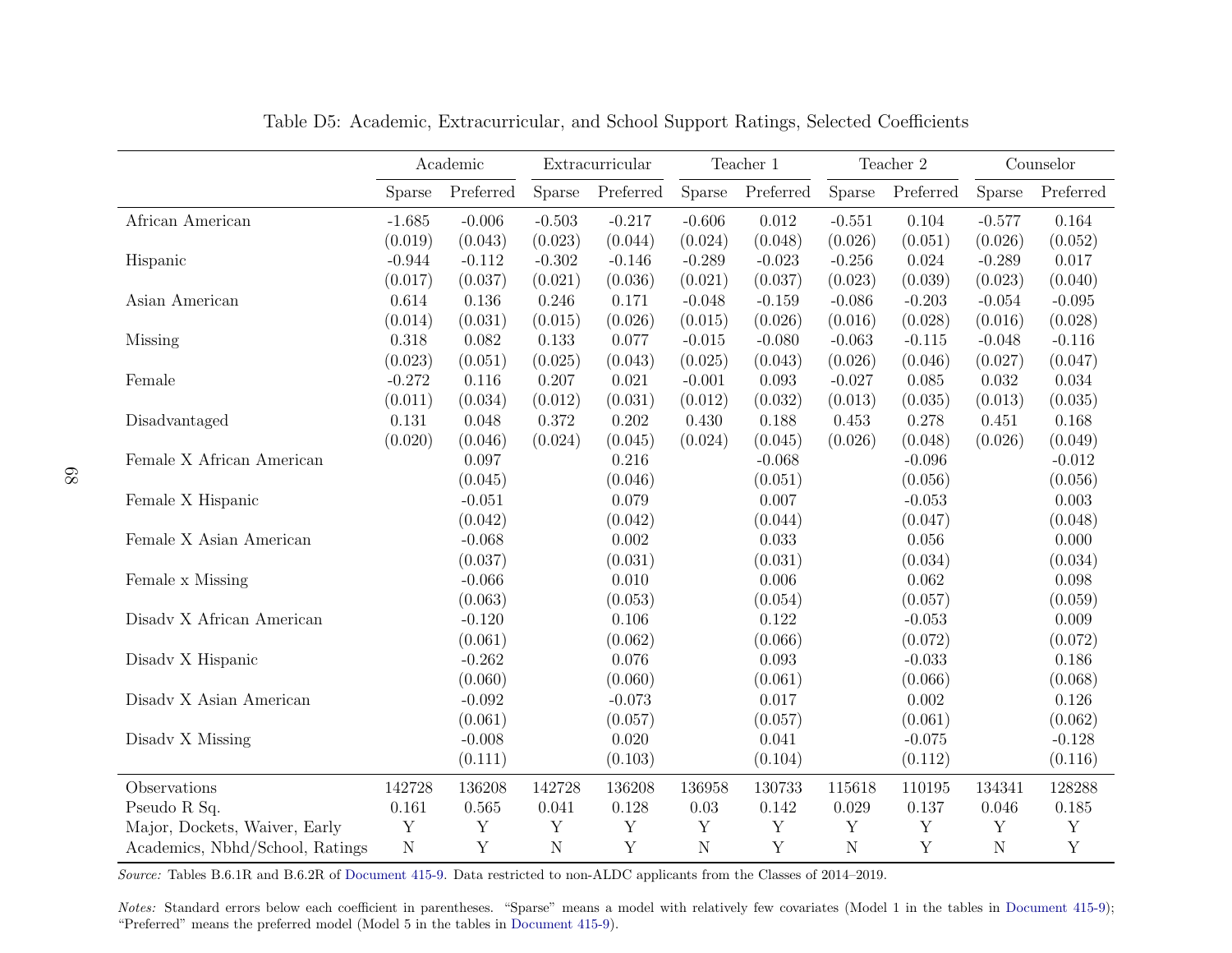<span id="page-68-0"></span>

|                                 |             | Personal  |           | Alumni Personal |             | Overall   | Alumni Overall |           |
|---------------------------------|-------------|-----------|-----------|-----------------|-------------|-----------|----------------|-----------|
|                                 | Sparse      | Preferred | Sparse    | Preferred       | Sparse      | Preferred | Sparse         | Preferred |
| African American                | $-0.108$    | 0.682     | $-0.132$  | 0.236           | $-0.821$    | 1.503     | $-0.664$       | 0.126     |
|                                 | (0.025)     | (0.053)   | (0.021)   | (0.041)         | (0.019)     | (0.038)   | (0.020)        | (0.040)   |
| Hispanic                        | $-0.075$    | 0.279     | $-0.111$  | 0.062           | $-0.237$    | 0.922     | $-0.358$       | $0.001\,$ |
|                                 | (0.023)     | (0.044)   | (0.019)   | (0.034)         | (0.016)     | (0.030)   | (0.019)        | (0.033)   |
| Asian American                  | $-0.346$    | $-0.398$  | $-0.010$  | $-0.181$        | 0.160       | $-0.136$  | 0.232          | 0.160     |
|                                 | (0.018)     | (0.034)   | (0.014)   | (0.025)         | (0.012)     | (0.022)   | (0.014)        | (0.024)   |
| Missing                         | $-0.237$    | $-0.347$  | 0.019     | $-0.129$        | $0.095\,$   | $-0.086$  | 0.187          | 0.165     |
|                                 | (0.029)     | (0.056)   | (0.023)   | (0.041)         | (0.020)     | (0.036)   | (0.023)        | (0.040)   |
| Female                          | 0.170       | 0.161     | $0.177\,$ | 0.240           | $-0.017$    | 0.117     | $-0.027$       | $-0.094$  |
|                                 | (0.014)     | (0.039)   | (0.011)   | (0.032)         | (0.010)     | (0.027)   | (0.011)        | (0.031)   |
| Disadvantaged                   | 0.754       | 0.553     | 0.172     | $-0.075$        | 0.603       | 0.743     | 0.191          | 0.068     |
|                                 | (0.026)     | (0.052)   | (0.022)   | (0.044)         | (0.019)     | (0.038)   | (0.021)        | (0.043)   |
| Female X African American       |             | $-0.239$  |           | $-0.066$        |             | $-0.163$  |                | $-0.085$  |
|                                 |             | (0.057)   |           | (0.045)         |             | (0.040)   |                | (0.044)   |
| Female X Hispanic               |             | $-0.015$  |           | $-0.021$        |             | $-0.013$  |                | $-0.014$  |
|                                 |             | (0.051)   |           | (0.041)         |             | (0.035)   |                | (0.040)   |
| Female X Asian American         |             | 0.095     |           | 0.053           |             | 0.040     |                | $-0.062$  |
|                                 |             | (0.040)   |           | (0.031)         |             | (0.026)   |                | (0.030)   |
| Female x Missing                |             | 0.118     |           | 0.034           |             | 0.011     |                | $-0.041$  |
|                                 |             | (0.069)   |           | (0.054)         |             | (0.045)   |                | (0.052)   |
| Disadv X African American       |             | $-0.324$  |           | 0.101           |             | $-0.684$  |                | $-0.066$  |
|                                 |             | (0.073)   |           | (0.061)         |             | (0.053)   |                | (0.059)   |
| Disadv X Hispanic               |             | $-0.048$  |           | 0.174           |             | $-0.353$  |                | $-0.077$  |
|                                 |             | (0.070)   |           | (0.060)         |             | (0.051)   |                | (0.058)   |
| Disadv X Asian American         |             | 0.058     |           | 0.087           |             | 0.100     |                | $-0.060$  |
|                                 |             | (0.067)   |           | (0.056)         |             | (0.048)   |                | (0.054)   |
| Disadv X Missing                |             | 0.068     |           | 0.078           |             | $-0.155$  |                | $-0.071$  |
|                                 |             | (0.123)   |           | (0.101)         |             | (0.088)   |                | (0.098)   |
| Observations                    | 142728      | 136208    | 111524    | 108054          | 142701      | 136183    | 111524         | 108054    |
| Pseudo R Sq.                    | $0.06\,$    | 0.289     | $0.012\,$ | 0.341           | 0.059       | 0.331     | 0.035          | $0.375\,$ |
| Major, Dockets, Waiver, Early   | Y           | Y         | Y         | Y               | $\mathbf Y$ | Y         | Y              | Y         |
| Academics, Nbhd/School, Ratings | $\mathbf N$ | Y         | ${\rm N}$ | Y               | ${\rm N}$   | Y         | $\overline{N}$ | Y         |

<span id="page-68-1"></span>Table D6: Personal and Overall Ratings, Selected Coefficients

Source: Tables B.6.3R and B.6.4R of [Document](#page-37-1) 415-9. Data restricted to non-ALDC applicants from the Classes of 2014–2019.

Notes: Standard errors below each coefficient in parentheses. "Sparse" means <sup>a</sup> model with relatively few covariates (Model <sup>1</sup> in the tables in[Document](#page-37-1) 415-9); "Preferred" means the preferred model (Model <sup>5</sup> in the tables in [Document](#page-37-1) 415-9).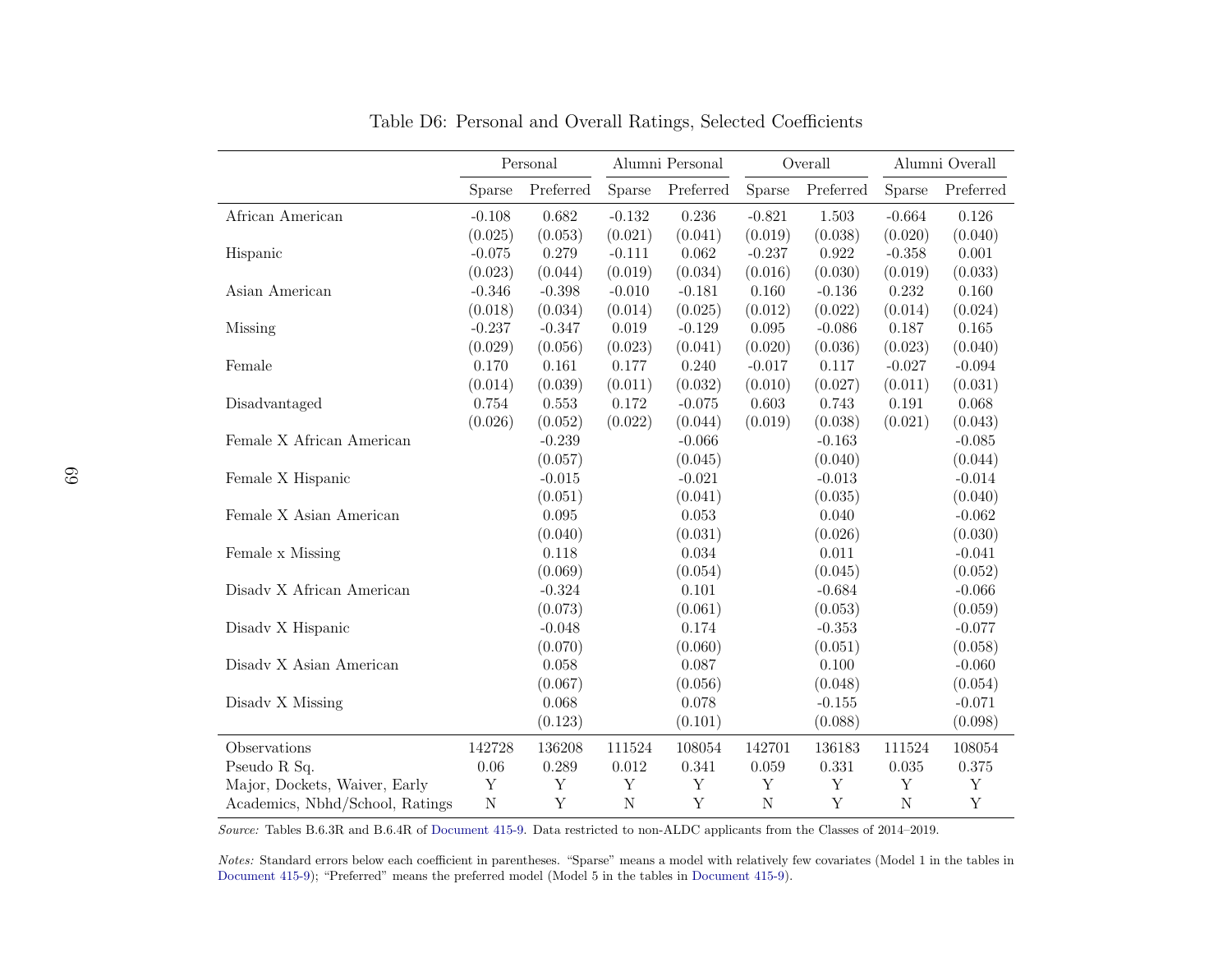|                                            |                     |          | Extra-     |           |           |           | Alumni   | Alumni              |          |
|--------------------------------------------|---------------------|----------|------------|-----------|-----------|-----------|----------|---------------------|----------|
|                                            | ( <i>c</i> ) verall | Academic | curricular | Teacher 1 | Teacher 2 | Counselor | Personal | ( <i>c</i> ) verall | Personal |
|                                            |                     |          |            |           |           |           |          |                     |          |
| Average Index Z-score (relative to White)  |                     |          |            |           |           |           |          |                     |          |
| African American                           | $-1.129$            | $-1.237$ | $-0.663$   | $-0.759$  | $-0.722$  | $-0.849$  | $-0.253$ | $-0.637$            | $-0.374$ |
| Hispanic                                   | $-0.712$            | $-0.791$ | $-0.427$   | $-0.451$  | $-0.415$  | $-0.514$  | $-0.191$ | $-0.421$            | $-0.268$ |
| Asian American                             | 0.120               | 0.259    | 0.109      | 0.142     | 0.116     | 0.049     | 0.027    | 0.073               | 0.020    |
| Coefficients (White is normalized to zero) |                     |          |            |           |           |           |          |                     |          |
| African American                           | 1.503               | $-0.006$ | $-0.217$   | 0.012     | 0.104     | 0.164     | 0.236    | 0.126               | 0.682    |
| Hispanic                                   | 0.922               | $-0.112$ | $-0.146$   | $-0.023$  | 0.024     | 0.017     | 0.062    | 0.001               | 0.279    |
| Asian American                             | $-0.136$            | 0.136    | 0.171      | $-0.159$  | $-0.203$  | $-0.095$  | $-0.181$ | 0.160               | $-0.398$ |

<span id="page-69-0"></span>Table D7: The Role of Observed and Unobserved Factors in Racial/Ethnic Differences in Component Scores

Source: Table B.6.11R of [Document](#page-37-1) 415-9.

Notes: The average index Z-score is calculated by taking the variables in the preferred ratings models absent race and admissions cycle and multiplying them by their corresponding coefficients from the ratings models. Then, the mean for white applicants is subtracted and we divide by the standard deviation. Finally, we take the averages for each racial group (note that mechanically this is zero for whites). Coefficients referto the base race coefficients in the ratings models.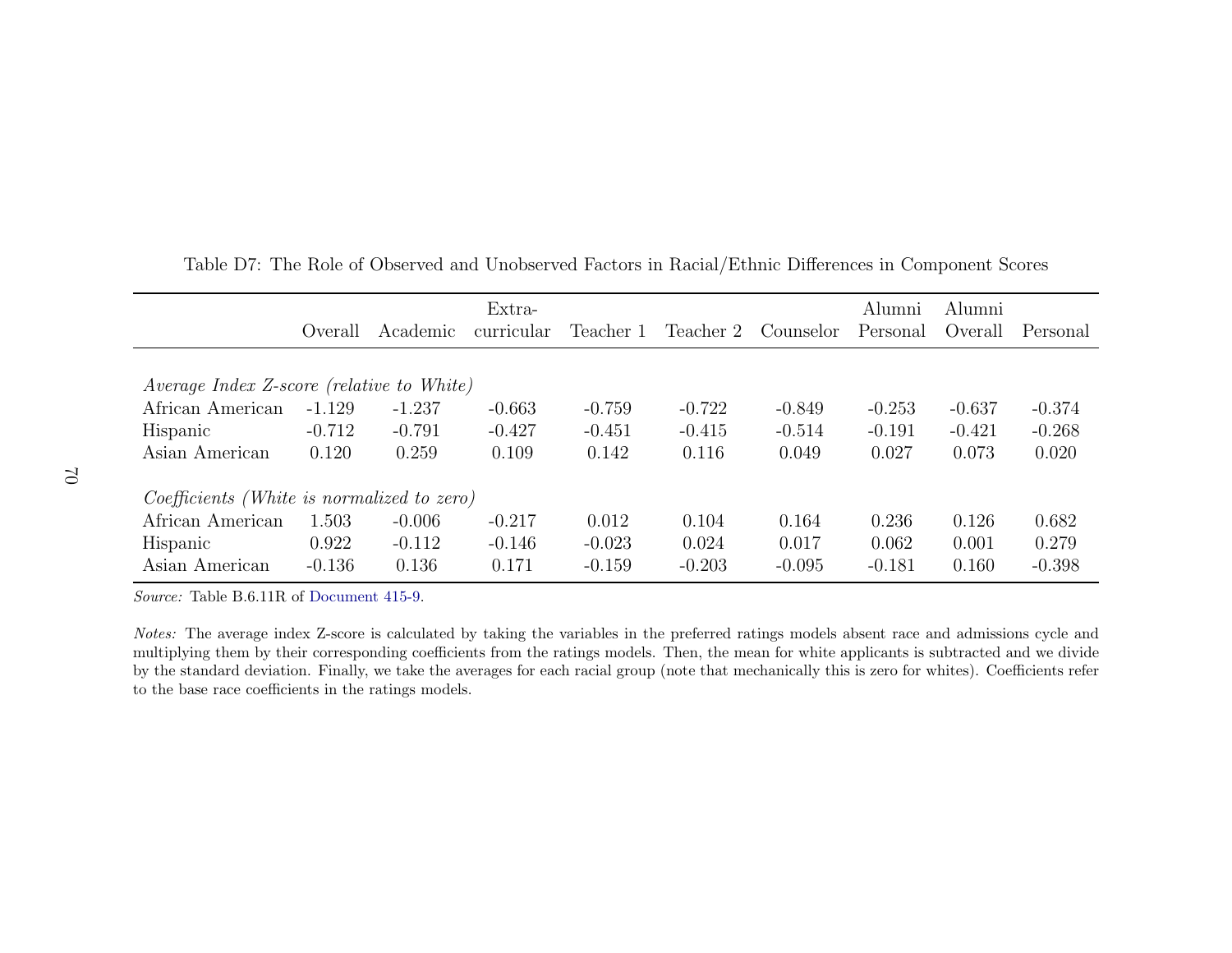<span id="page-70-0"></span>

|                              | (1)      | (2)         | (3)      | (4)      | (5)      |
|------------------------------|----------|-------------|----------|----------|----------|
| African American             | 0.531    | 2.417       | 2.671    | 2.851    | 3.772    |
|                              | (0.040)  | (0.050)     | (0.074)  | (0.078)  | (0.105)  |
| Hispanic                     | 0.425    | 1.273       | 1.286    | 1.339    | 1.959    |
|                              | (0.039)  | (0.044)     | (0.063)  | (0.067)  | (0.085)  |
| Asian American               | 0.057    | $-0.434$    | $-0.565$ | $-0.378$ | $-0.466$ |
|                              | (0.032)  | (0.035)     | (0.052)  | (0.055)  | (0.070)  |
| <b>Missing</b>               | 0.012    | $-0.283$    | $-0.348$ | $-0.330$ | $-0.379$ |
|                              | (0.054)  | (0.057)     | (0.093)  | (0.099)  | (0.122)  |
| Female                       | $-0.044$ | 0.254       | 0.228    | 0.271    | 0.163    |
|                              | (0.025)  | (0.027)     | (0.064)  | (0.088)  | (0.110)  |
| Disadvantaged                | 1.183    | 1.257       | 1.497    | 1.606    | 1.660    |
|                              | (0.042)  | (0.048)     | (0.071)  | (0.108)  | (0.138)  |
| <b>First Generation</b>      | $-0.004$ | 0.174       | 0.161    | $-0.018$ | $-0.014$ |
|                              | (0.052)  | (0.059)     | (0.059)  | (0.127)  | (0.167)  |
| Early Action                 | 1.616    | 1.456       | 1.371    | 1.348    | 1.410    |
|                              | (0.032)  | (0.035)     | (0.055)  | (0.084)  | (0.104)  |
| Waiver                       | $-0.153$ | 0.484       | 0.499    | 0.387    | 0.697    |
|                              | (0.041)  | (0.047)     | (0.046)  | (0.049)  | (0.063)  |
| Applied for Financial Aid    | 0.054    | 0.073       | 0.057    | 0.114    | 0.343    |
|                              | (0.032)  | (0.033)     | (0.034)  | (0.081)  | (0.101)  |
| Academic index               |          | 2.011       | 1.937    | 1.930    | 0.673    |
|                              |          | (0.137)     | (0.136)  | (0.142)  | (0.189)  |
| AI Sq. $\times$ (AI > 0)     |          | 0.268       | 0.339    | 0.390    | 0.108    |
|                              |          | (0.078)     | (0.079)  | (0.082)  | (0.106)  |
| AI Sq. $\times$ (AI<0)       |          | $-0.950$    | $-0.926$ | $-0.933$ | $-1.236$ |
|                              |          | (0.167)     | (0.165)  | (0.171)  | (0.219)  |
| N                            | 142,728  | 142,700     | 142,700  | 136,061  | 128,422  |
| Pseudo R Sq.                 | 0.078    | 0.260       | 0.262    | 0.283    | 0.556    |
| Demographics                 | Υ        | Y           | Y        | Y        | Y        |
| Academics                    | N        | Υ           | Υ        | Υ        | Υ        |
| Race and Gender Interactions | N        | N           | Υ        | Y        | Υ        |
| HS and NBHD Variables        | N        | $\mathbf N$ | N        | Y        | Y        |
| Ratings (excluding Personal) | N        | N           | N        | N        | Υ        |

Table D8: Selected Coefficients, Admissions Models

Source: Data presented in Table B.7.1R of [Document 415-9.](#page-37-0)

Notes: All models include year indicators and year interactions. Standard errors reported below each coefficient in parentheses.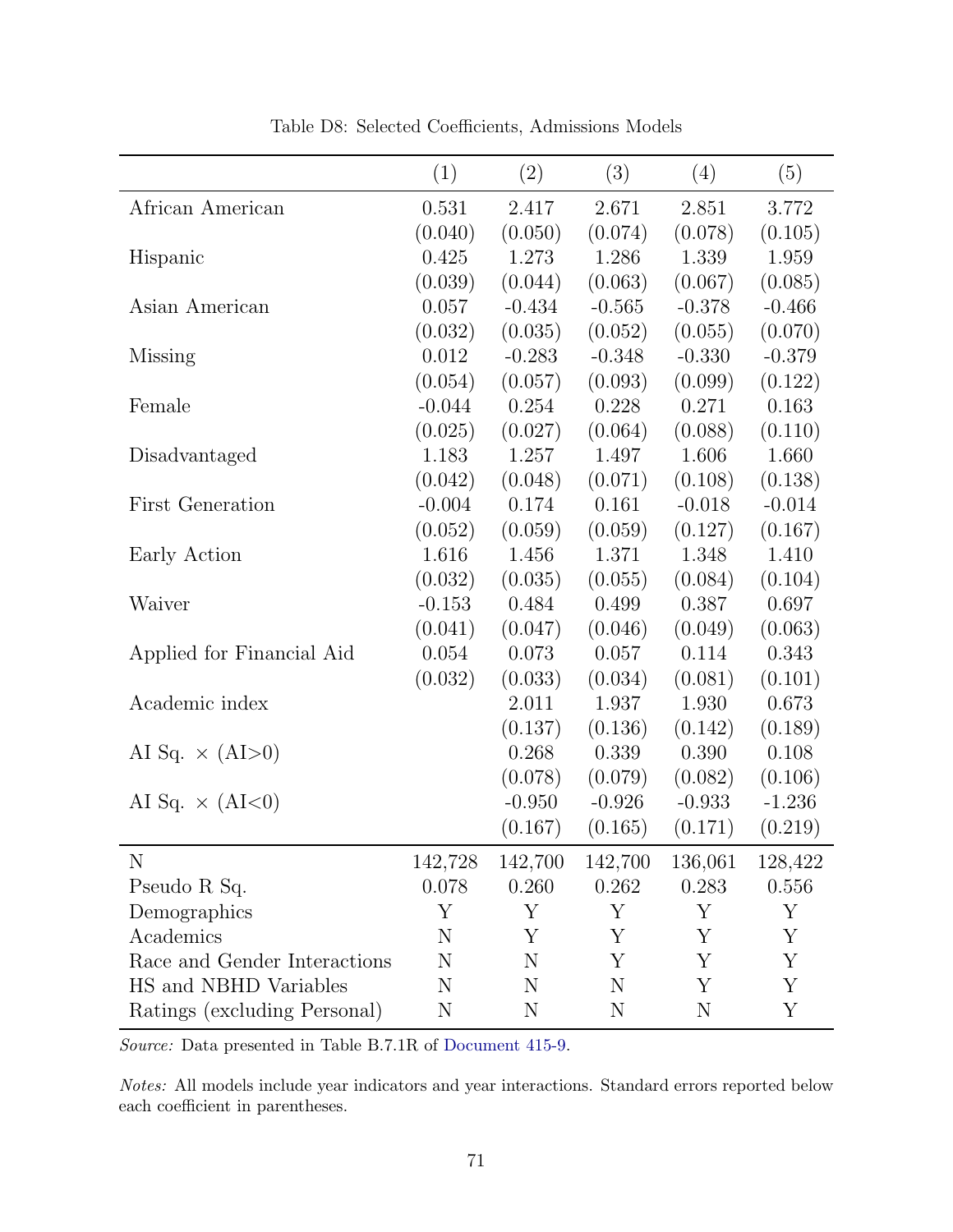|                      | Admissions Class |      |      |      |      |      |  |  |  |
|----------------------|------------------|------|------|------|------|------|--|--|--|
|                      | 2014             | 2015 | 2016 | 2017 | 2018 | 2019 |  |  |  |
| Mother's Occupations |                  |      |      |      |      |      |  |  |  |
| Other                | 1266             | 4703 | 4339 | 4280 | 5666 | 5958 |  |  |  |
| Homemaker            | 3476             | 4292 | 3967 | 4042 | 4629 | 3847 |  |  |  |
| Unemployed           | 1449             | 2350 | 2274 | 2360 | 10   | 9    |  |  |  |
| Low Skill.           | 1097             | 37   | 18   | 12   | 24   | 20   |  |  |  |
| Self-Employed        | 0                | 991  | 989  | 928  | 1076 | 1138 |  |  |  |
| Father's Occupations |                  |      |      |      |      |      |  |  |  |
| Other                | 1593             | 4608 | 4268 | 4587 | 4941 | 5663 |  |  |  |
| Homemaker            | 44               | 56   | 50   | 61   | 101  | 71   |  |  |  |
| Unemployed           | 963              | 1493 | 1390 | 1300 | 5    | 8    |  |  |  |
| Low Skill.           | 1098             | 42   | 33   | 34   | 15   | 27   |  |  |  |
| Self-Employed        | $\theta$         | 2134 | 2148 | 2108 | 2335 | 2432 |  |  |  |

<span id="page-71-1"></span><span id="page-71-0"></span>Table D9: Mother's and father's occupations vary in non-credible ways

Source: Data presented in Table 3.2N of [Document 415-9.](#page-37-0)

Notes: Construction of occupation categories described in [Document 419-143.](#page-37-5)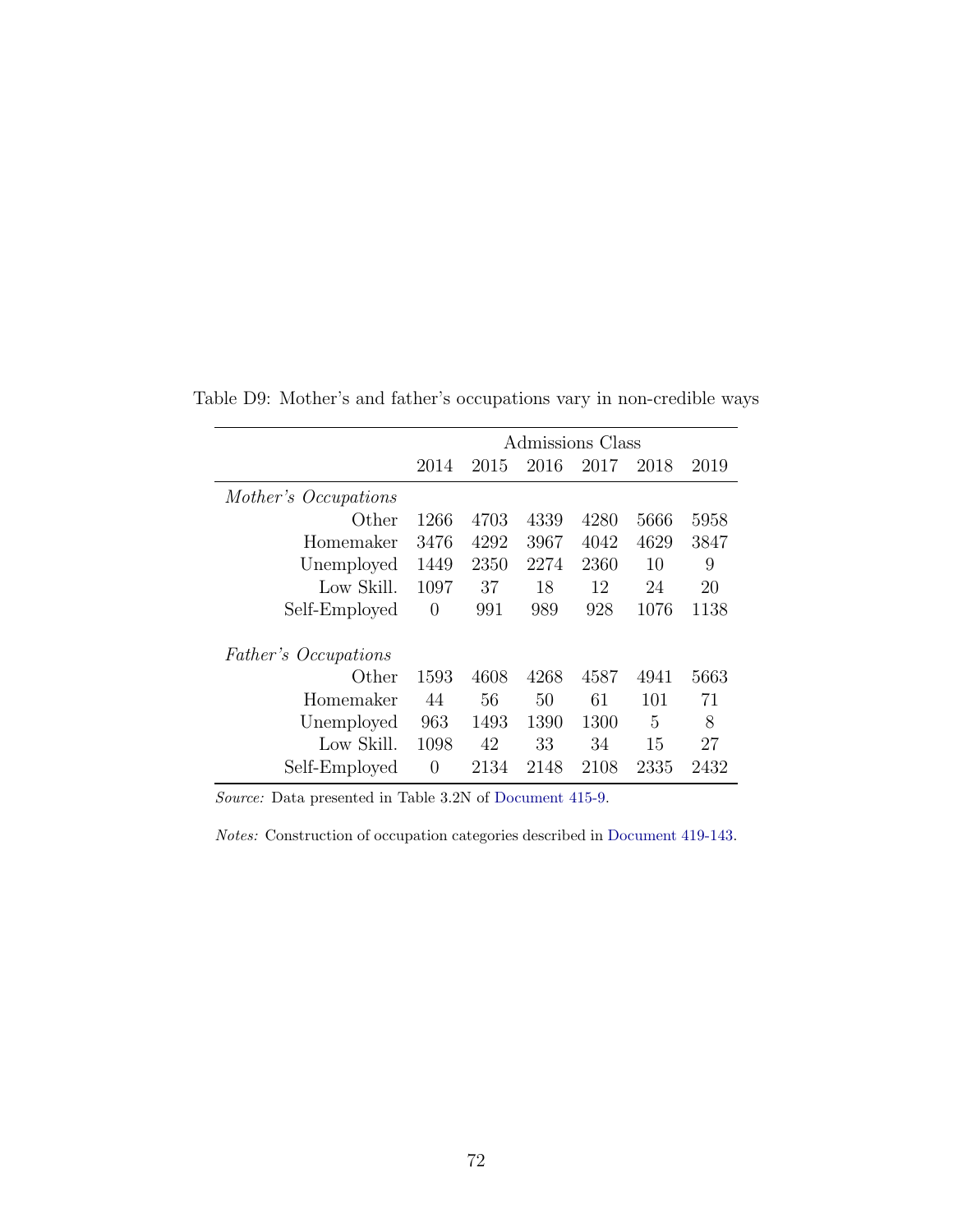|                 | Admissions Class |                |                |                |                |          |
|-----------------|------------------|----------------|----------------|----------------|----------------|----------|
|                 | 2014             | 2015           | 2016           | 2017           | 2018           | 2019     |
| Academic        | 1,723            | 25             | 19             | 15             | 2,247          | 13       |
| Arts            | 846              | 331            | 321            | 284            | 390            | 283      |
| <b>Business</b> | 2,189            | 2,385          | 2,486          | 2,556          | 1,918          | 2,906    |
| Communications  | 695              | 741            | 634            | 528            | 229            | 491      |
| Design          | 283              | 161            | 131            | 101            | 82             | 105      |
| Government      | 1,604            | 1,785          | 1,695          | 1,683          | 1,610          | 1,617    |
| Health          | 234              | 95             | 85             | 107            | 4,944          | 96       |
| Law             | 2,093            | 1,963          | 1,787          | 1,639          | 708            | 1,484    |
| Library         | 63               | $\overline{0}$ | $\overline{0}$ | $\overline{0}$ | $\overline{0}$ | 0        |
| Medicine        | 6,254            | 6,185          | 5,879          | 5,863          | 3              | 5,977    |
| Religion        | 42               | $\overline{2}$ | $\theta$       | 1              | $\overline{0}$ | $\theta$ |
| Science         | 3,268            | 5,242          | 5,437          | 5,519          | 9,182          | 7,394    |
| Trade           | $\overline{2}$   | $\overline{7}$ | 8              | 7              | 6              | 9        |
| Social Service  | 339              | 41             | 51             | 47             | $\overline{0}$ | 52       |
| Teaching        | 167              | 660            | 598            | 598            | 17             | 514      |
| Other           | 445              | 1,275          | 1,210          | 1,223          | 231            | 1,857    |
| Undecided       | 1,821            | 5,022          | 4,614          | 4,887          | 3,537          | 3,661    |
| Unknown         | 121              | 87             | 82             | 55             | 102            | 101      |
| Total           | 22,189           | 26,007         | 25,037         | 25,113         | 25,206         | 26,560   |

Table D10: Intended Career varies in non-credible ways

Source: Data presented in Table B.4.1N of [Document 415-9.](#page-37-0)

Table D11: Is a Pooled Model that finds no Asian American Penalty Robust?

|                                                 | Average Marginal Effect |
|-------------------------------------------------|-------------------------|
| (1) Baseline pooled model from Document 419-141 | $-0.22\%$               |
| (2) Interact race and disadvantaged             | $-0.32\%$ *             |
| (3) Exclude personal rating                     | $-0.65\%*$              |
| (4) Exclude parental occupation                 | $-0.37\%$ *             |
| $(5)$ Combine $(2), (3), \& (4)$                | $-0.95\%$ <sup>*</sup>  |

Source: Data presented in Table 4.1N of [Document 415-9.](#page-37-0) \*= statistically different from zero at the 95% level. Marginal effects are calculated without perfect predictions.

Notes: All models exclude ALDC applicants.